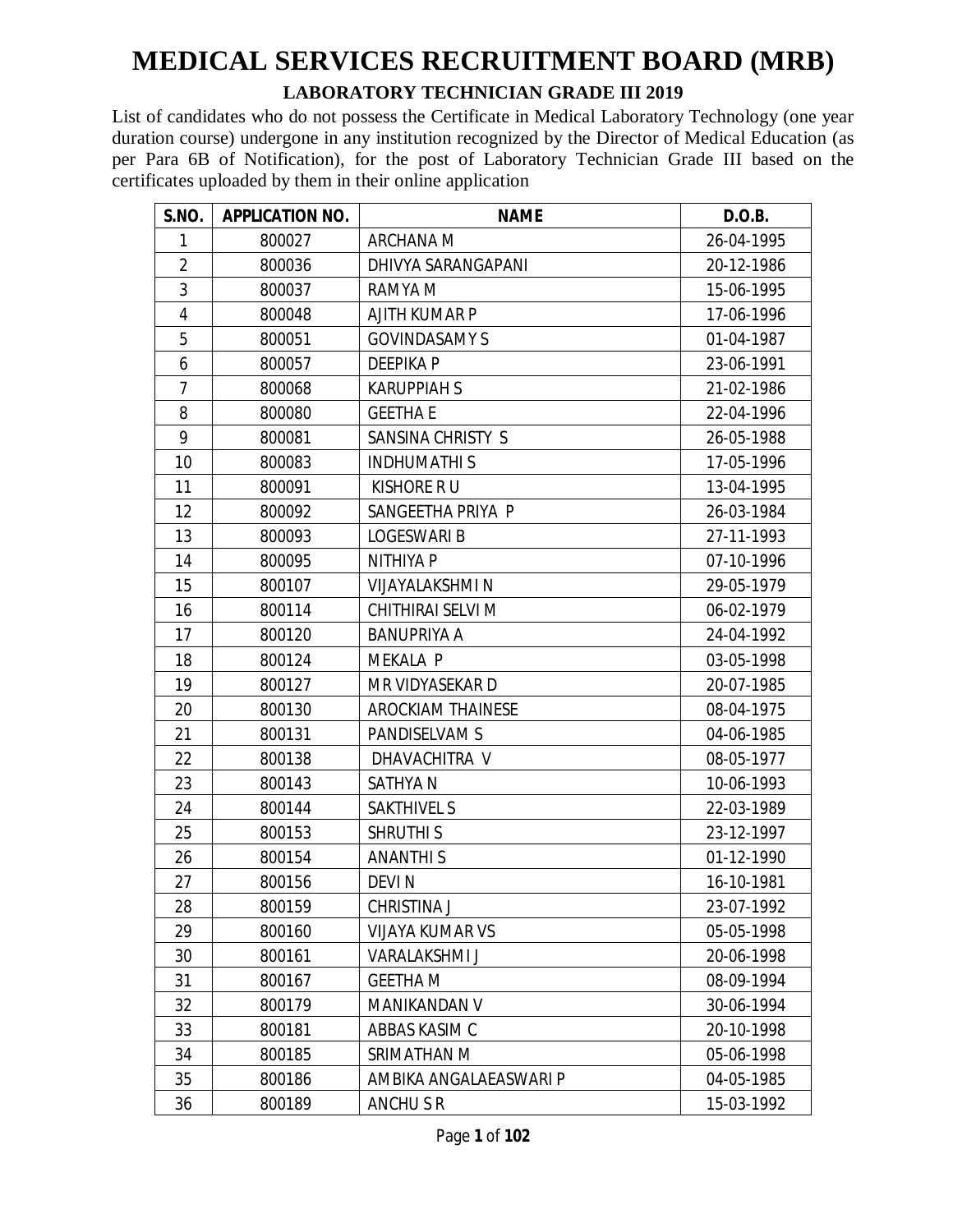#### **LABORATORY TECHNICIAN GRADE III 2019**

| S.NO. | <b>APPLICATION NO.</b> | <b>NAME</b>              | D.O.B.     |
|-------|------------------------|--------------------------|------------|
| 37    | 800212                 | <b>VENIS</b>             | 06-04-1993 |
| 38    | 800214                 | <b>ANITHA H</b>          | 05-02-1995 |
| 39    | 800216                 | RAJALAKSHMI M            | 01-06-1987 |
| 40    | 800219                 | <b>SANKARE</b>           | 16-03-1999 |
| 41    | 800221                 | MOHAMED JAMAL A          | 08-04-1994 |
| 42    | 800222                 | SANGEETHA D              | 20-06-1995 |
| 43    | 800223                 | ANGEL DEVAPRIYA W        | 04-12-1995 |
| 44    | 800229                 | <b>GAYATHRIKL</b>        | 21-01-1997 |
| 45    | 800239                 | YASOTHA A                | 28-06-1992 |
| 46    | 800241                 | SELLAMUTHU M             | 03-03-1995 |
| 47    | 800245                 | UMA S                    | 28-11-1982 |
| 48    | 800246                 | <b>JEBA JENI S</b>       | 07-07-1998 |
| 49    | 800252                 | <b>JASMINE PREETHI A</b> | 23-06-1992 |
| 50    | 800256                 | SIVARANJITHA T           | 10-04-1992 |
| 51    | 800261                 | MAKESHWARAN GUNASEKARAN  | 22-11-1999 |
| 52    | 800264                 | PRIYA P                  | 18-01-1988 |
| 53    | 800269                 | YOGESH V                 | 15-05-1997 |
| 54    | 800276                 | KUZHANDAITERESA RANI A   | 02-04-1987 |
| 55    | 800285                 | AJITHKUMAR P             | 21-03-1996 |
| 56    | 800294                 | SUMITHRA DEVI V          | 05-02-1996 |
| 57    | 800296                 | <b>BACKIYARAJ T</b>      | 01-06-1992 |
| 58    | 800297                 | RAVEENDIRAN M G          | 05-07-1986 |
| 59    | 800299                 | <b>SURYA S</b>           | 10-06-1994 |
| 60    | 800319                 | PUNITHAVATHI P           | 28-04-1999 |
| 61    | 800327                 | <b>SUGUNAK</b>           | 20-04-1984 |
| 62    | 800332                 | SENDHIL KUMAR V          | 10-12-1985 |
| 63    | 800333                 | <b>VIGNESHPRIYA P</b>    | 01-01-1990 |
| 64    | 800334                 | YUVARAJ K                | 14-09-1983 |
| 65    | 800337                 | <b>MANIKANDAN S</b>      | 05-05-1985 |
| 66    | 800341                 | PUNITHAVALLI S           | 06-06-1996 |
| 67    | 800343                 | ARUMUGAM C               | 15-05-1982 |
| 68    | 800349                 | <b>GOKILA S</b>          | 27-02-1998 |
| 69    | 800350                 | NOOR HABEEBA A           | 26-09-1999 |
| 70    | 800352                 | <b>JOTHIMALAR P</b>      | 28-05-1986 |
| 71    | 800356                 | PRAVEEN G                | 20-05-1998 |
| 72    | 800381                 | <b>KARUPPASAMY M</b>     | 30-12-1999 |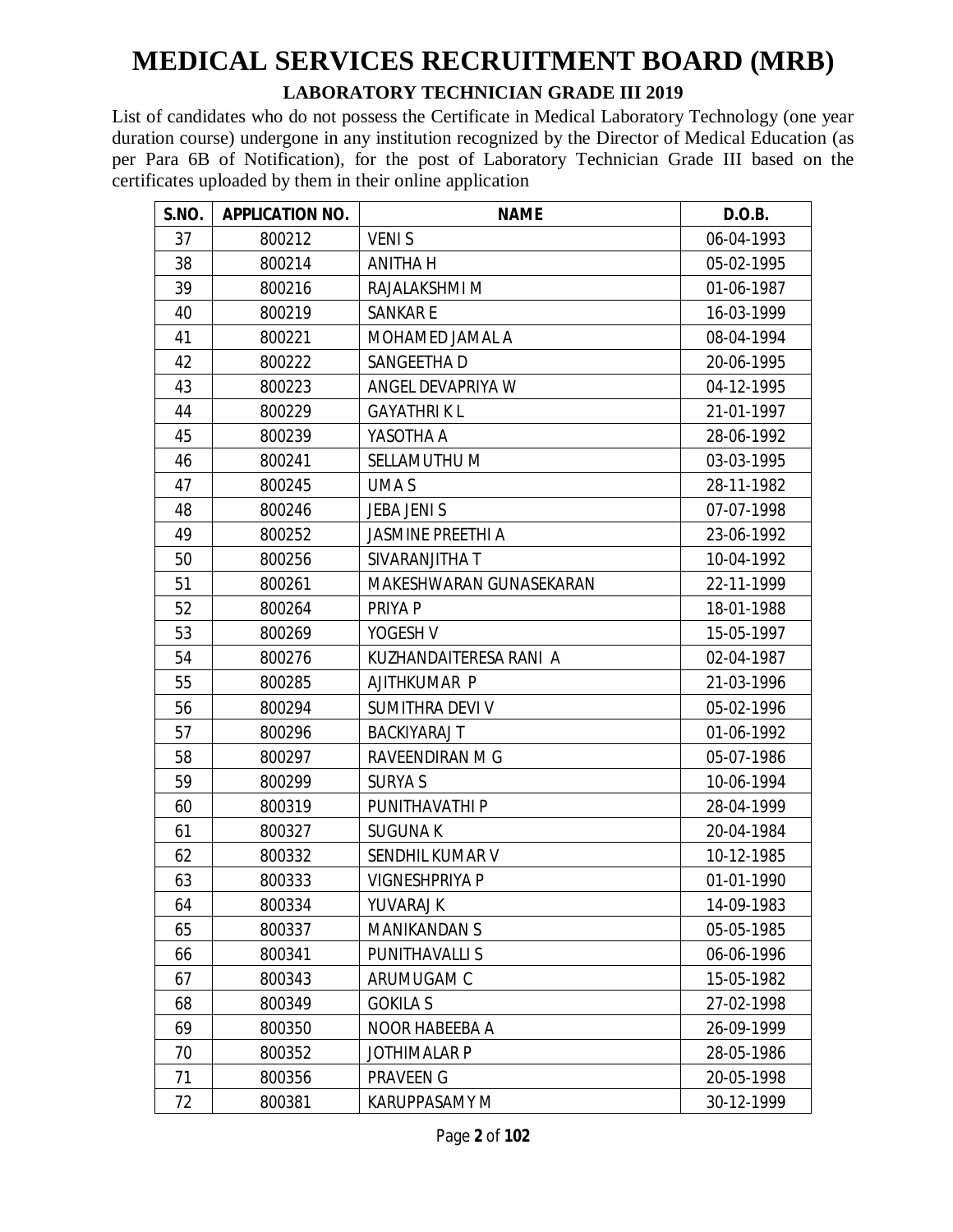#### **LABORATORY TECHNICIAN GRADE III 2019**

| S.NO. | <b>APPLICATION NO.</b> | <b>NAME</b>            | D.O.B.     |
|-------|------------------------|------------------------|------------|
| 73    | 800389                 | <b>KAMESHWARAN R</b>   | 17-02-1997 |
| 74    | 800390                 | <b>GOBINATH R</b>      | 06-07-1982 |
| 75    | 800393                 | <b>BABUSANKAR G</b>    | 24-07-1983 |
| 76    | 800402                 | <b>UMAMAHESWARI S</b>  | 10-01-1997 |
| 77    | 800411                 | <b>AMALIY</b>          | 02-08-1987 |
| 78    | 800419                 | DHANA LAKSHMI G        | 23-08-1997 |
| 79    | 800424                 | <b>ARUNA P</b>         | 05-06-1990 |
| 80    | 800448                 | ANNAPOORANI D          | 10-03-1990 |
| 81    | 800468                 | <b>GOKULAN S</b>       | 05-06-1986 |
| 82    | 800485                 | RIJI KAPPOOR N         | 25-06-1996 |
| 83    | 800492                 | <b>REVATHI MS</b>      | 29-04-1991 |
| 84    | 800493                 | <b>ANITHA PRABHU</b>   | 20-04-1987 |
| 85    | 800495                 | SARANYA MOHAN A        | 25-05-1990 |
| 86    | 800497                 | <b>SUTHAK</b>          | 15-04-1994 |
| 87    | 800499                 | SEETHA LAKSHMI         | 09-04-1990 |
| 88    | 800500                 | THEERTHAMALAI V        | 23-07-1987 |
| 89    | 800504                 | SARATHAMANI C          | 22-02-1995 |
| 90    | 800506                 | <b>AARTHIS</b>         | 02-03-1983 |
| 91    | 800515                 | NITHYA P               | 16-06-1995 |
| 92    | 800521                 | SANDHIYA P             | 05-04-1997 |
| 93    | 800523                 | <b>NANCY METILDA S</b> | 02-10-1999 |
| 94    | 800528                 | PRIYADHARSINI L        | 28-12-1984 |
| 95    | 800540                 | <b>VIJAYAKUMARI K</b>  | 04-09-1976 |
| 96    | 800544                 | <b>GEETHA M</b>        | 26-01-1987 |
| 97    | 800569                 | KALPITHA MONI N        | 03-04-1994 |
| 98    | 800570                 | <b>KOWSALYA V</b>      | 22-02-1997 |
| 99    | 800576                 | YUVASRI K              | 06-05-1996 |
| 100   | 800577                 | KALAISELVI V           | 30-05-1992 |
| 101   | 800586                 | <b>ARUNA DEVIS</b>     | 06-05-1998 |
| 102   | 800587                 | SOUNDARARAJAN D        | 04-06-1993 |
| 103   | 800588                 | SOWMI R                | 06-11-1990 |
| 104   | 800592                 | PRAKASH KUMAR THAKUR   | 16-12-1998 |
| 105   | 800593                 | SASIKALA A             | 18-03-1986 |
| 106   | 800604                 | <b>SUMATHID</b>        | 12-10-1992 |
| 107   | 800605                 | <b>GUNASEKARAN S</b>   | 15-06-1995 |
| 108   | 800610                 | NARMATHA K             | 02-06-1992 |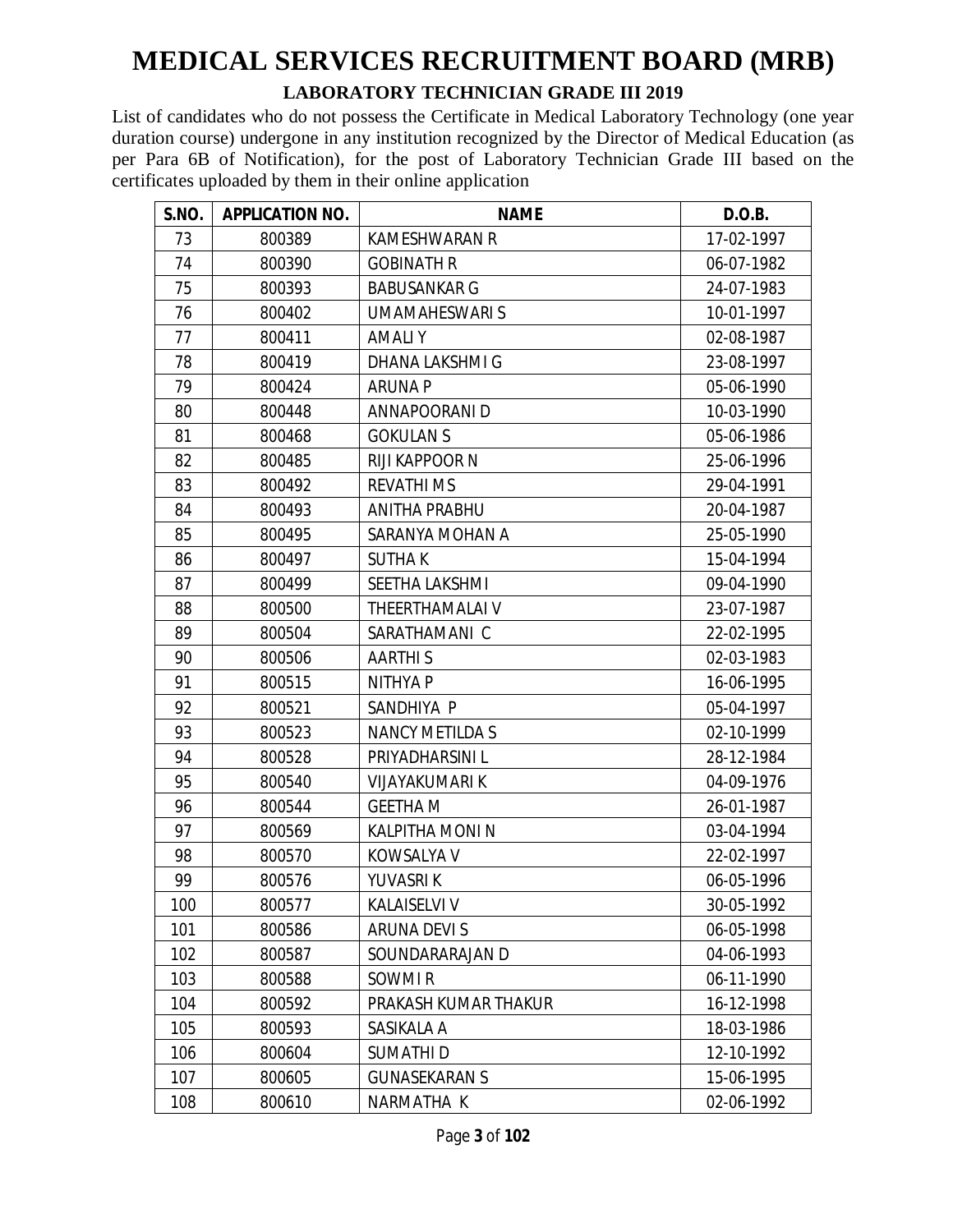#### **LABORATORY TECHNICIAN GRADE III 2019**

| <b>S.NO.</b> | <b>APPLICATION NO.</b> | <b>NAME</b>               | D.O.B.     |
|--------------|------------------------|---------------------------|------------|
| 109          | 800611                 | MOHANA SUNDARI G          | 11-04-1988 |
| 110          | 800612                 | <b>SHALINI V</b>          | 05-06-1999 |
| 111          | 800613                 | PRAVEENKUMAR C            | 29-07-1996 |
| 112          | 800614                 | LAKSHMI PRIYA             | 05-09-1985 |
| 113          | 800616                 | VIJAYALAKSHMI S           | 28-11-1997 |
| 114          | 800619                 | <b>RATHA ST</b>           | 10-05-1989 |
| 115          | 800620                 | <b>SAROJINI B</b>         | 27-09-1995 |
| 116          | 800625                 | SIVASANKARI A             | 17-04-1990 |
| 117          | 800627                 | <b>ELAVARASI D</b>        | 04-06-1991 |
| 118          | 800631                 | LATHA A                   | 14-04-1983 |
| 119          | 800634                 | <b>MALLIKA V</b>          | 17-04-1998 |
| 120          | 800642                 | <b>JENNIG</b>             | 08-06-1985 |
| 121          | 800653                 | <b>SUDHAK</b>             | 01-06-1989 |
| 122          | 800655                 | <b>ARPUTHAMANI B</b>      | 03-09-1972 |
| 123          | 800663                 | DHANALAKSHMI M            | 03-06-1995 |
| 124          | 800671                 | <b>GEETHA M</b>           | 10-05-1996 |
| 125          | 800675                 | SHANTHA MEENA N           | 25-02-1989 |
| 126          | 800676                 | RAHUL DANIEL D            | 17-07-1996 |
| 127          | 800678                 | KOWSALYA T                | 05-08-1999 |
| 128          | 800680                 | <b>KAVITHA A</b>          | 15-03-1980 |
| 129          | 800684                 | <b>BATHIMABEE M</b>       | 10-07-1989 |
| 130          | 800686                 | DAVID SOUNDHAR S          | 31-10-1997 |
| 131          | 800687                 | PANDIPRIYA C              | 03-05-1996 |
| 132          | 800689                 | <b>SUDHA A</b>            | 15-06-1989 |
| 133          | 800695                 | PREETHI M                 | 10-06-1994 |
| 134          | 800697                 | <b>CHRISTAL MARY S</b>    | 25-05-1986 |
| 135          | 800704                 | KEERTHIKA RAJENDRAN       | 10-07-1997 |
| 136          | 800708                 | <b>FAHADULLAH S</b>       | 06-10-1996 |
| 137          | 800712                 | YOGALAKSHMI M             | 03-08-1998 |
| 138          | 800713                 | <b>SHALOM HEPHZIBAH E</b> | 24-04-1998 |
| 139          | 800715                 | <b>METTONIAS</b>          | 04-06-1986 |
| 140          | 800716                 | <b>RAJATHIM</b>           | 30-07-1987 |
| 141          | 800724                 | <b>MALATHI M</b>          | 10-04-1998 |
| 142          | 800729                 | DEVI SURYA N              | 16-06-1984 |
| 143          | 800733                 | <b>NANDHINI P</b>         | 05-04-1996 |
| 144          | 800734                 | <b>VICTORIA R</b>         | 14-09-1979 |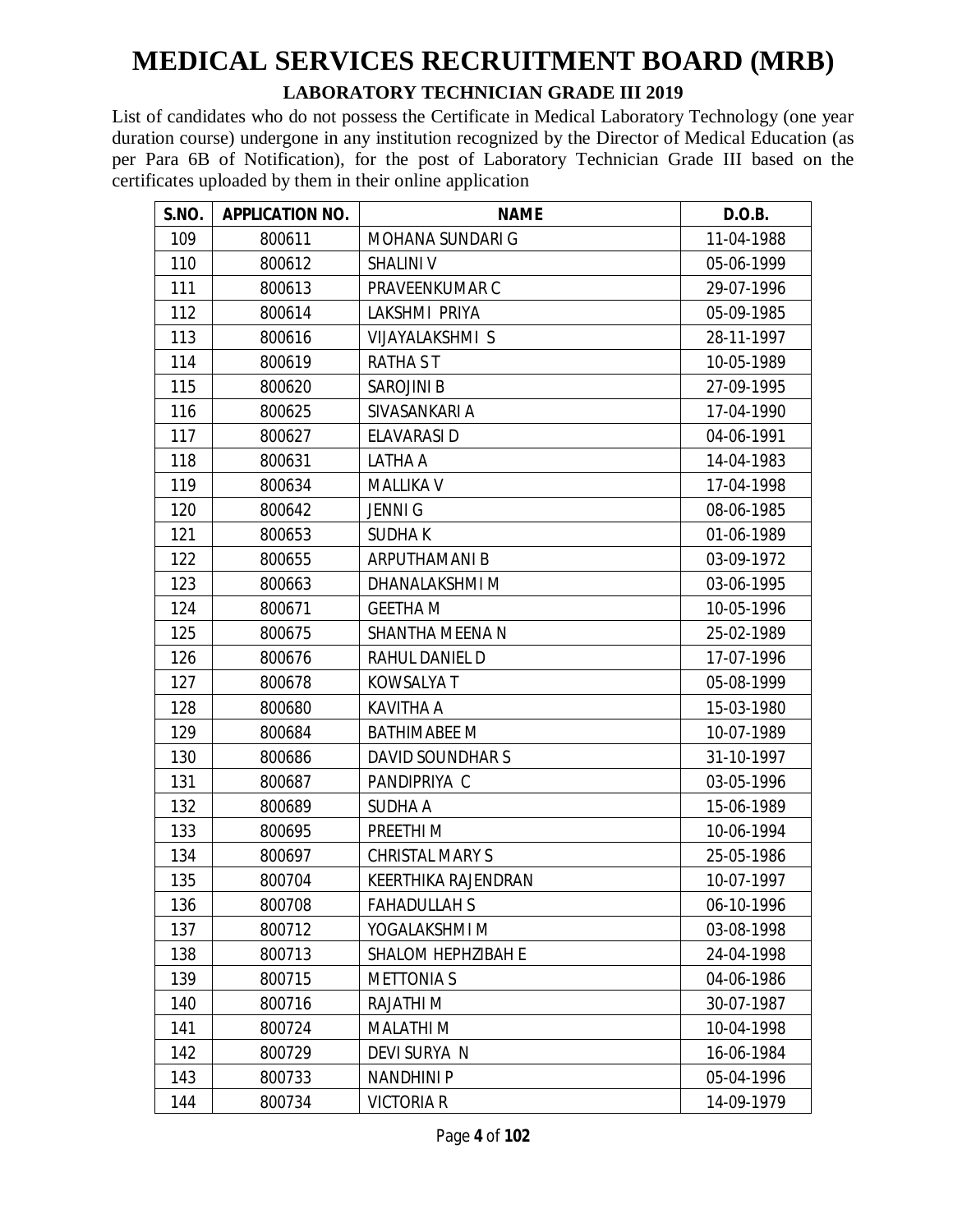#### **LABORATORY TECHNICIAN GRADE III 2019**

| S.NO. | <b>APPLICATION NO.</b> | <b>NAME</b>             | D.O.B.     |
|-------|------------------------|-------------------------|------------|
| 145   | 800735                 | <b>GNANA PAULSIYA S</b> | 05-08-1998 |
| 146   | 800736                 | <b>VASUGIC</b>          | 15-08-1983 |
| 147   | 800738                 | <b>ARULMOLIK</b>        | 13-06-1983 |
| 148   | 800739                 | SELVAMEENA G            | 13-06-1993 |
| 149   | 800746                 | VIJAYALAKSHMI S         | 05-02-1996 |
| 150   | 800750                 | <b>JAYASUDHA J</b>      | 24-03-1998 |
| 151   | 800758                 | RAMACHANDRAPRABUR       | 01-06-1986 |
| 152   | 800761                 | YASODHA S               | 03-07-1997 |
| 153   | 800775                 | <b>SANGAVI S</b>        | 12-06-2000 |
| 154   | 800778                 | <b>PARKAVI M</b>        | 05-04-1996 |
| 155   | 800779                 | DURGA DEVI G            | 15-08-1983 |
| 156   | 800781                 | <b>BALASARASWATHIV</b>  | 15-06-1986 |
| 157   | 800787                 | SATHIA KALA S           | 15-04-1986 |
| 158   | 800788                 | <b>MANIMEGALAI K</b>    | 25-06-1982 |
| 159   | 800792                 | <b>ANTONYSONA P</b>     | 13-05-1994 |
| 160   | 800794                 | SARAVANASELVI V         | 17-02-1992 |
| 161   | 800800                 | <b>KANAGAJOTHI K</b>    | 02-04-1991 |
| 162   | 800803                 | <b>VALARMATHIP</b>      | 12-05-1995 |
| 163   | 800807                 | PAVITHRA M              | 10-05-1996 |
| 164   | 800818                 | <b>VICTORIA J</b>       | 26-02-1989 |
| 165   | 800826                 | <b>BAKIYA M</b>         | 06-05-1996 |
| 166   | 800829                 | <b>JANAKI V</b>         | 01-05-1988 |
| 167   | 800830                 | <b>TAMILSELVI S</b>     | 05-04-1994 |
| 168   | 800831                 | <b>MOHAN RAJ B</b>      | 05-10-1983 |
| 169   | 800838                 | <b>MINIA</b>            | 29-05-1985 |
| 170   | 800845                 | <b>GOWRI M</b>          | 07-10-1990 |
| 171   | 800848                 | <b>DEEPAB</b>           | 10-04-1991 |
| 172   | 800851                 | LATHA A                 | 20-04-1978 |
| 173   | 800852                 | <b>HEMANTHKUMAR R</b>   | 03-06-1998 |
| 174   | 800854                 | SELVA MURUGAN T         | 23-03-1996 |
| 175   | 800855                 | VIJAYALAKSHMI M         | 02-09-1988 |
| 176   | 800858                 | <b>KANIMOZHI R</b>      | 30-04-1998 |
| 177   | 800859                 | <b>BUVANESWARI D</b>    | 05-06-1987 |
| 178   | 800865                 | <b>JOTHIAMMAL K</b>     | 20-05-1985 |
| 179   | 800869                 | JINI P                  | 31-07-1995 |
| 180   | 800871                 | JENIBHA J R             | 02-03-1997 |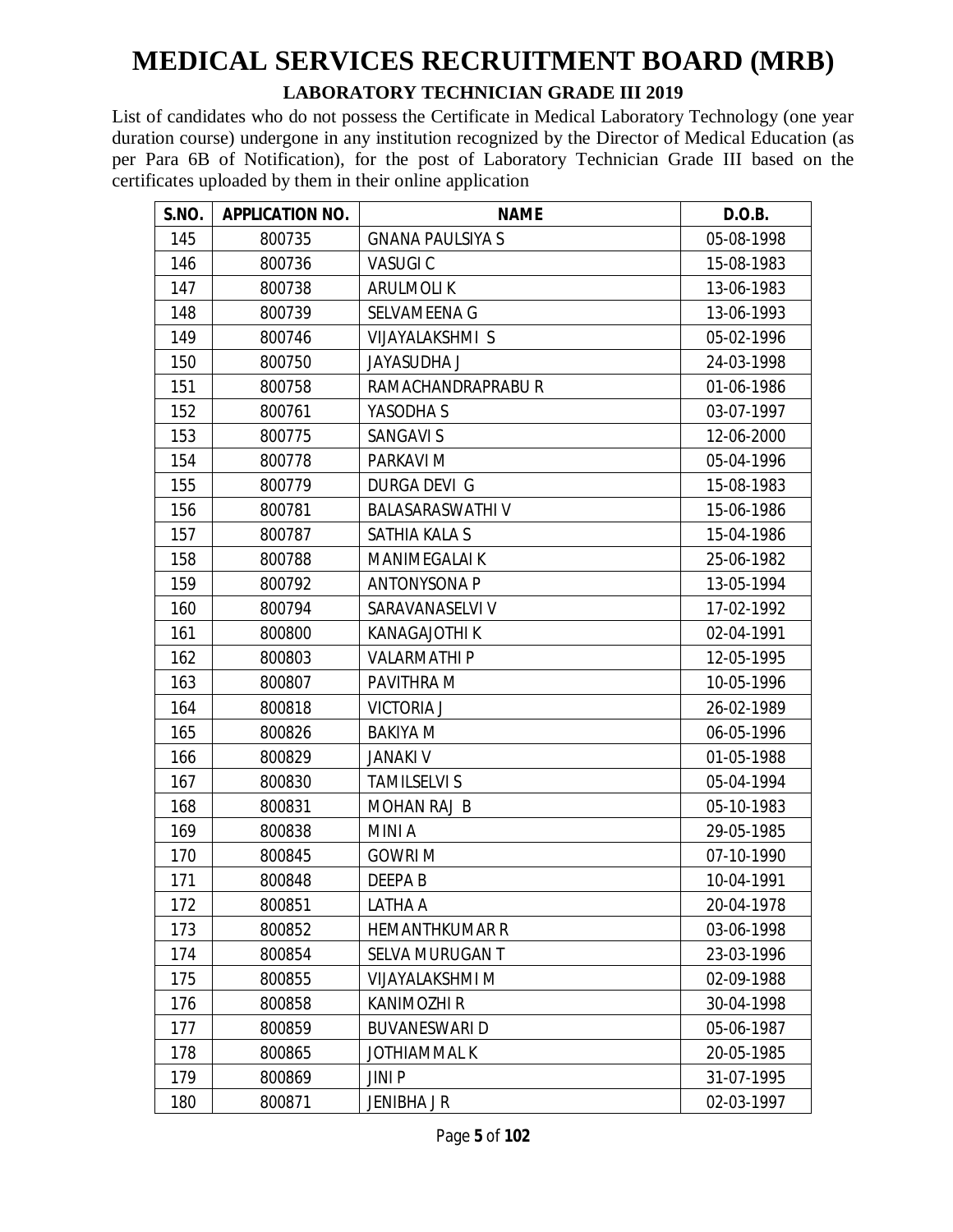#### **LABORATORY TECHNICIAN GRADE III 2019**

| S.NO. | <b>APPLICATION NO.</b> | <b>NAME</b>          | D.O.B.     |
|-------|------------------------|----------------------|------------|
| 181   | 800872                 | <b>KALAIVANI M</b>   | 19-11-1997 |
| 182   | 800875                 | AGILANDEESHWARI V    | 30-05-1994 |
| 183   | 800879                 | SHIYAMALA V          | 23-03-1991 |
| 184   | 800883                 | <b>B RAGINI</b>      | 01-12-1991 |
| 185   | 800885                 | MUTHULAKSHMI D       | 04-05-1983 |
| 186   | 800887                 | <b>JENIPA S</b>      | 16-07-1988 |
| 187   | 800891                 | <b>MAHESWARI R</b>   | 02-06-1989 |
| 188   | 800907                 | <b>SUGANYA S</b>     | 01-07-1993 |
| 189   | 800912                 | SELVI JULIYANA A     | 05-11-1976 |
| 190   | 800913                 | MUTHU DHANASELVI A   | 19-12-1991 |
| 191   | 800914                 | <b>SUGANYA P</b>     | 22-05-1992 |
| 192   | 800920                 | <b>NATHIYA J</b>     | 26-04-1987 |
| 193   | 800924                 | SAMVIVEK J           | 06-04-1986 |
| 194   | 800928                 | MANGAYARKARASI K     | 02-10-1994 |
| 195   | 800931                 | DURGA M              | 15-03-1998 |
| 196   | 800934                 | PERUMAL VENIS        | 31-03-1998 |
| 197   | 800936                 | <b>KUSHBU V</b>      | 19-05-1995 |
| 198   | 800940                 | <b>GOWSALYA P</b>    | 08-11-1996 |
| 199   | 800959                 | APSARA G             | 05-04-1997 |
| 200   | 800966                 | SUVALAKSHMI V        | 19-06-1998 |
| 201   | 800967                 | LOGALAKSHMI          | 22-07-1993 |
| 202   | 800968                 | PRIYA C              | 07-05-1987 |
| 203   | 800976                 | <b>KANIMOZHI S</b>   | 01-06-1988 |
| 204   | 800978                 | <b>GAYATHRIT</b>     | 15-07-1984 |
| 205   | 800980                 | <b>SUDHAV</b>        | 12-10-1989 |
| 206   | 800981                 | <b>SUTHAR</b>        | 20-04-1994 |
| 207   | 800991                 | SIVAKAMASUNDARI K    | 02-07-1981 |
| 208   | 800993                 | ARUNA M              | 07-07-1999 |
| 209   | 800996                 | JAYASHINI M          | 16-04-1998 |
| 210   | 800999                 | <b>FIVEROSE M</b>    | 01-05-1998 |
| 211   | 801001                 | DHANAM R             | 27-06-1984 |
| 212   | 801018                 | KASTHURI KEERTHANA T | 19-09-2000 |
| 213   | 801020                 | <b>MANIKANDAN P</b>  | 22-06-1998 |
| 214   | 801022                 | SIVASHANKARI R       | 29-09-1997 |
| 215   | 801034                 | <b>KANIMOZHI S</b>   | 24-08-1996 |
| 216   | 801038                 | RAJAMANI M           | 25-05-1988 |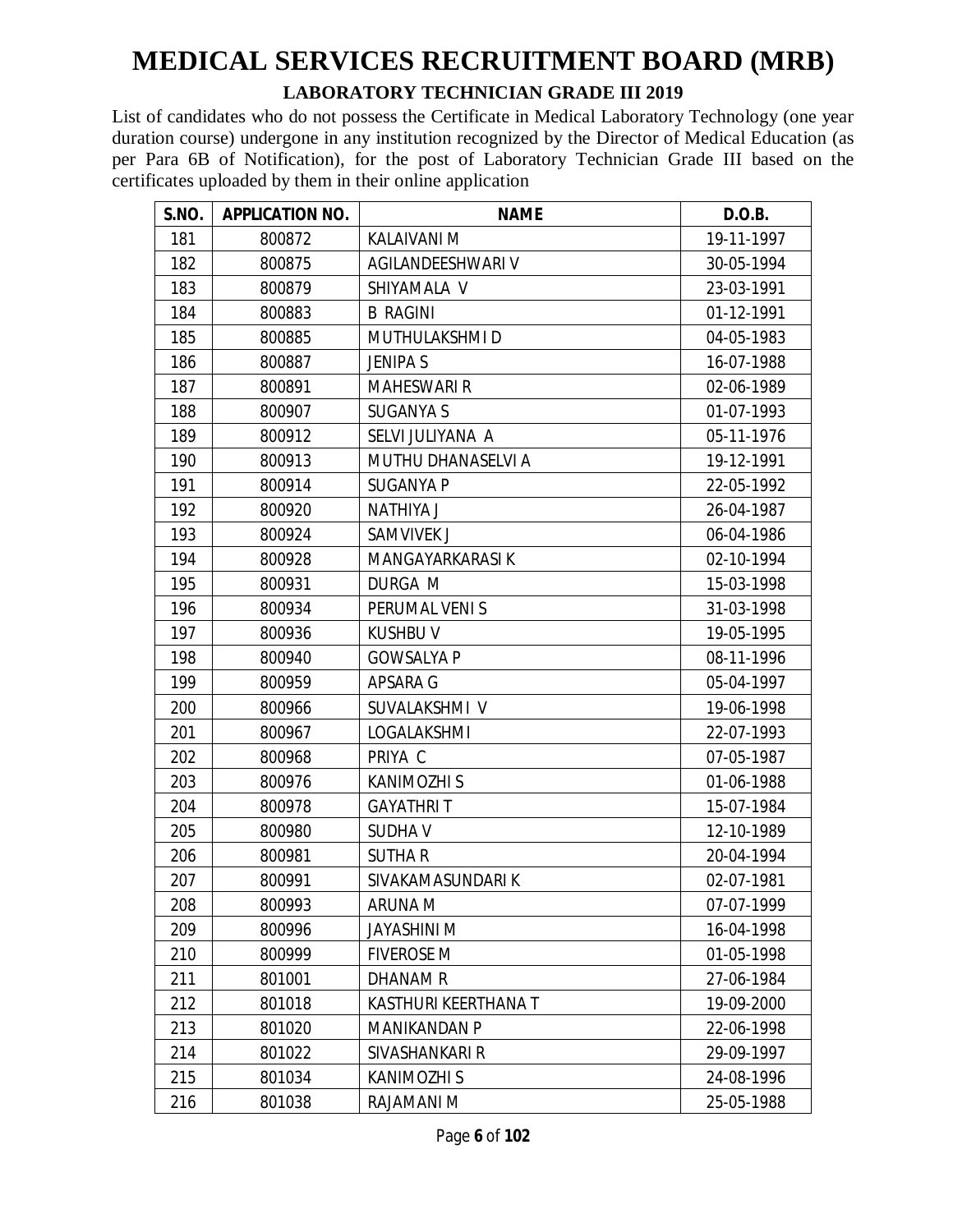#### **LABORATORY TECHNICIAN GRADE III 2019**

| S.NO. | <b>APPLICATION NO.</b> | <b>NAME</b>            | D.O.B.     |
|-------|------------------------|------------------------|------------|
| 217   | 801042                 | <b>JANSY RANIS</b>     | 11-02-1997 |
| 218   | 801051                 | <b>KAVIYARASU K</b>    | 13-04-1996 |
| 219   | 801054                 | <b>RATHNA R</b>        | 03-04-1986 |
| 220   | 801055                 | SUBASHCHANDRABOSE V    | 27-05-1998 |
| 221   | 801062                 | PON VENNILA P          | 07-08-1999 |
| 222   | 801066                 | CHITRADEVI M           | 13-05-1988 |
| 223   | 801083                 | RAJASEKAR M            | 05-06-1985 |
| 224   | 801088                 | DIVYA R R              | 12-07-1998 |
| 225   | 801098                 | <b>MR SUBASH S</b>     | 15-05-1989 |
| 226   | 801101                 | POORANI S              | 26-02-1996 |
| 227   | 801120                 | <b>JAGADEESH D</b>     | 17-04-1986 |
| 228   | 801121                 | <b>MANJU V</b>         | 18-09-1993 |
| 229   | 801123                 | <b>RENUGA P</b>        | 10-01-1995 |
| 230   | 801140                 | RAMESH PRABHU M        | 01-01-1995 |
| 231   | 801154                 | AJITHA HL              | 15-04-1994 |
| 232   | 801158                 | <b>NALLIAPPANS</b>     | 11-05-1981 |
| 233   | 801162                 | <b>MARY S</b>          | 03-01-1982 |
| 234   | 801163                 | <b>BOOPATHIRAJ C</b>   | 20-06-1997 |
| 235   | 801164                 | SARAVANAN B            | 10-06-1993 |
| 236   | 801166                 | <b>BENITA B</b>        | 11-08-1983 |
| 237   | 801170                 | <b>SUGANYA K</b>       | 16-06-1987 |
| 238   | 801171                 | ASHA K                 | 15-05-1994 |
| 239   | 801175                 | <b>GOMATHEESWARI R</b> | 16-05-1996 |
| 240   | 801180                 | PRIYADHARSHINI S       | 04-10-1994 |
| 241   | 801184                 | <b>HEMALATHA V</b>     | 24-03-1985 |
| 242   | 801185                 | <b>INDUMATHIS</b>      | 15-05-1988 |
| 243   | 801188                 | SATHISH KUMAR G        | 17-10-1997 |
| 244   | 801199                 | ARULJOTHILAKSHMI S     | 29-02-1976 |
| 245   | 801201                 | <b>VEERALAKSHMIS</b>   | 18-03-1994 |
| 246   | 801205                 | MAHA LAKSHMI B         | 20-03-1997 |
| 247   | 801218                 | <b>LATHAP</b>          | 17-11-1973 |
| 248   | 801219                 | <b>ANITHAP</b>         | 22-07-1988 |
| 249   | 801225                 | <b>BAKIYARATHI S</b>   | 26-10-1994 |
| 250   | 801226                 | <b>SUBHAR</b>          | 28-06-1989 |
| 251   | 801227                 | THANGAM K              | 17-06-1998 |
| 252   | 801228                 | <b>THAMARAISELVI R</b> | 11-03-1986 |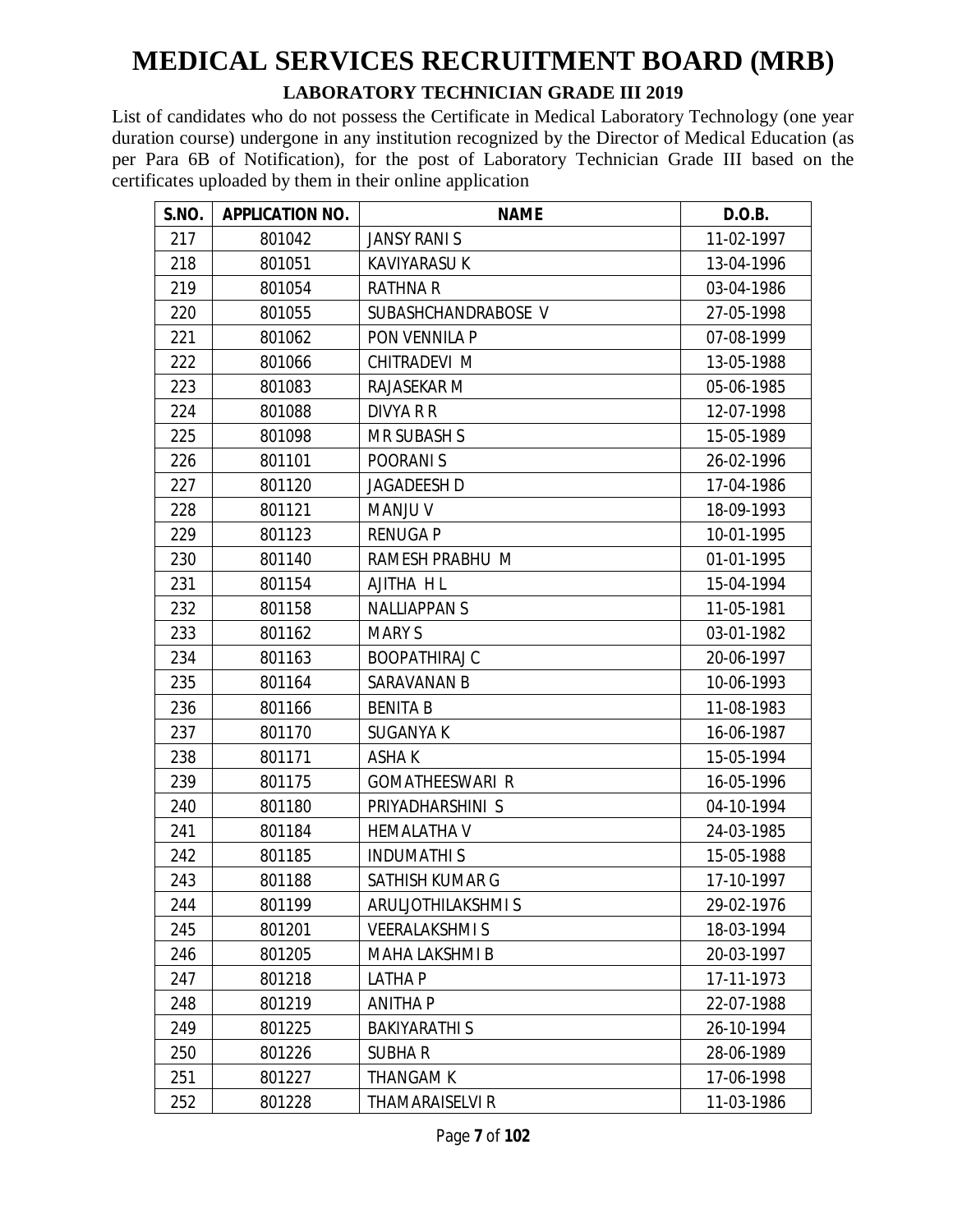#### **LABORATORY TECHNICIAN GRADE III 2019**

| S.NO. | <b>APPLICATION NO.</b> | <b>NAME</b>            | D.O.B.     |
|-------|------------------------|------------------------|------------|
| 253   | 801229                 | <b>MANONMANIN</b>      | 02-06-1980 |
| 254   | 801231                 | PREETHI <sub>P</sub>   | 13-05-1995 |
| 255   | 801232                 | <b>ANUPRIYA S</b>      | 27-04-1997 |
| 256   | 801233                 | ELLAMMAL K             | 08-05-1990 |
| 257   | 801236                 | SARANYA V              | 04-11-1988 |
| 258   | 801238                 | <b>MANI MEGALAI MS</b> | 10-10-1999 |
| 259   | 801239                 | PRIYADHARSHINI G       | 11-05-1994 |
| 260   | 801241                 | <b>ANUPRIYA P</b>      | 05-06-1988 |
| 261   | 801243                 | UMAIYAJOTHI P          | 30-07-1986 |
| 262   | 801247                 | <b>JEBA REETA I</b>    | 15-05-1990 |
| 263   | 801255                 | <b>SUBHAR</b>          | 19-04-1983 |
| 264   | 801256                 | <b>VIGNESWARI S</b>    | 12-10-1987 |
| 265   | 801258                 | LAKSHMI A A            | 26-08-1994 |
| 266   | 801263                 | <b>BHUVANESWARIK</b>   | 19-05-1987 |
| 267   | 801265                 | <b>ANGEL S</b>         | 29-06-1994 |
| 268   | 801266                 | SINIBA S               | 04-06-1998 |
| 269   | 801271                 | <b>MATHUBALAN E</b>    | 25-11-1996 |
| 270   | 801273                 | <b>BHARATHIS</b>       | 17-04-1988 |
| 271   | 801277                 | NIRANJANA DEVI M       | 25-06-1999 |
| 272   | 801278                 | <b>BUVANESWARI M</b>   | 26-09-1997 |
| 273   | 801279                 | <b>CHITRA E</b>        | 14-04-1987 |
| 274   | 801286                 | <b>VASANTHIT</b>       | 03-06-1996 |
| 275   | 801295                 | ANBUSELVI MURUGESAN    | 25-12-1993 |
| 276   | 801299                 | SIVAKAMI A             | 03-06-1983 |
| 277   | 801305                 | LISHA MOL D            | 29-07-1996 |
| 278   | 801307                 | <b>PAVITHRAS</b>       | 10-07-1994 |
| 279   | 801308                 | AGI G                  | 25-05-1986 |
| 280   | 801311                 | KARTHIKA K             | 20-05-1994 |
| 281   | 801319                 | MANOJKUMAR M           | 06-05-1996 |
| 282   | 801321                 | NIVETHA J              | 28-04-1997 |
| 283   | 801323                 | <b>JAYANTHIS</b>       | 17-06-1995 |
| 284   | 801326                 | <b>MANIP</b>           | 03-01-1983 |
| 285   | 801329                 | ABIRAMI R              | 07-06-1994 |
| 286   | 801333                 | <b>KAVITHA M</b>       | 18-03-1997 |
| 287   | 801337                 | SHENBAGASELVI M        | 10-04-1996 |
| 288   | 801342                 | <b>GANESAN A</b>       | 07-05-1989 |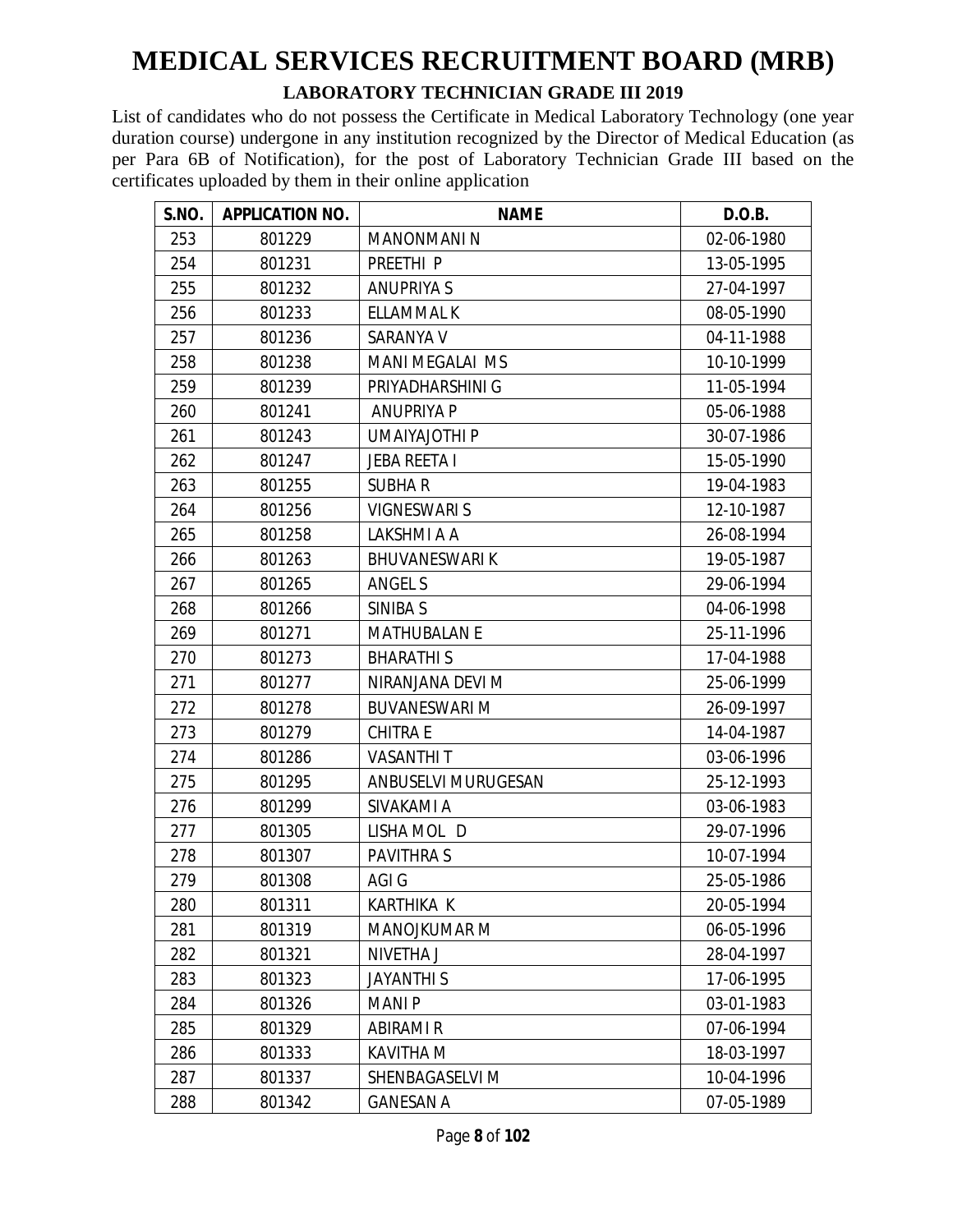#### **LABORATORY TECHNICIAN GRADE III 2019**

| S.NO. | <b>APPLICATION NO.</b> | <b>NAME</b>             | D.O.B.     |
|-------|------------------------|-------------------------|------------|
| 289   | 801345                 | VINITHA M               | 04-06-1993 |
| 290   | 801348                 | <b>VISHNUPRIYA M</b>    | 05-06-1997 |
| 291   | 801351                 | SALMANKHAN A            | 30-05-1997 |
| 292   | 801358                 | SARANYA K               | 07-05-1995 |
| 293   | 801362                 | USHA P                  | 09-11-1986 |
| 294   | 801365                 | <b>NANDHINI P</b>       | 10-07-1998 |
| 295   | 801367                 | <b>SUMITHRAD</b>        | 14-08-1995 |
| 296   | 801369                 | <b>CHITHRA R</b>        | 15-05-1975 |
| 297   | 801373                 | <b>MEENAKSHIV</b>       | 25-05-1996 |
| 298   | 801374                 | DIVYADHARSHINI K        | 05-12-1997 |
| 299   | 801379                 | PAVITHRA M              | 16-12-1995 |
| 300   | 801380                 | ARUNARANI R             | 29-05-1986 |
| 301   | 801381                 | <b>JERABIN JOSUVA A</b> | 21-07-1986 |
| 302   | 801383                 | <b>ELIYA M</b>          | 31-07-1983 |
| 303   | 801386                 | <b>NANDHINI P</b>       | 29-06-1996 |
| 304   | 801387                 | SURUTHI PRIYANKA S      | 18-05-1991 |
| 305   | 801388                 | PRAGATHEES ABISHIEK R   | 18-07-1997 |
| 306   | 801389                 | ANUSHA A                | 05-06-1995 |
| 307   | 801390                 | ASKAR ALI M             | 24-06-1999 |
| 308   | 801400                 | <b>GOKILA J</b>         | 05-11-1990 |
| 309   | 801402                 | <b>SUMITHRA A</b>       | 25-05-1987 |
| 310   | 801409                 | <b>MERIAM BENITA K</b>  | 07-04-1982 |
| 311   | 801415                 | SANGEETHA B             | 05-06-1996 |
| 312   | 801417                 | KIRUTHIKA B             | 24-11-1997 |
| 313   | 801421                 | <b>KUMUTHA M</b>        | 28-07-1999 |
| 314   | 801425                 | <b>NASIYA BARVIN S</b>  | 01-06-1986 |
| 315   | 801426                 | <b>SHOBANA S</b>        | 05-04-1992 |
| 316   | 801429                 | NADHIYA V               | 28-05-1997 |
| 317   | 801431                 | <b>VINITHA S</b>        | 28-05-1997 |
| 318   | 801432                 | SARANYA SAMPATH         | 03-04-1987 |
| 319   | 801433                 | MALATHI SIVAKUMAR       | 25-05-1990 |
| 320   | 801437                 | PRIYADHARSHINI C        | 01-04-1998 |
| 321   | 801440                 | <b>KARTHIGAIJOTHI K</b> | 20-05-1988 |
| 322   | 801441                 | CHINNAMMAL M            | 11-06-1993 |
| 323   | 801443                 | <b>KAVITHA G</b>        | 10-10-1983 |
| 324   | 801445                 | <b>VEERAMMALT</b>       | 16-04-1988 |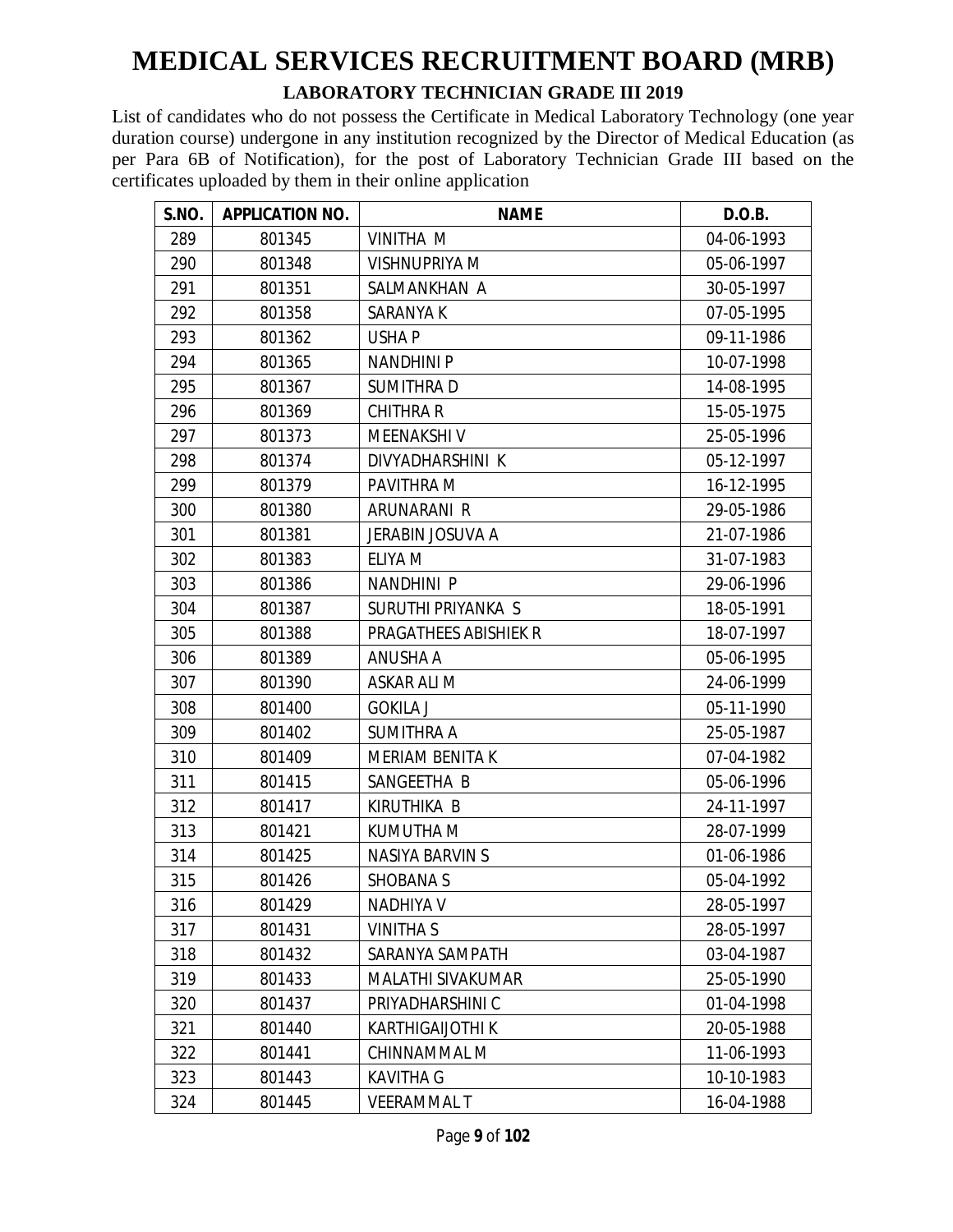#### **LABORATORY TECHNICIAN GRADE III 2019**

| S.NO. | <b>APPLICATION NO.</b> | <b>NAME</b>            | D.O.B.     |
|-------|------------------------|------------------------|------------|
| 325   | 801447                 | MENAGA GANDHI G        | 28-11-1988 |
| 326   | 801449                 | SAVURIAMMAL M          | 01-06-1989 |
| 327   | 801450                 | DEEPA D                | 30-05-1997 |
| 328   | 801453                 | <b>VIDHYA C</b>        | 03-03-1990 |
| 329   | 801455                 | <b>VINOTHKUMAR V</b>   | 13-05-1990 |
| 330   | 801462                 | <b>SAHUS</b>           | 27-07-1996 |
| 331   | 801469                 | <b>FATHIMA BEGUM S</b> | 14-05-1985 |
| 332   | 801471                 | <b>SAKUNTHALA P</b>    | 20-05-1984 |
| 333   | 801476                 | <b>LEELAVATHI PI</b>   | 05-07-1997 |
| 334   | 801483                 | MAHALAKSHMI G          | 05-05-1996 |
| 335   | 801485                 | SHALINI D              | 05-07-1985 |
| 336   | 801497                 | NAFEES S A             | 24-12-1984 |
| 337   | 801501                 | <b>SUTHAT</b>          | 06-05-1981 |
| 338   | 801504                 | <b>GOMATHIV</b>        | 19-05-1988 |
| 339   | 801507                 | SANDHIYA V             | 21-04-1990 |
| 340   | 801510                 | ARULMOZHI K            | 23-01-1993 |
| 341   | 801513                 | <b>KARNAN K</b>        | 21-06-1998 |
| 342   | 801518                 | AROCKIA JENCIA A       | 30-08-1997 |
| 343   | 801520                 | <b>VIJAY V</b>         | 14-06-1998 |
| 344   | 801521                 | <b>KALAIVANI R</b>     | 09-04-1986 |
| 345   | 801522                 | <b>MUTHUMAARI R</b>    | 09-01-1990 |
| 346   | 801530                 | DHIVYA D               | 01-12-1996 |
| 347   | 801531                 | <b>DHEEPAP</b>         | 24-05-1979 |
| 348   | 801532                 | NAMBI RAJA K           | 30-04-1983 |
| 349   | 801536                 | ABI MANI J             | 24-06-2000 |
| 350   | 801537                 | SEETHALAKSHMI G        | 15-07-1990 |
| 351   | 801544                 | S RAJADURGALAKSHMI     | 02-12-1999 |
| 352   | 801546                 | REENA M                | 06-10-1996 |
| 353   | 801552                 | <b>MUBENA FIRTHOUS</b> | 01-02-1999 |
| 354   | 801555                 | <b>BHUVANESHWARI B</b> | 14-07-1998 |
| 355   | 801558                 | <b>ANJU V</b>          | 12-07-1997 |
| 356   | 801559                 | <b>ADHILAKSHMI M</b>   | 28-09-1997 |
| 357   | 801561                 | VIJAYABHASKARAN M      | 01-11-1999 |
| 358   | 801576                 | VASUKI D               | 15-04-1983 |
| 359   | 801577                 | <b>BAHADSINGH M</b>    | 26-05-1992 |
| 360   | 801578                 | <b>VIMALADEVI E</b>    | 08-05-1998 |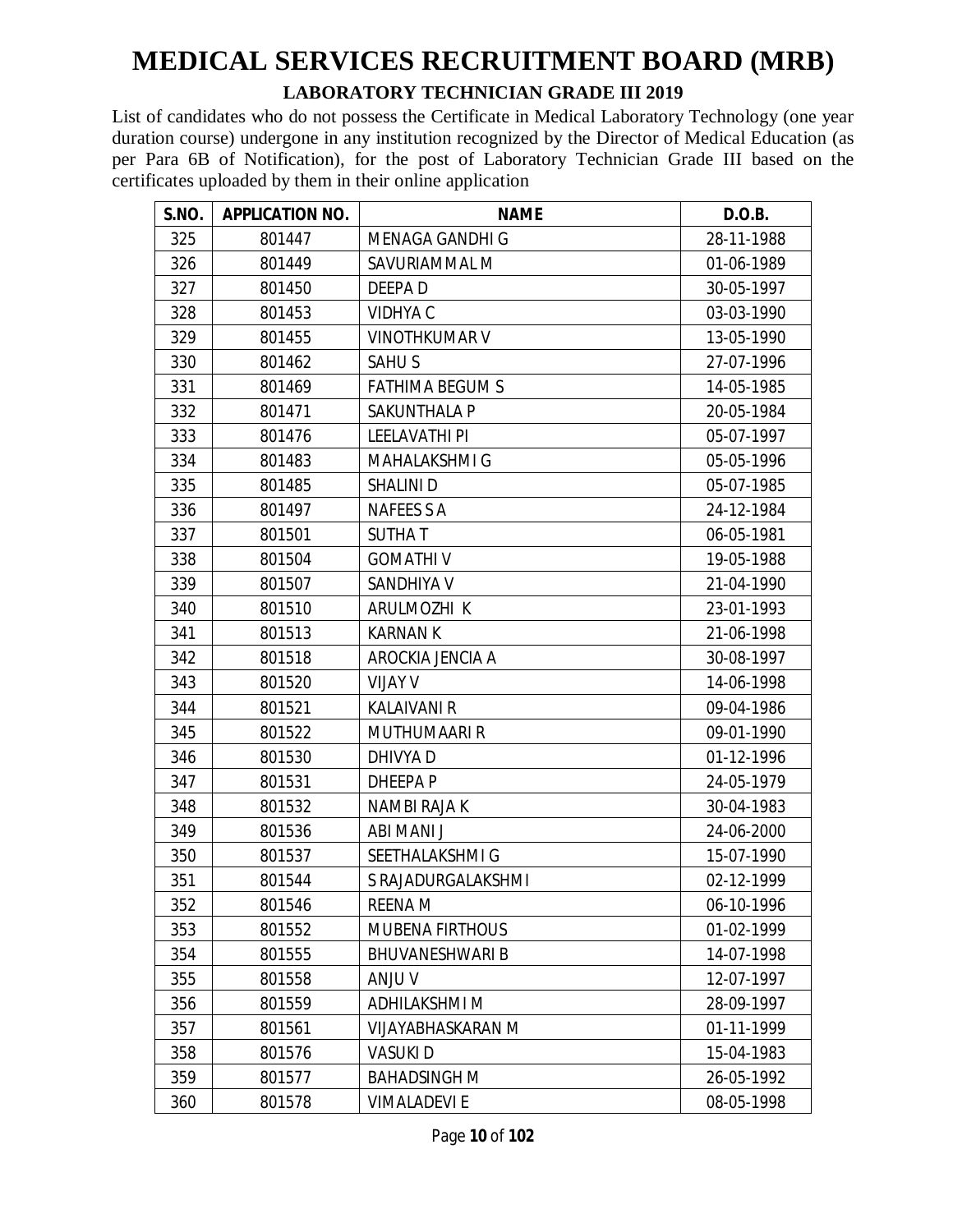#### **LABORATORY TECHNICIAN GRADE III 2019**

| S.NO. | <b>APPLICATION NO.</b> | <b>NAME</b>              | D.O.B.     |
|-------|------------------------|--------------------------|------------|
| 361   | 801580                 | ANNALAKSHMI M            | 03-04-1986 |
| 362   | 801583                 | <b>AMSA S</b>            | 27-07-1996 |
| 363   | 801584                 | SATHIYAKALA P            | 17-08-1982 |
| 364   | 801585                 | SENTHILKUMAR K           | 24-05-1987 |
| 365   | 801593                 | <b>GOMATHIAMMAL M</b>    | 16-02-1985 |
| 366   | 801595                 | <b>SUMITHIRA C</b>       | 14-04-1983 |
| 367   | 801599                 | <b>DEVIB</b>             | 06-05-1988 |
| 368   | 801603                 | LALITHA M                | 29-08-1994 |
| 369   | 801604                 | CARMEL SAHAYA JAGANTHI K | 17-12-1981 |
| 370   | 801608                 | SRIPAVITHRA V            | 14-04-1992 |
| 371   | 801612                 | <b>SANGAVI S</b>         | 03-06-1997 |
| 372   | 801613                 | UMA P                    | 13-05-1982 |
| 373   | 801623                 | SOUNDARYA P              | 04-06-1987 |
| 374   | 801625                 | THILAKAVATHI T           | 30-03-1999 |
| 375   | 801627                 | <b>KAYALVIZHI R</b>      | 20-02-2000 |
| 376   | 801628                 | RANGANAYAGI R            | 17-07-1994 |
| 377   | 801633                 | <b>GIRIJA V</b>          | 02-03-1985 |
| 378   | 801634                 | <b>CHANDRAKALA R</b>     | 15-05-1989 |
| 379   | 801636                 | POONKODI S               | 08-11-1996 |
| 380   | 801637                 | SANGEETHA A K            | 25-02-1989 |
| 381   | 801642                 | <b>KANNIKA J</b>         | 02-05-1984 |
| 382   | 801649                 | PANKAJ KUMAR             | 25-12-1997 |
| 383   | 801650                 | <b>GOMATHIP</b>          | 03-12-1984 |
| 384   | 801651                 | SAVITHA S                | 26-05-1993 |
| 385   | 801652                 | <b>DEVIGA P</b>          | 07-10-1983 |
| 386   | 801653                 | SAI PRIYA DHARSHINI CH   | 18-11-1997 |
| 387   | 801657                 | RADHA S                  | 01-05-1983 |
| 388   | 801658                 | KARPAGA SELVI K          | 30-07-1996 |
| 389   | 801670                 | KANAGALAKSHMI M          | 10-05-1993 |
| 390   | 801680                 | PETCHIAMMAL P            | 23-03-1990 |
| 391   | 801682                 | ARIBA M                  | 05-05-1991 |
| 392   | 801683                 | <b>DIVYA G</b>           | 05-06-1995 |
| 393   | 801686                 | <b>GAYATHRI M</b>        | 26-04-1998 |
| 394   | 801688                 | <b>SUNDARS</b>           | 05-04-1994 |
| 395   | 801689                 | SUDHA P                  | 07-05-1988 |
| 396   | 801699                 | PETCHIAMMAL S            | 28-02-1998 |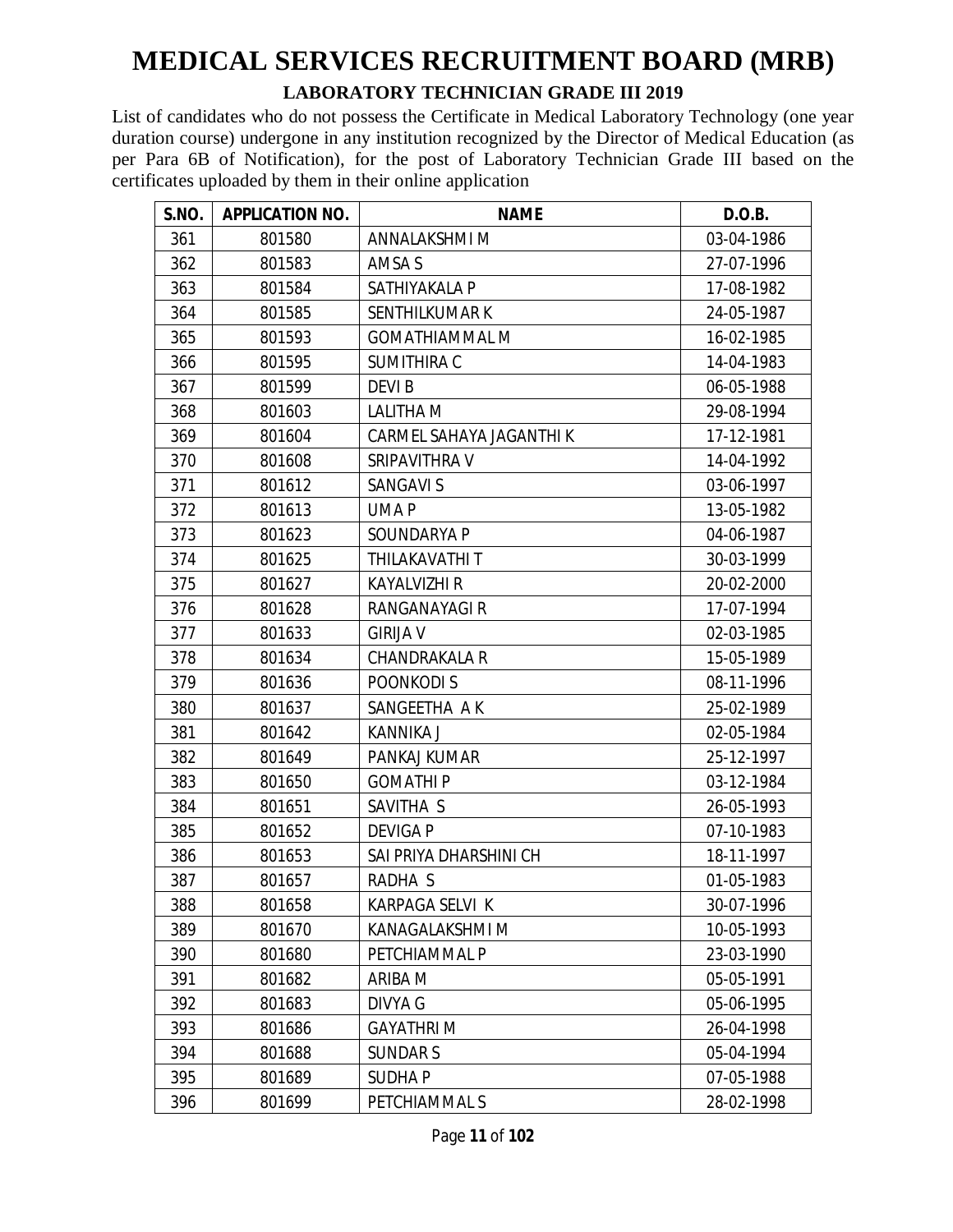#### **LABORATORY TECHNICIAN GRADE III 2019**

| S.NO. | <b>APPLICATION NO.</b> | <b>NAME</b>           | D.O.B.     |
|-------|------------------------|-----------------------|------------|
| 397   | 801704                 | MUNISH KANT MAURYA    | 01-08-1991 |
| 398   | 801708                 | PAVITHRA M            | 04-06-1995 |
| 399   | 801709                 | ARUMUGANATHAN R       | 12-10-1998 |
| 400   | 801718                 | <b>AKSHAYARANI R</b>  | 19-01-1998 |
| 401   | 801725                 | NASIMA R              | 15-05-1994 |
| 402   | 801736                 | <b>PARTHIBAN R</b>    | 23-01-1989 |
| 403   | 801737                 | <b>SAKTHIVEL K</b>    | 05-05-1993 |
| 404   | 801738                 | <b>AMBIKA S</b>       | 05-08-1985 |
| 405   | 801747                 | AMMU ANBARASI P       | 19-05-1985 |
| 406   | 801748                 | <b>SARANK</b>         | 25-07-1999 |
| 407   | 801761                 | JEYA M                | 17-05-1993 |
| 408   | 801786                 | <b>BHARATHIT</b>      | 22-07-1988 |
| 409   | 801787                 | KIRUBASANKAR P        | 16-09-1994 |
| 410   | 801794                 | <b>AKILA R</b>        | 01-01-1986 |
| 411   | 801795                 | <b>THAMIZHSELVI S</b> | 02-05-1975 |
| 412   | 801797                 | SUGANYA A             | 05-03-1997 |
| 413   | 801809                 | JENSIDEVI A           | 13-07-1985 |
| 414   | 801810                 | <b>DHIVYA S</b>       | 05-06-1989 |
| 415   | 801815                 | YASHWANTH G A         | 15-06-1998 |
| 416   | 801816                 | <b>THENMALARS</b>     | 02-03-1987 |
| 417   | 801818                 | <b>ANNARATHIM</b>     | 28-08-1986 |
| 418   | 801824                 | THILAGAVATHY R        | 07-06-2000 |
| 419   | 801826                 | MARIAMMAL M           | 05-05-1994 |
| 420   | 801830                 | <b>KAVITHA R</b>      | 20-03-1980 |
| 421   | 801831                 | <b>IDAS</b>           | 10-05-1995 |
| 422   | 801837                 | UMAMAHESWARI L        | 13-04-1986 |
| 423   | 801838                 | AMUTHAVALLI A P       | 23-10-1997 |
| 424   | 801840                 | HEMA M                | 17-05-1985 |
| 425   | 801842                 | <b>NANDHINI B</b>     | 14-07-1999 |
| 426   | 801844                 | PANCHATSARAM S        | 30-04-1992 |
| 427   | 801848                 | RAJINIYA DEVI D       | 25-06-1990 |
| 428   | 801853                 | <b>NIVETHA P</b>      | 24-07-1996 |
| 429   | 801854                 | AFZAL BASHA H         | 11-06-1989 |
| 430   | 801855                 | <b>MENAKA M</b>       | 10-01-1987 |
| 431   | 801864                 | VIJAYALAKSHMI K       | 25-07-1996 |
| 432   | 801865                 | VINITHA M             | 27-05-1997 |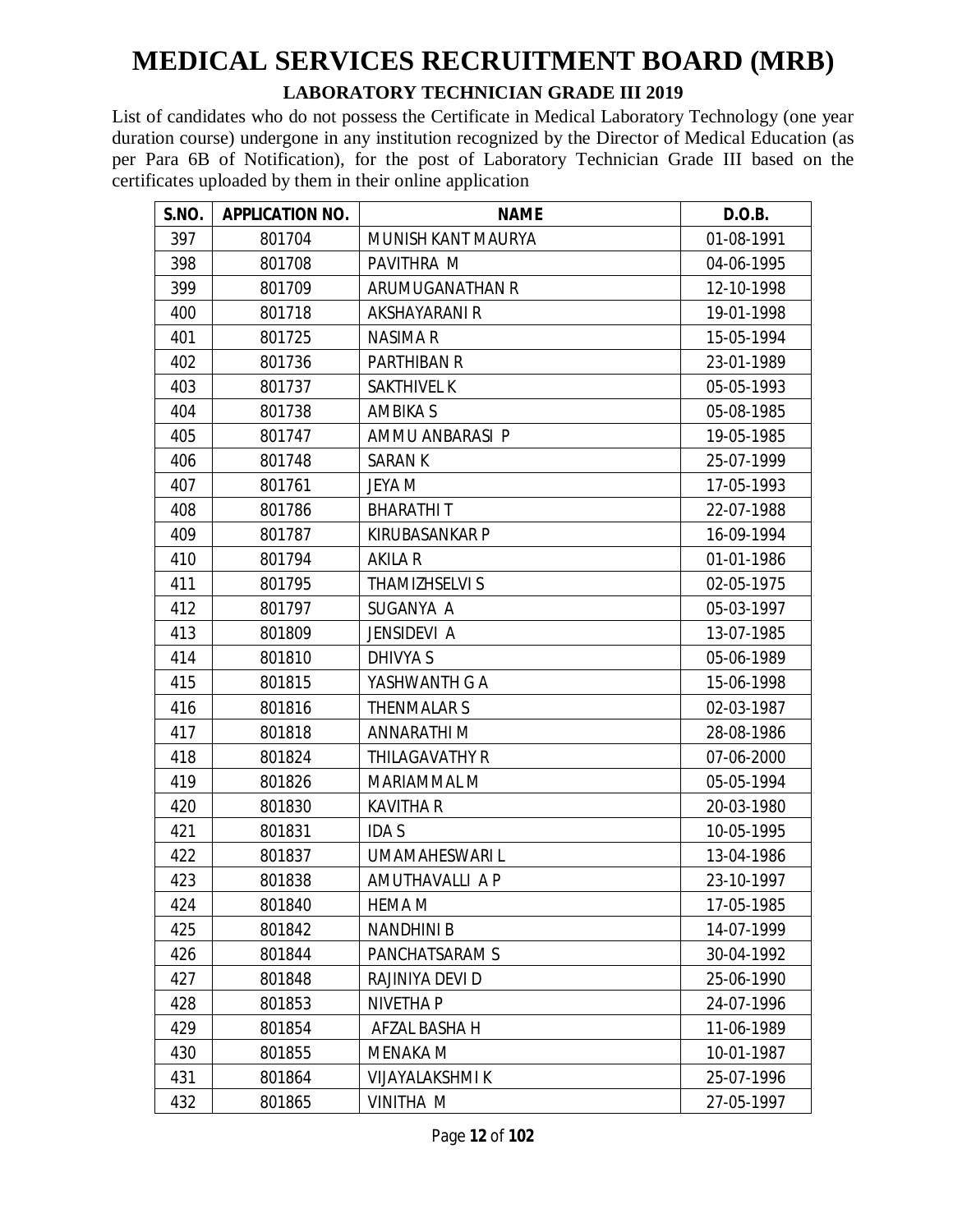#### **LABORATORY TECHNICIAN GRADE III 2019**

| S.NO. | <b>APPLICATION NO.</b> | <b>NAME</b>              | D.O.B.     |
|-------|------------------------|--------------------------|------------|
| 433   | 801867                 | <b>ALAGAPPANS</b>        | 23-01-1992 |
| 434   | 801868                 | <b>THENTHIRUPATHIL</b>   | 24-05-1983 |
| 435   | 801869                 | PREMKUMAR T              | 14-03-1981 |
| 436   | 801873                 | <b>KOKILA S</b>          | 29-05-1998 |
| 437   | 801875                 | <b>SUTHAP</b>            | 05-04-1988 |
| 438   | 801876                 | <b>VENNILA V</b>         | 03-06-1999 |
| 439   | 801879                 | PARTHIBAN D              | 06-01-1991 |
| 440   | 801880                 | NAGALAKSHMI P            | 08-03-1988 |
| 441   | 801882                 | PARAMESHWARI A           | 10-10-1999 |
| 442   | 801886                 | KOUSALYA R               | 30-05-1995 |
| 443   | 801887                 | <b>GOMATHI M</b>         | 15-08-1993 |
| 444   | 801889                 | <b>ESTHER A</b>          | 20-03-1993 |
| 445   | 801890                 | PERIYANAYAKI AUGESTINA V | 20-08-1987 |
| 446   | 801894                 | KANIMOZHI G              | 17-01-1998 |
| 447   | 801895                 | <b>PAVITHRA R</b>        | 27-06-1996 |
| 448   | 801896                 | VINODHA M                | 15-01-1990 |
| 449   | 801899                 | KALAICHELVI U            | 07-05-1984 |
| 450   | 801902                 | SAILAJA V                | 25-05-1992 |
| 451   | 801904                 | <b>ANNAMMALS</b>         | 08-03-1988 |
| 452   | 801905                 | <b>BINDHUJA V</b>        | 15-10-1998 |
| 453   | 801907                 | <b>ANANTHIS</b>          | 01-06-1989 |
| 454   | 801908                 | MURUGAN C                | 03-03-1994 |
| 455   | 801912                 | SONIYA A                 | 07-06-1986 |
| 456   | 801913                 | <b>NANTHINI M</b>        | 20-07-1997 |
| 457   | 801917                 | CHELLAYEE V              | 21-04-1990 |
| 458   | 801923                 | <b>DEVAKIM</b>           | 08-05-1994 |
| 459   | 801929                 | TAMILARASI R             | 31-05-1993 |
| 460   | 801931                 | <b>MEENAKSHIP</b>        | 24-06-1993 |
| 461   | 801933                 | <b>SHALINI P</b>         | 02-10-1997 |
| 462   | 801935                 | <b>GOWSALYA R</b>        | 04-06-1993 |
| 463   | 801942                 | <b>MOHANRAJ S</b>        | 26-08-1976 |
| 464   | 801944                 | KALPANA J                | 23-06-1996 |
| 465   | 801946                 | RADHA D                  | 22-04-1997 |
| 466   | 801948                 | DIVYA R                  | 05-09-1987 |
| 467   | 801955                 | KAVITHA K                | 13-05-1975 |
| 468   | 801959                 | KANNAKI D                | 04-01-1985 |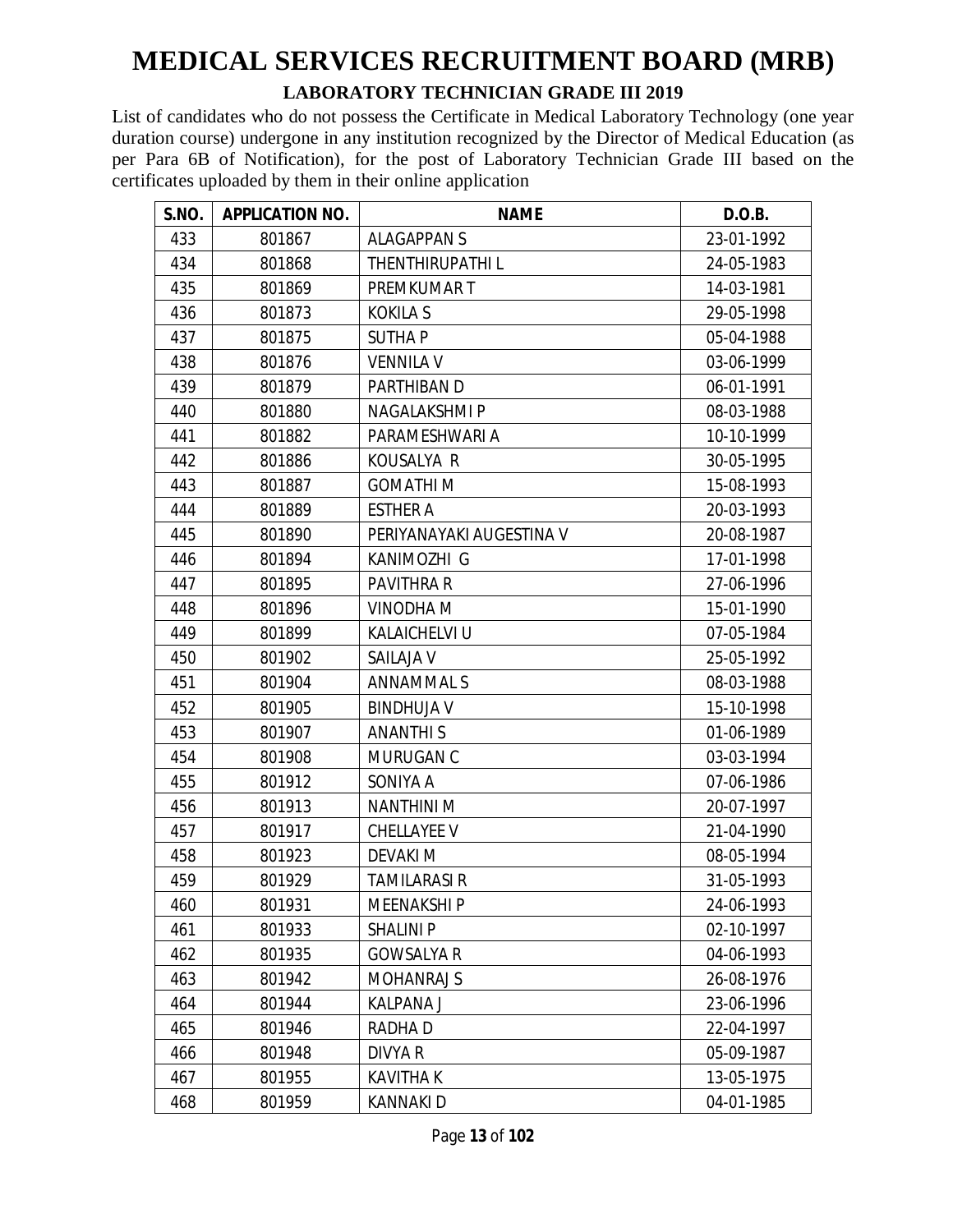#### **LABORATORY TECHNICIAN GRADE III 2019**

| S.NO. | <b>APPLICATION NO.</b> | <b>NAME</b>           | D.O.B.     |
|-------|------------------------|-----------------------|------------|
| 469   | 801960                 | <b>GIRIJA C</b>       | 09-06-1992 |
| 470   | 801963                 | <b>ANJALI E</b>       | 05-06-1997 |
| 471   | 801965                 | <b>BHUVANESWARI V</b> | 22-03-1985 |
| 472   | 801971                 | RAMYA G               | 03-04-1998 |
| 473   | 801973                 | AKILA T               | 21-03-1989 |
| 474   | 801981                 | PAVITHRA R            | 01-06-1997 |
| 475   | 801982                 | <b>SASIKUMAR S</b>    | 15-06-1977 |
| 476   | 801994                 | <b>INDIRA M</b>       | 29-07-1984 |
| 477   | 801995                 | <b>TAMILSELVI J</b>   | 10-06-1983 |
| 478   | 801997                 | RITA MALINI J         | 10-02-1980 |
| 479   | 801998                 | PREMA M               | 18-05-1986 |
| 480   | 801999                 | SASIKUMARI S          | 15-05-1994 |
| 481   | 802000                 | SONIYA M              | 10-06-1994 |
| 482   | 802004                 | <b>VANNIMALAR M</b>   | 12-05-1987 |
| 483   | 802007                 | <b>KAVITHA P</b>      | 20-03-1980 |
| 484   | 802012                 | RADHA M               | 12-04-1993 |
| 485   | 802013                 | RAMYA P               | 05-06-1995 |
| 486   | 802015                 | <b>SATHYA V</b>       | 26-06-1995 |
| 487   | 802024                 | <b>VADIVEL N</b>      | 09-04-1980 |
| 488   | 802028                 | <b>MAYAVATHI P</b>    | 02-03-1987 |
| 489   | 802030                 | <b>SUGUNAKK</b>       | 24-03-1991 |
| 490   | 802031                 | ABIRAMI A             | 08-06-1999 |
| 491   | 802032                 | <b>GAYATHRI R</b>     | 14-10-1995 |
| 492   | 802037                 | <b>VIMALADEVI S</b>   | 20-07-1991 |
| 493   | 802044                 | <b>RAJESWARI V</b>    | 28-06-1987 |
| 494   | 802045                 | PANJU K               | 08-04-1991 |
| 495   | 802046                 | <b>TAMILARASI S</b>   | 25-04-1997 |
| 496   | 802048                 | SATHIYA B             | 13-03-1986 |
| 497   | 802054                 | <b>KALAIKODI M</b>    | 25-05-1987 |
| 498   | 802057                 | ANITHA R              | 30-11-1996 |
| 499   | 802058                 | <b>REVATHI G</b>      | 20-07-1985 |
| 500   | 802060                 | <b>TAMILSELVI R</b>   | 07-05-1996 |
| 501   | 802068                 | <b>VINOTHINI S</b>    | 31-07-1993 |
| 502   | 802070                 | PRAVEEN BANU K        | 27-09-1986 |
| 503   | 802072                 | VIJAYALAKSHMI M       | 05-07-1994 |
| 504   | 802076                 | PAVITHRA P            | 21-05-1996 |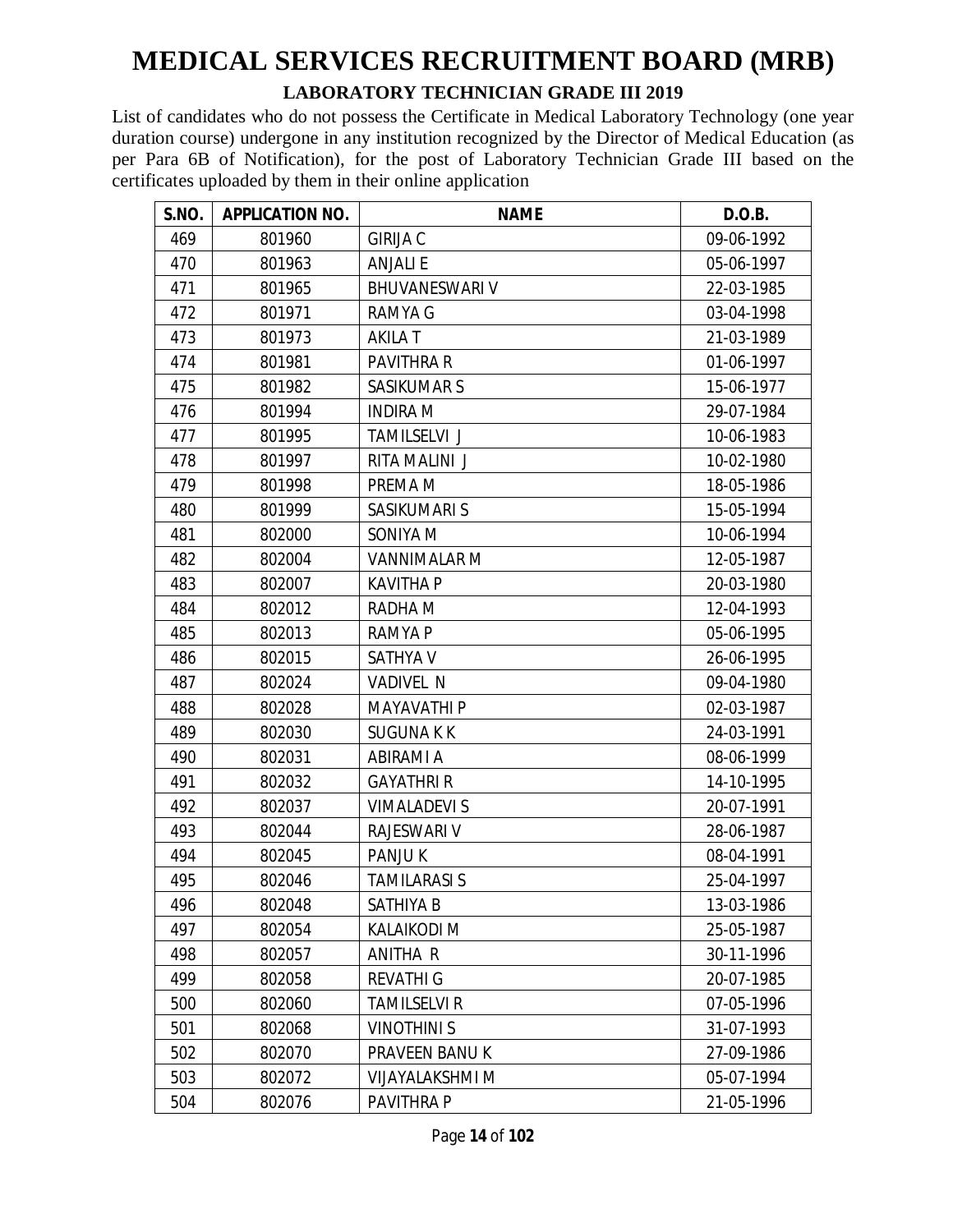#### **LABORATORY TECHNICIAN GRADE III 2019**

| <b>S.NO.</b> | <b>APPLICATION NO.</b> | <b>NAME</b>          | D.O.B.     |
|--------------|------------------------|----------------------|------------|
| 505          | 802078                 | SHEEBA P T           | 13-06-1987 |
| 506          | 802080                 | <b>MEKALA K</b>      | 16-02-1992 |
| 507          | 802089                 | YASMIN R             | 02-09-1989 |
| 508          | 802090                 | <b>ANISHAN</b>       | 30-06-1992 |
| 509          | 802094                 | SUGAPRIYA C          | 08-05-1996 |
| 510          | 802095                 | <b>KARUPPASAMY S</b> | 19-04-1988 |
| 511          | 802097                 | <b>SUGANYA C</b>     | 17-04-1999 |
| 512          | 802098                 | <b>MEENAS</b>        | 07-07-1977 |
| 513          | 802100                 | <b>ANJALIDEVI A</b>  | 09-05-1989 |
| 514          | 802105                 | <b>PONNUTHAI</b>     | 03-03-1988 |
| 515          | 802107                 | <b>DEEPAT</b>        | 07-12-1995 |
| 516          | 802114                 | <b>V MANIMEGALAI</b> | 06-06-1991 |
| 517          | 802117                 | <b>GEETHA G</b>      | 23-08-1979 |
| 518          | 802121                 | JAYACHANDRAN M M     | 15-07-1998 |
| 519          | 802123                 | RANJITHKUMAR R       | 16-06-1997 |
| 520          | 802124                 | SUJI S               | 10-03-1998 |
| 521          | 802126                 | SIVAPACKIYAM R       | 07-06-1989 |
| 522          | 802127                 | MUTHUIRULAYE M       | 16-06-1998 |
| 523          | 802130                 | <b>RAJESWARI N</b>   | 02-06-1992 |
| 524          | 802133                 | DHEEPA S             | 02-06-1996 |
| 525          | 802138                 | <b>ARTHI M</b>       | 05-05-1997 |
| 526          | 802141                 | <b>EZHILARASI P</b>  | 20-05-1993 |
| 527          | 802158                 | <b>GOMATHIP</b>      | 30-11-1991 |
| 528          | 802161                 | AMSAVALLI M          | 20-04-2000 |
| 529          | 802162                 | <b>REKHA E</b>       | 05-10-2000 |
| 530          | 802163                 | AASAI MANI K         | 01-06-1986 |
| 531          | 802166                 | THILAGA P            | 04-08-1995 |
| 532          | 802168                 | <b>NIVETHAR</b>      | 23-01-1996 |
| 533          | 802177                 | SHANMUGAPRAGAVATHI T | 10-05-1993 |
| 534          | 802180                 | <b>VALARMATHI M</b>  | 26-04-1975 |
| 535          | 802184                 | KALAIYARASI S        | 01-06-1989 |
| 536          | 802186                 | <b>MAHALAKSHMI G</b> | 17-07-1990 |
| 537          | 802187                 | PALLAVI M            | 25-05-1980 |
| 538          | 802191                 | SANGEETHA S          | 15-12-1993 |
| 539          | 802200                 | <b>REVATHI J</b>     | 15-06-1988 |
| 540          | 802205                 | SAMEENA S            | 07-05-1986 |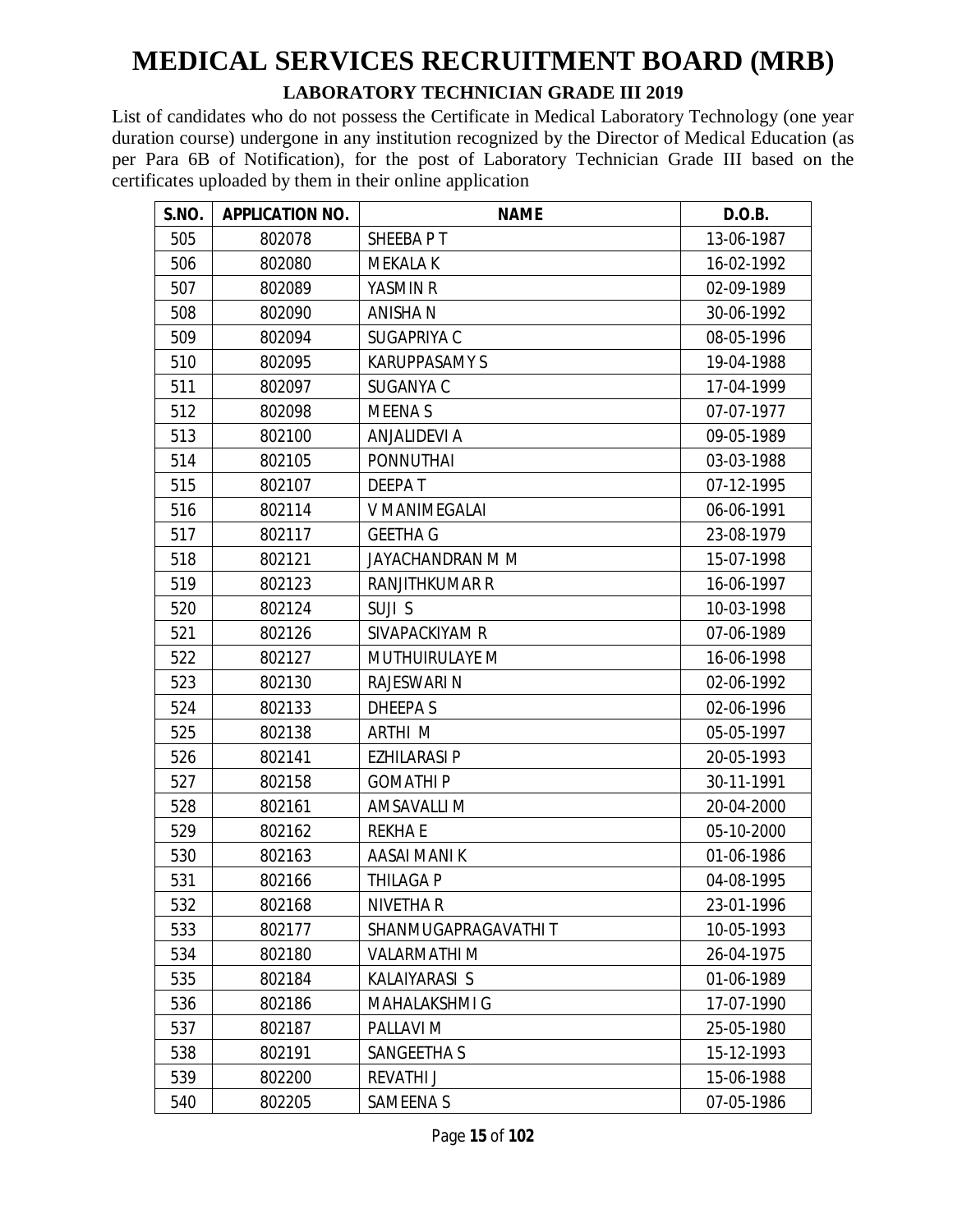#### **LABORATORY TECHNICIAN GRADE III 2019**

| S.NO. | <b>APPLICATION NO.</b> | <b>NAME</b>                  | D.O.B.     |
|-------|------------------------|------------------------------|------------|
| 541   | 802208                 | <b>ILAMPARITHI C</b>         | 25-05-1997 |
| 542   | 802211                 | RAMADEVI P                   | 05-05-1989 |
| 543   | 802213                 | ESAKKIAMMAL ALLIAS GOMATHI R | 11-05-1996 |
| 544   | 802214                 | YASOTHA S                    | 13-09-1991 |
| 545   | 802219                 | SARITHA T                    | 02-03-1984 |
| 546   | 802222                 | <b>VENKATESWARI G</b>        | 12-01-1977 |
| 547   | 802225                 | THIRUVALAR SELVI S           | 29-06-2001 |
| 548   | 802229                 | SENTHILKUMAR E               | 23-10-1980 |
| 549   | 802230                 | POORNIMA S                   | 11-07-1997 |
| 550   | 802242                 | YUVARANI G                   | 10-07-1995 |
| 551   | 802246                 | MADA SAMY P                  | 05-01-1988 |
| 552   | 802250                 | <b>KOKILA T</b>              | 31-03-1992 |
| 553   | 802251                 | <b>BHUVANESWARI G</b>        | 07-01-1996 |
| 554   | 802253                 | ANUSIYA DEVI T               | 15-06-1996 |
| 555   | 802257                 | <b>NAVEENA M</b>             | 27-04-1994 |
| 556   | 802263                 | THENMOZHI R                  | 30-05-1987 |
| 557   | 802266                 | <b>GEETHA V</b>              | 27-11-1991 |
| 558   | 802269                 | <b>INDHUM</b>                | 17-05-1996 |
| 559   | 802273                 | JEYA PANDIAN M               | 23-05-1997 |
| 560   | 802274                 | EZILKANNA V                  | 18-03-1994 |
| 561   | 802276                 | JERLIN JOYCE F               | 17-03-1995 |
| 562   | 802277                 | DIVYA S                      | 16-03-1994 |
| 563   | 802282                 | <b>KEERTHANA G</b>           | 24-09-1997 |
| 564   | 802290                 | <b>FELSIYA D</b>             | 28-06-1998 |
| 565   | 802323                 | <b>SRIDEVI P</b>             | 13-08-1998 |
| 566   | 802328                 | <b>ISHWARYA S</b>            | 04-03-1998 |
| 567   | 802334                 | <b>VINITHA S</b>             | 21-04-1996 |
| 568   | 802351                 | <b>LAKSHMIS</b>              | 29-07-1986 |
| 569   | 802353                 | VASU R                       | 01-01-1998 |
| 570   | 802354                 | PORSELVI V                   | 09-03-1979 |
| 571   | 802360                 | MADATHI M                    | 03-02-1993 |
| 572   | 802361                 | <b>VELVIZHI V</b>            | 01-06-1987 |
| 573   | 802363                 | ELUMALAI K                   | 20-10-1998 |
| 574   | 802365                 | PRABHAT RAJ SUMAN            | 05-01-1995 |
| 575   | 802367                 | VENDA A                      | 30-04-1995 |
| 576   | 802368                 | <b>JEYAMANI S</b>            | 06-03-1995 |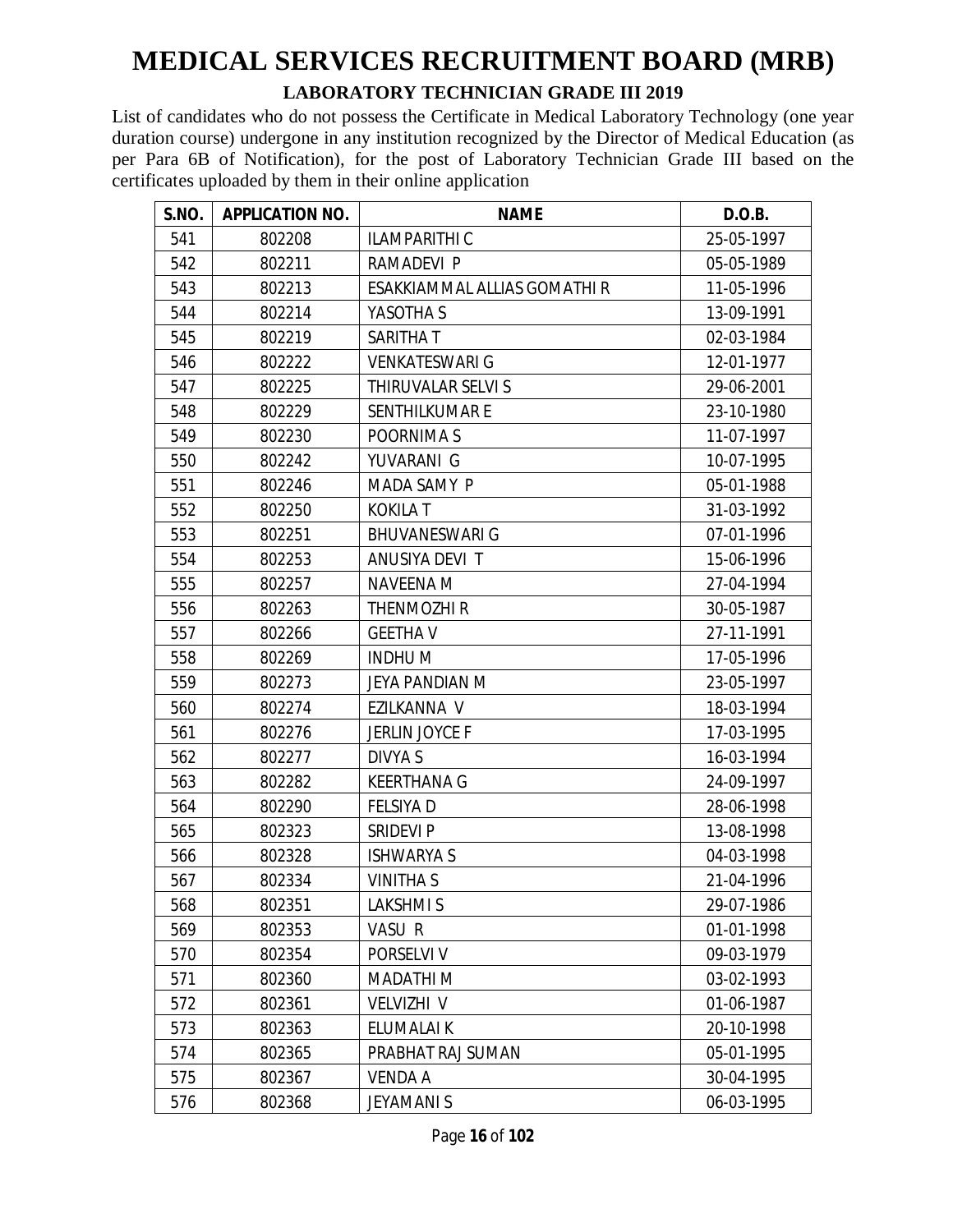#### **LABORATORY TECHNICIAN GRADE III 2019**

| <b>S.NO.</b> | <b>APPLICATION NO.</b> | <b>NAME</b>            | D.O.B.     |
|--------------|------------------------|------------------------|------------|
| 577          | 802371                 | MURALIDHARAN G         | 12-09-1982 |
| 578          | 802376                 | SREE SOUNTHARAVALLEE V | 11-03-1995 |
| 579          | 802377                 | <b>MYTHILI R</b>       | 10-05-1996 |
| 580          | 802382                 | <b>MINNALKODIK</b>     | 21-10-1992 |
| 581          | 802390                 | <b>ROSHINI S</b>       | 01-06-1998 |
| 582          | 802391                 | <b>VINOTH T</b>        | 15-06-1996 |
| 583          | 802394                 | PAVITHRA P             | 15-06-1996 |
| 584          | 802395                 | <b>VEDHAVALLI S</b>    | 18-07-1991 |
| 585          | 802399                 | <b>RAJKUMAR P</b>      | 02-06-1986 |
| 586          | 802400                 | INDIRA KUMARI K J      | 30-12-1994 |
| 587          | 802403                 | RAJALAKSHMI C          | 26-05-1993 |
| 588          | 802406                 | <b>NIVETHITHA S</b>    | 28-04-1994 |
| 589          | 802412                 | <b>BANUPRIYA V</b>     | 13-04-1999 |
| 590          | 802414                 | KATHIRAVAN M           | 04-05-1996 |
| 591          | 802417                 | <b>JAYAPANDIYAN R</b>  | 15-05-1996 |
| 592          | 802421                 | KOUSALYA A             | 29-04-1998 |
| 593          | 802425                 | NISHANTHI P            | 03-06-1997 |
| 594          | 802426                 | MANIMOZHI M            | 13-05-1984 |
| 595          | 802427                 | RIYANA I               | 01-01-1990 |
| 596          | 802439                 | PONNALAGU A            | 09-03-1987 |
| 597          | 802443                 | SELVAPRIYA M           | 15-01-1998 |
| 598          | 802447                 | <b>SENEGALATHA R</b>   | 24-07-1985 |
| 599          | 802454                 | <b>ALLI RANI S</b>     | 23-05-1984 |
| 600          | 802455                 | SANGEETHA M            | 20-05-1984 |
| 601          | 802458                 | <b>RANJINI M</b>       | 11-03-1999 |
| 602          | 802459                 | <b>VINOTHKUMAR K</b>   | 25-03-1996 |
| 603          | 802481                 | <b>GANGA P</b>         | 06-07-1993 |
| 604          | 802482                 | <b>BHUVANA S</b>       | 19-01-1996 |
| 605          | 802484                 | <b>KARTHI E</b>        | 05-04-1992 |
| 606          | 802485                 | HEMA A                 | 14-06-1997 |
| 607          | 802488                 | MANIMEGALAI G V        | 28-05-1989 |
| 608          | 802490                 | ASHA V                 | 03-04-1987 |
| 609          | 802492                 | <b>BAKIYALAKSHMI G</b> | 16-05-1991 |
| 610          | 802498                 | <b>MANJUD</b>          | 24-04-1997 |
| 611          | 802499                 | RAMYA R                | 20-01-1996 |
| 612          | 802505                 | BAKKIYALAKSHMI B       | 15-03-1999 |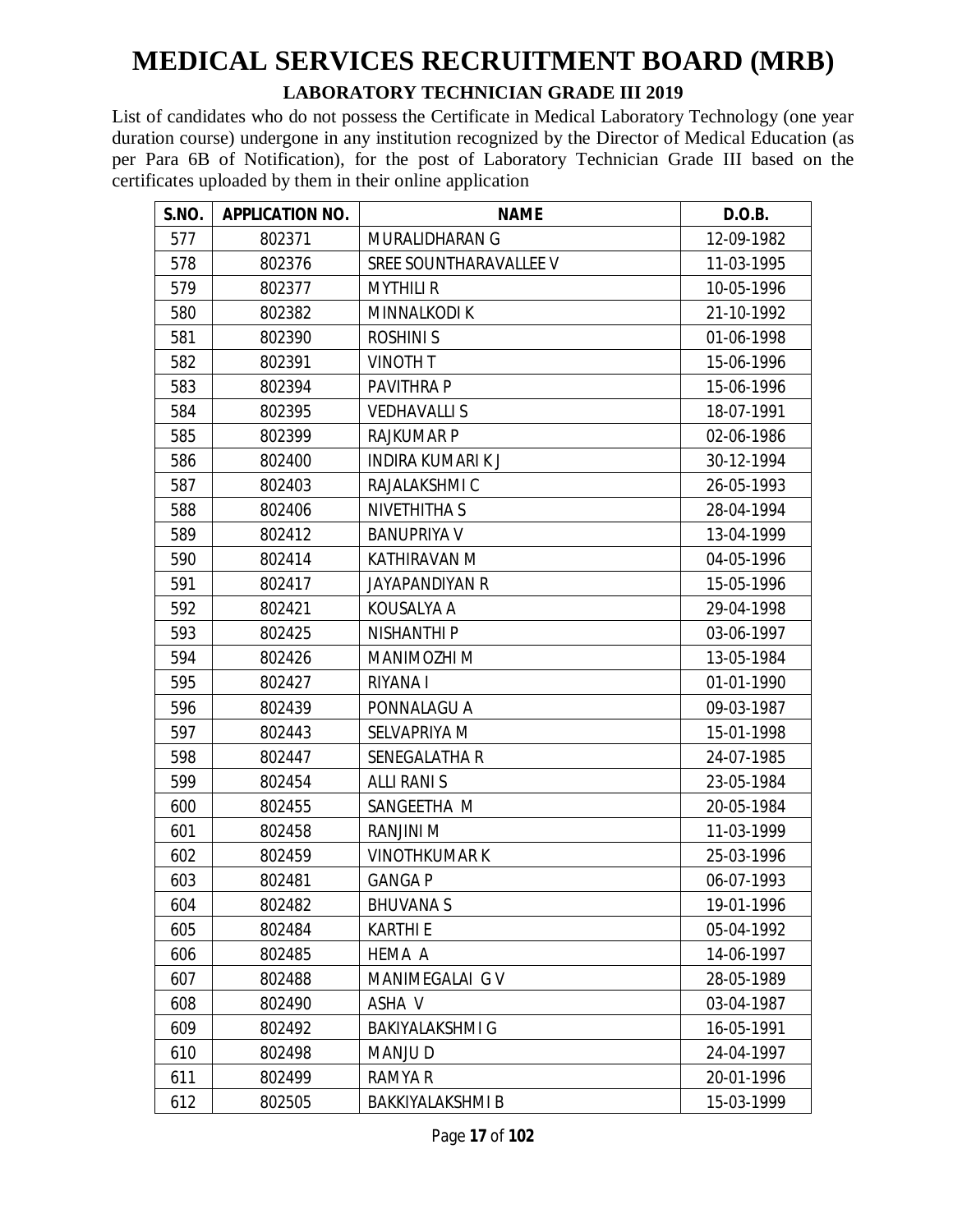#### **LABORATORY TECHNICIAN GRADE III 2019**

| S.NO. | <b>APPLICATION NO.</b> | <b>NAME</b>             | D.O.B.     |
|-------|------------------------|-------------------------|------------|
| 613   | 802507                 | SULOCHANA B             | 25-05-1997 |
| 614   | 802508                 | <b>SARANYA S</b>        | 04-07-1994 |
| 615   | 802513                 | DHANALAKSHMI J          | 05-04-1982 |
| 616   | 802514                 | YAMINI N                | 12-09-1975 |
| 617   | 802516                 | <b>HEMALATHA S</b>      | 24-11-1994 |
| 618   | 802518                 | <b>MANOHAR KALIVELA</b> | 15-03-1991 |
| 619   | 802520                 | SANTHANALAKSHMIS        | 25-05-1986 |
| 620   | 802522                 | RANJINI G               | 30-06-1992 |
| 621   | 802523                 | <b>BACKIALAKSHMIT</b>   | 03-06-1996 |
| 622   | 802525                 | <b>JECINTHA MERCY A</b> | 29-06-1979 |
| 623   | 802533                 | <b>SUDHA G</b>          | 16-10-1994 |
| 624   | 802534                 | <b>ANANTHI E</b>        | 17-10-1984 |
| 625   | 802539                 | PREETHA P               | 10-07-1998 |
| 626   | 802540                 | <b>REVATHI K M</b>      | 01-06-1987 |
| 627   | 802541                 | VIGILALITHA V           | 03-06-1987 |
| 628   | 802554                 | <b>SHOBANA S</b>        | 10-02-1992 |
| 629   | 802558                 | ANITHAT                 | 25-04-1999 |
| 630   | 802562                 | <b>KARUPPAIYA P</b>     | 16-05-1990 |
| 631   | 802564                 | KOKILAMMAL S            | 27-06-1992 |
| 632   | 802565                 | MUTHU SELVI M M         | 26-03-1985 |
| 633   | 802571                 | SARALA DEVI A           | 14-07-1985 |
| 634   | 802575                 | DIVYA K                 | 31-03-1995 |
| 635   | 802577                 | <b>BHUVANAT</b>         | 11-12-1999 |
| 636   | 802578                 | ANANTHARAJ P            | 17-01-1988 |
| 637   | 802583                 | MUTHULAKSHMI R          | 16-06-1994 |
| 638   | 802586                 | SINDHU D                | 20-02-1995 |
| 639   | 802595                 | <b>GAYATHRI DEVI J</b>  | 12-09-1990 |
| 640   | 802596                 | <b>REVATHIS</b>         | 14-04-1998 |
| 641   | 802602                 | ADAIKALAM LAVANYA A     | 04-03-1989 |
| 642   | 802603                 | SHALINI S               | 16-05-1999 |
| 643   | 802621                 | <b>VIJAY G</b>          | 05-06-1996 |
| 644   | 802624                 | <b>MOHANESWARI R</b>    | 26-08-1987 |
| 645   | 802626                 | <b>MAHESWARI P</b>      | 17-06-1993 |
| 646   | 802627                 | SIVASANGARI K A         | 07-12-1996 |
| 647   | 802629                 | <b>MARY SEMITHA T</b>   | 09-11-1971 |
| 648   | 802630                 | SANGEETHA P             | 02-07-1998 |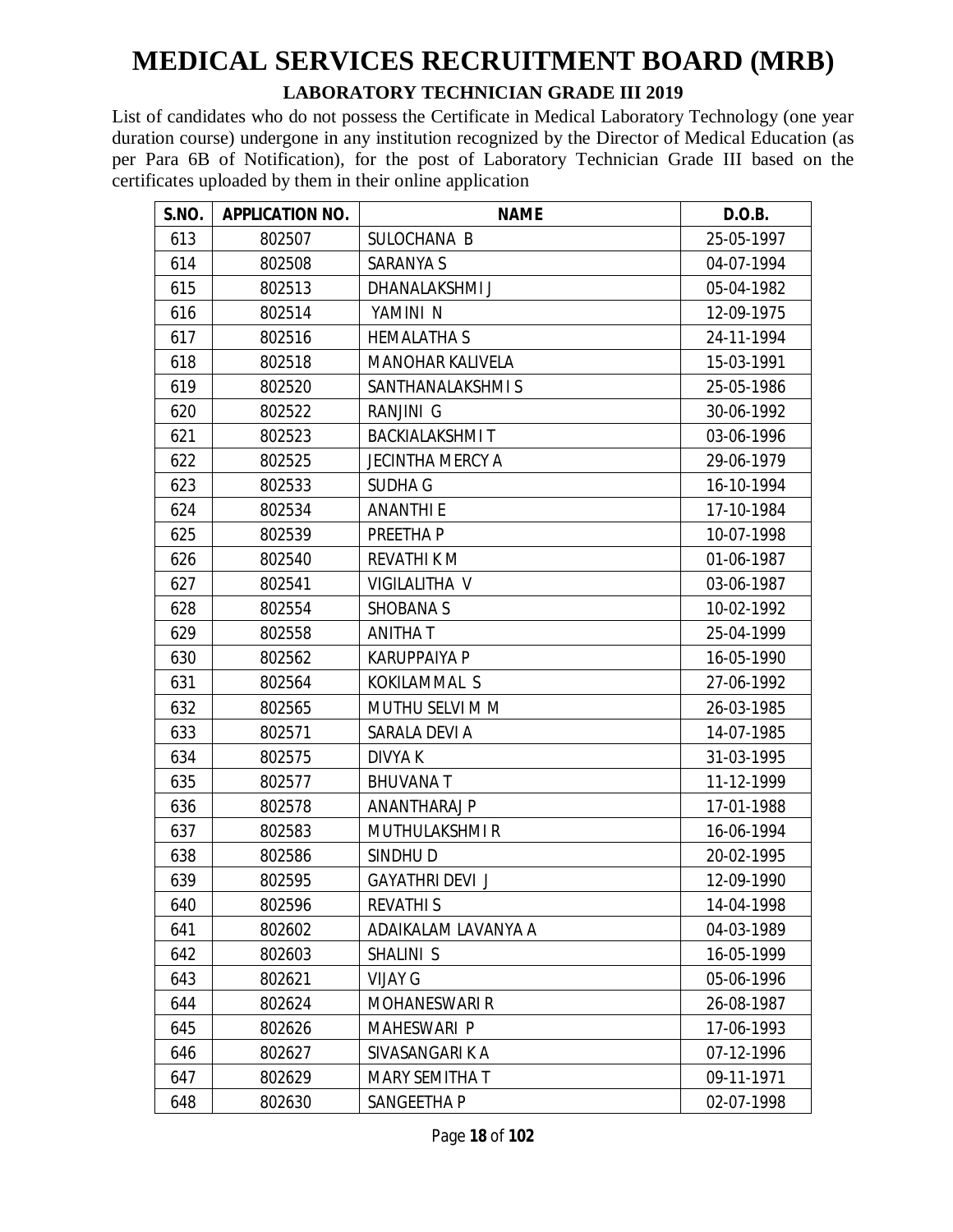#### **LABORATORY TECHNICIAN GRADE III 2019**

| S.NO. | <b>APPLICATION NO.</b> | <b>NAME</b>                 | D.O.B.     |
|-------|------------------------|-----------------------------|------------|
| 649   | 802644                 | RATHA G                     | 17-05-1986 |
| 650   | 802649                 | <b>MEGALA K</b>             | 10-05-1993 |
| 651   | 802653                 | <b>KANAGAVALLI K</b>        | 03-03-1982 |
| 652   | 802655                 | POOVARASAN P                | 05-11-1997 |
| 653   | 802657                 | <b>ABISHA S</b>             | 25-11-1997 |
| 654   | 802659                 | SANGEETHA A                 | 19-03-1990 |
| 655   | 802661                 | MURUGESHWARI J              | 21-03-1985 |
| 656   | 802665                 | <b>MYTHILY K</b>            | 21-01-1998 |
| 657   | 802667                 | VIJAYALAKSHMI P             | 03-06-1988 |
| 658   | 802673                 | SWETHA J                    | 25-03-1998 |
| 659   | 802678                 | <b>VENNILA R</b>            | 10-07-1987 |
| 660   | 802681                 | <b>CHANDRAN N</b>           | 15-04-1966 |
| 661   | 802686                 | <b>RAJENDRAN V</b>          | 09-05-1978 |
| 662   | 802687                 | <b>KRISHNAPRIYA P</b>       | 24-04-1998 |
| 663   | 802692                 | <b>KAVITHA K</b>            | 12-04-1998 |
| 664   | 802696                 | RAVICHANDRAN G              | 02-06-1990 |
| 665   | 802698                 | <b>KANAGA P</b>             | 17-05-1990 |
| 666   | 802705                 | SATHISH KUMAR T             | 10-09-1987 |
| 667   | 802707                 | RAMYA C                     | 08-03-1996 |
| 668   | 802709                 | <b>SENTHIL KUMAR P</b>      | 01-07-1986 |
| 669   | 802712                 | SUGANYA V                   | 20-05-1999 |
| 670   | 802714                 | SUGANIYA R                  | 04-09-1992 |
| 671   | 802719                 | <b>KARPAGAM J</b>           | 09-01-1986 |
| 672   | 802720                 | LAKSHMI PRIYA M             | 01-04-1987 |
| 673   | 802722                 | AKALYA A                    | 27-07-1997 |
| 674   | 802723                 | <b>MALATHIR</b>             | 22-05-1999 |
| 675   | 802725                 | <b>BHARATHKUMAR P MANJU</b> | 31-05-1986 |
| 676   | 802726                 | <b>ALAMELUS</b>             | 07-01-1989 |
| 677   | 802728                 | NAGARAJU CHUKKA             | 06-05-1995 |
| 678   | 802729                 | <b>RATHIT</b>               | 02-06-1984 |
| 679   | 802734                 | <b>FARVAH M</b>             | 03-01-1993 |
| 680   | 802736                 | SASIKALA R                  | 02-06-1997 |
| 681   | 802742                 | <b>BAKKIYALAKSHMI K</b>     | 10-06-1982 |
| 682   | 802743                 | RUBAGASELVI P               | 17-04-1998 |
| 683   | 802745                 | <b>NANTHINIS</b>            | 10-06-1997 |
| 684   | 802748                 | THENMOZHI P                 | 24-02-1983 |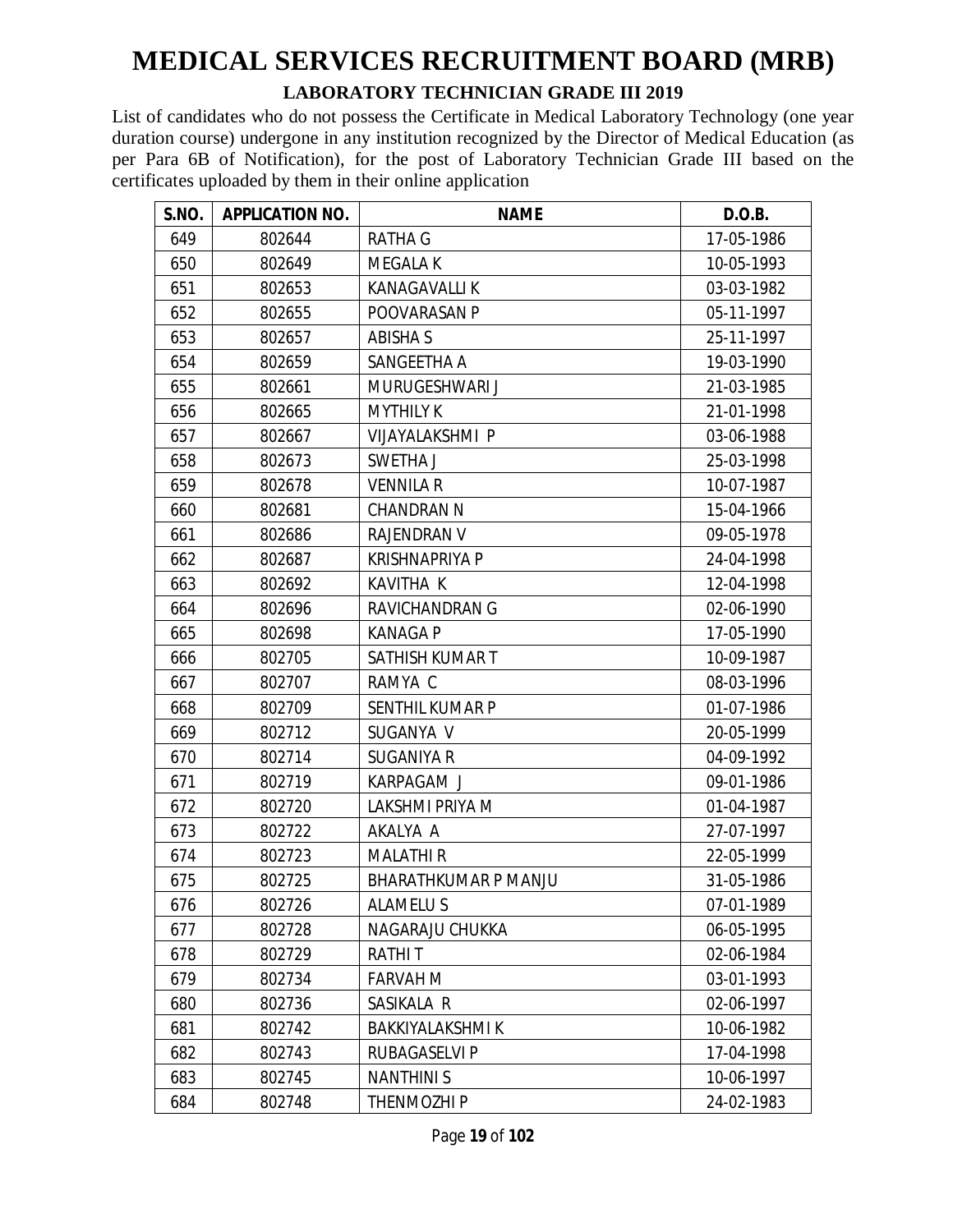#### **LABORATORY TECHNICIAN GRADE III 2019**

| S.NO. | <b>APPLICATION NO.</b> | <b>NAME</b>              | D.O.B.     |
|-------|------------------------|--------------------------|------------|
| 685   | 802754                 | PARAMESHWARI R           | 15-03-1991 |
| 686   | 802756                 | DHIVYA S                 | 07-06-1994 |
| 687   | 802771                 | <b>REVATHIN</b>          | 11-06-1977 |
| 688   | 802776                 | YUVARANI M               | 13-05-1998 |
| 689   | 802801                 | AMARAVATHI D             | 14-06-1985 |
| 690   | 802805                 | DANIEL L BENO A          | 11-08-1983 |
| 691   | 802808                 | DEEPA G                  | 28-05-1989 |
| 692   | 802809                 | <b>PRABHUV</b>           | 10-05-1987 |
| 693   | 802810                 | <b>DELLIBABU M</b>       | 15-02-1985 |
| 694   | 802811                 | <b>KALAISELVI M</b>      | 01-10-1983 |
| 695   | 802813                 | <b>DIVYA B</b>           | 10-05-1988 |
| 696   | 802814                 | <b>MAHESHWARI S</b>      | 09-07-1999 |
| 697   | 802821                 | <b>SARANYA B</b>         | 10-04-1988 |
| 698   | 802825                 | <b>ASWINI R</b>          | 22-05-1993 |
| 699   | 802828                 | <b>ANBUCHELVI B</b>      | 01-06-1988 |
| 700   | 802833                 | <b>KALEESWARI G</b>      | 19-07-2000 |
| 701   | 802835                 | <b>ABIRAMI R</b>         | 26-11-1998 |
| 702   | 802847                 | <b>VETRICHELVI K</b>     | 14-02-1990 |
| 703   | 802850                 | <b>KASHTHURIK</b>        | 10-04-1982 |
| 704   | 802852                 | ANJU S                   | 09-02-1995 |
| 705   | 802854                 | DHARANIYA V              | 29-11-2000 |
| 706   | 802860                 | PANDIAMMAL M             | 10-05-1986 |
| 707   | 802867                 | <b>GAYATHRI G</b>        | 18-07-1997 |
| 708   | 802873                 | <b>VIOLET INBA RANIS</b> | 30-08-1999 |
| 709   | 802875                 | <b>ELAVARASI V</b>       | 25-02-1988 |
| 710   | 802883                 | <b>VALARMATHI V</b>      | 21-05-1997 |
| 711   | 802885                 | APPADURAI M              | 14-04-1984 |
| 712   | 802892                 | NITHYA BHAVANI I         | 02-06-1985 |
| 713   | 802895                 | <b>BHUVANESHWARI G</b>   | 05-11-1993 |
| 714   | 802897                 | RAJALAKSHMI RAJALAKSHMI  | 10-08-1994 |
| 715   | 802898                 | <b>DEIVANAI P</b>        | 12-04-1997 |
| 716   | 802899                 | <b>ANANTHIS</b>          | 10-06-1997 |
| 717   | 802904                 | RAHUL KUMAR              | 03-08-1993 |
| 718   | 802906                 | LAKSHANA SANMATHY SP     | 14-05-1999 |
| 719   | 802908                 | SHEEBA P D               | 04-05-1978 |
| 720   | 802910                 | THAMARAI CHELVI D        | 29-12-1992 |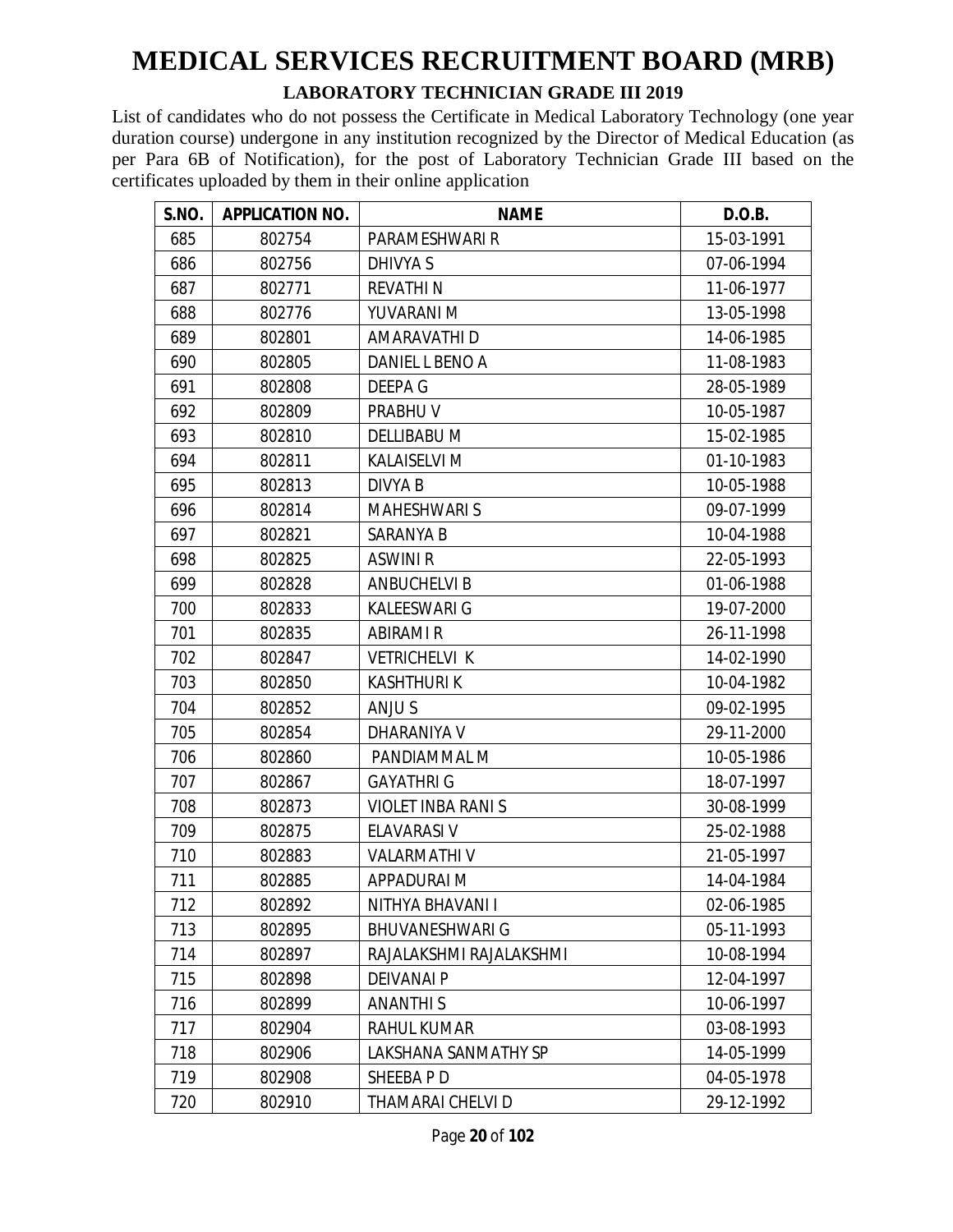#### **LABORATORY TECHNICIAN GRADE III 2019**

| S.NO. | <b>APPLICATION NO.</b> | <b>NAME</b>            | D.O.B.     |
|-------|------------------------|------------------------|------------|
| 721   | 802920                 | RADHA PRIYA R          | 10-05-1992 |
| 722   | 802922                 | ANNALAKSHMI K          | 03-02-1978 |
| 723   | 802934                 | <b>NALINIK</b>         | 03-04-1982 |
| 724   | 802935                 | <b>ANBARASIM</b>       | 10-04-1992 |
| 725   | 802940                 | YOGANANDHI E           | 07-05-1998 |
| 726   | 802954                 | <b>ANJALIDEVI A</b>    | 03-06-1997 |
| 727   | 802958                 | RAMAKRISHNAN M         | 23-05-1976 |
| 728   | 802965                 | <b>JANARTHANAN R</b>   | 09-06-1990 |
| 729   | 802966                 | <b>BHUVANESWARI M</b>  | 14-08-1988 |
| 730   | 802970                 | RAJESWARI J            | 04-07-1999 |
| 731   | 802972                 | <b>VENKATESAN J</b>    | 02-07-1986 |
| 732   | 802977                 | <b>BALAJI V</b>        | 07-06-1994 |
| 733   | 802978                 | <b>GAYATHRI P</b>      | 07-06-1996 |
| 734   | 802979                 | <b>GNANALAKSHMI M</b>  | 11-06-1975 |
| 735   | 802980                 | <b>SUDHAS</b>          | 10-06-1988 |
| 736   | 802982                 | KARPAGA VALLI M        | 29-03-1995 |
| 737   | 802985                 | DIVYA M                | 22-04-1995 |
| 738   | 802987                 | <b>ANUSHIYA K</b>      | 05-05-1996 |
| 739   | 802995                 | <b>ANITHAK</b>         | 21-06-1989 |
| 740   | 802996                 | <b>DEEPIKA V</b>       | 09-06-1999 |
| 741   | 803000                 | JEBA JEYASEELI R       | 08-04-1989 |
| 742   | 803002                 | PONMANI C              | 06-01-1995 |
| 743   | 803017                 | <b>VENNILAK</b>        | 13-06-1986 |
| 744   | 803018                 | MARIAMMAL V            | 05-05-1990 |
| 745   | 803022                 | PORCHELVI S            | 13-06-1974 |
| 746   | 803024                 | <b>HAMEETHA BEEVIS</b> | 03-09-1992 |
| 747   | 803025                 | USHA A                 | 03-06-1983 |
| 748   | 803027                 | CHANDRA R              | 03-04-1985 |
| 749   | 803031                 | <b>REVATHI G</b>       | 21-09-1998 |
| 750   | 803035                 | <b>KALAIVANI R</b>     | 10-01-1984 |
| 751   | 803082                 | UDHAYAKUMAR R          | 20-03-1988 |
| 752   | 803084                 | SIVAKUMAR M            | 03-02-1991 |
| 753   | 803086                 | <b>JESNAK</b>          | 16-01-1997 |
| 754   | 803089                 | NAZEEMA A              | 05-09-1995 |
| 755   | 803091                 | SARANYA S              | 01-06-1986 |
| 756   | 803092                 | <b>VIMALA V</b>        | 30-11-1993 |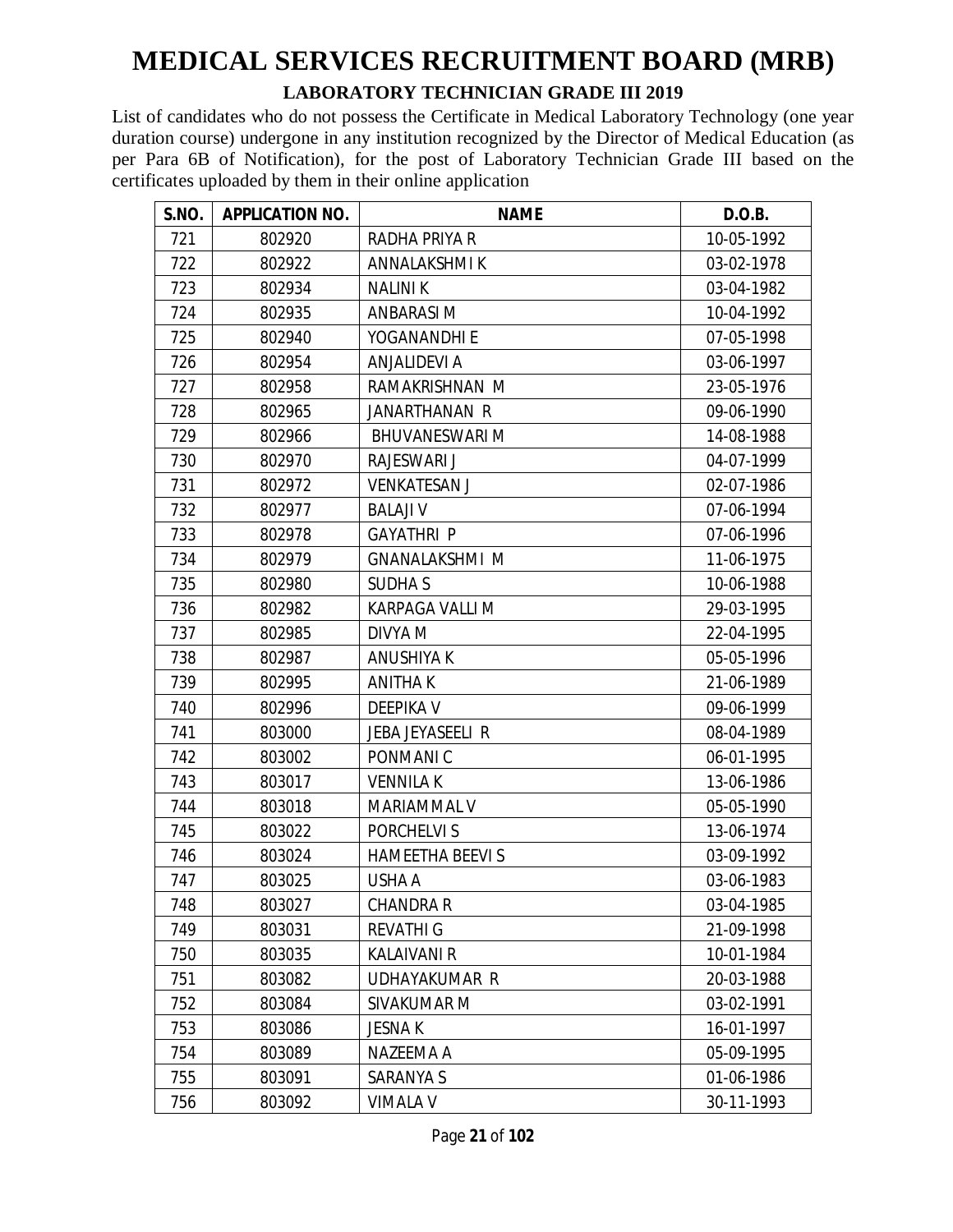#### **LABORATORY TECHNICIAN GRADE III 2019**

| S.NO. | <b>APPLICATION NO.</b> | <b>NAME</b>                  | D.O.B.     |
|-------|------------------------|------------------------------|------------|
| 757   | 803096                 | <b>KAMALAIT</b>              | 17-07-1999 |
| 758   | 803101                 | POORNIMA K                   | 02-07-1985 |
| 759   | 803111                 | AMUTHA T                     | 07-04-1986 |
| 760   | 803112                 | SARALA D                     | 18-05-1988 |
| 761   | 803118                 | KOWSALYA A                   | 24-11-1983 |
| 762   | 803121                 | <b>VIJAYALAKSHMI K</b>       | 08-11-1999 |
| 763   | 803124                 | <b>MANO PRATHEESHWARAN B</b> | 07-06-2000 |
| 764   | 803125                 | SARAVANAN R                  | 07-12-1998 |
| 765   | 803128                 | <b>SELVI S</b>               | 15-06-1991 |
| 766   | 803134                 | THOMASWILLIAM J              | 10-10-1993 |
| 767   | 803135                 | <b>PUNITHAVALLI P</b>        | 31-10-1986 |
| 768   | 803137                 | RATHIKA M M                  | 10-05-1986 |
| 769   | 803138                 | SABITHA T                    | 10-06-1978 |
| 770   | 803148                 | MINTU ELIZABETH THOMAS       | 29-08-1992 |
| 771   | 803149                 | <b>JAYASURYA V</b>           | 17-01-1995 |
| 772   | 803150                 | <b>NARTHINI M</b>            | 15-07-1999 |
| 773   | 803151                 | <b>CHARUMATHI J</b>          | 29-11-1998 |
| 774   | 803152                 | MARIA PUSHPA SALOMI A        | 14-04-1988 |
| 775   | 803157                 | <b>KAVITHA K</b>             | 28-04-1982 |
| 776   | 803159                 | <b>MUTHU A</b>               | 15-05-1991 |
| 777   | 803160                 | <b>LAKSHMIP</b>              | 03-05-1986 |
| 778   | 803162                 | ANUSUYA P                    | 17-09-1998 |
| 779   | 803164                 | PAVITHRA A                   | 13-03-1997 |
| 780   | 803169                 | <b>NALINI P</b>              | 25-06-1999 |
| 781   | 803171                 | <b>SUGANYA S</b>             | 15-04-1996 |
| 782   | 803177                 | <b>HEMALATHAT</b>            | 24-06-1997 |
| 783   | 803179                 | <b>ANANDHIS</b>              | 18-05-1983 |
| 784   | 803180                 | SURYA M                      | 25-05-1995 |
| 785   | 803182                 | <b>JEYAPRIYA S</b>           | 11-04-1996 |
| 786   | 803184                 | <b>SHINY R</b>               | 17-12-1993 |
| 787   | 803189                 | <b>MATHAVIT</b>              | 11-06-1986 |
| 788   | 803192                 | DIVYA S                      | 22-06-1992 |
| 789   | 803193                 | <b>JEGATHA E</b>             | 05-06-1996 |
| 790   | 803195                 | SHEELA SHINY R               | 20-05-1981 |
| 791   | 803197                 | ISHWARYA D                   | 03-02-2000 |
| 792   | 803202                 | <b>VIJILA S</b>              | 20-05-1981 |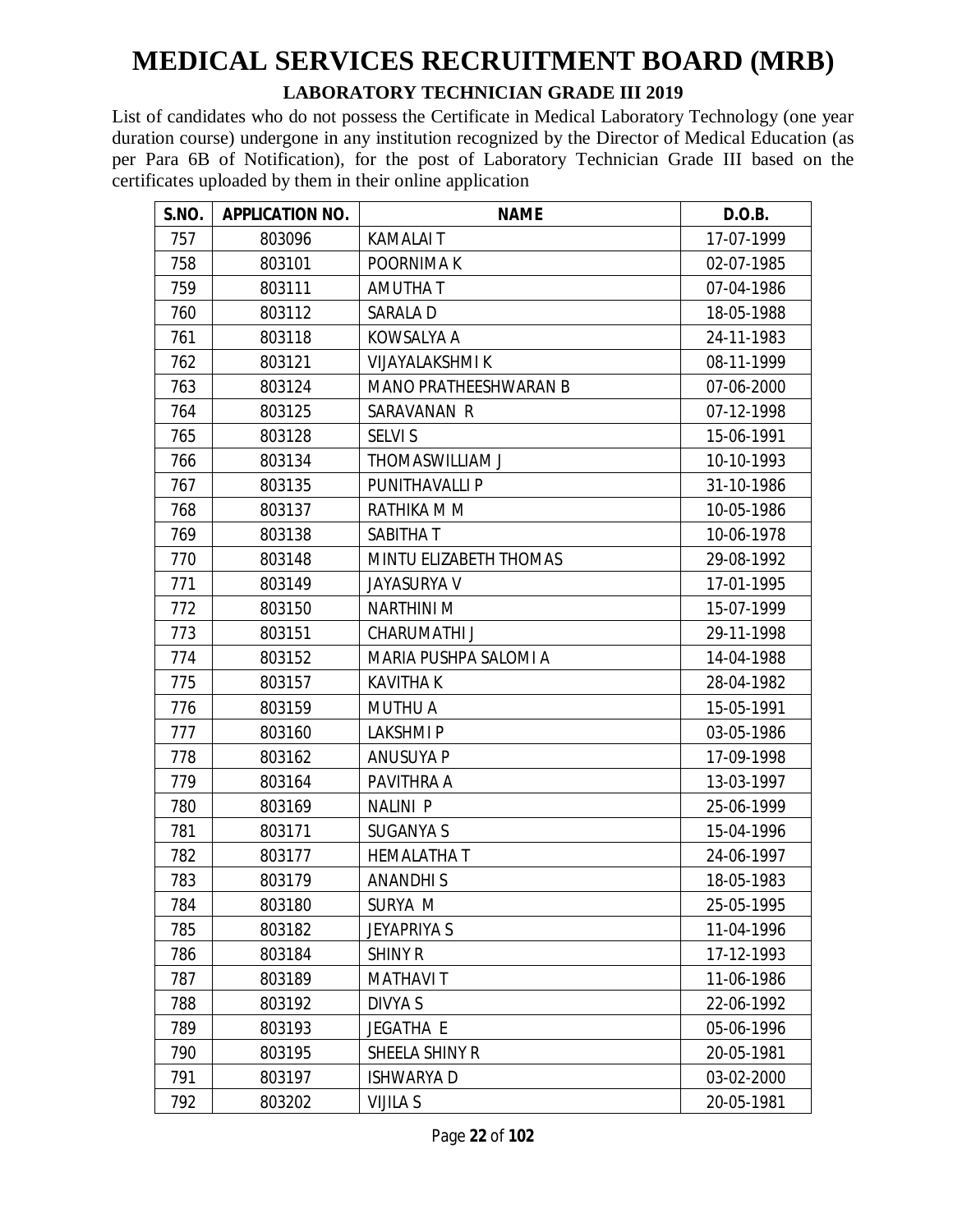#### **LABORATORY TECHNICIAN GRADE III 2019**

| S.NO. | <b>APPLICATION NO.</b> | <b>NAME</b>                | D.O.B.     |
|-------|------------------------|----------------------------|------------|
| 793   | 803215                 | SATHIYA VANI P             | 05-05-1985 |
| 794   | 803216                 | SANGEETHA S                | 24-05-1995 |
| 795   | 803226                 | <b>KOWSALYA V</b>          | 03-04-1998 |
| 796   | 803228                 | <b>JARLET MARY A</b>       | 11-11-1978 |
| 797   | 803232                 | <b>NAVEENA M</b>           | 16-04-1992 |
| 798   | 803237                 | <b>HARISH M</b>            | 25-11-1998 |
| 799   | 803239                 | YAMINI S                   | 26-04-1996 |
| 800   | 803245                 | RAJESHWARI R               | 07-01-1990 |
| 801   | 803246                 | <b>ARUNAT</b>              | 17-01-1987 |
| 802   | 803247                 | SABARIPRIYA S              | 02-06-1998 |
| 803   | 803249                 | <b>BHUVANESHWARI V</b>     | 27-02-1986 |
| 804   | 803251                 | <b>ASWINIE</b>             | 19-07-1997 |
| 805   | 803252                 | <b>DHANALAKSHMIS</b>       | 07-05-1985 |
| 806   | 803255                 | KALAIMUTHU SELVI G         | 17-05-1998 |
| 807   | 803256                 | <b>MARY ANGEL BRIGHT Y</b> | 21-01-1986 |
| 808   | 803258                 | YUVARAJ T                  | 21-04-1992 |
| 809   | 803261                 | <b>AMUTHA V</b>            | 12-07-1986 |
| 810   | 803265                 | <b>KALAT</b>               | 09-05-1985 |
| 811   | 803268                 | ANITHA C                   | 22-03-1991 |
| 812   | 803269                 | <b>CHANDRU R</b>           | 04-01-1998 |
| 813   | 803270                 | SANGEETHA K                | 08-04-1999 |
| 814   | 803272                 | SHEBA A R                  | 21-05-1986 |
| 815   | 803275                 | <b>SELVI V</b>             | 20-04-1982 |
| 816   | 803280                 | <b>RESHMA M</b>            | 05-10-1994 |
| 817   | 803282                 | <b>MANJULA S</b>           | 30-11-1992 |
| 818   | 803284                 | PARAMASIVAM P              | 15-05-1993 |
| 819   | 803289                 | RATHIKA R                  | 04-03-1990 |
| 820   | 803292                 | SURYA S                    | 29-11-1998 |
| 821   | 803296                 | <b>VADIVELAN C</b>         | 03-04-1991 |
| 822   | 803298                 | SOORYA M S                 | 29-05-1997 |
| 823   | 803305                 | PANDIYARAJ M               | 15-02-2000 |
| 824   | 803307                 | RAJESHWARI K               | 17-07-1991 |
| 825   | 803308                 | MARIA THAVAMANI S          | 07-03-1986 |
| 826   | 803309                 | <b>ARULKUMAR R</b>         | 12-05-1998 |
| 827   | 803310                 | <b>VANITHA V</b>           | 11-04-1996 |
| 828   | 803312                 | NISHA PARVATHI R           | 28-06-1985 |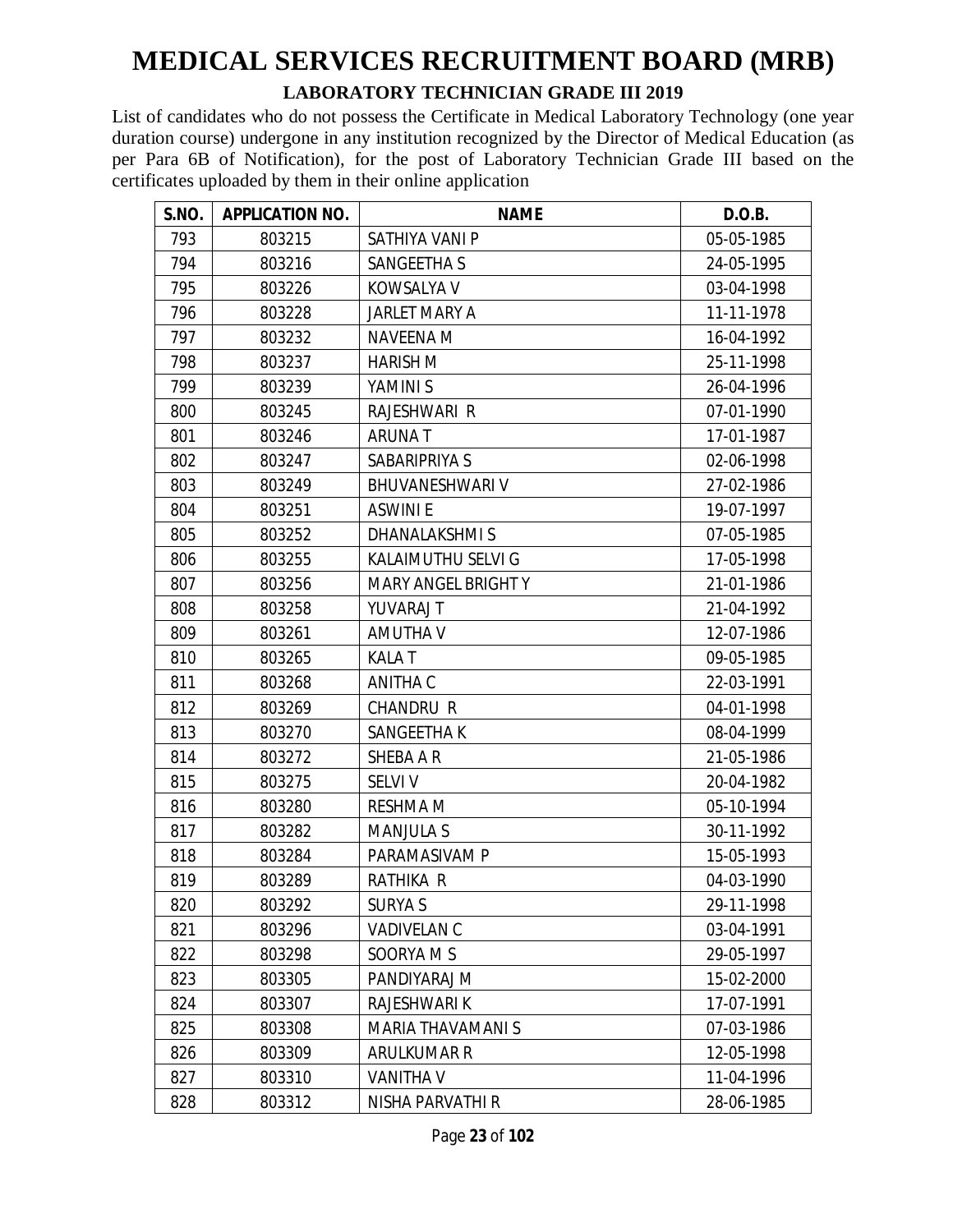#### **LABORATORY TECHNICIAN GRADE III 2019**

| S.NO. | <b>APPLICATION NO.</b> | <b>NAME</b>           | D.O.B.     |
|-------|------------------------|-----------------------|------------|
| 829   | 803315                 | NITHYA K              | 13-05-1993 |
| 830   | 803323                 | SOLAIKARASI S         | 10-05-1991 |
| 831   | 803329                 | SOWMIYA J             | 08-05-1996 |
| 832   | 803331                 | <b>RANJINI K</b>      | 25-01-1990 |
| 833   | 803334                 | YUVARANI S            | 05-06-1982 |
| 834   | 803335                 | SANTHINI C            | 07-06-1991 |
| 835   | 803353                 | THENMOZHI J           | 02-06-1987 |
| 836   | 803354                 | <b>VEERANS</b>        | 16-12-1998 |
| 837   | 803356                 | <b>VIGNESH B</b>      | 08-06-1997 |
| 838   | 803357                 | NISHA K               | 24-06-1997 |
| 839   | 803359                 | <b>USHAK</b>          | 02-03-1985 |
| 840   | 803369                 | <b>SELVAKUMAR R</b>   | 05-04-1979 |
| 841   | 803370                 | <b>ISHWARYA R</b>     | 10-06-1997 |
| 842   | 803380                 | <b>MANIGANESH M</b>   | 11-02-1998 |
| 843   | 803381                 | DEEPAR                | 08-12-1992 |
| 844   | 803384                 | <b>DHATCHAYINI S</b>  | 10-06-1996 |
| 845   | 803385                 | <b>KANAGA SELVI N</b> | 07-05-1991 |
| 846   | 803388                 | <b>VIJISHALINI P</b>  | 23-05-1985 |
| 847   | 803396                 | PRIYA C               | 17-04-1990 |
| 848   | 803400                 | <b>SUBASHINI M</b>    | 12-04-2000 |
| 849   | 803406                 | DEVADHARSHINI N       | 18-06-1999 |
| 850   | 803407                 | KANIMOZHI M           | 27-06-1984 |
| 851   | 803408                 | M AMUDHA              | 01-04-1978 |
| 852   | 803410                 | <b>JEEVITHA M</b>     | 24-07-1987 |
| 853   | 803412                 | DHANAM N              | 02-05-1991 |
| 854   | 803420                 | POOVIZHI S            | 10-06-1986 |
| 855   | 803422                 | <b>GOWSALYA M</b>     | 04-06-1997 |
| 856   | 803424                 | JAYASRI J             | 09-03-1988 |
| 857   | 803425                 | RAJAVELMURUGAN J      | 07-07-1983 |
| 858   | 803427                 | <b>GEETHAD</b>        | 09-11-1978 |
| 859   | 803432                 | <b>RAJATHI VP</b>     | 03-05-1989 |
| 860   | 803437                 | <b>VENIS</b>          | 03-05-1992 |
| 861   | 803439                 | MARY JACKULIN A       | 02-06-1983 |
| 862   | 803441                 | UMAMAHESHWARI T       | 18-05-1993 |
| 863   | 803450                 | SATHYA P              | 12-05-1994 |
| 864   | 803455                 | RAGHU RAMAN R         | 21-08-1994 |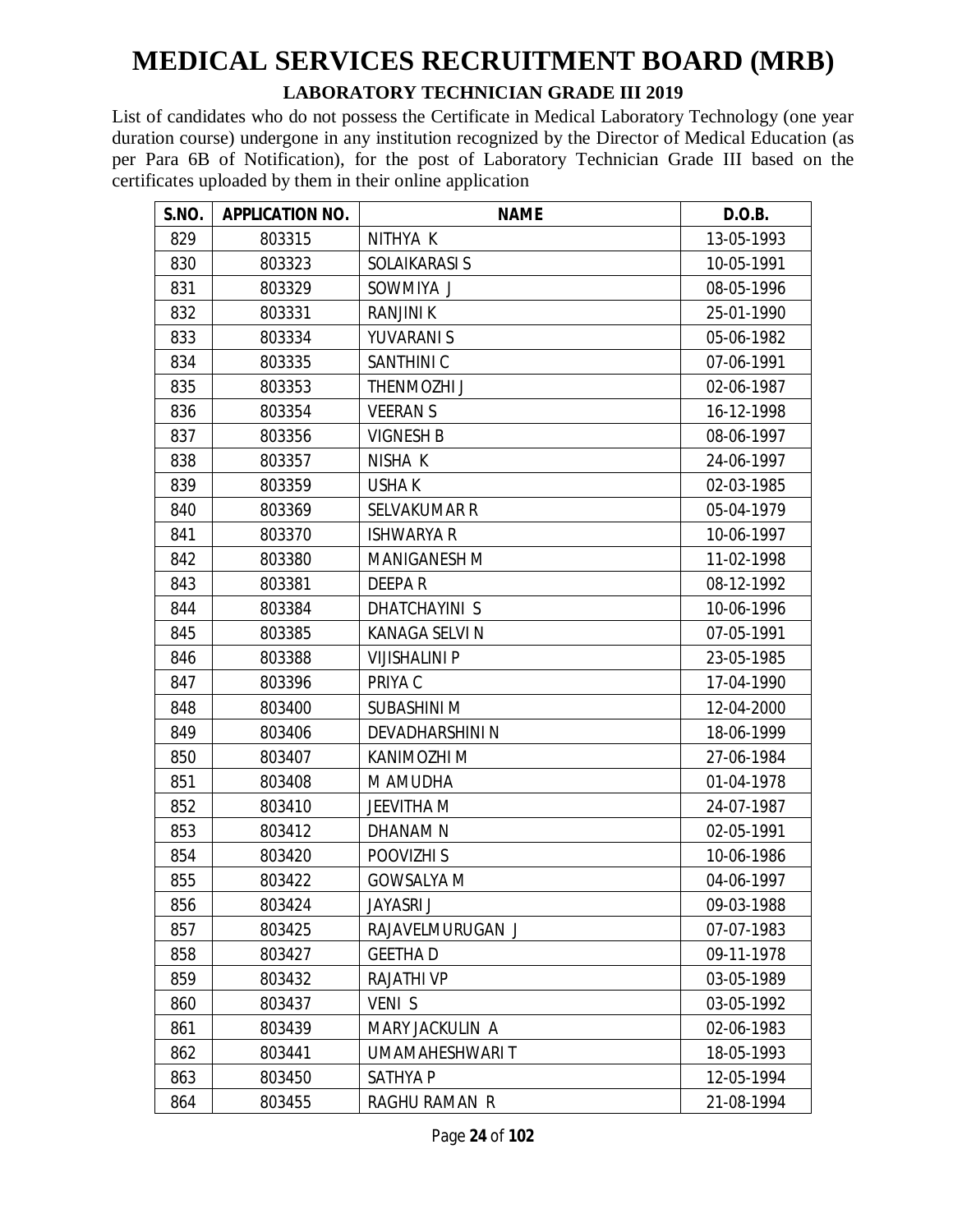#### **LABORATORY TECHNICIAN GRADE III 2019**

| S.NO. | <b>APPLICATION NO.</b> | <b>NAME</b>            | D.O.B.     |
|-------|------------------------|------------------------|------------|
| 865   | 803456                 | <b>JEGATHEESWARY M</b> | 09-07-1984 |
| 866   | 803460                 | <b>KAYAL VIZHI S</b>   | 04-04-1990 |
| 867   | 803464                 | KAYALVIZHI M           | 03-06-1983 |
| 868   | 803468                 | DHANAPRIYA D           | 07-10-1995 |
| 869   | 803473                 | LAKSHMIPRIYA S         | 06-04-1994 |
| 870   | 803474                 | <b>JAYANTHI G</b>      | 05-03-1984 |
| 871   | 803475                 | <b>CELIN C</b>         | 05-05-1985 |
| 872   | 803477                 | <b>MANIMUTHUN</b>      | 15-04-1996 |
| 873   | 803480                 | <b>MALA G</b>          | 05-04-1994 |
| 874   | 803481                 | <b>KALPANA G</b>       | 14-07-1990 |
| 875   | 803482                 | PARAMESWARI S          | 13-09-1996 |
| 876   | 803487                 | <b>KAVITHAK</b>        | 26-03-1988 |
| 877   | 803491                 | DHIVYA S               | 12-01-1998 |
| 878   | 803492                 | <b>SANKARIK</b>        | 14-01-1997 |
| 879   | 803494                 | RIGINI RAJAMACKAM      | 11-11-1997 |
| 880   | 803497                 | <b>SIVAGAMI N</b>      | 08-06-1976 |
| 881   | 803498                 | PODHUMANI C            | 02-01-1987 |
| 882   | 803501                 | IYARIN REJITHA C       | 03-05-1985 |
| 883   | 803502                 | <b>KAVITHA M</b>       | 17-02-1994 |
| 884   | 803505                 | <b>MAHESH S</b>        | 16-06-1993 |
| 885   | 803506                 | ARULMURUGAN T          | 01-09-1999 |
| 886   | 803509                 | KAVIYA S               | 10-05-1997 |
| 887   | 803511                 | <b>VEERALAKSHMIL</b>   | 05-04-1997 |
| 888   | 803513                 | <b>SANGEETHA S</b>     | 27-04-1995 |
| 889   | 803518                 | <b>VINCY VM</b>        | 24-06-1998 |
| 890   | 803519                 | <b>VASUGIV</b>         | 16-05-1988 |
| 891   | 803524                 | SWAPNA N               | 29-05-1981 |
| 892   | 803525                 | <b>VIMALADEVI D</b>    | 17-05-1984 |
| 893   | 803526                 | TRINITA RACHEL M       | 21-07-1998 |
| 894   | 803528                 | <b>JENIFER R</b>       | 05-11-1990 |
| 895   | 803529                 | <b>MALARVIZHI S</b>    | 20-02-1985 |
| 896   | 803539                 | <b>ANNALAKSHMIS</b>    | 01-10-1985 |
| 897   | 803540                 | KALAIVANI T            | 24-05-1984 |
| 898   | 803541                 | KALAIYARASI K          | 03-07-1999 |
| 899   | 803543                 | <b>VELVIZHI V</b>      | 02-05-1995 |
| 900   | 803547                 | VENKATESAN C           | 21-04-1994 |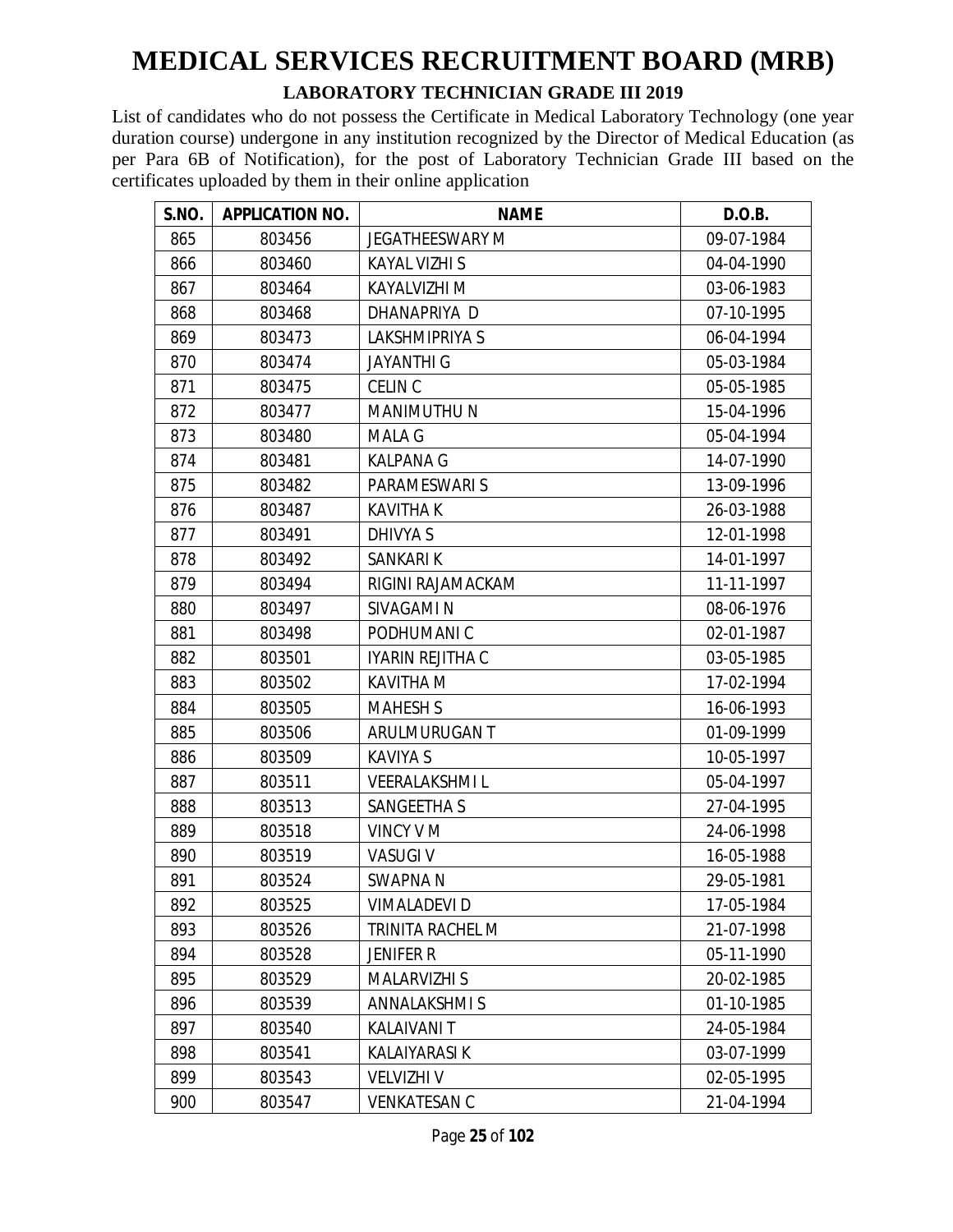#### **LABORATORY TECHNICIAN GRADE III 2019**

| S.NO. | <b>APPLICATION NO.</b> | <b>NAME</b>              | D.O.B.     |
|-------|------------------------|--------------------------|------------|
| 901   | 803549                 | SARANYA G                | 30-05-1993 |
| 902   | 803550                 | VATSALA M                | 22-09-1997 |
| 903   | 803551                 | <b>JOTHIPRIYA P</b>      | 26-07-1995 |
| 904   | 803562                 | <b>UDHAYAMALINI P</b>    | 22-03-1999 |
| 905   | 803563                 | <b>BHARATHIK</b>         | 12-06-1981 |
| 906   | 803564                 | AJITHA K                 | 13-09-1996 |
| 907   | 803565                 | <b>KARTHIKAYANI R</b>    | 21-04-1996 |
| 908   | 803567                 | ESWARI K                 | 21-07-1984 |
| 909   | 803578                 | SENTHAMIZHARASI C        | 07-02-2000 |
| 910   | 803582                 | SONAMARI R               | 13-04-1995 |
| 911   | 803583                 | ATHILAKSHMI R            | 16-04-1999 |
| 912   | 803585                 | <b>BHUVANESWARIS</b>     | 20-04-1981 |
| 913   | 803587                 | <b>SASIKUMAR K</b>       | 30-06-1976 |
| 914   | 803588                 | <b>RAM KUMARS</b>        | 10-05-1982 |
| 915   | 803589                 | <b>VEERAPRABAKARAN S</b> | 15-04-1997 |
| 916   | 803592                 | VIJAYALAKSHMI D          | 01-06-1984 |
| 917   | 803598                 | <b>VIGNESHVARD</b>       | 30-08-1996 |
| 918   | 803604                 | SHANTHAVIGNESWARI V      | 12-05-1996 |
| 919   | 803605                 | <b>INDUMATHIS</b>        | 02-07-1990 |
| 920   | 803613                 | <b>DINAMANIR</b>         | 26-06-1983 |
| 921   | 803615                 | <b>MUTHUKANNUS</b>       | 02-02-1984 |
| 922   | 803621                 | <b>MANJUR</b>            | 20-05-1996 |
| 923   | 803627                 | <b>GLADIS HEPSIBA P</b>  | 13-02-1987 |
| 924   | 803629                 | <b>JOY JEMEMA J</b>      | 02-04-1987 |
| 925   | 803632                 | PERSIYAL D               | 05-02-1983 |
| 926   | 803634                 | <b>HEMALATHA D</b>       | 10-08-1993 |
| 927   | 803637                 | <b>VIVEKTHA A</b>        | 25-06-1984 |
| 928   | 803640                 | <b>REVATHI P N</b>       | 24-01-1987 |
| 929   | 803641                 | SANGEETHA M              | 11-03-1996 |
| 930   | 803642                 | <b>KALEESWARAN B</b>     | 20-05-1990 |
| 931   | 803644                 | <b>KAVIYARASI K</b>      | 12-01-1990 |
| 932   | 803662                 | <b>MOHANA P</b>          | 25-07-1991 |
| 933   | 803676                 | <b>MONTANA VALLIK</b>    | 15-09-1973 |
| 934   | 803678                 | MEENAKSHI N              | 30-04-1980 |
| 935   | 803684                 | PANDI MUNEESWARI S       | 19-05-1991 |
| 936   | 803686                 | ASHA B                   | 26-05-2000 |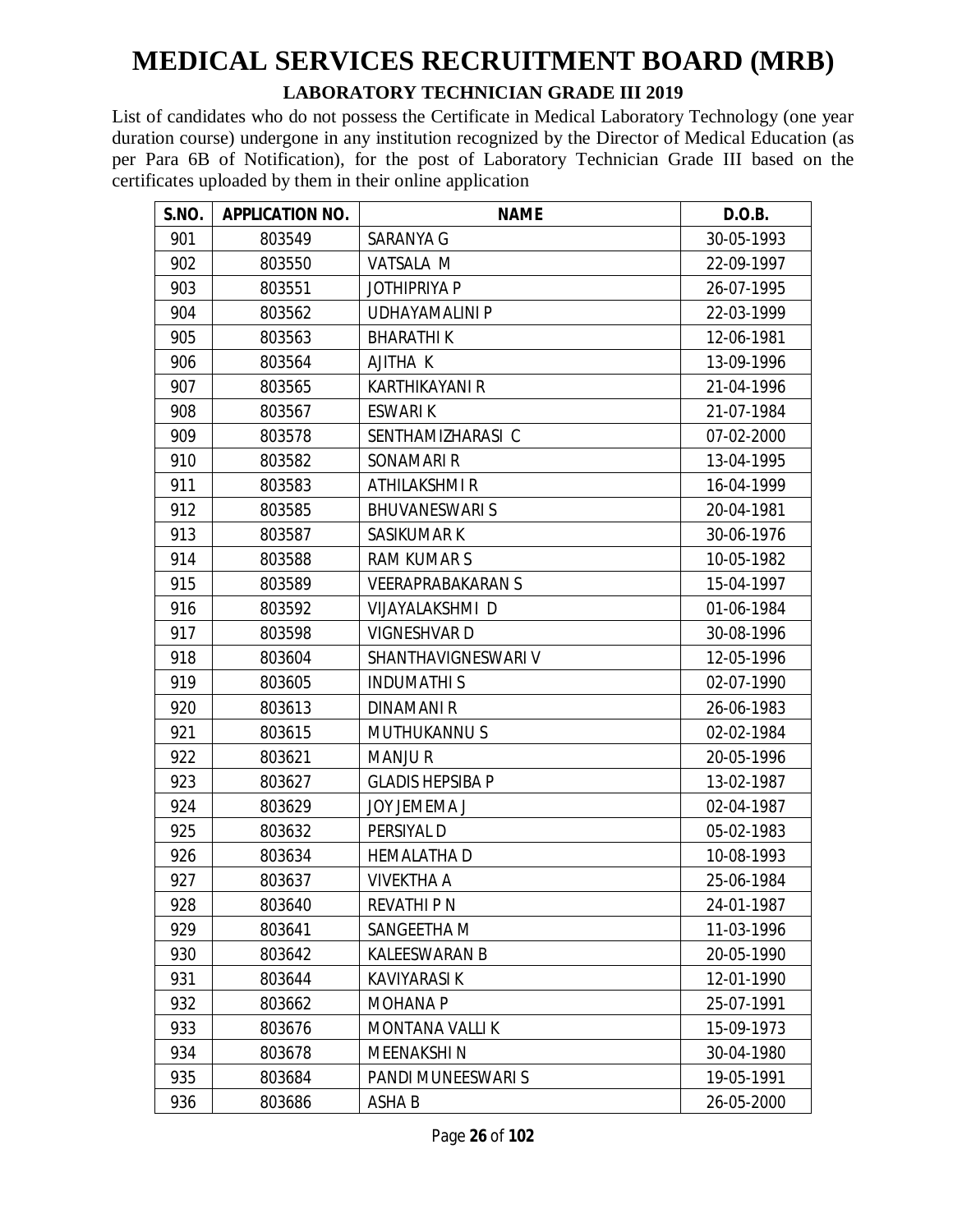#### **LABORATORY TECHNICIAN GRADE III 2019**

| S.NO. | <b>APPLICATION NO.</b> | <b>NAME</b>              | D.O.B.     |
|-------|------------------------|--------------------------|------------|
| 937   | 803687                 | SAVITHA S                | 11-06-1982 |
| 938   | 803689                 | <b>NITHYAS</b>           | 25-06-1997 |
| 939   | 803692                 | <b>VIGNESH M</b>         | 10-06-1999 |
| 940   | 803697                 | <b>SELVI M</b>           | 15-05-1981 |
| 941   | 803698                 | <b>MANIMEKALAI S</b>     | 25-07-1988 |
| 942   | 803700                 | <b>JAYANTHIV</b>         | 23-09-1996 |
| 943   | 803715                 | <b>VENKATESWARIK</b>     | 02-06-1987 |
| 944   | 803725                 | ASWINI G                 | 18-09-1997 |
| 945   | 803729                 | <b>JANANI PRABHAKAR</b>  | 29-04-1997 |
| 946   | 803739                 | VIJAY V                  | 01-01-1999 |
| 947   | 803750                 | <b>EZHILARASI P</b>      | 15-05-1985 |
| 948   | 803753                 | DEEBAR                   | 04-05-1987 |
| 949   | 803758                 | <b>JEBA RANI J</b>       | 10-06-1987 |
| 950   | 803760                 | SOWMIYA D                | 01-07-1996 |
| 951   | 803761                 | <b>JEYALAKSHMI R</b>     | 28-01-1985 |
| 952   | 803769                 | THUFEL AHAMED N          | 22-06-1987 |
| 953   | 803774                 | <b>GEETHA S</b>          | 07-05-1972 |
| 954   | 803776                 | <b>KALAIARASI A</b>      | 31-12-1989 |
| 955   | 803778                 | <b>IRULANDI A</b>        | 26-06-1993 |
| 956   | 803779                 | <b>THALAKKODI G</b>      | 30-04-1988 |
| 957   | 803782                 | <b>LAKSHMIK</b>          | 27-05-1983 |
| 958   | 803784                 | PUSHPALATHA K            | 11-03-1981 |
| 959   | 803785                 | <b>GOWTHAMI D</b>        | 10-05-1991 |
| 960   | 803790                 | KAVITHA PRIYADHARSHINI D | 25-03-1983 |
| 961   | 803793                 | <b>MUTHUKANI S</b>       | 01-12-1997 |
| 962   | 803796                 | PRINKY MONDAL S          | 21-10-1988 |
| 963   | 803799                 | THANGAMARY MALLIGA V     | 31-05-1981 |
| 964   | 803800                 | PRIYA DHARSHINI K        | 24-12-1992 |
| 965   | 803801                 | <b>JEMILA S</b>          | 31-05-1976 |
| 966   | 803805                 | <b>ASWINI V</b>          | 06-11-1995 |
| 967   | 803809                 | <b>REVATHI A</b>         | 19-06-1992 |
| 968   | 803814                 | <b>HEMAVATHY R</b>       | 07-04-1986 |
| 969   | 803815                 | POORNIMA N               | 13-06-1986 |
| 970   | 803816                 | <b>GOVINDAMMAL E</b>     | 03-05-1987 |
| 971   | 803818                 | <b>KARTHIGA N</b>        | 30-06-1998 |
| 972   | 803821                 | ANNALAKSHMI R            | 23-05-1990 |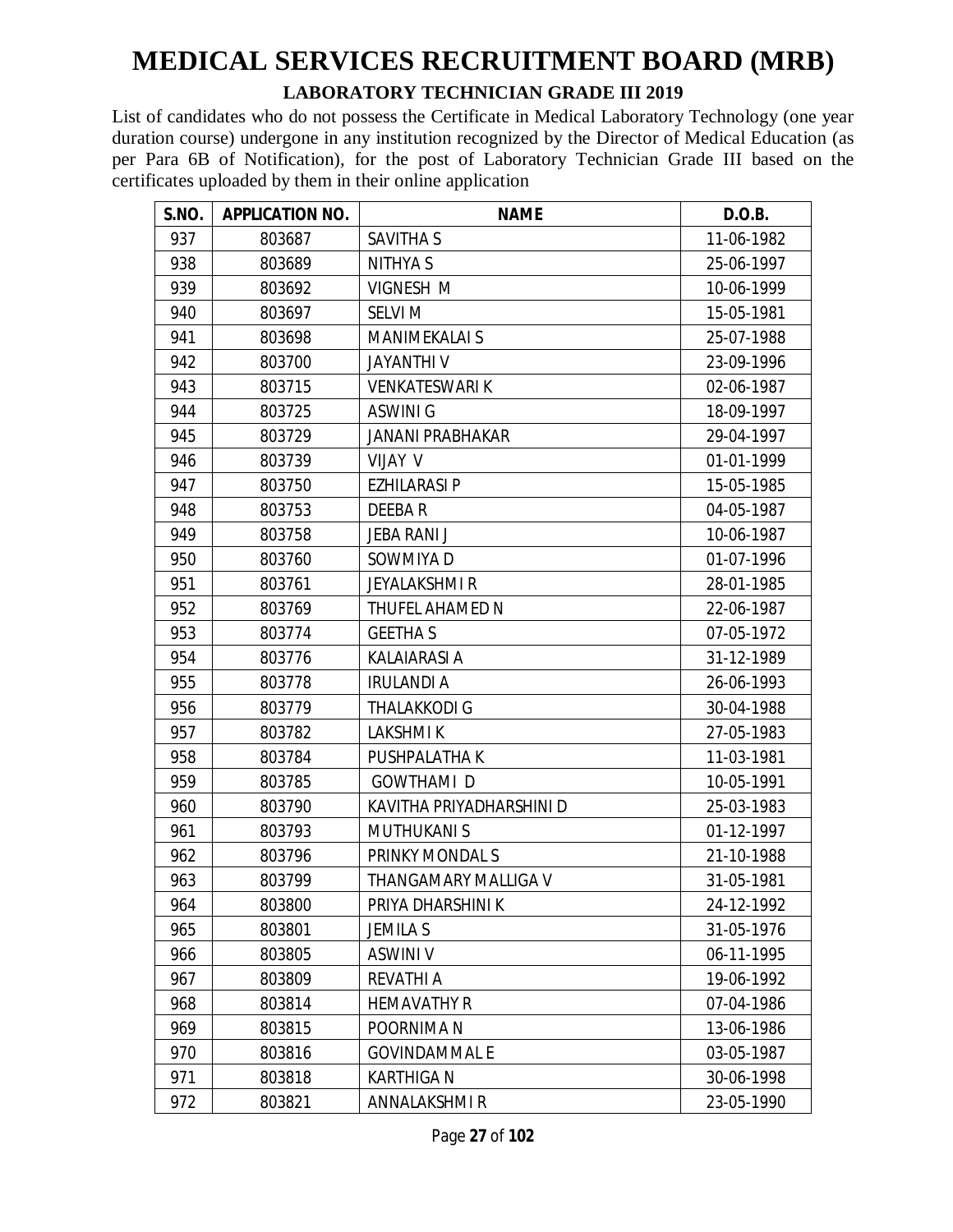#### **LABORATORY TECHNICIAN GRADE III 2019**

| S.NO. | <b>APPLICATION NO.</b> | <b>NAME</b>           | D.O.B.     |
|-------|------------------------|-----------------------|------------|
| 973   | 803825                 | NITHYA R              | 14-03-1993 |
| 974   | 803826                 | <b>ROOBINIS</b>       | 03-11-1994 |
| 975   | 803827                 | <b>JAMUNA C</b>       | 06-05-1987 |
| 976   | 803831                 | KRISHNAVENI A         | 20-04-1996 |
| 977   | 803833                 | <b>DEVID</b>          | 10-04-1981 |
| 978   | 803834                 | <b>DHANALAKSHMIE</b>  | 21-05-1989 |
| 979   | 803837                 | LAKSHMI M             | 25-04-1992 |
| 980   | 803838                 | SHARMILA C            | 17-06-1992 |
| 981   | 803841                 | <b>SELVA RUBY R</b>   | 15-02-1981 |
| 982   | 803842                 | YASODHA K             | 10-05-1976 |
| 983   | 803844                 | <b>BHUVANESWARI A</b> | 06-07-1984 |
| 984   | 803846                 | <b>DEEPIKA N</b>      | 26-09-1996 |
| 985   | 803847                 | JEBA R                | 13-05-1995 |
| 986   | 803848                 | SHEEBHA S             | 28-07-1985 |
| 987   | 803852                 | <b>SUMATHIM</b>       | 10-06-1993 |
| 988   | 803853                 | <b>UMARANI R</b>      | 17-05-1985 |
| 989   | 803854                 | <b>CHITRA S</b>       | 20-03-1989 |
| 990   | 803856                 | MEHABUNNISA A         | 11-04-1997 |
| 991   | 803858                 | PONGUMSELVI C         | 11-05-1986 |
| 992   | 803862                 | <b>SUBASH K</b>       | 07-05-1997 |
| 993   | 803871                 | <b>SUMATHIR</b>       | 20-07-1982 |
| 994   | 803873                 | AROKIYA MARY I        | 06-03-1995 |
| 995   | 803874                 | MEENA M               | 03-06-1993 |
| 996   | 803875                 | <b>TAMILVENDHA G</b>  | 24-05-1986 |
| 997   | 803877                 | CHITRAVALLI M         | 01-02-1994 |
| 998   | 803878                 | DELPHIN SONIYA D      | 27-07-1989 |
| 999   | 803881                 | MUTHAMILSELVI S       | 10-03-1995 |
| 1000  | 803887                 | <b>NANTHINI P</b>     | 04-05-1998 |
| 1001  | 803890                 | SANTHANAVASUKI L      | 05-08-2000 |
| 1002  | 803891                 | VANITHA S             | 15-06-1977 |
| 1003  | 803892                 | AMBIKA P              | 07-06-1987 |
| 1004  | 803896                 | PUSHPA P              | 06-01-1998 |
| 1005  | 803897                 | VIMALA J              | 05-03-1988 |
| 1006  | 803898                 | KALIYAMMAL G          | 21-03-1984 |
| 1007  | 803905                 | <b>DEVIV</b>          | 27-05-1994 |
| 1008  | 803909                 | <b>GANESAN M</b>      | 07-03-1989 |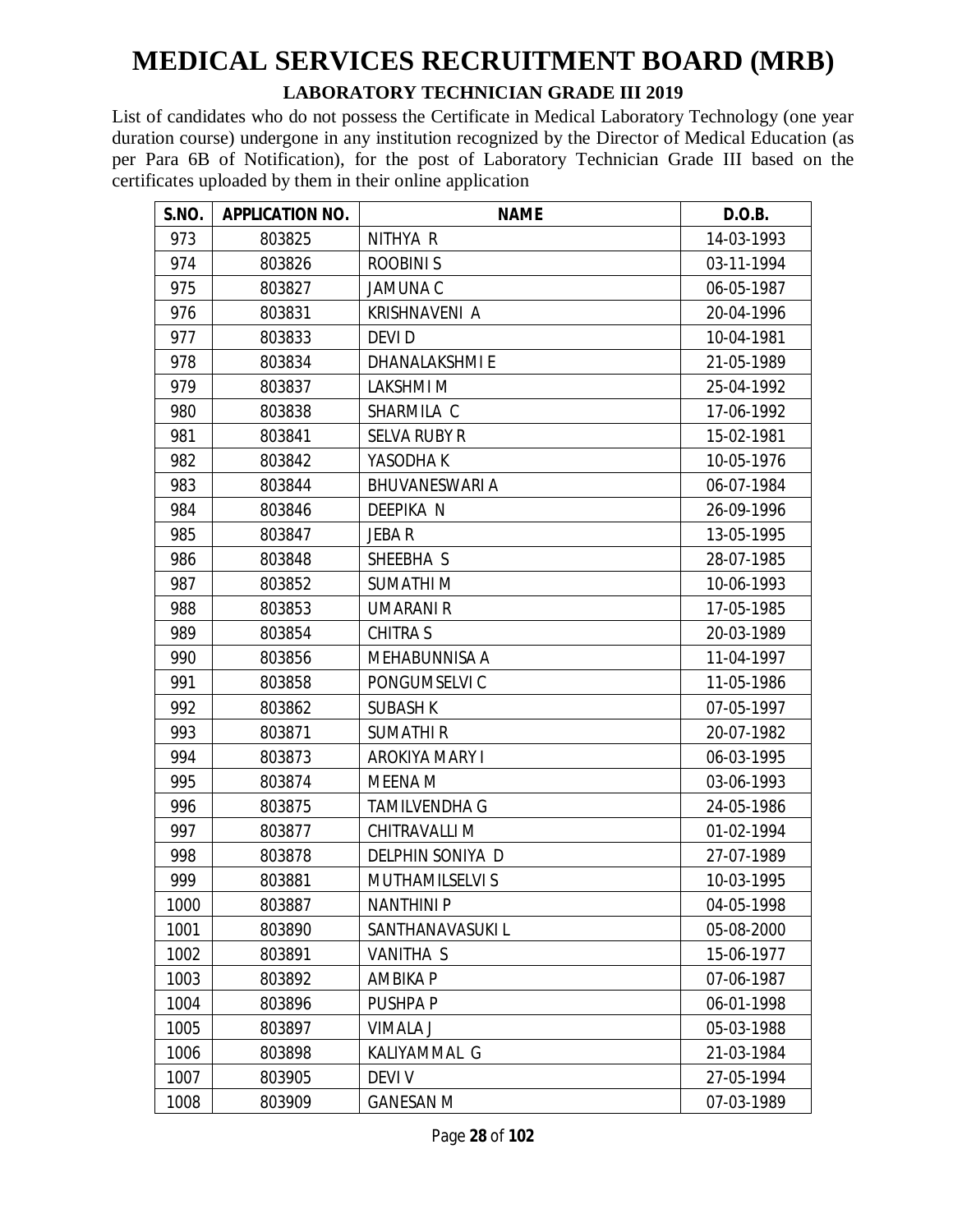#### **LABORATORY TECHNICIAN GRADE III 2019**

| S.NO. | <b>APPLICATION NO.</b> | <b>NAME</b>           | D.O.B.     |
|-------|------------------------|-----------------------|------------|
| 1009  | 803911                 | DELPHINE MARY A       | 21-11-1971 |
| 1010  | 803912                 | <b>GEETHA G</b>       | 02-06-1990 |
| 1011  | 803917                 | <b>MEENAS</b>         | 14-06-1974 |
| 1012  | 803919                 | AHAMED NAZEER J       | 08-06-1978 |
| 1013  | 803924                 | <b>RAJESWARI R</b>    | 30-04-1981 |
| 1014  | 803925                 | TAMIL SELVI T         | 02-07-1999 |
| 1015  | 803926                 | <b>GEETHAR</b>        | 24-06-1977 |
| 1016  | 803928                 | SASIKALA R            | 15-06-1986 |
| 1017  | 803932                 | <b>SASIDHA S</b>      | 20-06-1988 |
| 1018  | 803934                 | SOUNDHARYA P          | 16-01-1989 |
| 1019  | 803935                 | ANISHA M S            | 15-06-1993 |
| 1020  | 803936                 | PONMALAR J            | 01-01-1988 |
| 1021  | 803939                 | KARTHIKA LAKSHMI K    | 31-03-1987 |
| 1022  | 803940                 | <b>MENAKA B</b>       | 04-11-1988 |
| 1023  | 803941                 | <b>MALARVIZHI R</b>   | 17-09-2000 |
| 1024  | 803949                 | PRAKALA R             | 10-03-1975 |
| 1025  | 803952                 | SOMANATH VELU         | 14-05-1978 |
| 1026  | 803953                 | <b>VIMALKUMART</b>    | 10-04-1987 |
| 1027  | 803960                 | <b>MANIMEGALAI G</b>  | 16-04-1988 |
| 1028  | 803961                 | ANITHA PUSHPALATHA S  | 14-06-1974 |
| 1029  | 803964                 | <b>INDHUMATHIS</b>    | 26-05-1993 |
| 1030  | 803966                 | ARUNKUMAR V           | 13-06-1998 |
| 1031  | 803968                 | <b>ARUL NIMI S</b>    | 29-10-1996 |
| 1032  | 803972                 | SARITHA D             | 01-10-1982 |
| 1033  | 803973                 | KALAI ARASI M N       | 02-07-1988 |
| 1034  | 803977                 | ROSY S                | 01-04-1996 |
| 1035  | 803981                 | <b>ESWARAN K</b>      | 09-06-1986 |
| 1036  | 803982                 | SURYAGANDHI E         | 06-04-1988 |
| 1037  | 803984                 | MEENA M               | 14-12-1999 |
| 1038  | 803985                 | <b>CHITHRA M P</b>    | 09-05-1981 |
| 1039  | 803988                 | AGALYA M              | 24-08-1997 |
| 1040  | 803989                 | <b>KALAIVANI P</b>    | 10-03-1997 |
| 1041  | 803992                 | <b>LAKSHMI REKA L</b> | 07-02-1988 |
| 1042  | 803995                 | DHANALAKSHMI V        | 17-03-1980 |
| 1043  | 803999                 | AAMEENA K             | 10-03-1993 |
| 1044  | 804003                 | SARANYADEVI D         | 03-02-1992 |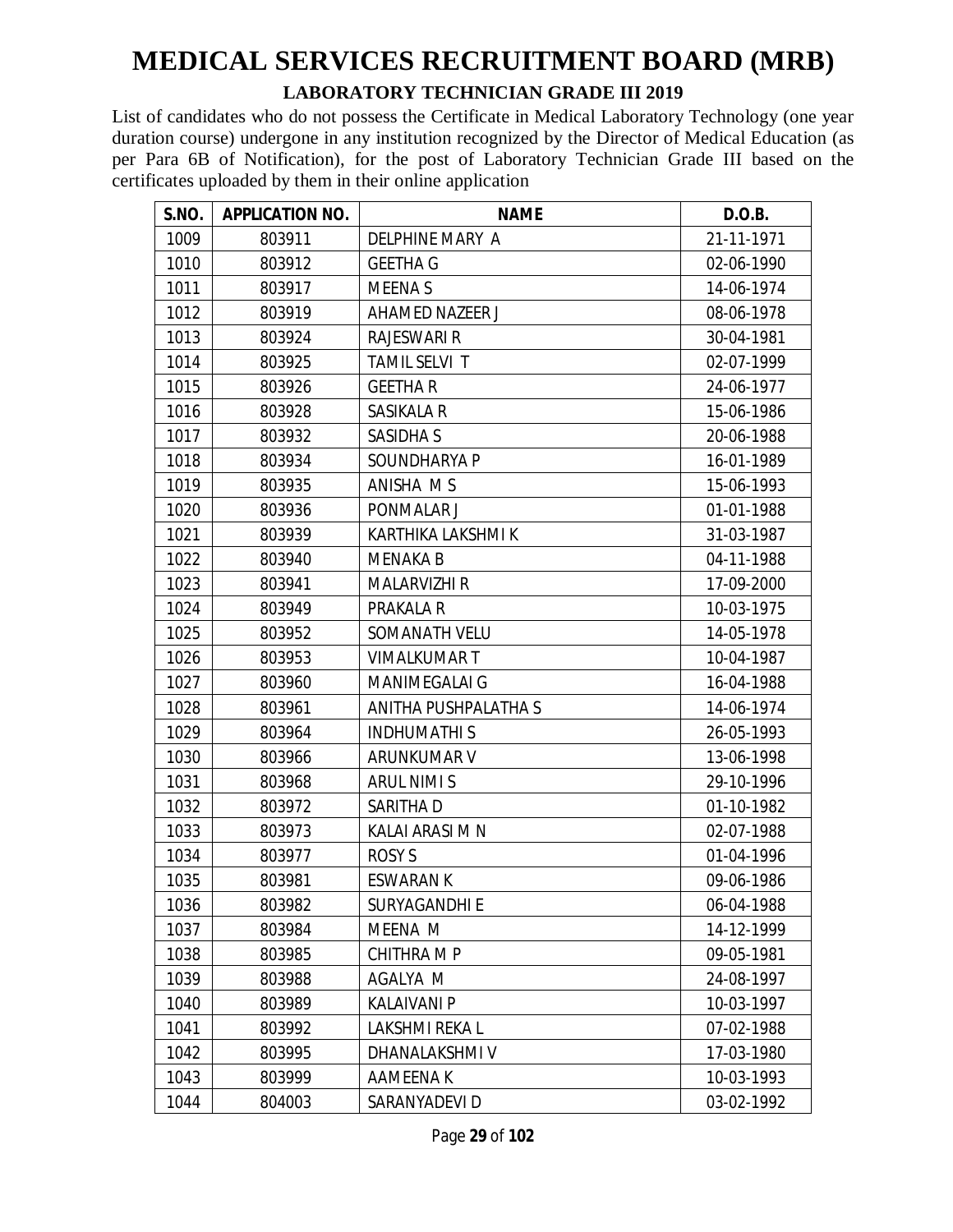#### **LABORATORY TECHNICIAN GRADE III 2019**

| S.NO. | <b>APPLICATION NO.</b> | <b>NAME</b>                | D.O.B.     |
|-------|------------------------|----------------------------|------------|
| 1045  | 804009                 | SUGUNA M                   | 05-12-1997 |
| 1046  | 804013                 | SELVARANI T                | 10-04-1996 |
| 1047  | 804014                 | SURIYA PRASANTH V          | 03-06-1996 |
| 1048  | 804015                 | <b>SUJATHA V</b>           | 09-05-1990 |
| 1049  | 804016                 | NAGARANI J                 | 22-06-1989 |
| 1050  | 804022                 | PARAMESWARI V              | 08-05-1996 |
| 1051  | 804024                 | <b>SUBASHINI K</b>         | 30-06-1997 |
| 1052  | 804026                 | <b>SAKTHIR</b>             | 20-07-1991 |
| 1053  | 804032                 | DEEPA B                    | 16-07-1993 |
| 1054  | 804033                 | SATHYAMOORTHY M            | 22-02-1990 |
| 1055  | 804036                 | SANGEETHA G                | 12-06-1985 |
| 1056  | 804037                 | <b>NARASIMHAN R</b>        | 27-02-1986 |
| 1057  | 804038                 | SILUVAI ANTHONIAL P        | 11-02-1983 |
| 1058  | 804039                 | <b>ESAKKIAMMAL M</b>       | 14-04-1987 |
| 1059  | 804043                 | <b>REJIBHA R</b>           | 15-12-1981 |
| 1060  | 804048                 | <b>THANGARANIS</b>         | 21-01-1969 |
| 1061  | 804049                 | <b>SUGUMARK</b>            | 08-02-1998 |
| 1062  | 804050                 | <b>DIANA ROSE W</b>        | 10-06-1985 |
| 1063  | 804053                 | DHANYA MUKUNDHAN MUKUNDHAN | 13-11-1995 |
| 1064  | 804054                 | <b>DURGA A</b>             | 23-04-1998 |
| 1065  | 804062                 | PRABAKARAN K               | 30-12-1994 |
| 1066  | 804068                 | NARMATHA M                 | 05-04-1987 |
| 1067  | 804070                 | <b>SUNITHAV</b>            | 10-05-1985 |
| 1068  | 804072                 | <b>LAVANYA T</b>           | 06-05-1997 |
| 1069  | 804075                 | <b>VELMURUGAN K</b>        | 07-03-1987 |
| 1070  | 804080                 | <b>ASWINI A</b>            | 04-05-1996 |
| 1071  | 804084                 | SRINANDHINI T              | 20-05-2000 |
| 1072  | 804085                 | RADHA M                    | 05-02-1977 |
| 1073  | 804088                 | VIJI P                     | 29-11-1991 |
| 1074  | 804093                 | SURESHKUMAR G              | 04-07-1998 |
| 1075  | 804094                 | CHITRA S                   | 20-04-1987 |
| 1076  | 804095                 | YUVARAJ E                  | 19-03-1990 |
| 1077  | 804099                 | PRASATH M                  | 16-11-1998 |
| 1078  | 804105                 | <b>ELAVARASIT</b>          | 27-07-1987 |
| 1079  | 804106                 | MADHUMATHI D               | 02-06-1994 |
| 1080  | 804108                 | VANI D                     | 31-05-1987 |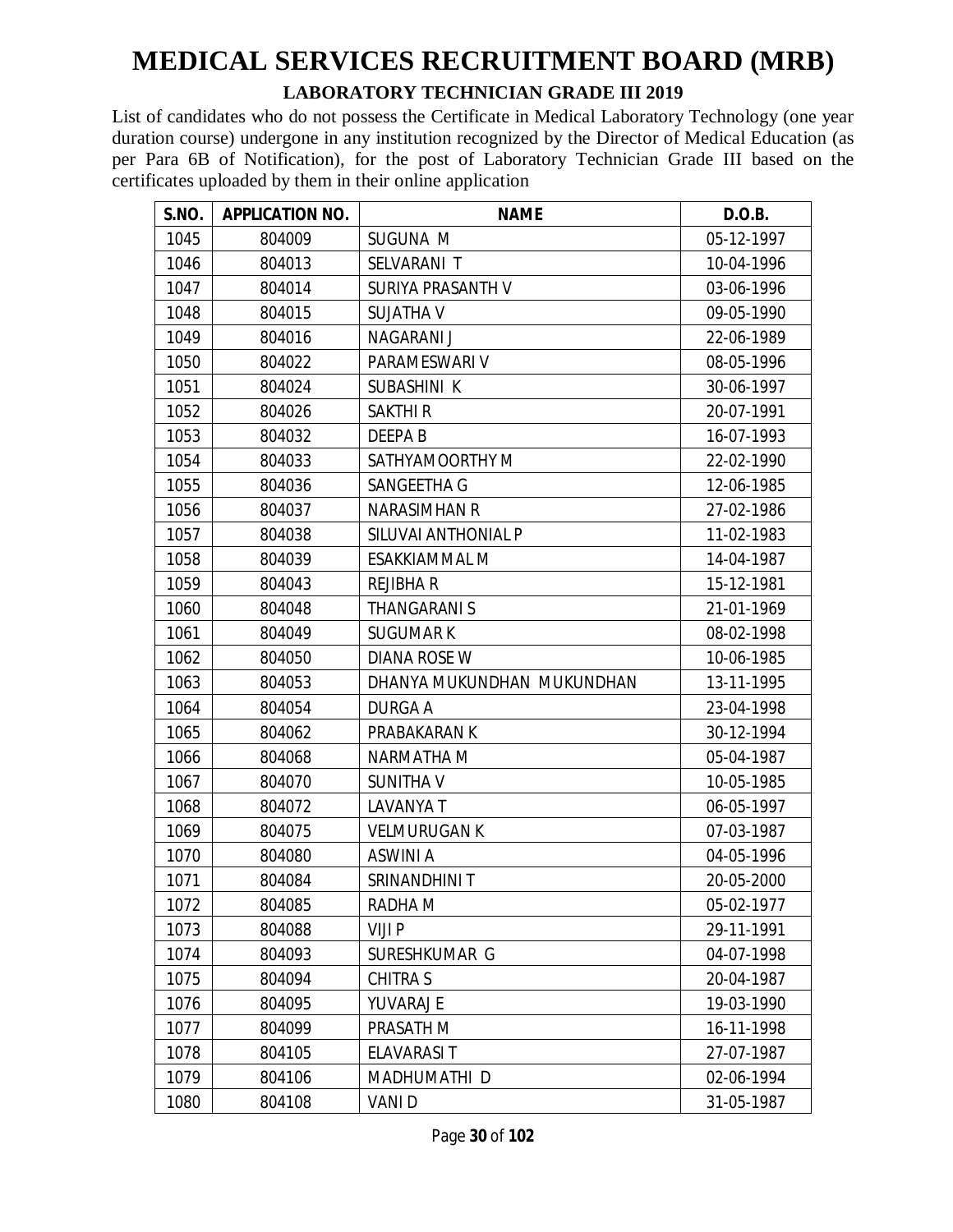#### **LABORATORY TECHNICIAN GRADE III 2019**

| S.NO. | <b>APPLICATION NO.</b> | <b>NAME</b>            | D.O.B.     |
|-------|------------------------|------------------------|------------|
| 1081  | 804112                 | AJITHA A               | 20-12-1985 |
| 1082  | 804119                 | <b>JEEVA V</b>         | 12-05-1989 |
| 1083  | 804121                 | DINESH V               | 20-07-1991 |
| 1084  | 804123                 | NAGARAJ G              | 17-09-1999 |
| 1085  | 804124                 | <b>GEETHA M</b>        | 30-06-1984 |
| 1086  | 804130                 | DHANALAKSHMI B         | 24-04-1987 |
| 1087  | 804136                 | <b>SUDHAK</b>          | 31-05-1984 |
| 1088  | 804140                 | SANKARI M              | 07-06-1993 |
| 1089  | 804142                 | DHANALAKSHMI P M       | 22-05-1998 |
| 1090  | 804143                 | <b>KANAGADURGA B</b>   | 20-04-1997 |
| 1091  | 804144                 | SANDHIYA T             | 01-07-1998 |
| 1092  | 804150                 | MUTHUPANNDIYAN M       | 18-09-1997 |
| 1093  | 804153                 | <b>ARULKODI B</b>      | 25-05-1992 |
| 1094  | 804154                 | <b>KUMUTHARANI E</b>   | 13-05-1986 |
| 1095  | 804156                 | <b>SASIP</b>           | 29-05-1995 |
| 1096  | 804160                 | <b>VIJAYALAKSHMI A</b> | 17-07-1992 |
| 1097  | 804161                 | PREMA R                | 17-07-1990 |
| 1098  | 804163                 | <b>SUBATHRA S</b>      | 06-06-1986 |
| 1099  | 804164                 | PUNNIYASELVI R         | 15-03-1977 |
| 1100  | 804165                 | <b>KALIESWARI M</b>    | 11-04-1996 |
| 1101  | 804167                 | RAJA D                 | 09-03-1984 |
| 1102  | 804170                 | <b>SUMITHRA G</b>      | 09-05-1983 |
| 1103  | 804176                 | <b>GOMATHY M</b>       | 10-10-1981 |
| 1104  | 804178                 | KALAIVANI A            | 07-02-1991 |
| 1105  | 804180                 | <b>KANNAN R</b>        | 25-06-1987 |
| 1106  | 804182                 | MS ANJALAI N           | 12-06-1993 |
| 1107  | 804185                 | <b>RAJESWARI E</b>     | 28-07-1987 |
| 1108  | 804187                 | NIRMALA T              | 25-06-1997 |
| 1109  | 804190                 | <b>MALARMATHIS</b>     | 08-05-1997 |
| 1110  | 804194                 | SARANYA K              | 05-09-1999 |
| 1111  | 804195                 | <b>DURAIRAJ S</b>      | 21-04-1996 |
| 1112  | 804197                 | ANBU ROSY A            | 24-11-1998 |
| 1113  | 804202                 | KAVITHA A              | 25-04-1988 |
| 1114  | 804203                 | <b>THANGAMANI R</b>    | 20-04-1981 |
| 1115  | 804206                 | NITHYA S               | 08-01-1996 |
| 1116  | 804207                 | <b>MOGANA R</b>        | 08-04-1998 |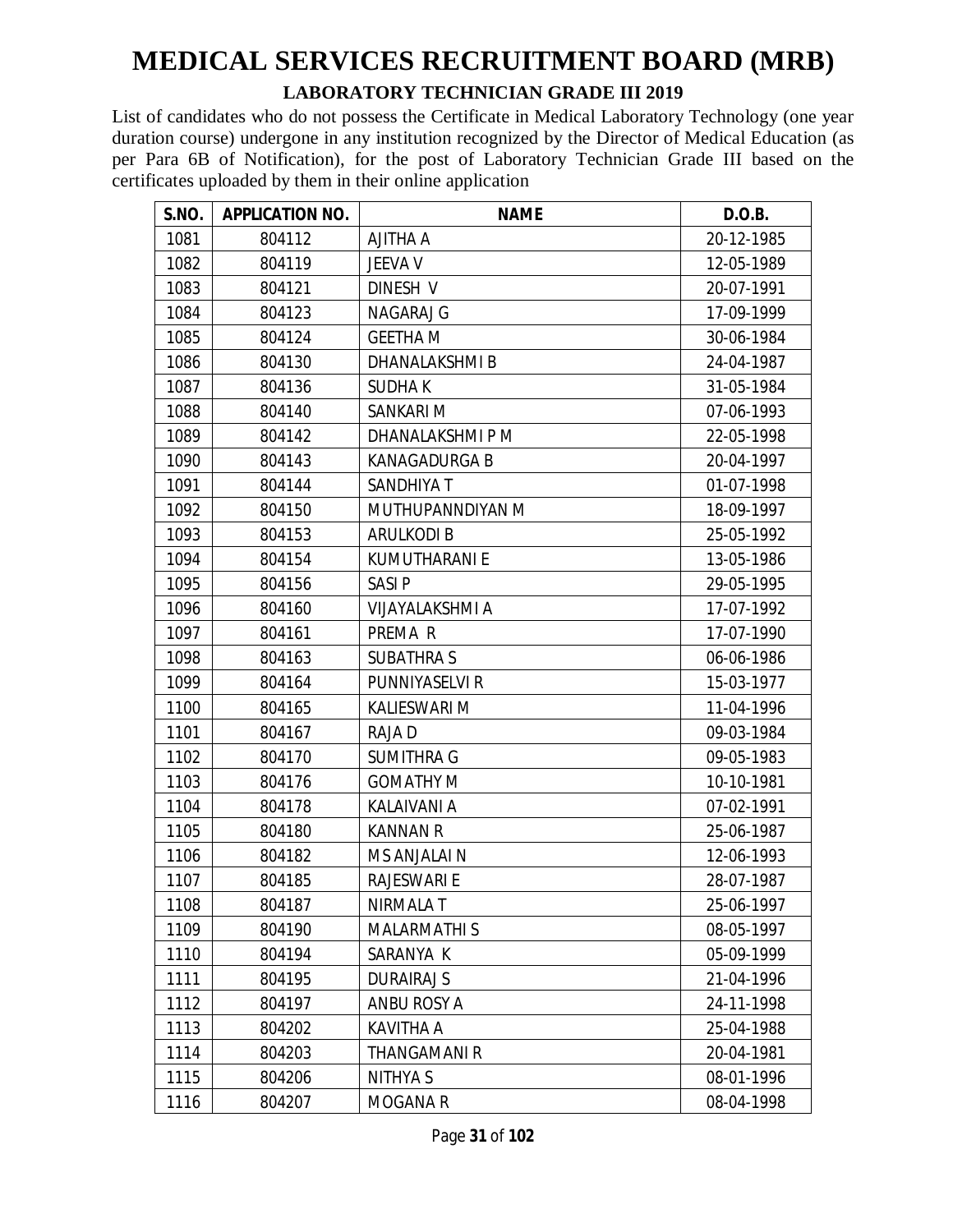#### **LABORATORY TECHNICIAN GRADE III 2019**

| S.NO. | <b>APPLICATION NO.</b> | <b>NAME</b>            | D.O.B.     |
|-------|------------------------|------------------------|------------|
| 1117  | 804210                 | <b>HARIPRIYA V</b>     | 02-08-1997 |
| 1118  | 804214                 | <b>PUNITHA G</b>       | 28-02-1995 |
| 1119  | 804215                 | <b>JANCY RANI A</b>    | 27-12-1990 |
| 1120  | 804221                 | NAVAGIRAHANAYAGI P     | 23-05-1993 |
| 1121  | 804222                 | SENTHIL MURUGAN C      | 04-06-1997 |
| 1122  | 804225                 | ILAKKIYA M             | 09-05-1996 |
| 1123  | 804228                 | <b>ELAVARASI P</b>     | 01-07-1991 |
| 1124  | 804229                 | <b>PAVITHRA M</b>      | 13-03-1998 |
| 1125  | 804230                 | SOUNDARYA M            | 25-01-1996 |
| 1126  | 804234                 | <b>SURESHKUMARD</b>    | 20-06-1982 |
| 1127  | 804238                 | AISHWARYA M            | 18-10-1994 |
| 1128  | 804241                 | <b>ELAYAPRABU P</b>    | 16-04-1983 |
| 1129  | 804242                 | YUVARAJ M              | 03-05-1981 |
| 1130  | 804243                 | <b>DARLIN SHABA I</b>  | 26-08-1981 |
| 1131  | 804247                 | YUVARANI A             | 08-07-1994 |
| 1132  | 804248                 | <b>KALIAMMAL P</b>     | 22-05-1998 |
| 1133  | 804249                 | PAVISHA R              | 27-05-1997 |
| 1134  | 804251                 | ASHA R                 | 25-03-1985 |
| 1135  | 804252                 | RADHIKA M              | 11-05-1994 |
| 1136  | 804254                 | <b>SUGANTHY C</b>      | 15-06-1978 |
| 1137  | 804255                 | <b>VINODHINI D</b>     | 16-09-1996 |
| 1138  | 804256                 | <b>GOMATHY G</b>       | 10-11-1987 |
| 1139  | 804260                 | <b>SUREKHAS</b>        | 25-10-1997 |
| 1140  | 804261                 | DEVIKARUMARI B         | 10-09-1976 |
| 1141  | 804262                 | SAMUNDEESWARI L        | 16-04-1974 |
| 1142  | 804263                 | <b>PARTHIBAN S</b>     | 02-01-1985 |
| 1143  | 804265                 | <b>MS SHABITHA S</b>   | 25-09-1997 |
| 1144  | 804268                 | THAIYANAYAKI P         | 25-05-1981 |
| 1145  | 804271                 | <b>NISHA P</b>         | 13-05-1995 |
| 1146  | 804276                 | <b>JEYA PARVATHI P</b> | 06-05-1994 |
| 1147  | 804277                 | NANDHINI A             | 09-05-1994 |
| 1148  | 804278                 | SRINIVASAN C           | 03-05-1975 |
| 1149  | 804291                 | S PRABHU ADITYA S      | 17-09-1993 |
| 1150  | 804293                 | <b>SUBASHINI B</b>     | 26-03-1988 |
| 1151  | 804294                 | <b>TAMILSELVAN S</b>   | 20-06-1992 |
| 1152  | 804295                 | SOUNDARYA A            | 16-05-1994 |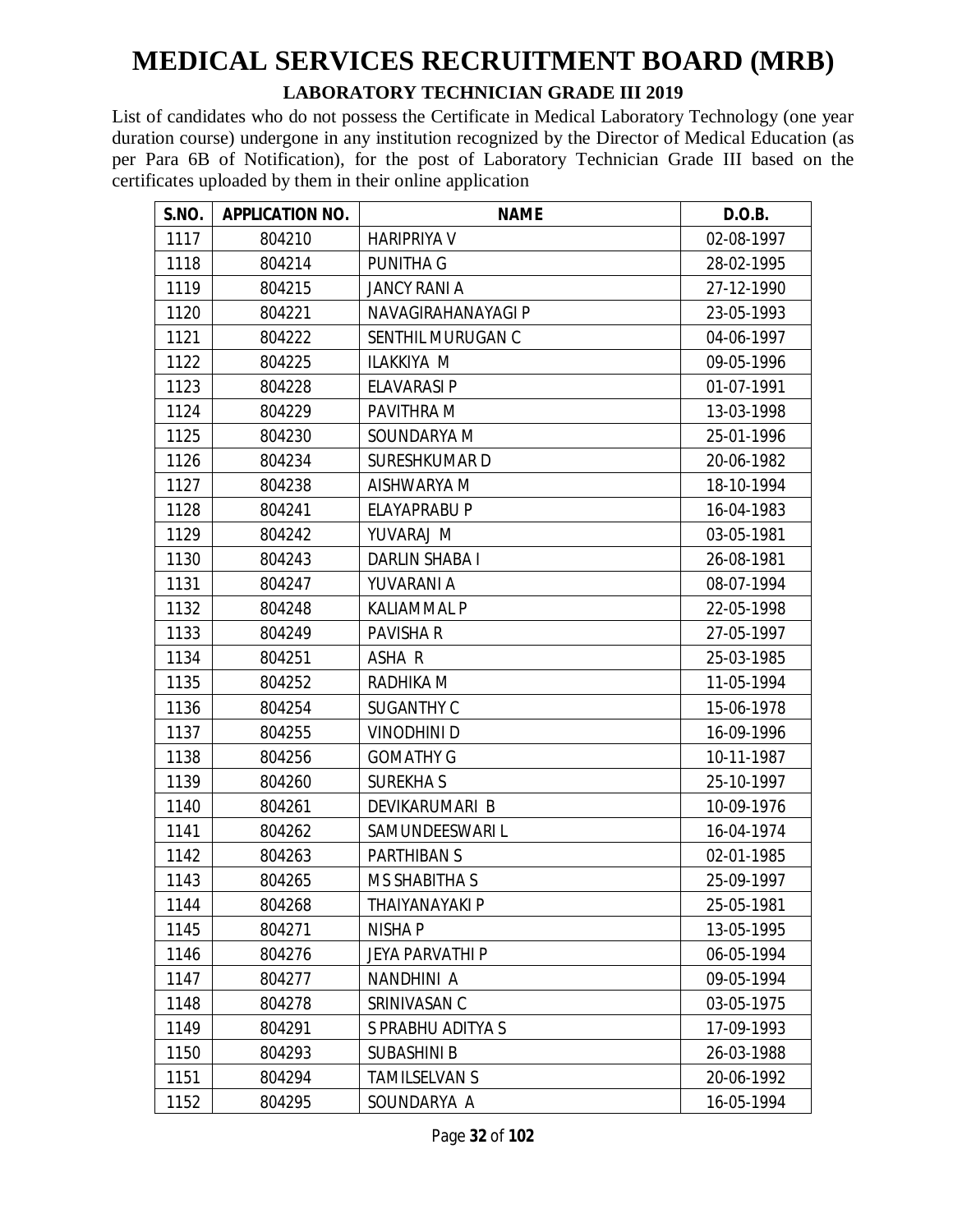#### **LABORATORY TECHNICIAN GRADE III 2019**

| S.NO. | <b>APPLICATION NO.</b> | <b>NAME</b>                | D.O.B.     |
|-------|------------------------|----------------------------|------------|
| 1153  | 804296                 | <b>RENUKAS</b>             | 05-06-1979 |
| 1154  | 804298                 | SOLAIAMMAL T               | 11-05-1987 |
| 1155  | 804303                 | <b>MAHESWARI A</b>         | 24-07-1995 |
| 1156  | 804307                 | DHANALAKSHMI A             | 23-06-1997 |
| 1157  | 804311                 | <b>ANITHA S</b>            | 18-03-1998 |
| 1158  | 804312                 | CHANDRAKALA M              | 05-04-1976 |
| 1159  | 804320                 | PARIMALA R                 | 21-03-1989 |
| 1160  | 804323                 | <b>MARISELVI P</b>         | 12-06-1997 |
| 1161  | 804324                 | <b>VIDYA M</b>             | 12-04-1993 |
| 1162  | 804326                 | <b>BANUMATHIM</b>          | 20-05-1995 |
| 1163  | 804336                 | <b>RANJITH R</b>           | 04-09-1998 |
| 1164  | 804339                 | <b>ARPUTHARASUS</b>        | 24-05-1972 |
| 1165  | 804344                 | <b>MOHAMMED RAFEEQUE S</b> | 10-03-1973 |
| 1166  | 804347                 | <b>NIVEDHAP</b>            | 24-06-1998 |
| 1167  | 804349                 | <b>JAYAGANDHI M</b>        | 07-08-1981 |
| 1168  | 804359                 | <b>AMMUKUTTY S</b>         | 23-04-1984 |
| 1169  | 804364                 | NIRMALKUMAR M              | 06-06-1997 |
| 1170  | 804382                 | <b>TINTU THOMAS B</b>      | 11-08-1988 |
| 1171  | 804395                 | <b>KARTHIGAISELVI M</b>    | 13-04-1984 |
| 1172  | 804400                 | <b>VALARMATHIP</b>         | 10-06-1988 |
| 1173  | 804401                 | <b>DEEPAP</b>              | 09-03-1978 |
| 1174  | 804404                 | ANURATHA D                 | 05-06-1995 |
| 1175  | 804407                 | <b>VIJAYAMARI P</b>        | 02-05-1991 |
| 1176  | 804410                 | KALAISELVAN U              | 02-03-1997 |
| 1177  | 804412                 | <b>SATHYA R</b>            | 14-05-1986 |
| 1178  | 804413                 | <b>NANTHINIS</b>           | 03-03-1998 |
| 1179  | 804414                 | <b>VIJAY V</b>             | 20-07-1998 |
| 1180  | 804416                 | SHYAMALA BABY K            | 07-03-1987 |
| 1181  | 804420                 | <b>VINITHA R</b>           | 16-06-1994 |
| 1182  | 804423                 | <b>MALATHI A</b>           | 02-06-1988 |
| 1183  | 804426                 | <b>BABY D</b>              | 20-03-1994 |
| 1184  | 804431                 | <b>ILAKKIYA S</b>          | 10-04-1989 |
| 1185  | 804435                 | <b>GEETHA M</b>            | 04-12-1999 |
| 1186  | 804437                 | <b>KARUPPAMMAL P</b>       | 11-01-1996 |
| 1187  | 804438                 | POONGKODI P                | 29-03-1988 |
| 1188  | 804440                 | <b>KALAIVANI M</b>         | 15-11-1989 |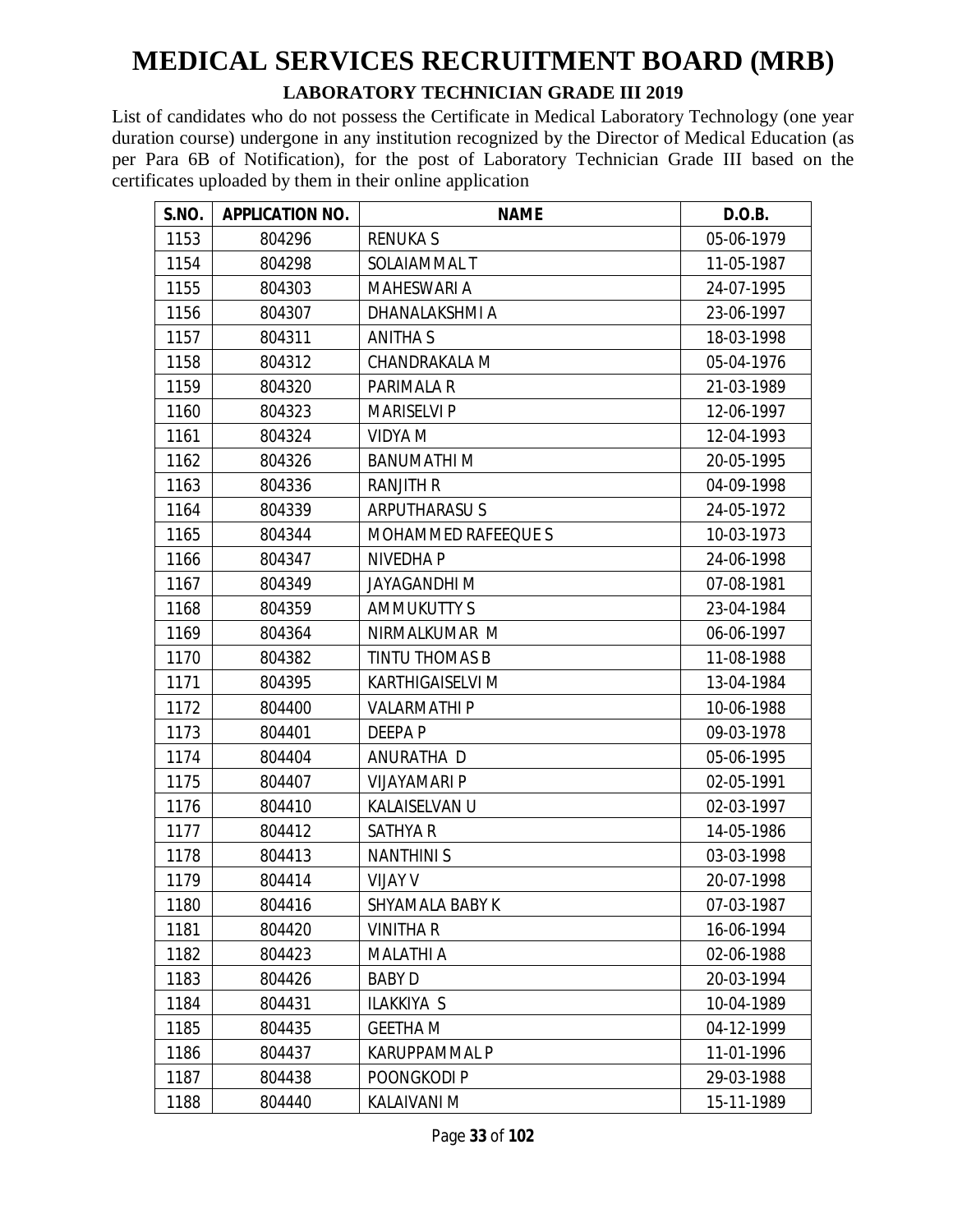#### **LABORATORY TECHNICIAN GRADE III 2019**

| S.NO. | <b>APPLICATION NO.</b> | <b>NAME</b>              | D.O.B.     |
|-------|------------------------|--------------------------|------------|
| 1189  | 804442                 | <b>BRINTHAS</b>          | 22-02-1998 |
| 1190  | 804443                 | <b>MANIMEKALA M</b>      | 04-05-1998 |
| 1191  | 804452                 | PRIYANGA A               | 12-10-1995 |
| 1192  | 804453                 | SATHISH KUMAR N          | 15-05-1985 |
| 1193  | 804455                 | <b>SANTHIYA S</b>        | 30-05-1997 |
| 1194  | 804457                 | <b>SUDHAK</b>            | 16-04-1978 |
| 1195  | 804458                 | <b>VEERALAKSHMIP</b>     | 27-01-1988 |
| 1196  | 804460                 | <b>INDUMATHI M M</b>     | 23-06-1999 |
| 1197  | 804462                 | <b>ASHAT</b>             | 02-06-1986 |
| 1198  | 804466                 | SANGEETHA M              | 15-04-1985 |
| 1199  | 804467                 | <b>RATHIP</b>            | 10-05-1984 |
| 1200  | 804470                 | BALANAGALAKSHMI N        | 02-03-1989 |
| 1201  | 804478                 | CHANDRALEKA C            | 05-07-1975 |
| 1202  | 804479                 | <b>RAJENDRAN E</b>       | 04-05-1995 |
| 1203  | 804480                 | <b>JEEVITHA DEVI S</b>   | 14-04-1986 |
| 1204  | 804481                 | <b>MALLIKA K</b>         | 05-11-1977 |
| 1205  | 804482                 | MANGAIYARKARASI K        | 15-05-1995 |
| 1206  | 804484                 | MEENA M                  | 27-04-1989 |
| 1207  | 804485                 | ANANDA MURUGAN B         | 10-07-1997 |
| 1208  | 804488                 | AMUTHA A                 | 16-03-1992 |
| 1209  | 804492                 | <b>GIRIJA SHANMUGHAM</b> | 19-12-1982 |
| 1210  | 804493                 | ARUNA BABY M             | 26-05-1987 |
| 1211  | 804501                 | <b>KIRUTHIKA G</b>       | 07-05-1999 |
| 1212  | 804506                 | <b>KALEESWARI R</b>      | 30-03-1987 |
| 1213  | 804510                 | <b>KARTHIGESWARI K</b>   | 14-05-1988 |
| 1214  | 804511                 | <b>REVATHY R</b>         | 02-09-1987 |
| 1215  | 804519                 | <b>ABITHAV</b>           | 21-05-1996 |
| 1216  | 804520                 | <b>VALARMATHIR</b>       | 31-07-1981 |
| 1217  | 804526                 | <b>JAYASRIT</b>          | 02-06-1987 |
| 1218  | 804528                 | RAJALAKSHMI M            | 06-05-1992 |
| 1219  | 804529                 | <b>DIVYA V</b>           | 05-06-2000 |
| 1220  | 804532                 | SHANMUGA PREETHA M       | 03-01-1998 |
| 1221  | 804533                 | NAVEENKUMAR M            | 29-01-1990 |
| 1222  | 804536                 | <b>BENCY MARY R</b>      | 20-07-1984 |
| 1223  | 804538                 | ANU SUBHA SARIKHA S      | 28-01-1986 |
| 1224  | 804540                 | ANUSUYA A                | 04-06-1999 |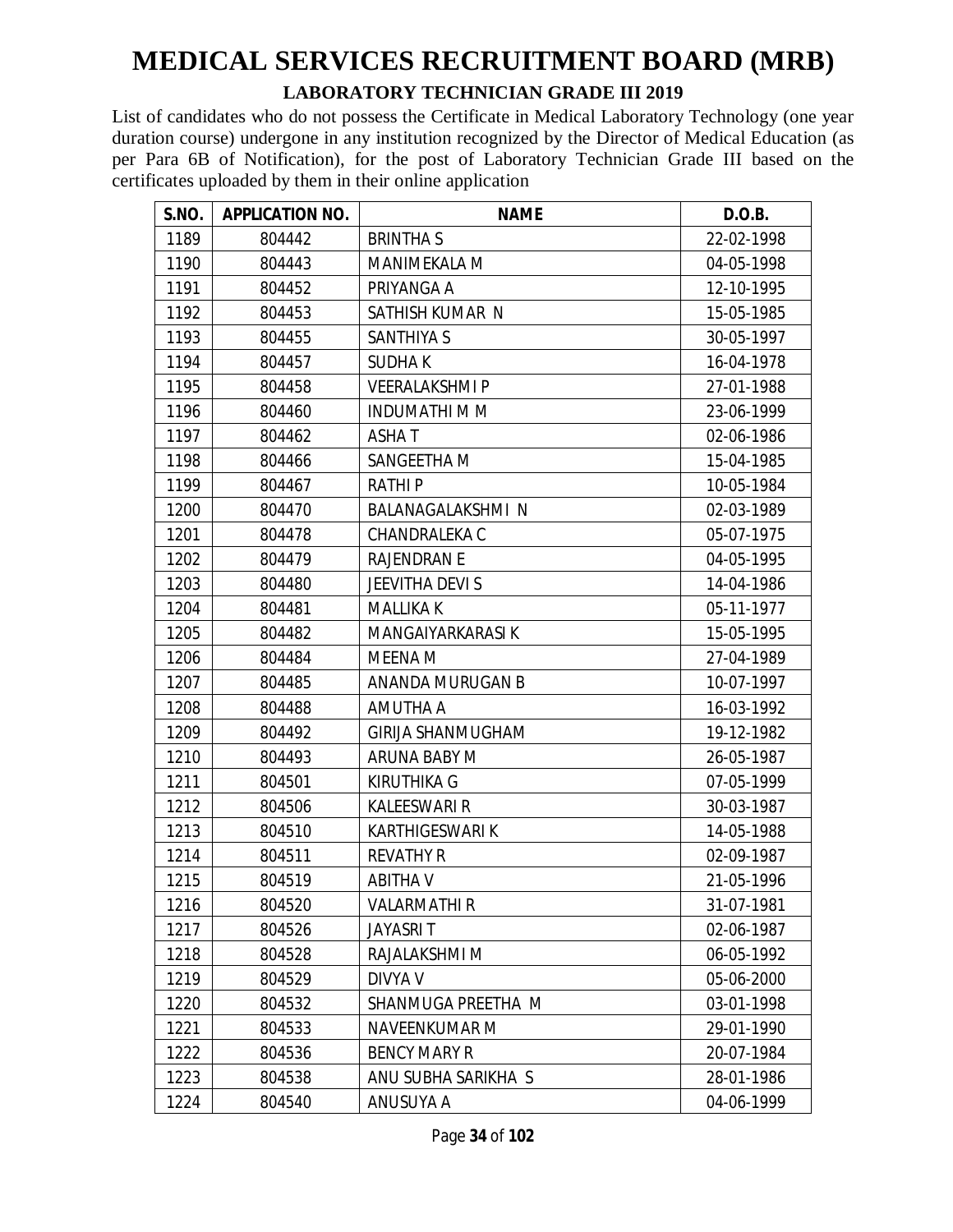#### **LABORATORY TECHNICIAN GRADE III 2019**

| S.NO. | <b>APPLICATION NO.</b> | <b>NAME</b>             | D.O.B.     |
|-------|------------------------|-------------------------|------------|
| 1225  | 804541                 | <b>DIVYA R</b>          | 27-04-1997 |
| 1226  | 804547                 | <b>GAYATHRI K</b>       | 17-01-1991 |
| 1227  | 804548                 | <b>DESIKAK</b>          | 06-06-1998 |
| 1228  | 804551                 | <b>SIVAKUMAR R</b>      | 06-05-1983 |
| 1229  | 804552                 | ANNA PERARASI S         | 30-01-1998 |
| 1230  | 804554                 | SOWMYA M                | 21-03-1997 |
| 1231  | 804557                 | <b>KALPANA K</b>        | 15-06-1995 |
| 1232  | 804560                 | SENTHURAPANDIYAN P      | 05-05-1990 |
| 1233  | 804561                 | <b>GAJALAKSHMI S</b>    | 26-06-1995 |
| 1234  | 804563                 | <b>SWEETLY J</b>        | 01-06-1977 |
| 1235  | 804565                 | AMUTHA A                | 20-05-1993 |
| 1236  | 804567                 | SOUNDARYA J             | 30-06-1999 |
| 1237  | 804571                 | <b>ALAMELU D</b>        | 27-05-1998 |
| 1238  | 804572                 | <b>GIRIJA N</b>         | 10-01-1989 |
| 1239  | 804575                 | <b>MISS R RAGAVI</b>    | 05-06-1997 |
| 1240  | 804578                 | <b>RUBADEVI P</b>       | 03-06-1982 |
| 1241  | 804579                 | <b>DHIVYAK</b>          | 29-11-2000 |
| 1242  | 804580                 | <b>SUDHAE</b>           | 19-01-1983 |
| 1243  | 804582                 | <b>VIJAYALAKSHMI M</b>  | 02-04-1981 |
| 1244  | 804588                 | <b>KANIMOZHI S</b>      | 30-04-1995 |
| 1245  | 804589                 | PARAMESWARI A           | 20-07-1977 |
| 1246  | 804590                 | PORSELVI S              | 02-07-1986 |
| 1247  | 804591                 | <b>AMUTHA M</b>         | 10-02-1978 |
| 1248  | 804594                 | MUTHULAKSHMI M          | 17-01-1993 |
| 1249  | 804597                 | <b>SUBHAB</b>           | 11-04-1986 |
| 1250  | 804600                 | PAVITHRA M              | 01-04-1994 |
| 1251  | 804601                 | <b>KOUSALYA S</b>       | 15-05-1981 |
| 1252  | 804603                 | <b>MUTHUMARI R</b>      | 15-08-1983 |
| 1253  | 804607                 | MAGADEVI C CHINNANAN    | 15-07-1983 |
| 1254  | 804608                 | <b>MANIMOZHI E</b>      | 25-02-2000 |
| 1255  | 804612                 | <b>KARTHIKA E</b>       | 14-06-1999 |
| 1256  | 804615                 | <b>MANGAYARKARASI S</b> | 11-06-1995 |
| 1257  | 804629                 | ANBUKKARASI A           | 14-03-1986 |
| 1258  | 804632                 | <b>DEVIG</b>            | 23-06-1997 |
| 1259  | 804636                 | SRINIVASAN R            | 13-05-1996 |
| 1260  | 804638                 | SUBBU LAKSHMI MS        | 24-03-1988 |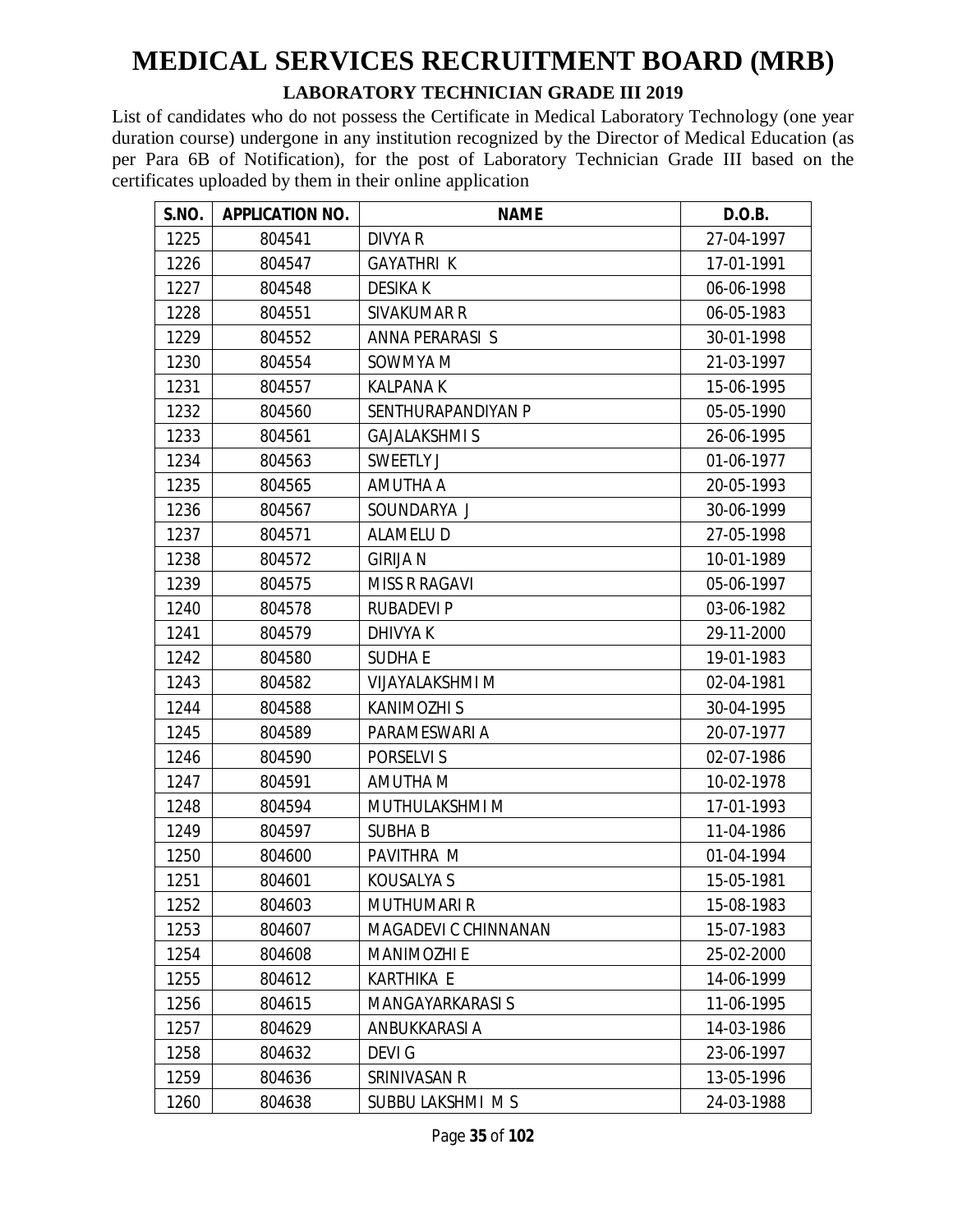#### **LABORATORY TECHNICIAN GRADE III 2019**

| S.NO. | <b>APPLICATION NO.</b> | <b>NAME</b>                 | D.O.B.     |
|-------|------------------------|-----------------------------|------------|
| 1261  | 804644                 | <b>KEERTHANA G</b>          | 02-06-1995 |
| 1262  | 804647                 | PONCY HELEN R               | 19-06-1985 |
| 1263  | 804649                 | <b>GNANASUNDARI S</b>       | 15-03-1993 |
| 1264  | 804651                 | MUTHU SANKARESWARI V        | 31-07-1985 |
| 1265  | 804652                 | RAMAPRABHA A                | 12-08-1998 |
| 1266  | 804655                 | <b>TAMILROHINIYA S</b>      | 16-04-1999 |
| 1267  | 804656                 | <b>SUPRIYA G</b>            | 04-04-1997 |
| 1268  | 804657                 | SENDURADEVI A               | 28-05-1998 |
| 1269  | 804659                 | BHARATHRATHNA HARINARAYANAN | 07-04-1980 |
| 1270  | 804660                 | RAMESH A                    | 21-12-1978 |
| 1271  | 804662                 | SATHYA M                    | 07-04-1991 |
| 1272  | 804663                 | MANIMOZHI T                 | 30-07-1983 |
| 1273  | 804665                 | LAKSHMI P                   | 12-03-1988 |
| 1274  | 804671                 | <b>RAMA G</b>               | 21-05-1989 |
| 1275  | 804672                 | SAJEENA T                   | 14-04-1983 |
| 1276  | 804676                 | SOUNDARYA A                 | 16-05-1994 |
| 1277  | 804678                 | <b>JAYAPRATHA D</b>         | 19-08-1986 |
| 1278  | 804686                 | <b>RAMANIP</b>              | 17-06-1996 |
| 1279  | 804688                 | NIVETHA C                   | 25-03-1992 |
| 1280  | 804689                 | SAVARIYAMMAL A              | 08-09-1988 |
| 1281  | 804690                 | RAJALAKSHMI S               | 12-04-1986 |
| 1282  | 804691                 | LAKSHMIPRIYA A              | 12-08-1998 |
| 1283  | 804693                 | SHIBILA K B                 | 20-05-1997 |
| 1284  | 804697                 | <b>BHUVANESWARI V</b>       | 13-04-1976 |
| 1285  | 804699                 | <b>SATHYA S</b>             | 15-03-1987 |
| 1286  | 804700                 | MARIA AKILA T               | 21-05-1987 |
| 1287  | 804702                 | NAGAMMAL G                  | 15-02-1997 |
| 1288  | 804704                 | THIRUGNANASAMPANTHAM P      | 11-04-1993 |
| 1289  | 804709                 | <b>KALAIYARASI G</b>        | 02-06-1987 |
| 1290  | 804710                 | VINITHA S                   | 03-08-1998 |
| 1291  | 804712                 | <b>KALAVATHIN</b>           | 20-05-1986 |
| 1292  | 804714                 | <b>ALAGUNATHIYA R</b>       | 01-05-1998 |
| 1293  | 804718                 | DHARMAPRABHA K              | 30-09-1995 |
| 1294  | 804719                 | SIVASAKTHI P                | 20-06-1998 |
| 1295  | 804724                 | RAMYA R                     | 11-01-1996 |
| 1296  | 804725                 | RAMYA K                     | 21-08-1996 |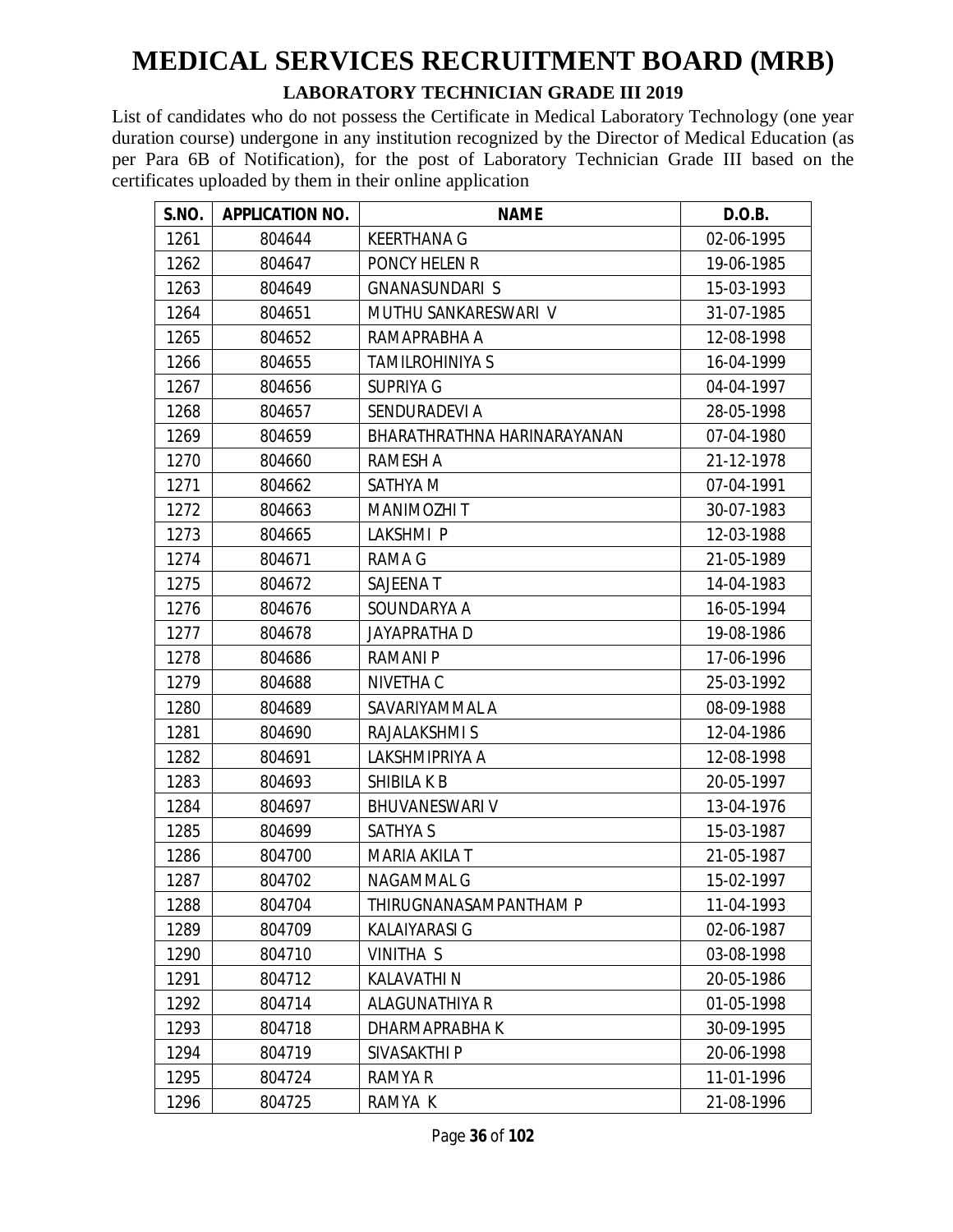#### **LABORATORY TECHNICIAN GRADE III 2019**

| S.NO. | <b>APPLICATION NO.</b> | <b>NAME</b>              | D.O.B.     |
|-------|------------------------|--------------------------|------------|
| 1297  | 804726                 | KARTHIKA L               | 05-06-1997 |
| 1298  | 804728                 | <b>RUTHBILCA N</b>       | 10-11-1987 |
| 1299  | 804729                 | KOWSALYA M               | 28-07-1998 |
| 1300  | 804730                 | <b>DEEPAR</b>            | 12-05-1993 |
| 1301  | 804734                 | <b>ESAKKIAMMAL M</b>     | 25-06-1975 |
| 1302  | 804735                 | <b>MONISHA P</b>         | 09-06-1996 |
| 1303  | 804736                 | <b>PAVITHRA R</b>        | 11-06-1997 |
| 1304  | 804745                 | <b>SUDHAS</b>            | 03-04-1987 |
| 1305  | 804747                 | <b>SURIYA PREMA L</b>    | 09-04-1997 |
| 1306  | 804749                 | MUTHULAKSHMI S           | 19-05-1990 |
| 1307  | 804752                 | <b>IMRAN AHMED T</b>     | 15-05-1998 |
| 1308  | 804754                 | <b>VANITHAK</b>          | 07-09-1978 |
| 1309  | 804755                 | <b>REVATHIW</b>          | 07-04-1999 |
| 1310  | 804756                 | NAHOORAMMAL I            | 15-01-1968 |
| 1311  | 804757                 | <b>BALAMANI M</b>        | 04-06-1997 |
| 1312  | 804758                 | <b>ROJAT</b>             | 10-02-1996 |
| 1313  | 804759                 | <b>VIJAYASELVI S</b>     | 18-07-1995 |
| 1314  | 804761                 | <b>LAJA RANI V</b>       | 30-05-1995 |
| 1315  | 804762                 | SANTHANA MARIAMMAL S     | 10-02-1983 |
| 1316  | 804766                 | SINDHU <sub>S</sub>      | 07-02-2000 |
| 1317  | 804767                 | SANDHYA P N              | 26-12-1995 |
| 1318  | 804768                 | RANJITH KUMAR SANTHARAJ  | 01-07-1997 |
| 1319  | 804773                 | <b>ALPHONSA MARY A</b>   | 28-01-1999 |
| 1320  | 804775                 | <b>VENIMK</b>            | 15-05-1977 |
| 1321  | 804779                 | MURUGAJOTHI C            | 07-06-1991 |
| 1322  | 804784                 | <b>SUBHAPRIYA S</b>      | 23-06-1992 |
| 1323  | 804785                 | SUSIGEETHA A             | 23-03-1998 |
| 1324  | 804795                 | <b>BALASUBRAMNIYAN M</b> | 19-01-1985 |
| 1325  | 804796                 | MUTHULAKSHMI C           | 19-02-1985 |
| 1326  | 804797                 | POTHUMPONNU C            | 15-04-1993 |
| 1327  | 804803                 | SUNDHAR RAJAN K          | 24-02-1998 |
| 1328  | 804804                 | <b>MAHADEVIK</b>         | 06-01-1995 |
| 1329  | 804811                 | <b>VARALAKSHMIS</b>      | 15-05-1988 |
| 1330  | 804812                 | <b>GAYATHRI M V</b>      | 29-02-1996 |
| 1331  | 804814                 | <b>KAVITHA A</b>         | 12-06-1996 |
| 1332  | 804824                 | SIVAPRIYA M              | 09-06-1997 |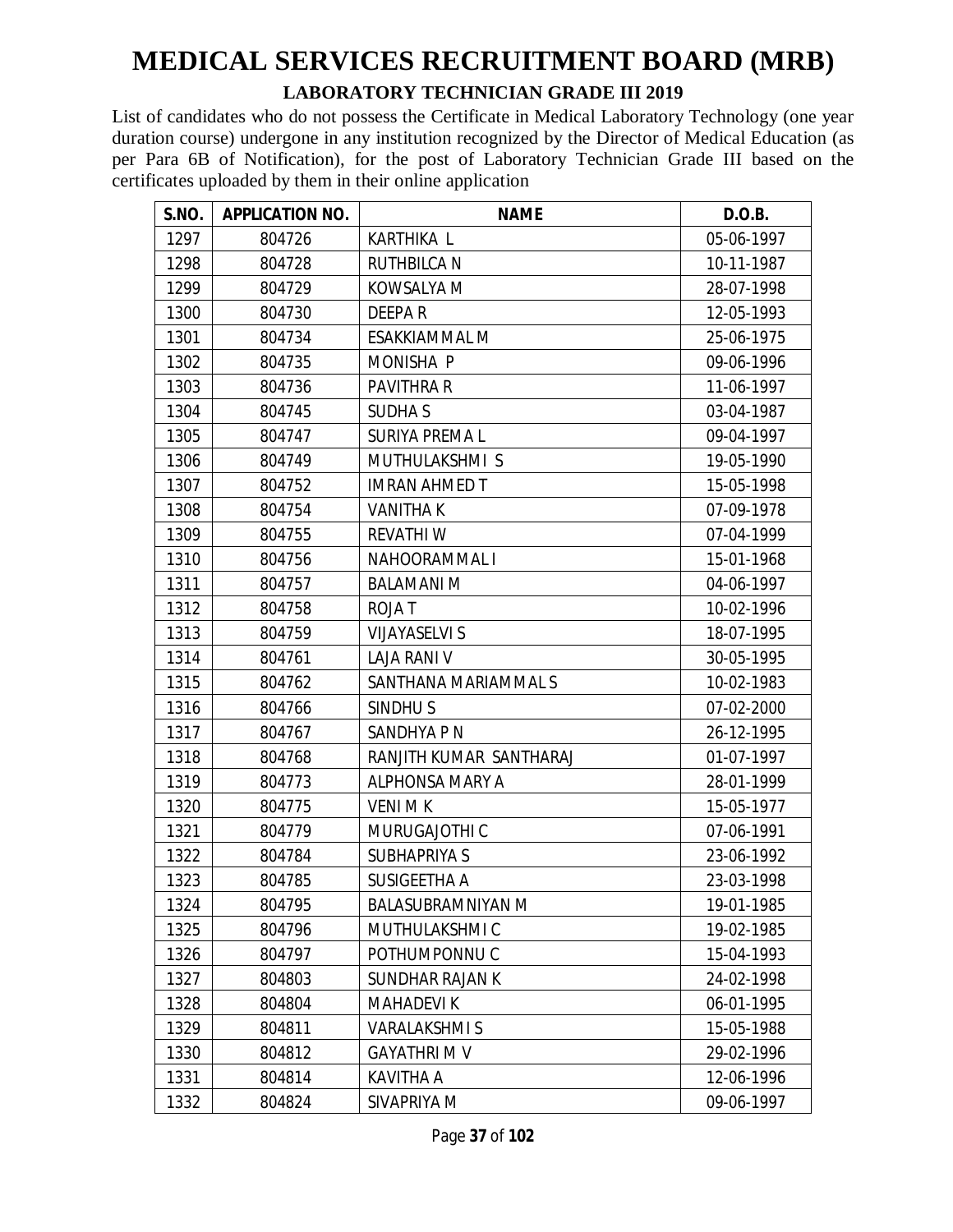#### **LABORATORY TECHNICIAN GRADE III 2019**

| S.NO. | <b>APPLICATION NO.</b> | <b>NAME</b>            | D.O.B.     |
|-------|------------------------|------------------------|------------|
| 1333  | 804850                 | <b>NANDHINIK</b>       | 28-04-1991 |
| 1334  | 804851                 | <b>SUPRIYA S</b>       | 03-06-1998 |
| 1335  | 804856                 | MANIMEKALAI T          | 19-07-1996 |
| 1336  | 804863                 | PADMAPRIYA G           | 20-07-1978 |
| 1337  | 804867                 | DIVYA V                | 18-11-2000 |
| 1338  | 804868                 | <b>DURGADEVI A</b>     | 03-03-1994 |
| 1339  | 804873                 | <b>DINESH K</b>        | 10-10-1993 |
| 1340  | 804874                 | <b>VASUKI K</b>        | 05-03-1991 |
| 1341  | 804875                 | <b>BANUMATHI P</b>     | 15-01-1990 |
| 1342  | 804876                 | SUNDARI MALINI J       | 28-07-1998 |
| 1343  | 804877                 | <b>KARTHIKA G</b>      | 15-07-1992 |
| 1344  | 804879                 | PREMAT                 | 03-05-1997 |
| 1345  | 804880                 | <b>ANANTHI K</b>       | 29-04-1988 |
| 1346  | 804882                 | <b>KEERTHANAK</b>      | 13-10-1995 |
| 1347  | 804883                 | <b>SURESH S</b>        | 26-02-1989 |
| 1348  | 804889                 | <b>TAMILARASI P</b>    | 15-05-1985 |
| 1349  | 804890                 | LALITHA KUMARI M       | 25-06-1975 |
| 1350  | 804891                 | SIMLA P                | 05-05-1980 |
| 1351  | 804893                 | JERLIN SHEEBA J        | 20-11-1991 |
| 1352  | 804895                 | <b>KAVITHA P</b>       | 07-05-1992 |
| 1353  | 804897                 | <b>GUNALAN S</b>       | 20-04-1999 |
| 1354  | 804898                 | ANNA POORANI A         | 13-03-1987 |
| 1355  | 804900                 | <b>ANANDHI A</b>       | 17-05-1989 |
| 1356  | 804901                 | <b>SUSIL R</b>         | 14-11-1996 |
| 1357  | 804903                 | <b>MAHESWARI S</b>     | 14-03-1989 |
| 1358  | 804906                 | <b>SHANKARIK</b>       | 23-03-1985 |
| 1359  | 804911                 | SIVAPRIYA S            | 06-06-1990 |
| 1360  | 804912                 | <b>MARAGATHAM S</b>    | 05-07-1977 |
| 1361  | 804914                 | EASWARI KARUPPAIAH     | 01-04-1982 |
| 1362  | 804916                 | <b>MUTHUMARIS</b>      | 01-07-1993 |
| 1363  | 804917                 | <b>SUHANA BATHUL Y</b> | 01-05-1995 |
| 1364  | 804918                 | THIRUMANI SELVI V      | 19-06-1988 |
| 1365  | 804919                 | <b>ISWARIYA V</b>      | 15-06-1996 |
| 1366  | 804921                 | DHANALAKSHMI A         | 07-04-1991 |
| 1367  | 804927                 | <b>MUTHULAKSHMIS</b>   | 07-04-1989 |
| 1368  | 804929                 | DEEPALATHA G           | 15-06-1979 |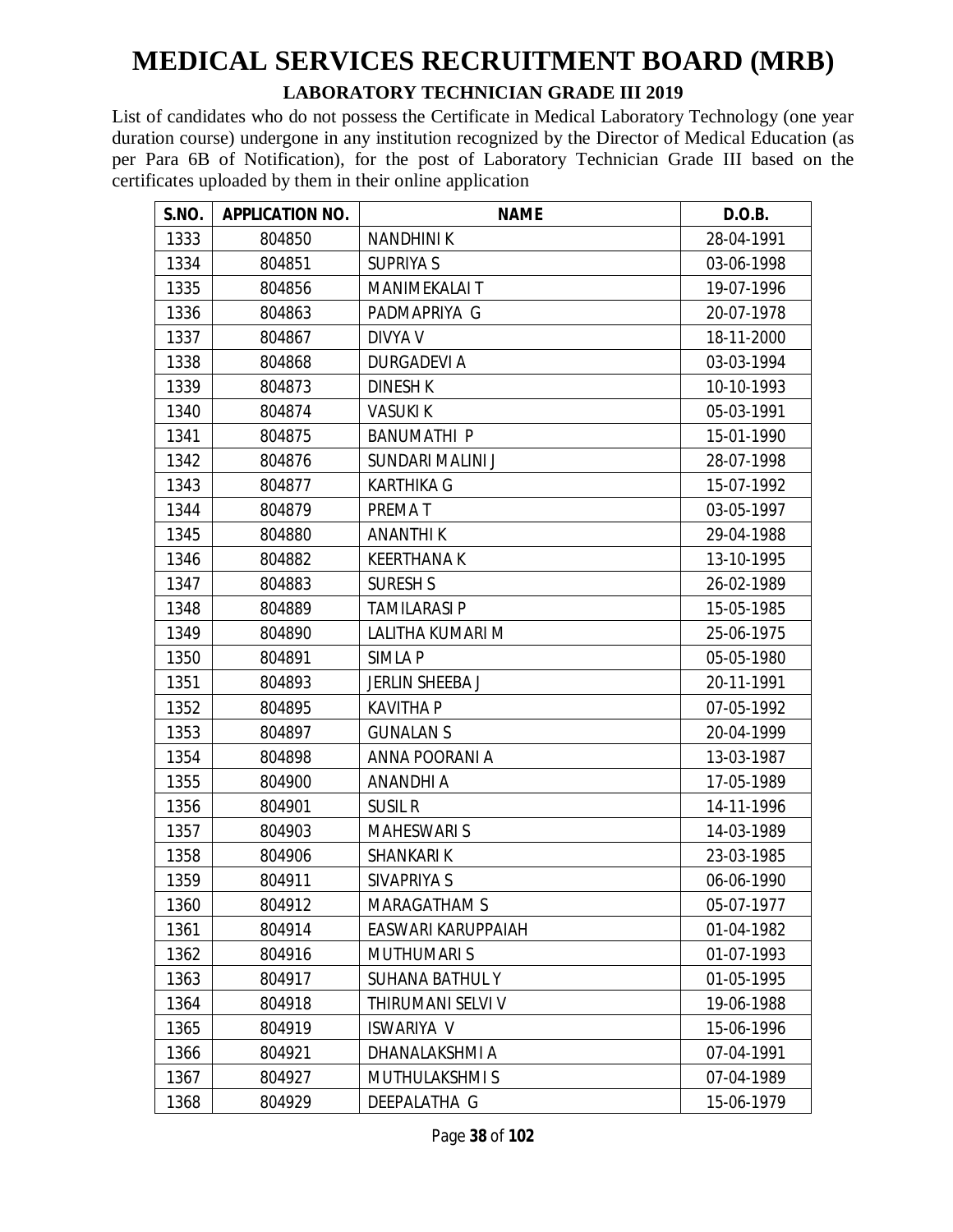#### **LABORATORY TECHNICIAN GRADE III 2019**

| S.NO. | <b>APPLICATION NO.</b> | <b>NAME</b>              | D.O.B.     |
|-------|------------------------|--------------------------|------------|
| 1369  | 804934                 | KOTTAIYAMMAL R           | 20-07-1994 |
| 1370  | 804935                 | <b>BALAMURUGESWARI D</b> | 21-02-1996 |
| 1371  | 804936                 | <b>HAJEERA BIBI M</b>    | 01-06-1991 |
| 1372  | 804947                 | <b>JEEVITHA B</b>        | 25-06-1994 |
| 1373  | 804948                 | <b>JOTHIP</b>            | 02-02-1987 |
| 1374  | 804950                 | <b>ABIRAMI G</b>         | 16-07-1993 |
| 1375  | 804952                 | <b>SHYLIN MABEL J</b>    | 12-05-1992 |
| 1376  | 804957                 | <b>GLORY BAID</b>        | 20-05-1970 |
| 1377  | 804958                 | <b>DEEPAR</b>            | 01-05-1999 |
| 1378  | 804960                 | MAGESHWARI M             | 13-04-1990 |
| 1379  | 804963                 | LAKSHMI M                | 05-01-1994 |
| 1380  | 804964                 | <b>LAVANYA R</b>         | 24-05-1997 |
| 1381  | 804965                 | <b>BALA NAGESWARI N</b>  | 28-10-1996 |
| 1382  | 804970                 | <b>MUTHUBALA P</b>       | 09-12-1994 |
| 1383  | 804971                 | <b>REVATHIS</b>          | 14-08-1989 |
| 1384  | 804975                 | <b>ELAKKIYA S</b>        | 20-04-1993 |
| 1385  | 804977                 | <b>GOWRI A</b>           | 25-05-1998 |
| 1386  | 804980                 | <b>CHANDRALEKA S</b>     | 02-06-1998 |
| 1387  | 804982                 | <b>LINGESWARIT</b>       | 29-11-1998 |
| 1388  | 804987                 | <b>PAPITHAS</b>          | 05-04-1999 |
| 1389  | 804989                 | <b>VINITH KUMAR P</b>    | 30-12-1997 |
| 1390  | 804991                 | SAVITHA D                | 01-01-1999 |
| 1391  | 804993                 | <b>DEVIR</b>             | 17-07-1995 |
| 1392  | 804994                 | <b>MANJULA M S</b>       | 15-05-1977 |
| 1393  | 804996                 | ANBUMOZHI K              | 22-05-1984 |
| 1394  | 804998                 | PANDEESWARI P            | 07-06-1997 |
| 1395  | 805000                 | <b>IMRAN A</b>           | 03-12-1998 |
| 1396  | 805002                 | KARPAGADEVI M            | 26-05-1998 |
| 1397  | 805003                 | DHANALAKSHMIS            | 01-07-1999 |
| 1398  | 805005                 | AYYAMMAL N               | 14-05-1981 |
| 1399  | 805007                 | <b>MAHALAKSHMIL</b>      | 15-03-1998 |
| 1400  | 805008                 | RATHI D                  | 01-05-1987 |
| 1401  | 805010                 | <b>RENUGA G</b>          | 05-06-1989 |
| 1402  | 805014                 | CHARLY SATHYA N          | 10-10-1982 |
| 1403  | 805016                 | MARIA SOWMIYA S          | 16-05-1994 |
| 1404  | 805018                 | <b>KAVIDHA N</b>         | 31-07-1980 |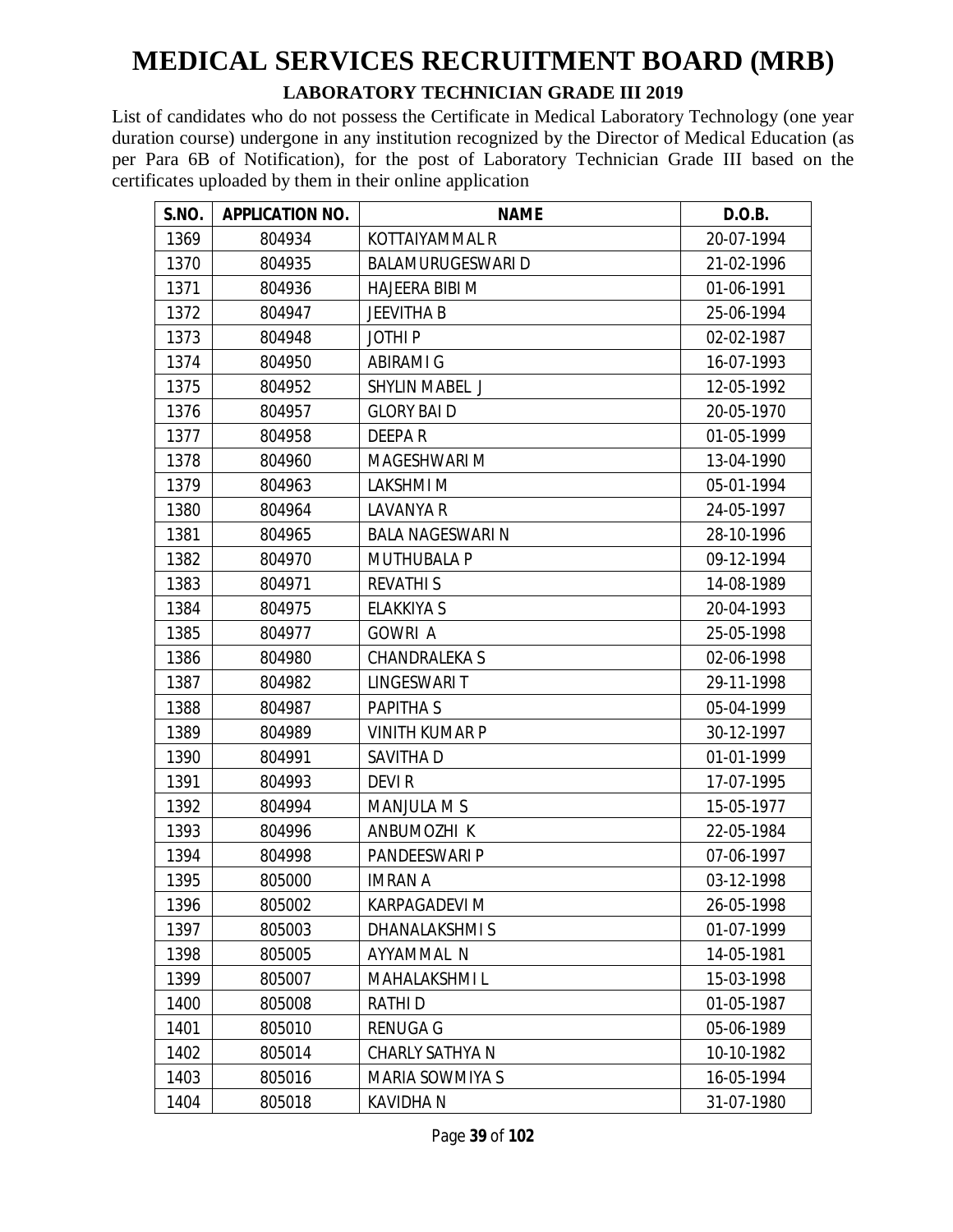#### **LABORATORY TECHNICIAN GRADE III 2019**

| S.NO. | <b>APPLICATION NO.</b> | <b>NAME</b>            | D.O.B.     |
|-------|------------------------|------------------------|------------|
| 1405  | 805022                 | <b>JANAKI K</b>        | 02-11-1992 |
| 1406  | 805024                 | KANNIGA PARAMESWARI G  | 10-02-1985 |
| 1407  | 805026                 | SAMPATHRAJAN N         | 04-06-1994 |
| 1408  | 805027                 | SARATHAPRIYA S         | 30-04-1997 |
| 1409  | 805029                 | SILAMBARASI S          | 21-07-1996 |
| 1410  | 805030                 | DURGA LAKSHMI N        | 02-06-1992 |
| 1411  | 805031                 | POONKODI M             | 06-06-1984 |
| 1412  | 805034                 | MAREESWARI V           | 25-05-1996 |
| 1413  | 805035                 | <b>VIJAYALAKSHMI N</b> | 06-02-1993 |
| 1414  | 805038                 | <b>CHITRADEVI A</b>    | 03-05-1995 |
| 1415  | 805039                 | <b>ELAVARASI P</b>     | 23-05-1987 |
| 1416  | 805042                 | <b>MARIAKINGSLI J</b>  | 07-11-1980 |
| 1417  | 805048                 | <b>SHALINI J S</b>     | 06-07-1999 |
| 1418  | 805053                 | <b>MARY M</b>          | 09-11-1981 |
| 1419  | 805054                 | <b>SUGANYA S</b>       | 06-06-1993 |
| 1420  | 805055                 | SELVANAYAKI K          | 10-03-1995 |
| 1421  | 805058                 | DHANALAKSHMIR          | 23-01-1982 |
| 1422  | 805065                 | <b>MURUGESWARI S</b>   | 08-06-1996 |
| 1423  | 805066                 | JANARANJANI M          | 10-05-1997 |
| 1424  | 805071                 | <b>MALATHI E</b>       | 25-05-1987 |
| 1425  | 805076                 | <b>GOMATHIS</b>        | 31-05-1998 |
| 1426  | 805077                 | SANDHIYA M             | 23-09-1997 |
| 1427  | 805079                 | <b>VINDHIYA P</b>      | 27-10-1999 |
| 1428  | 805080                 | NANDHINI N             | 03-02-1998 |
| 1429  | 805096                 | AHILA K                | 07-01-1984 |
| 1430  | 805100                 | <b>DEEPEKAT</b>        | 30-06-1997 |
| 1431  | 805101                 | POONGODI V             | 30-05-1997 |
| 1432  | 805102                 | SHOBHATU               | 04-07-1996 |
| 1433  | 805105                 | RAJATHI M              | 06-09-1995 |
| 1434  | 805106                 | <b>SHRUTHIM</b>        | 08-07-1996 |
| 1435  | 805109                 | <b>VALARMATHIS</b>     | 24-02-1992 |
| 1436  | 805110                 | PAVITHRA A             | 28-05-1995 |
| 1437  | 805111                 | JAYA S                 | 11-07-1983 |
| 1438  | 805112                 | SARANYA R              | 29-07-1990 |
| 1439  | 805113                 | ANANTHI J              | 14-04-1992 |
| 1440  | 805118                 | <b>JANAKI A</b>        | 24-12-1987 |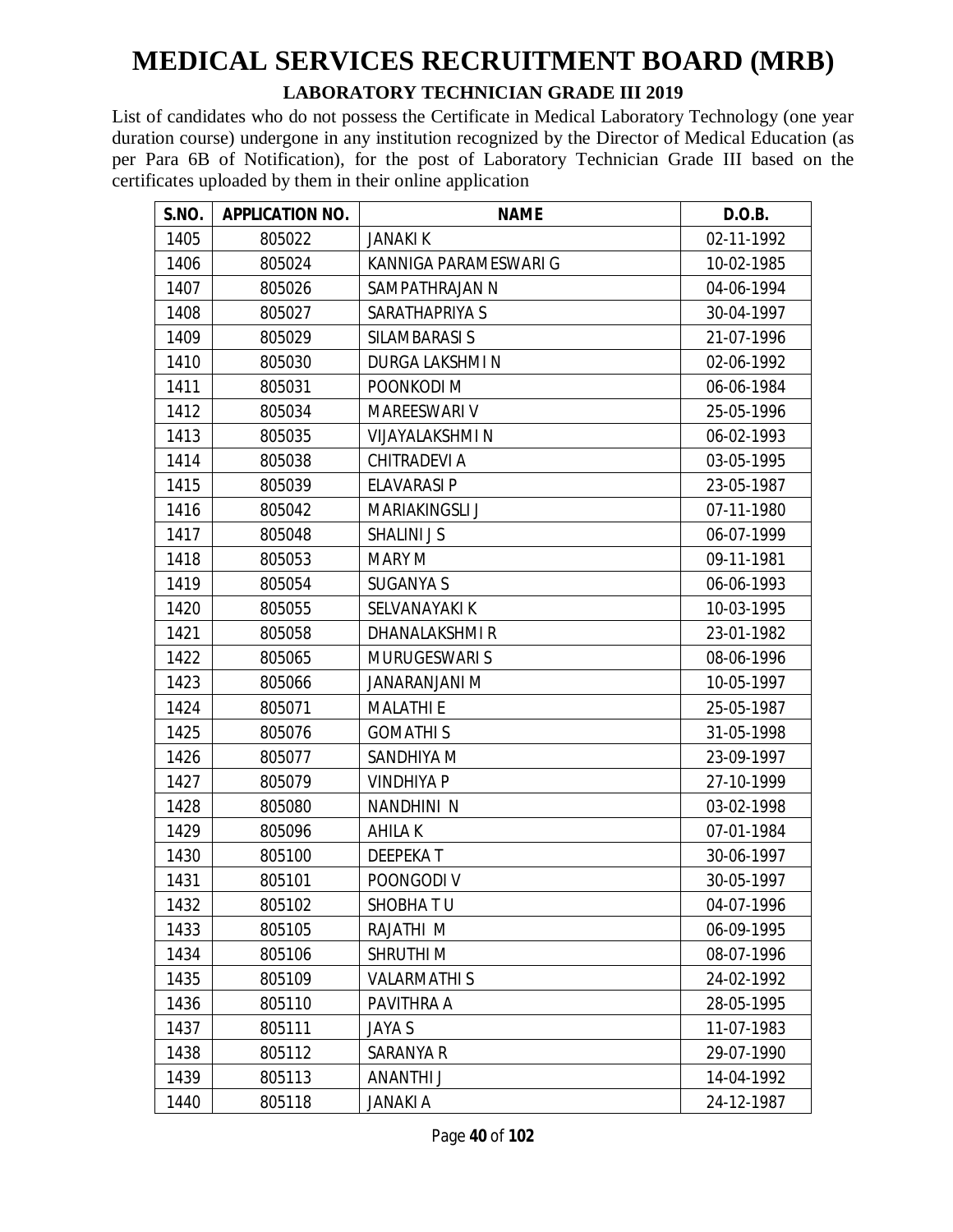#### **LABORATORY TECHNICIAN GRADE III 2019**

| S.NO. | <b>APPLICATION NO.</b> | <b>NAME</b>            | D.O.B.     |
|-------|------------------------|------------------------|------------|
| 1441  | 805122                 | SIVARANJANI N          | 27-07-1997 |
| 1442  | 805124                 | SUBBULAKSHMI P         | 02-01-1992 |
| 1443  | 805129                 | <b>SUMATHIM</b>        | 02-11-1988 |
| 1444  | 805134                 | <b>GOMATHIS</b>        | 06-06-1992 |
| 1445  | 805135                 | SAVITHA S              | 27-10-1986 |
| 1446  | 805137                 | SINDHUJA V             | 10-07-1997 |
| 1447  | 805139                 | <b>MANIBALAN B</b>     | 16-10-1992 |
| 1448  | 805143                 | PARIMALA A             | 03-06-1980 |
| 1449  | 805151                 | <b>SHENBAGAM S</b>     | 28-09-1997 |
| 1450  | 805153                 | <b>RAVEENA P</b>       | 09-02-1998 |
| 1451  | 805155                 | <b>DEEPIKA S</b>       | 29-10-1992 |
| 1452  | 805156                 | DHIVYA A               | 18-02-1995 |
| 1453  | 805159                 | SARANYA K A            | 24-04-1995 |
| 1454  | 805171                 | NANTHA KUMARI K        | 09-04-1994 |
| 1455  | 805177                 | <b>REVATHIK</b>        | 18-07-1997 |
| 1456  | 805178                 | <b>SUMATHIM</b>        | 17-06-1994 |
| 1457  | 805181                 | ARULARASI A            | 26-01-1998 |
| 1458  | 805183                 | <b>GEETHA A</b>        | 20-06-1989 |
| 1459  | 805184                 | <b>VETRISELVI S</b>    | 02-05-1991 |
| 1460  | 805191                 | DHIVYA DHARSHINI C     | 10-04-1995 |
| 1461  | 805193                 | KALYANIMANGALAM G      | 05-04-1979 |
| 1462  | 805194                 | AZEEMA A               | 17-10-1980 |
| 1463  | 805195                 | <b>MANJUPRIYA S</b>    | 06-05-1988 |
| 1464  | 805197                 | ATHIRA G               | 28-12-1990 |
| 1465  | 805203                 | PANDIAMMAL M           | 15-06-1981 |
| 1466  | 805207                 | <b>JAYA G</b>          | 31-05-1980 |
| 1467  | 805208                 | AISHWARYA KP           | 08-10-1999 |
| 1468  | 805209                 | SIVAGAMI M             | 18-04-1988 |
| 1469  | 805210                 | <b>KALPANA R</b>       | 02-05-1994 |
| 1470  | 805212                 | SONIYA N               | 09-11-1995 |
| 1471  | 805213                 | <b>VIJAYALAKSHMI V</b> | 20-06-1976 |
| 1472  | 805218                 | <b>VAIJEYANTHI K</b>   | 08-01-1992 |
| 1473  | 805221                 | SARIGA G               | 27-04-1995 |
| 1474  | 805224                 | <b>VEDAVALLIN</b>      | 27-07-1996 |
| 1475  | 805226                 | <b>MATHIAZHAGAN K</b>  | 15-06-1976 |
| 1476  | 805234                 | KRISHNAPRIYA A         | 21-05-1991 |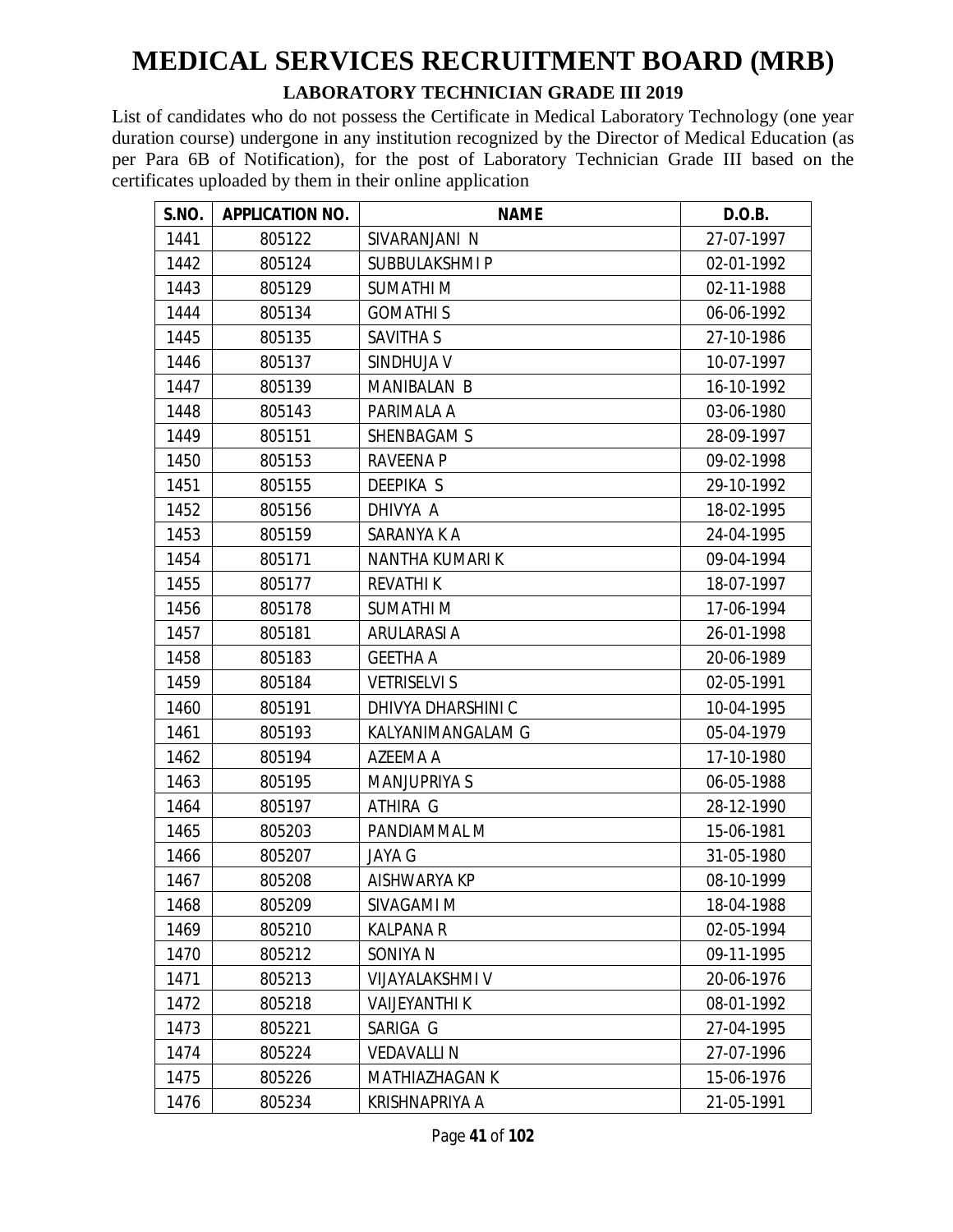#### **LABORATORY TECHNICIAN GRADE III 2019**

| S.NO. | <b>APPLICATION NO.</b> | <b>NAME</b>            | D.O.B.     |
|-------|------------------------|------------------------|------------|
| 1477  | 805242                 | DHIVYA S               | 17-07-1997 |
| 1478  | 805243                 | <b>DIVYAJOTHI E</b>    | 22-01-1998 |
| 1479  | 805248                 | <b>METTILDA MARY V</b> | 04-10-1982 |
| 1480  | 805257                 | <b>ANURAVITH S</b>     | 15-06-1992 |
| 1481  | 805261                 | <b>RAGINIS</b>         | 08-12-1989 |
| 1482  | 805263                 | <b>MAGESHWARI R</b>    | 09-04-1985 |
| 1483  | 805265                 | <b>JABASELVI D</b>     | 21-12-1991 |
| 1484  | 805271                 | <b>KUMARP</b>          | 23-06-1986 |
| 1485  | 805272                 | <b>RAMAS</b>           | 13-09-1991 |
| 1486  | 805275                 | SUBITHA K              | 22-04-1987 |
| 1487  | 805282                 | <b>MARIAPPAN K</b>     | 06-04-1984 |
| 1488  | 805300                 | <b>SURIYAT</b>         | 12-03-1997 |
| 1489  | 805302                 | SANGEETHA B            | 07-03-2000 |
| 1490  | 805303                 | <b>MALARK</b>          | 10-06-1983 |
| 1491  | 805306                 | PONNIYAMMAL P          | 18-11-1998 |
| 1492  | 805309                 | MURUGALAKSHMI E        | 31-05-1982 |
| 1493  | 805313                 | <b>MAHALAKSHMIT</b>    | 07-04-1981 |
| 1494  | 805317                 | <b>ASHAV</b>           | 18-09-1996 |
| 1495  | 805320                 | <b>ILAYARAJA R</b>     | 18-11-1982 |
| 1496  | 805322                 | <b>JANSI RANI R</b>    | 24-06-1983 |
| 1497  | 805323                 | <b>DEEPALAKSHMIK</b>   | 08-05-1998 |
| 1498  | 805324                 | ARUL JOTHI S           | 12-09-1998 |
| 1499  | 805326                 | <b>SARASWATHI R</b>    | 09-07-1990 |
| 1500  | 805328                 | <b>KALAIVANI K</b>     | 29-01-1988 |
| 1501  | 805333                 | KOMALAVALLI D          | 06-07-1989 |
| 1502  | 805334                 | <b>HEMALATHA S</b>     | 07-11-1982 |
| 1503  | 805337                 | <b>NAGAJOTHI C</b>     | 09-09-1985 |
| 1504  | 805338                 | SREELEKSHMI G          | 02-05-1992 |
| 1505  | 805344                 | PARASURAMAN M          | 15-07-1994 |
| 1506  | 805346                 | <b>HARI PRIYA H</b>    | 27-12-1997 |
| 1507  | 805351                 | <b>VIJAYALAKSHMI E</b> | 15-06-1995 |
| 1508  | 805353                 | SANGEETHA R            | 17-05-1995 |
| 1509  | 805356                 | <b>MASHILA A</b>       | 05-03-1996 |
| 1510  | 805357                 | SATHIA G               | 20-06-1983 |
| 1511  | 805358                 | PONSUMATHI K           | 08-02-1984 |
| 1512  | 805360                 | ESWARI R               | 02-03-1988 |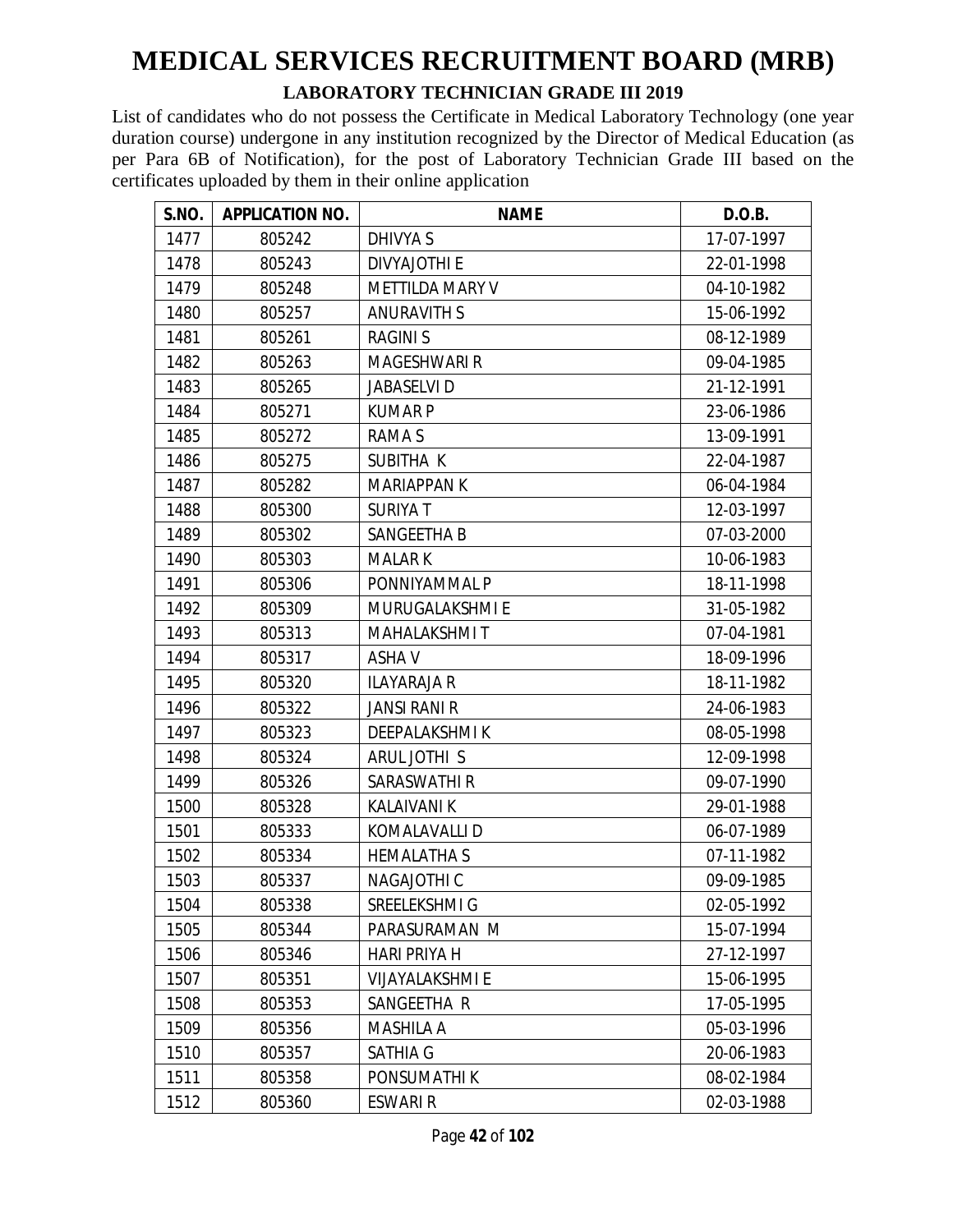#### **LABORATORY TECHNICIAN GRADE III 2019**

| S.NO. | <b>APPLICATION NO.</b> | <b>NAME</b>            | D.O.B.     |
|-------|------------------------|------------------------|------------|
| 1513  | 805361                 | NISHA D                | 24-05-1999 |
| 1514  | 805365                 | VANAVARAYAN C          | 08-05-1996 |
| 1515  | 805367                 | <b>AMUTHA R</b>        | 06-05-1990 |
| 1516  | 805369                 | PREMALATHA B           | 26-05-1991 |
| 1517  | 805373                 | <b>GURULINGAM T</b>    | 24-03-1995 |
| 1518  | 805383                 | <b>GEETHAR</b>         | 11-06-1995 |
| 1519  | 805391                 | <b>MALATHIM</b>        | 06-04-1998 |
| 1520  | 805395                 | <b>GOMATHIR</b>        | 16-04-1984 |
| 1521  | 805396                 | <b>REKHAT</b>          | 08-06-1984 |
| 1522  | 805403                 | <b>MATHUBALA S</b>     | 20-03-1997 |
| 1523  | 805407                 | THAVAMANI J            | 11-02-1986 |
| 1524  | 805408                 | PRIJI K                | 17-09-1998 |
| 1525  | 805410                 | SIVASANKARI M          | 25-03-1996 |
| 1526  | 805411                 | JAYAPRIYA A            | 04-06-1997 |
| 1527  | 805412                 | DIVYA H                | 17-03-1995 |
| 1528  | 805415                 | <b>SUMATHIM</b>        | 08-06-1983 |
| 1529  | 805416                 | NAGARAJ M              | 24-05-1986 |
| 1530  | 805420                 | MUTHULAKSHMI P         | 20-10-1995 |
| 1531  | 805424                 | <b>VIJAYASHANTHI K</b> | 07-12-1992 |
| 1532  | 805427                 | <b>NAVEEN K</b>        | 11-08-1994 |
| 1533  | 805429                 | SASIKALA V             | 12-01-1986 |
| 1534  | 805430                 | <b>SUMATHIK</b>        | 25-03-1979 |
| 1535  | 805436                 | <b>BHARATHIK</b>       | 11-08-2000 |
| 1536  | 805437                 | SUBRAMANIYAN D         | 06-05-1978 |
| 1537  | 805440                 | <b>MOHANAMBAL T</b>    | 25-02-1986 |
| 1538  | 805441                 | <b>MADHESH G</b>       | 15-06-1986 |
| 1539  | 805443                 | SRINIVASAN R           | 07-07-1986 |
| 1540  | 805444                 | MARIA JEBA V           | 21-05-1985 |
| 1541  | 805446                 | PAPPA R                | 03-06-1998 |
| 1542  | 805447                 | ANTHUVAN MARY M        | 07-07-1982 |
| 1543  | 805448                 | PANDIPRIYA S           | 12-10-1995 |
| 1544  | 805450                 | <b>AASHAP</b>          | 01-04-1985 |
| 1545  | 805452                 | <b>MAHALAKSHMI P</b>   | 30-12-1988 |
| 1546  | 805458                 | <b>JOSNA JOSE</b>      | 14-06-1998 |
| 1547  | 805461                 | <b>KASTHURIN</b>       | 06-02-1996 |
| 1548  | 805463                 | <b>BOOPATHY J</b>      | 19-03-1973 |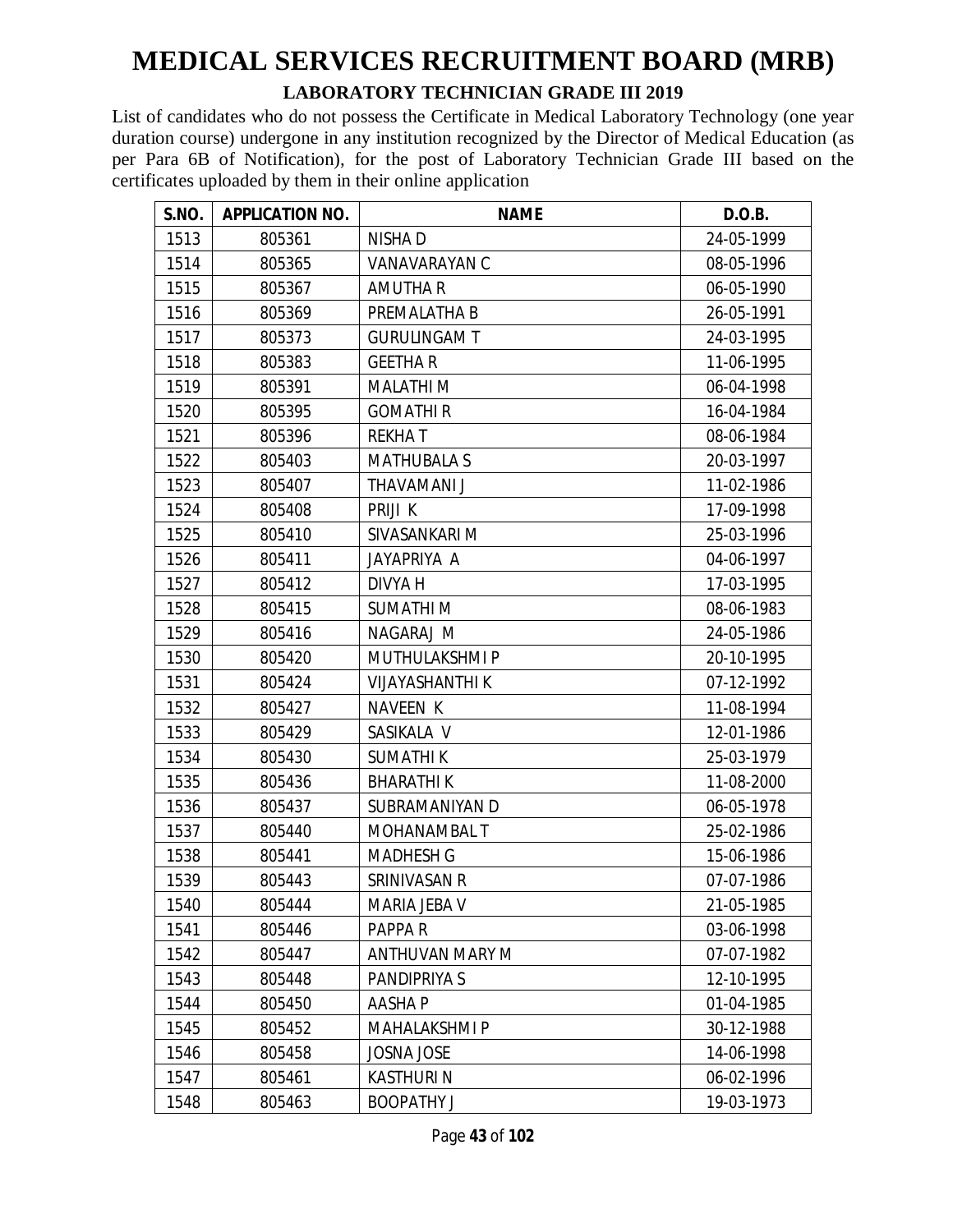#### **LABORATORY TECHNICIAN GRADE III 2019**

| S.NO. | <b>APPLICATION NO.</b> | <b>NAME</b>          | D.O.B.     |
|-------|------------------------|----------------------|------------|
| 1549  | 805470                 | SATHIYA SUBHA MRS    | 09-04-1987 |
| 1550  | 805471                 | NISHA SADAF T        | 26-04-1999 |
| 1551  | 805473                 | <b>SUDALAIKANI S</b> | 19-08-1996 |
| 1552  | 805476                 | <b>SATHYA R</b>      | 20-05-1988 |
| 1553  | 805477                 | <b>DEEPAP</b>        | 28-05-1991 |
| 1554  | 805478                 | ARULAVILARANI Y      | 07-06-1988 |
| 1555  | 805481                 | <b>VANITHAS</b>      | 24-06-1998 |
| 1556  | 805483                 | <b>SUGANTHI R</b>    | 20-06-1979 |
| 1557  | 805489                 | THENDRAL M           | 15-06-1990 |
| 1558  | 805493                 | <b>JAYANTHIS</b>     | 20-07-1989 |
| 1559  | 805500                 | <b>MALATHIS</b>      | 13-04-1993 |
| 1560  | 805502                 | MARY IMMACULATE A    | 13-12-1993 |
| 1561  | 805503                 | PRIYA D              | 02-04-1994 |
| 1562  | 805506                 | <b>LILLY R</b>       | 05-02-1982 |
| 1563  | 805508                 | <b>KOHILAK</b>       | 25-07-1992 |
| 1564  | 805511                 | SHAGITHA A           | 22-05-1981 |
| 1565  | 805517                 | <b>SUGANYA P</b>     | 03-09-1993 |
| 1566  | 805518                 | SOWMIYA R            | 12-07-1995 |
| 1567  | 805519                 | RAJESWARI A          | 05-04-1989 |
| 1568  | 805521                 | UTHIRAMOORTHY K      | 10-06-1986 |
| 1569  | 805522                 | <b>NARESHKUMART</b>  | 11-03-1996 |
| 1570  | 805526                 | SUGANYA P            | 23-11-1993 |
| 1571  | 805527                 | ELIZABETH C          | 11-01-1977 |
| 1572  | 805534                 | <b>RATHIKA C</b>     | 02-06-1989 |
| 1573  | 805536                 | <b>DEVIN</b>         | 18-04-1992 |
| 1574  | 805537                 | DHANALAKSHMI V       | 07-03-1992 |
| 1575  | 805540                 | <b>MEENAKSHIN</b>    | 09-05-1988 |
| 1576  | 805541                 | SARANYA K            | 10-06-1991 |
| 1577  | 805544                 | <b>KAVITHA K</b>     | 17-04-1986 |
| 1578  | 805545                 | MERCIMETILDA A       | 29-07-1981 |
| 1579  | 805546                 | YUVARANI R           | 07-04-1996 |
| 1580  | 805550                 | <b>ANANTHIK</b>      | 19-09-1999 |
| 1581  | 805551                 | <b>SELVI S</b>       | 05-10-1986 |
| 1582  | 805555                 | USHA A               | 25-09-1984 |
| 1583  | 805560                 | <b>MORIN A</b>       | 22-06-1982 |
| 1584  | 805570                 | <b>GEETHA T</b>      | 19-02-1997 |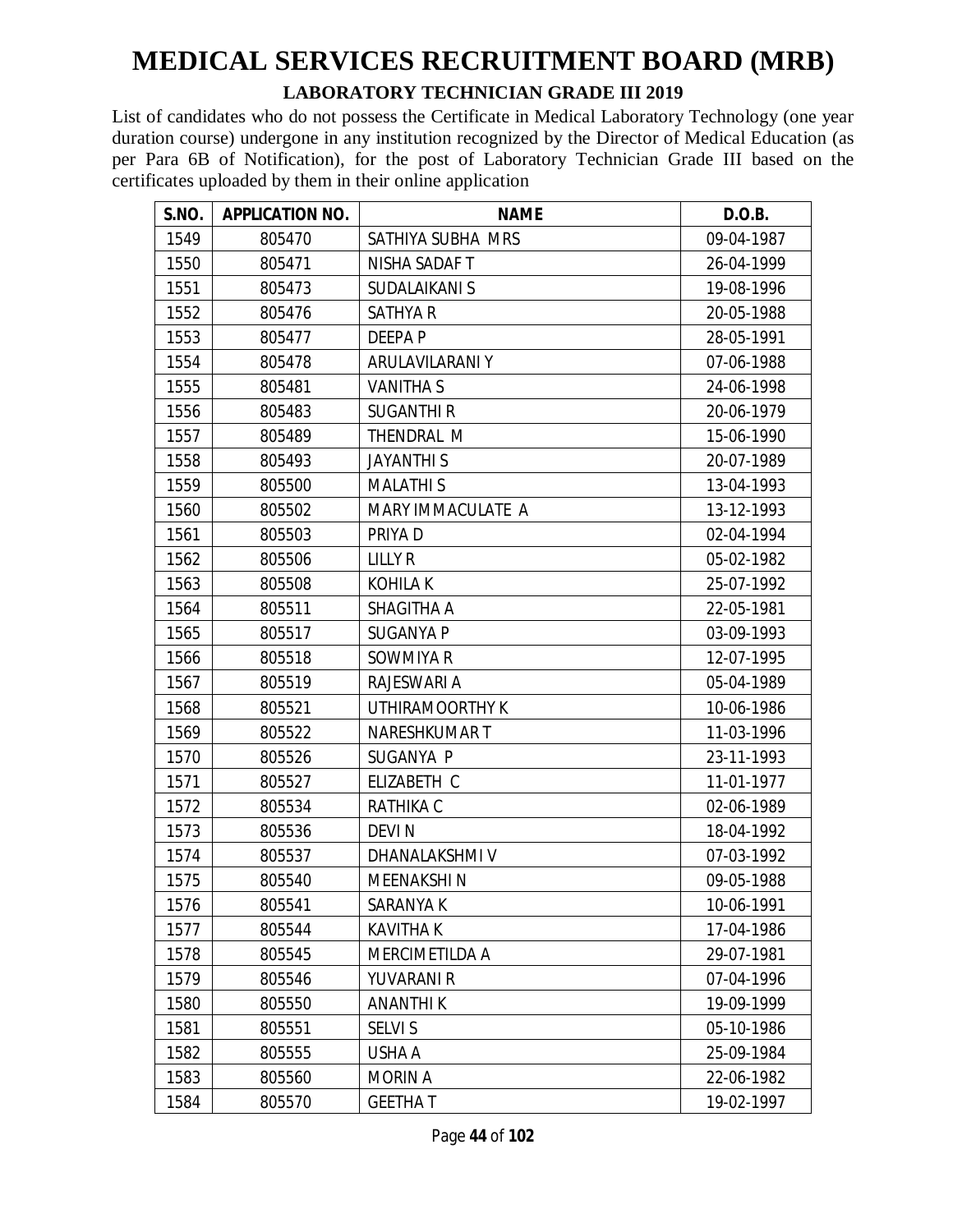#### **LABORATORY TECHNICIAN GRADE III 2019**

| S.NO. | <b>APPLICATION NO.</b> | <b>NAME</b>            | D.O.B.     |
|-------|------------------------|------------------------|------------|
| 1585  | 805572                 | <b>JAYANTHI P</b>      | 12-05-1991 |
| 1586  | 805573                 | <b>RAJKIRAN M</b>      | 11-06-1993 |
| 1587  | 805574                 | <b>KIRUBAI S</b>       | 11-05-1974 |
| 1588  | 805577                 | <b>PRAVEEN J</b>       | 16-04-1999 |
| 1589  | 805582                 | <b>INBARASI K</b>      | 27-04-1994 |
| 1590  | 805583                 | <b>VITHYA R</b>        | 06-06-1994 |
| 1591  | 805584                 | <b>MAGESWARI M</b>     | 07-07-1985 |
| 1592  | 805587                 | <b>SUBA SHINI S</b>    | 03-05-1990 |
| 1593  | 805593                 | <b>KARTHIKA V</b>      | 10-06-1997 |
| 1594  | 805596                 | <b>GIRAGALAKSHMI M</b> | 17-05-1995 |
| 1595  | 805598                 | RACHEL NANCY P         | 21-04-1989 |
| 1596  | 805605                 | <b>MURUGESWARI P</b>   | 10-04-1987 |
| 1597  | 805606                 | <b>VIJITHA C</b>       | 22-12-1985 |
| 1598  | 805610                 | <b>MADANK</b>          | 04-01-1983 |
| 1599  | 805611                 | <b>BARANIKUMARS</b>    | 13-07-1999 |
| 1600  | 805617                 | POONGODI M             | 30-10-1980 |
| 1601  | 805622                 | NIVETHA M              | 12-06-1998 |
| 1602  | 805623                 | <b>INDHUMATHI M</b>    | 21-04-1997 |
| 1603  | 805627                 | SHINJU J               | 25-12-1993 |
| 1604  | 805629                 | <b>KAMALI M</b>        | 01-11-1996 |
| 1605  | 805631                 | PRABAVATHI G           | 30-10-1986 |
| 1606  | 805632                 | SATHIYA R              | 01-06-1987 |
| 1607  | 805633                 | RAFIATHUILBAZARIYA J   | 27-05-1979 |
| 1608  | 805635                 | <b>BALAMURUGAN R</b>   | 03-05-1988 |
| 1609  | 805641                 | <b>MANIKANDAN R</b>    | 03-05-1997 |
| 1610  | 805642                 | SARASWATHI A           | 10-07-1994 |
| 1611  | 805643                 | <b>USHA S</b>          | 20-05-1987 |
| 1612  | 805644                 | <b>VASANTHI P</b>      | 30-05-1987 |
| 1613  | 805655                 | NANDHINI A             | 15-03-1988 |
| 1614  | 805656                 | <b>INDIRA S</b>        | 16-05-1985 |
| 1615  | 805658                 | DEEPA M                | 02-08-1989 |
| 1616  | 805660                 | <b>ELAKKIYA R</b>      | 01-07-1998 |
| 1617  | 805662                 | RAMUTHAI V             | 19-01-1998 |
| 1618  | 805667                 | <b>NEETHIE</b>         | 06-03-1997 |
| 1619  | 805671                 | <b>ARULMANI D</b>      | 09-08-1996 |
| 1620  | 805676                 | MERLIN SUBA R          | 09-02-1985 |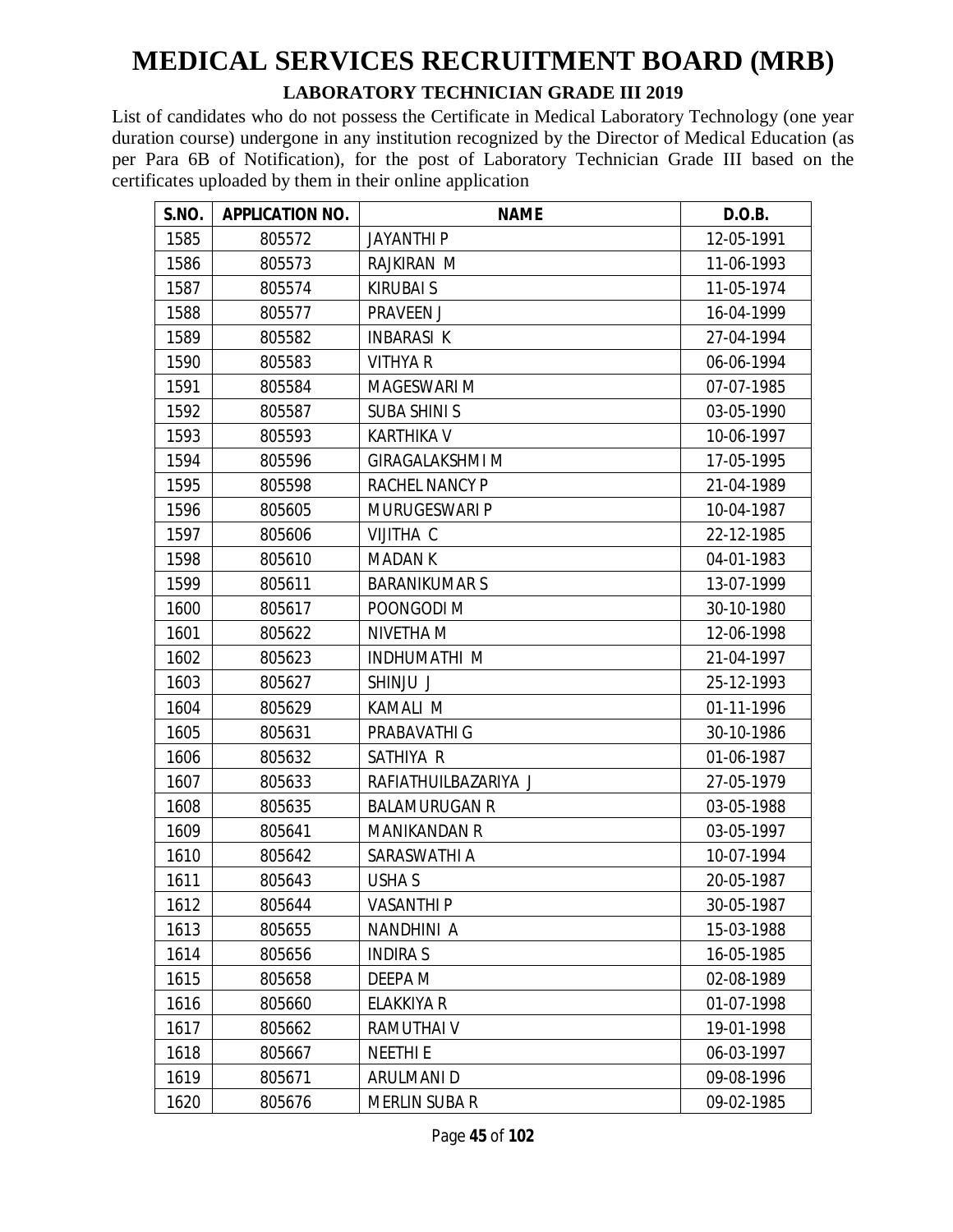#### **LABORATORY TECHNICIAN GRADE III 2019**

| S.NO. | <b>APPLICATION NO.</b> | <b>NAME</b>                      | D.O.B.     |
|-------|------------------------|----------------------------------|------------|
| 1621  | 805679                 | <b>VEERALAKSHMI M</b>            | 21-05-1995 |
| 1622  | 805681                 | <b>SEVANTHI V</b>                | 20-06-1993 |
| 1623  | 805685                 | NANDHINI PRIYA M                 | 19-07-1999 |
| 1624  | 805687                 | <b>ANJALI S</b>                  | 13-10-1998 |
| 1625  | 805688                 | YASODA R                         | 09-03-1979 |
| 1626  | 805690                 | MUNIYAMMAL M                     | 28-12-1996 |
| 1627  | 805698                 | <b>SUGANYA K</b>                 | 26-06-1990 |
| 1628  | 805703                 | <b>SUGANYA R</b>                 | 16-03-1991 |
| 1629  | 805705                 | <b>GEETHA S</b>                  | 30-05-1984 |
| 1630  | 805708                 | SANGEETHA A                      | 17-11-1985 |
| 1631  | 805710                 | <b>KALAIVANI K</b>               | 01-03-1989 |
| 1632  | 805711                 | <b>CELIN MARY</b>                | 13-02-1991 |
| 1633  | 805714                 | <b>GOWRIN</b>                    | 03-11-1999 |
| 1634  | 805715                 | <b>SELVI S</b>                   | 23-05-1979 |
| 1635  | 805716                 | THAVASELVI K                     | 10-07-1976 |
| 1636  | 805720                 | <b>JEROPIN HILDA P</b>           | 07-06-1997 |
| 1637  | 805721                 | SUBATHRA E                       | 01-06-1987 |
| 1638  | 805724                 | ANANDHA SELVI K                  | 23-03-1986 |
| 1639  | 805725                 | USHA M                           | 22-05-1984 |
| 1640  | 805728                 | <b>REVATHIM</b>                  | 07-06-1986 |
| 1641  | 805729                 | <b>RAGAVI M</b>                  | 10-06-1993 |
| 1642  | 805731                 | <b>KOMATHI B</b>                 | 18-05-1991 |
| 1643  | 805733                 | KAVITHA M                        | 01-06-1988 |
| 1644  | 805734                 | <b>VENNILA A</b>                 | 11-07-1999 |
| 1645  | 805735                 | <b>JENETHA A</b>                 | 28-05-1987 |
| 1646  | 805737                 | ROJA M                           | 26-01-1994 |
| 1647  | 805738                 | <b>VIJAYALAKSHMI KARUNANIDHI</b> | 22-07-1996 |
| 1648  | 805743                 | <b>GAYATHRIS</b>                 | 10-04-1993 |
| 1649  | 805744                 | ANNATHAI CHITRA P                | 09-05-1991 |
| 1650  | 805746                 | YAMUNA PRABA S                   | 24-06-1997 |
| 1651  | 805749                 | SIVAKUMAR V                      | 05-06-1998 |
| 1652  | 805751                 | <b>DHARANIA</b>                  | 16-01-1995 |
| 1653  | 805752                 | <b>JANSIJAYARANI J</b>           | 22-01-1989 |
| 1654  | 805755                 | <b>ULAGANATHAN V</b>             | 16-10-1977 |
| 1655  | 805759                 | SWATHI V                         | 23-05-1997 |
| 1656  | 805760                 | BHUVANESHWARAN S                 | 10-04-1998 |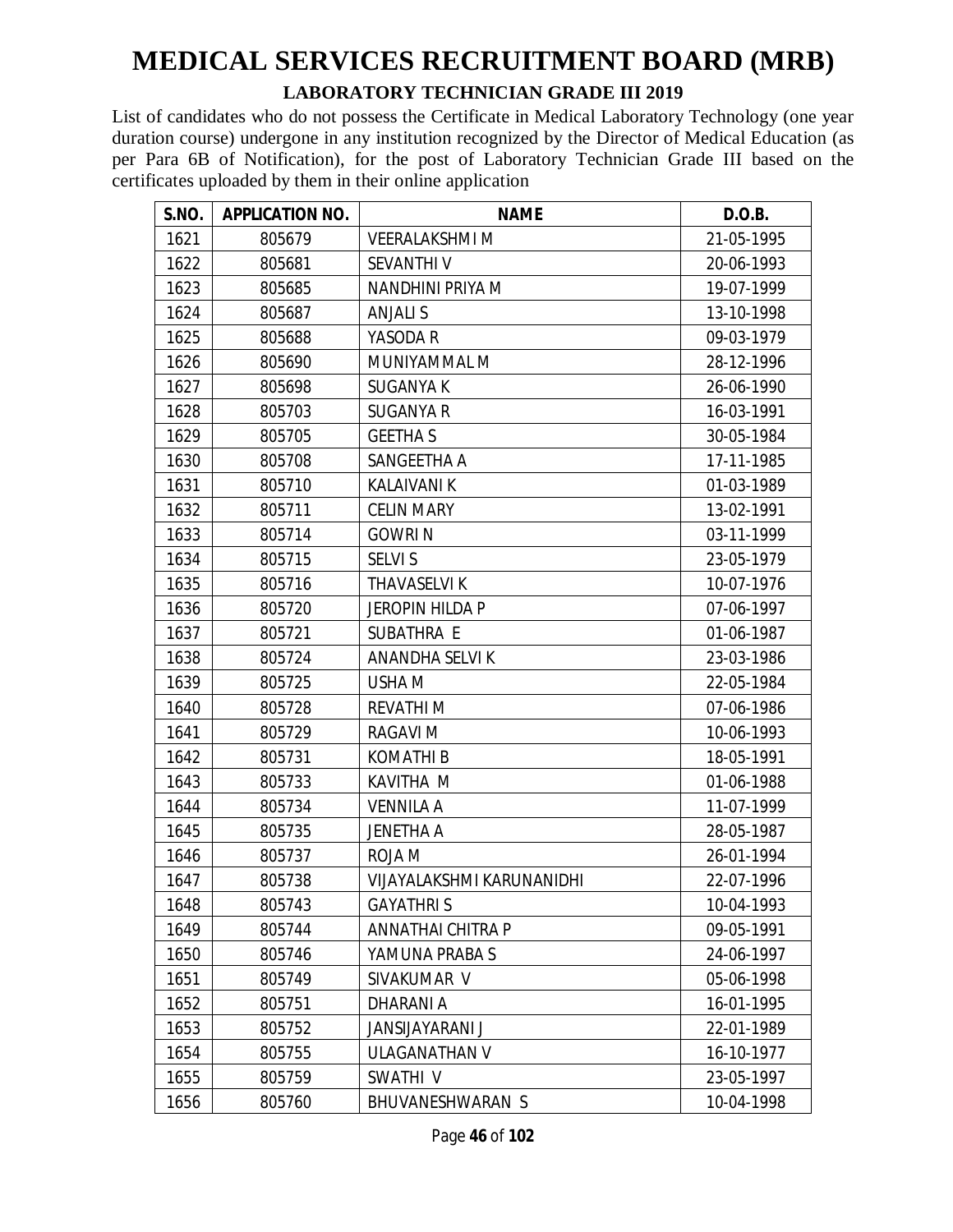#### **LABORATORY TECHNICIAN GRADE III 2019**

| S.NO. | <b>APPLICATION NO.</b> | <b>NAME</b>             | D.O.B.     |
|-------|------------------------|-------------------------|------------|
| 1657  | 805761                 | SATHYAPRIYA K           | 01-06-1994 |
| 1658  | 805762                 | <b>VIJAYALAKSHMI N</b>  | 02-05-1980 |
| 1659  | 805764                 | YUVARANJANI V           | 20-07-1994 |
| 1660  | 805769                 | <b>ARULMERIE K</b>      | 02-09-1989 |
| 1661  | 805772                 | <b>ESTHER RANIS</b>     | 10-02-1987 |
| 1662  | 805778                 | <b>DURGA PM</b>         | 13-04-1997 |
| 1663  | 805780                 | PREMA K                 | 30-05-1983 |
| 1664  | 805794                 | BABAI MAJI BABAI MAJI   | 23-04-1995 |
| 1665  | 805797                 | <b>SUGANYA S</b>        | 01-06-1995 |
| 1666  | 805801                 | <b>GOBALAKRISHNAN K</b> | 15-05-1992 |
| 1667  | 805803                 | SRIPRIYA N              | 05-06-1982 |
| 1668  | 805805                 | <b>VEILMUTHUS</b>       | 12-06-1990 |
| 1669  | 805815                 | <b>VIVEK S</b>          | 02-07-1997 |
| 1670  | 805816                 | PREMA A                 | 30-07-1991 |
| 1671  | 805817                 | <b>VISHNUPRIYA M</b>    | 19-06-1998 |
| 1672  | 805818                 | <b>MARIESWARI R</b>     | 03-06-1984 |
| 1673  | 805819                 | DEIVAKKANI M            | 29-10-1996 |
| 1674  | 805822                 | <b>MALARVIZHI N</b>     | 18-05-1997 |
| 1675  | 805823                 | <b>MRS PONMARIS</b>     | 18-05-1987 |
| 1676  | 805824                 | ALICE MEERA MA          | 06-09-1994 |
| 1677  | 805825                 | <b>SAJITHAT</b>         | 30-06-1987 |
| 1678  | 805827                 | <b>VIJAYALAKSHMI S</b>  | 04-03-1997 |
| 1679  | 805829                 | <b>REVATHIM</b>         | 10-02-1998 |
| 1680  | 805830                 | <b>KALAIYARASI R</b>    | 22-01-1987 |
| 1681  | 805831                 | JACKULIN SUNDARA JEMI J | 30-01-1986 |
| 1682  | 805832                 | ANGALA ESWARI M         | 10-05-1994 |
| 1683  | 805833                 | MUTHULAKSHMI C          | 15-01-1997 |
| 1684  | 805834                 | PARTHASARATHY S         | 15-05-1994 |
| 1685  | 805836                 | <b>ANUSIYA R</b>        | 15-11-1996 |
| 1686  | 805837                 | <b>JAYANTHI G</b>       | 10-05-1991 |
| 1687  | 805838                 | <b>ANGEL MARY X</b>     | 13-03-2000 |
| 1688  | 805840                 | <b>SANTHI S</b>         | 25-02-1987 |
| 1689  | 805841                 | LAKSHMI M               | 20-01-1989 |
| 1690  | 805846                 | <b>CHELLAKUMARS</b>     | 15-04-1969 |
| 1691  | 805847                 | RATHIKA C               | 13-05-1988 |
| 1692  | 805850                 | ANUSHIYA D              | 12-10-1991 |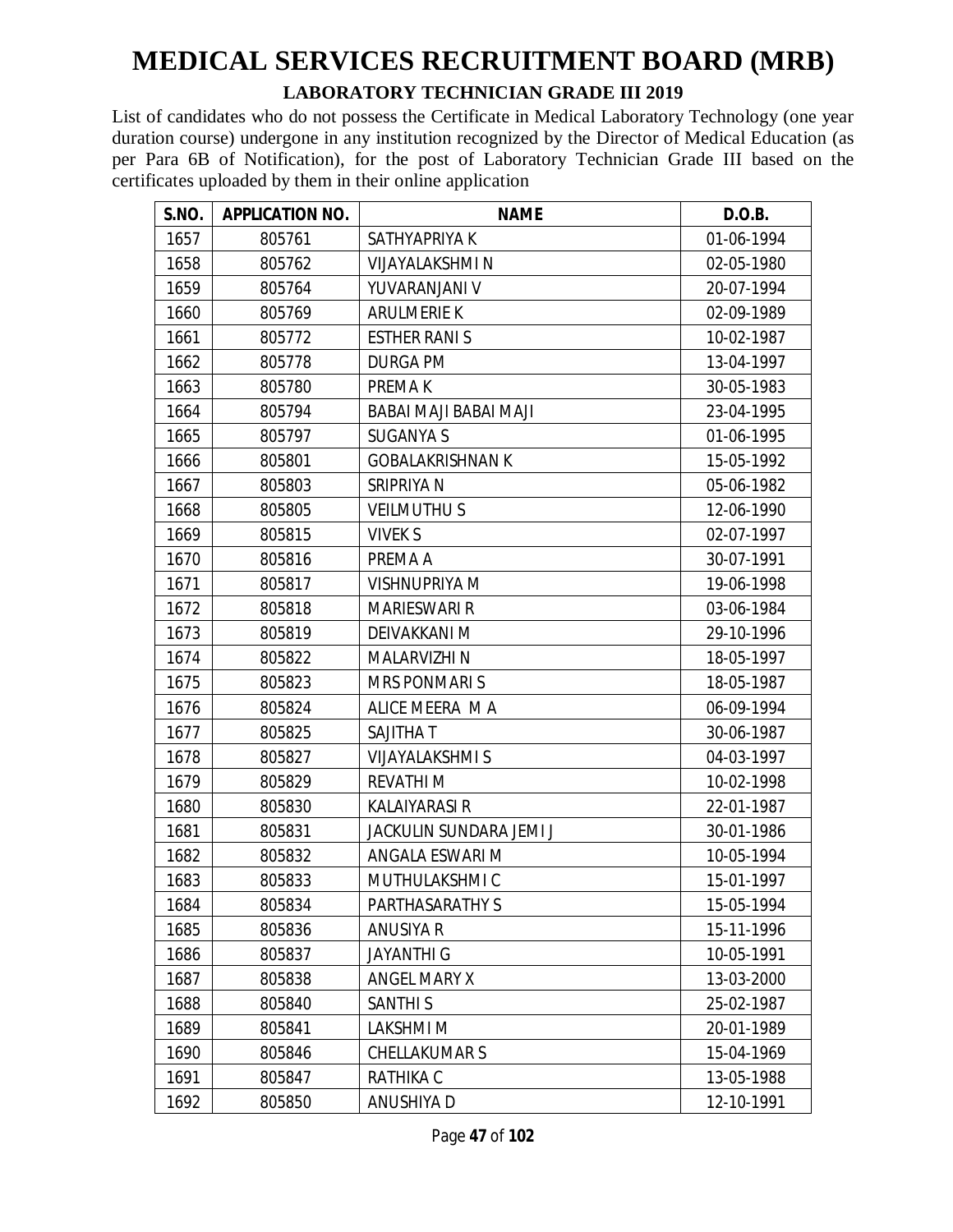#### **LABORATORY TECHNICIAN GRADE III 2019**

| S.NO. | <b>APPLICATION NO.</b> | <b>NAME</b>            | D.O.B.     |
|-------|------------------------|------------------------|------------|
| 1693  | 805851                 | <b>INDHUMATHIN</b>     | 13-06-1992 |
| 1694  | 805852                 | SANTHIYAA S P          | 25-12-1996 |
| 1695  | 805855                 | <b>KANNAN C</b>        | 17-12-1988 |
| 1696  | 805856                 | <b>SARMILA P</b>       | 02-06-1995 |
| 1697  | 805857                 | <b>JAILIN VINU R</b>   | 04-08-1987 |
| 1698  | 805858                 | <b>ANNALAKSHMI G</b>   | 12-05-1987 |
| 1699  | 805859                 | <b>LAVANYA K</b>       | 23-10-1991 |
| 1700  | 805860                 | <b>GOMATHIR</b>        | 10-06-1986 |
| 1701  | 805862                 | SRIDEVI D              | 05-05-1998 |
| 1702  | 805863                 | <b>HASEENA BANU B</b>  | 12-08-1979 |
| 1703  | 805864                 | <b>ARUNAS</b>          | 18-11-1994 |
| 1704  | 805867                 | SANGEETHA M            | 22-06-1999 |
| 1705  | 805869                 | <b>GANTHIMATHI P</b>   | 07-06-1983 |
| 1706  | 805871                 | JEEVA N                | 15-05-1994 |
| 1707  | 805873                 | RANJEETHA R            | 26-10-1991 |
| 1708  | 805874                 | VIJAYALAKSHMI M        | 02-04-1981 |
| 1709  | 805875                 | <b>TAMILSELVI R</b>    | 03-06-1996 |
| 1710  | 805876                 | PANDIAMMAL C           | 15-05-1985 |
| 1711  | 805877                 | KARPAGA DEVI R         | 22-09-1998 |
| 1712  | 805879                 | <b>SEEMAIP</b>         | 25-05-1974 |
| 1713  | 805880                 | SANGEETHA K            | 17-05-1995 |
| 1714  | 805881                 | <b>CHITHRAS</b>        | 26-05-1998 |
| 1715  | 805883                 | <b>VIJAYALAKSHMI N</b> | 04-04-1975 |
| 1716  | 805885                 | <b>RADHIKAT</b>        | 14-04-1996 |
| 1717  | 805886                 | <b>GAYATHRIK</b>       | 10-07-1985 |
| 1718  | 805889                 | <b>PRAVEENAS</b>       | 12-05-1992 |
| 1719  | 805894                 | <b>KARTHIKA A</b>      | 20-05-1998 |
| 1720  | 805895                 | <b>BINDHUT</b>         | 31-05-1979 |
| 1721  | 805899                 | <b>ANBUSELVIK</b>      | 14-03-1981 |
| 1722  | 805902                 | <b>MAHALAKSHMIS</b>    | 30-08-1987 |
| 1723  | 805904                 | KANAGA LAKSHMI P       | 16-04-1985 |
| 1724  | 805912                 | <b>MALATHIR</b>        | 16-05-1995 |
| 1725  | 805917                 | NAGALAKSHMI A          | 10-07-1999 |
| 1726  | 805919                 | MATHUMITHA T           | 05-04-2001 |
| 1727  | 805920                 | MEENALOCHINI M         | 14-01-1998 |
| 1728  | 805922                 | <b>AMIRTHAVALLI P</b>  | 20-02-1998 |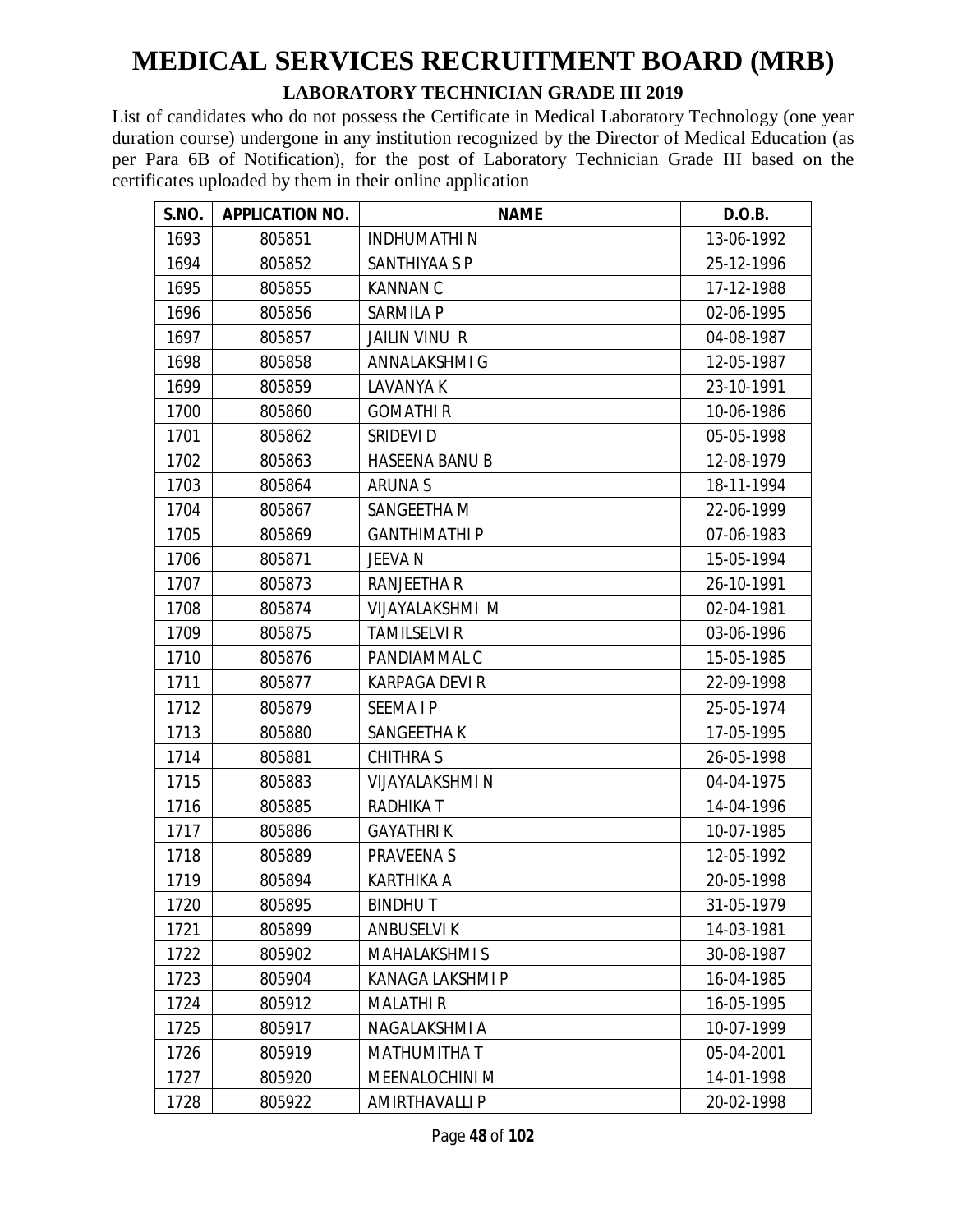#### **LABORATORY TECHNICIAN GRADE III 2019**

| S.NO. | <b>APPLICATION NO.</b> | <b>NAME</b>                 | D.O.B.     |
|-------|------------------------|-----------------------------|------------|
| 1729  | 805925                 | <b>ANANTHIS</b>             | 15-11-1986 |
| 1730  | 805928                 | <b>MOHANABAIN</b>           | 10-05-1995 |
| 1731  | 805929                 | <b>NARMATHA R</b>           | 17-10-1996 |
| 1732  | 805938                 | <b>MEENAKSHIS</b>           | 22-04-1985 |
| 1733  | 805940                 | <b>NATHIYA T</b>            | 01-05-1988 |
| 1734  | 805946                 | KANIMOZHI C                 | 20-07-1991 |
| 1735  | 805947                 | AYEESHA SIDDIKA P           | 25-06-1998 |
| 1736  | 805948                 | <b>INBAVENIM</b>            | 25-05-1984 |
| 1737  | 805950                 | ARAVIND LAL A R             | 25-03-1995 |
| 1738  | 805951                 | <b>SUJITHA GNANA BELL S</b> | 14-06-1985 |
| 1739  | 805952                 | SARASWATHI A                | 14-07-1999 |
| 1740  | 805953                 | <b>ANANTHIS</b>             | 12-06-1986 |
| 1741  | 805954                 | <b>ANBUSELVIK</b>           | 10-06-1998 |
| 1742  | 805958                 | YOGALAKSHMI B               | 01-07-1996 |
| 1743  | 805960                 | <b>SARATHA S</b>            | 10-06-1999 |
| 1744  | 805961                 | PANCHA A                    | 03-05-1988 |
| 1745  | 805963                 | <b>MURUGESWARI R</b>        | 25-05-1996 |
| 1746  | 805964                 | <b>SWATHIS</b>              | 14-09-1999 |
| 1747  | 805968                 | <b>KALAIYARASI P</b>        | 17-06-1992 |
| 1748  | 805973                 | <b>KARTHIPRIYA S</b>        | 03-06-1995 |
| 1749  | 805981                 | CHRISTAL VAYALA T           | 10-05-1979 |
| 1750  | 805986                 | <b>JAYA BHARATHI K</b>      | 03-06-1995 |
| 1751  | 805989                 | <b>MANJULA R</b>            | 19-11-1999 |
| 1752  | 805991                 | MURUGAJOTHI V               | 02-06-1997 |
| 1753  | 805993                 | JENI N                      | 19-06-1991 |
| 1754  | 805994                 | <b>MAYINTINI M</b>          | 13-06-1985 |
| 1755  | 805995                 | KANCHANAMALA P              | 21-05-1976 |
| 1756  | 806000                 | <b>MAHESWARI S</b>          | 24-10-1983 |
| 1757  | 806003                 | <b>GUNASEKARAN M</b>        | 10-05-1977 |
| 1758  | 806004                 | <b>KAVITHA S</b>            | 07-07-1979 |
| 1759  | 806006                 | DHANALAKSHMI A              | 31-05-1983 |
| 1760  | 806011                 | REMA M                      | 03-06-1995 |
| 1761  | 806014                 | USHA C                      | 01-04-1984 |
| 1762  | 806017                 | ARUNA DEVI P                | 04-04-1987 |
| 1763  | 806020                 | <b>CHITHRA R</b>            | 03-08-1999 |
| 1764  | 806023                 | PAVITHRA P                  | 14-04-2000 |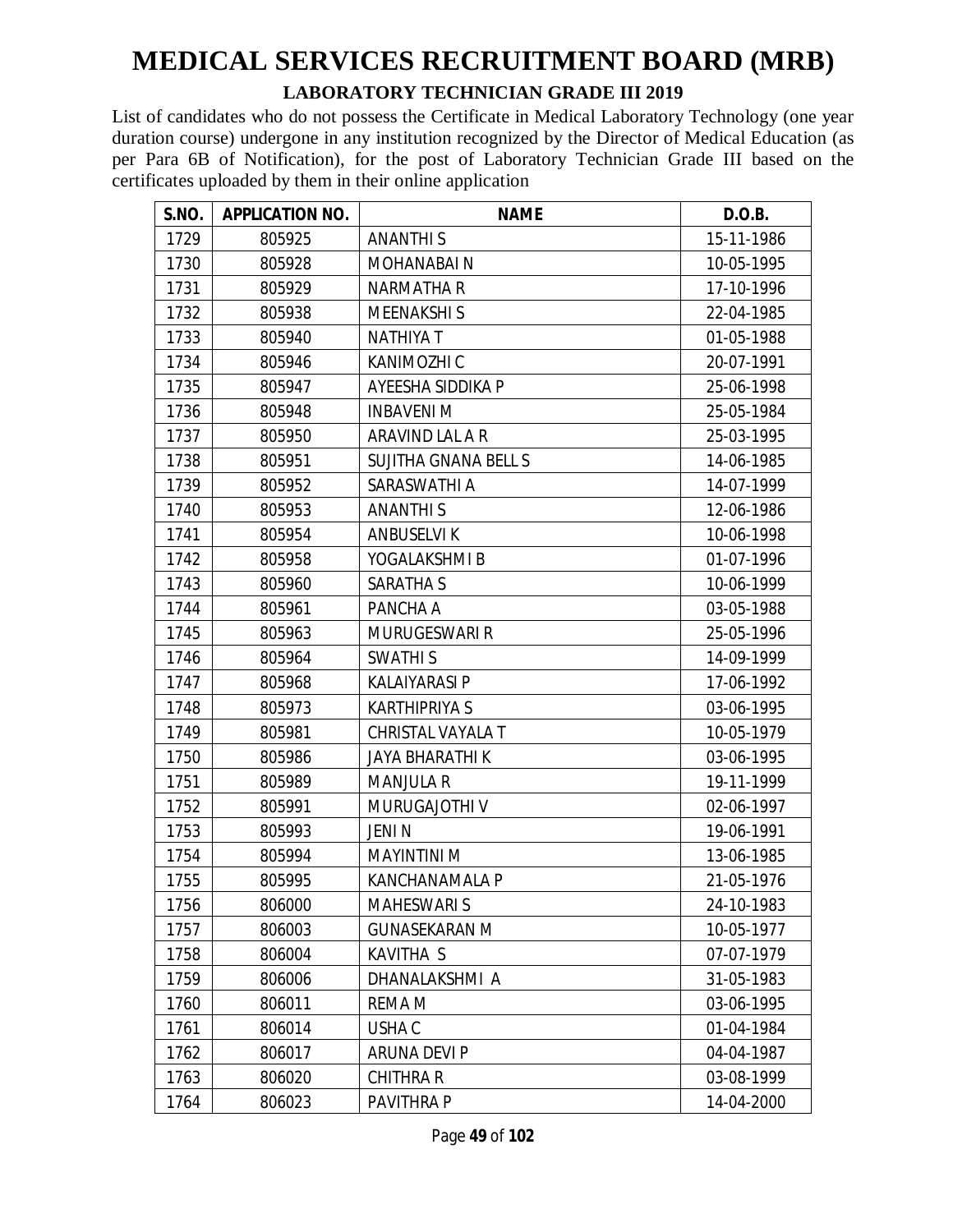#### **LABORATORY TECHNICIAN GRADE III 2019**

| S.NO. | <b>APPLICATION NO.</b> | <b>NAME</b>          | D.O.B.     |
|-------|------------------------|----------------------|------------|
| 1765  | 806027                 | PARAMESWARAN D       | 20-06-1980 |
| 1766  | 806028                 | <b>REVATHIV</b>      | 13-01-1981 |
| 1767  | 806030                 | <b>KOMATHIP</b>      | 23-08-1993 |
| 1768  | 806031                 | <b>MATHINA A</b>     | 14-01-1984 |
| 1769  | 806033                 | SUJATHA C            | 03-06-1995 |
| 1770  | 806036                 | <b>KAVERI DEVI N</b> | 24-09-1982 |
| 1771  | 806041                 | DHAMODHARAN R        | 21-01-1998 |
| 1772  | 806044                 | DHIVYA C             | 28-05-1996 |
| 1773  | 806045                 | <b>DEEPALAKSHMIP</b> | 03-06-1987 |
| 1774  | 806050                 | <b>REKHAE</b>        | 10-05-1987 |
| 1775  | 806053                 | <b>GAYATHRI B</b>    | 08-09-1995 |
| 1776  | 806054                 | <b>MENAGAU</b>       | 16-02-1997 |
| 1777  | 806055                 | <b>JEYASUDHA M</b>   | 03-05-1980 |
| 1778  | 806056                 | <b>KOMALA R</b>      | 30-05-1992 |
| 1779  | 806062                 | PRASANA DEVI S       | 07-03-1985 |
| 1780  | 806063                 | <b>CHANDRA DEVIS</b> | 22-05-1977 |
| 1781  | 806065                 | <b>NOVSHATJ J</b>    | 11-06-1999 |
| 1782  | 806067                 | <b>KALAIVANI R</b>   | 16-06-1993 |
| 1783  | 806068                 | <b>PRATHAP R</b>     | 19-06-1994 |
| 1784  | 806071                 | <b>NANCY J</b>       | 20-04-1997 |
| 1785  | 806072                 | SUMATHI LAKSHMANAN   | 09-03-1986 |
| 1786  | 806076                 | <b>MAHALAKSHMI P</b> | 13-05-1985 |
| 1787  | 806080                 | <b>LAKSHMIB</b>      | 04-01-1975 |
| 1788  | 806081                 | ANJALAM A            | 04-12-1992 |
| 1789  | 806082                 | RAMYAKRISHNA S       | 11-02-1997 |
| 1790  | 806085                 | <b>BANU PRIYA D</b>  | 05-01-2000 |
| 1791  | 806091                 | <b>JAMUNARANI S</b>  | 15-07-1991 |
| 1792  | 806092                 | PARIMALA M           | 05-06-1994 |
| 1793  | 806104                 | <b>MADHUMATHI G</b>  | 03-06-1997 |
| 1794  | 806108                 | RAMYA V              | 25-05-1998 |
| 1795  | 806110                 | NIROSHA P            | 10-03-1992 |
| 1796  | 806111                 | PANDIAMMAL R         | 20-05-1986 |
| 1797  | 806118                 | <b>KALAIVANI S</b>   | 06-03-1996 |
| 1798  | 806119                 | PANDISELVI P         | 04-07-1999 |
| 1799  | 806121                 | <b>GUNA A</b>        | 11-04-1990 |
| 1800  | 806122                 | DEVI R               | 26-06-1985 |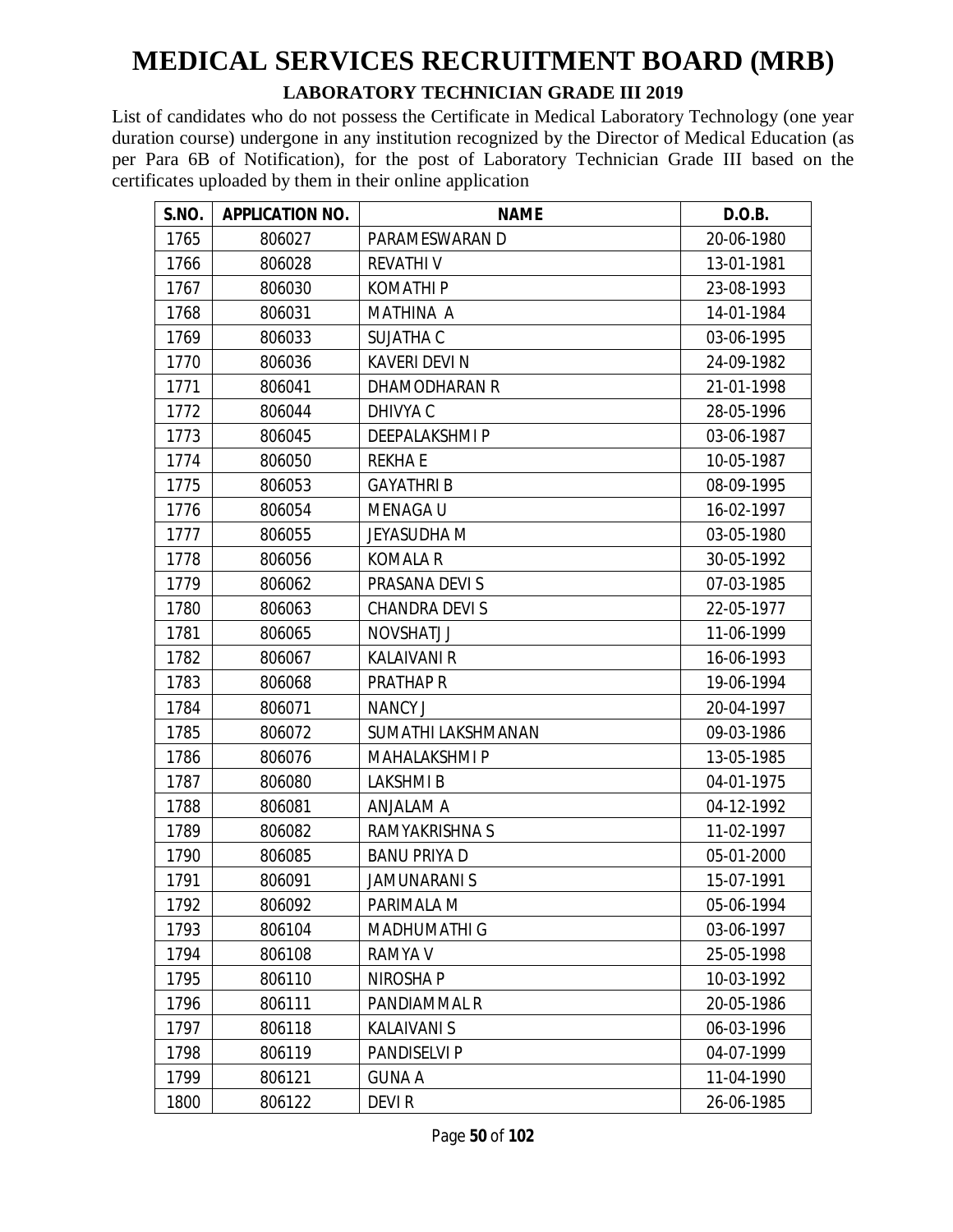#### **LABORATORY TECHNICIAN GRADE III 2019**

| S.NO. | <b>APPLICATION NO.</b> | <b>NAME</b>             | D.O.B.     |
|-------|------------------------|-------------------------|------------|
| 1801  | 806123                 | <b>AMBILY M</b>         | 03-12-1997 |
| 1802  | 806126                 | <b>MONISHA R</b>        | 04-05-1988 |
| 1803  | 806127                 | PRIYADEVI T             | 14-06-1995 |
| 1804  | 806128                 | <b>RAMANIS</b>          | 19-11-1991 |
| 1805  | 806131                 | NIROSHA A               | 05-06-1991 |
| 1806  | 806132                 | SATHYA M                | 21-05-1992 |
| 1807  | 806134                 | <b>INDUMATHIN</b>       | 17-06-1996 |
| 1808  | 806136                 | <b>VIJAYA R</b>         | 15-06-1982 |
| 1809  | 806141                 | <b>GANAKA AMBUJAM E</b> | 20-05-1985 |
| 1810  | 806142                 | <b>ANITHAD</b>          | 13-01-1985 |
| 1811  | 806143                 | <b>ANURADHA S K</b>     | 24-07-1980 |
| 1812  | 806144                 | <b>SHANMUGAVALLIS</b>   | 06-04-1981 |
| 1813  | 806147                 | MURUGESWARI C           | 10-03-1987 |
| 1814  | 806149                 | <b>GUNA SHEELA R</b>    | 05-04-1986 |
| 1815  | 806151                 | RAJA S                  | 02-10-1978 |
| 1816  | 806154                 | <b>DEEPIKA M</b>        | 18-11-1999 |
| 1817  | 806158                 | LALITHA P               | 02-08-1984 |
| 1818  | 806160                 | <b>GEETHAR</b>          | 06-05-1997 |
| 1819  | 806162                 | SUBA S                  | 20-01-1993 |
| 1820  | 806163                 | <b>BHAVANIK</b>         | 05-06-1996 |
| 1821  | 806165                 | <b>REVATHI A</b>        | 16-05-1986 |
| 1822  | 806166                 | <b>VIJAYALAKSHMI V</b>  | 15-04-1989 |
| 1823  | 806168                 | DHARMARAJ R             | 13-02-1972 |
| 1824  | 806169                 | NISHANTHINI R           | 16-05-1995 |
| 1825  | 806172                 | <b>DEVIA</b>            | 13-07-1992 |
| 1826  | 806174                 | <b>ARUNAE</b>           | 15-10-1998 |
| 1827  | 806177                 | <b>JOTHIV</b>           | 10-06-1971 |
| 1828  | 806181                 | SANGEETHA A             | 25-07-1982 |
| 1829  | 806182                 | SAMSU M                 | 03-06-1982 |
| 1830  | 806187                 | SIVASAKTHI S            | 09-04-1986 |
| 1831  | 806188                 | PETRISHIA KALAIARASI K  | 30-01-1978 |
| 1832  | 806190                 | <b>MAHADEVI M</b>       | 25-07-1983 |
| 1833  | 806191                 | AMUTHA S                | 30-06-1991 |
| 1834  | 806194                 | <b>SELVI M</b>          | 15-04-1987 |
| 1835  | 806199                 | ANITHAPRIYADHARSHINI U  | 22-01-1997 |
| 1836  | 806202                 | <b>NANDHINI P</b>       | 11-03-1994 |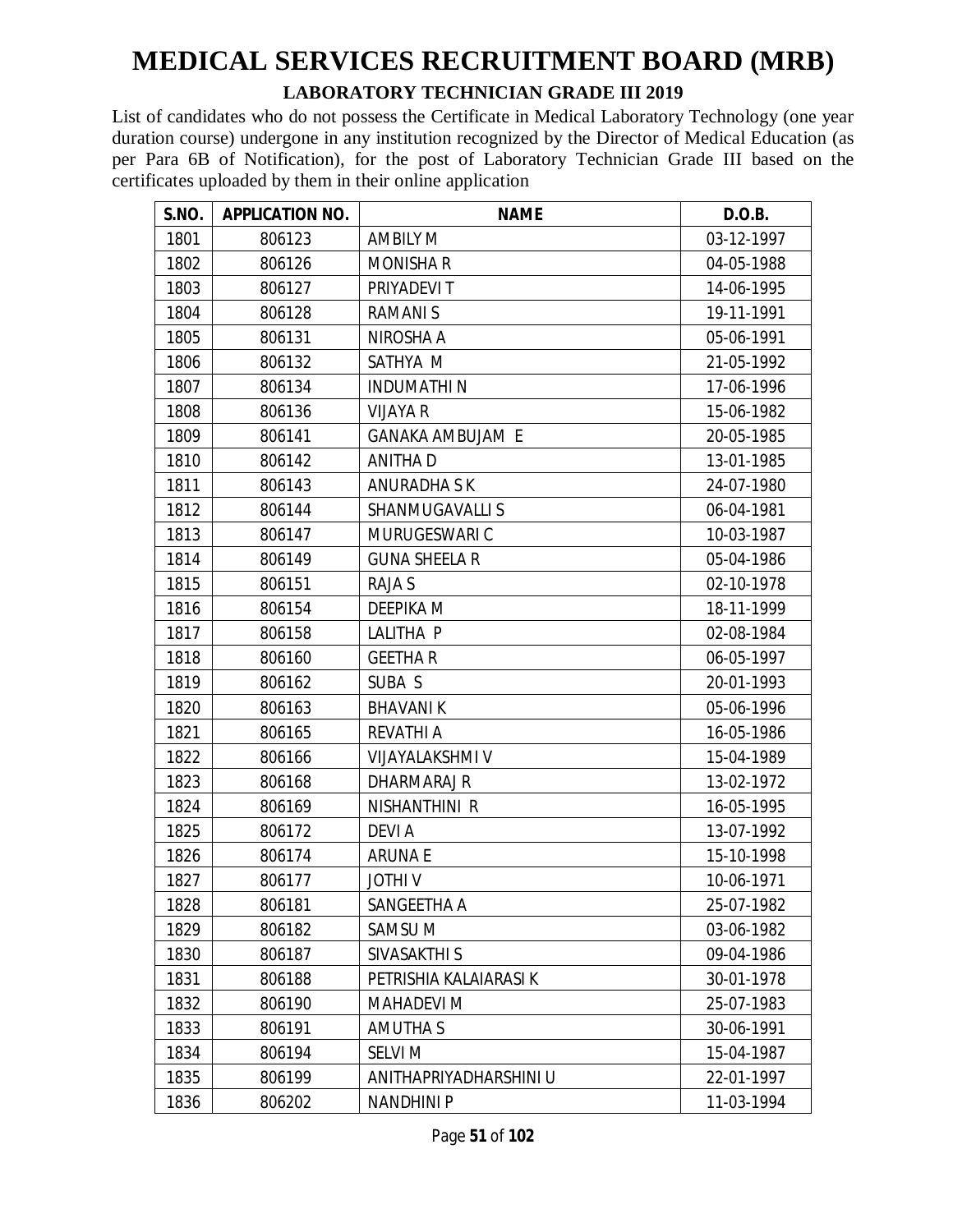#### **LABORATORY TECHNICIAN GRADE III 2019**

| S.NO. | <b>APPLICATION NO.</b> | <b>NAME</b>            | D.O.B.     |
|-------|------------------------|------------------------|------------|
| 1837  | 806207                 | PRABAVATHI M           | 19-09-1984 |
| 1838  | 806210                 | <b>KONIMOZHI P</b>     | 24-05-1993 |
| 1839  | 806211                 | <b>SUTHA A</b>         | 16-02-1993 |
| 1840  | 806212                 | <b>JANANI P</b>        | 20-07-1997 |
| 1841  | 806216                 | ANJALA A               | 26-08-1993 |
| 1842  | 806217                 | MUTHUPONNU N           | 16-05-1998 |
| 1843  | 806218                 | SANGEETHA S            | 12-02-1982 |
| 1844  | 806221                 | PREETHA R              | 26-07-1998 |
| 1845  | 806222                 | <b>HEMAMALINI A</b>    | 29-05-1990 |
| 1846  | 806227                 | <b>JAYANTHIL</b>       | 26-04-1982 |
| 1847  | 806229                 | <b>RAMYAK</b>          | 16-03-1986 |
| 1848  | 806230                 | <b>ARUL SELVI R</b>    | 20-06-1989 |
| 1849  | 806231                 | SIVAKUMAR C            | 15-05-1985 |
| 1850  | 806234                 | <b>KRISHNAKUMARI S</b> | 02-05-1983 |
| 1851  | 806235                 | <b>THULASIMANI P</b>   | 10-05-1995 |
| 1852  | 806238                 | VAIRAMANI A            | 23-06-1988 |
| 1853  | 806246                 | <b>BHUVANESHWARIS</b>  | 01-03-1992 |
| 1854  | 806248                 | NITHYA M               | 04-06-1988 |
| 1855  | 806249                 | PANJU M                | 10-02-1984 |
| 1856  | 806252                 | DEEPA G                | 04-05-1995 |
| 1857  | 806255                 | SARASWATHI M           | 14-03-1985 |
| 1858  | 806257                 | LOKESHWARI A           | 21-05-1999 |
| 1859  | 806258                 | <b>BHUVANESWARI V</b>  | 11-04-1983 |
| 1860  | 806260                 | <b>BHUVANESWARI A</b>  | 16-04-1985 |
| 1861  | 806262                 | SONIA E                | 20-05-1987 |
| 1862  | 806263                 | <b>REGINAS</b>         | 18-05-1977 |
| 1863  | 806265                 | <b>BIRUNTHAK</b>       | 24-04-1998 |
| 1864  | 806267                 | <b>GOWTHAM B</b>       | 02-04-1998 |
| 1865  | 806274                 | <b>SUBASHINIC</b>      | 11-04-1989 |
| 1866  | 806276                 | SANTHIYA E             | 29-05-1999 |
| 1867  | 806278                 | <b>JAYASRIK</b>        | 28-07-1992 |
| 1868  | 806281                 | JEYA SEELI V           | 29-02-1984 |
| 1869  | 806283                 | SASIKALA G             | 12-06-1986 |
| 1870  | 806286                 | <b>JOTHILAKSHMIR</b>   | 18-06-1987 |
| 1871  | 806292                 | LAKSHMANAN A           | 15-07-1977 |
| 1872  | 806293                 | ANBU M G               | 13-01-1979 |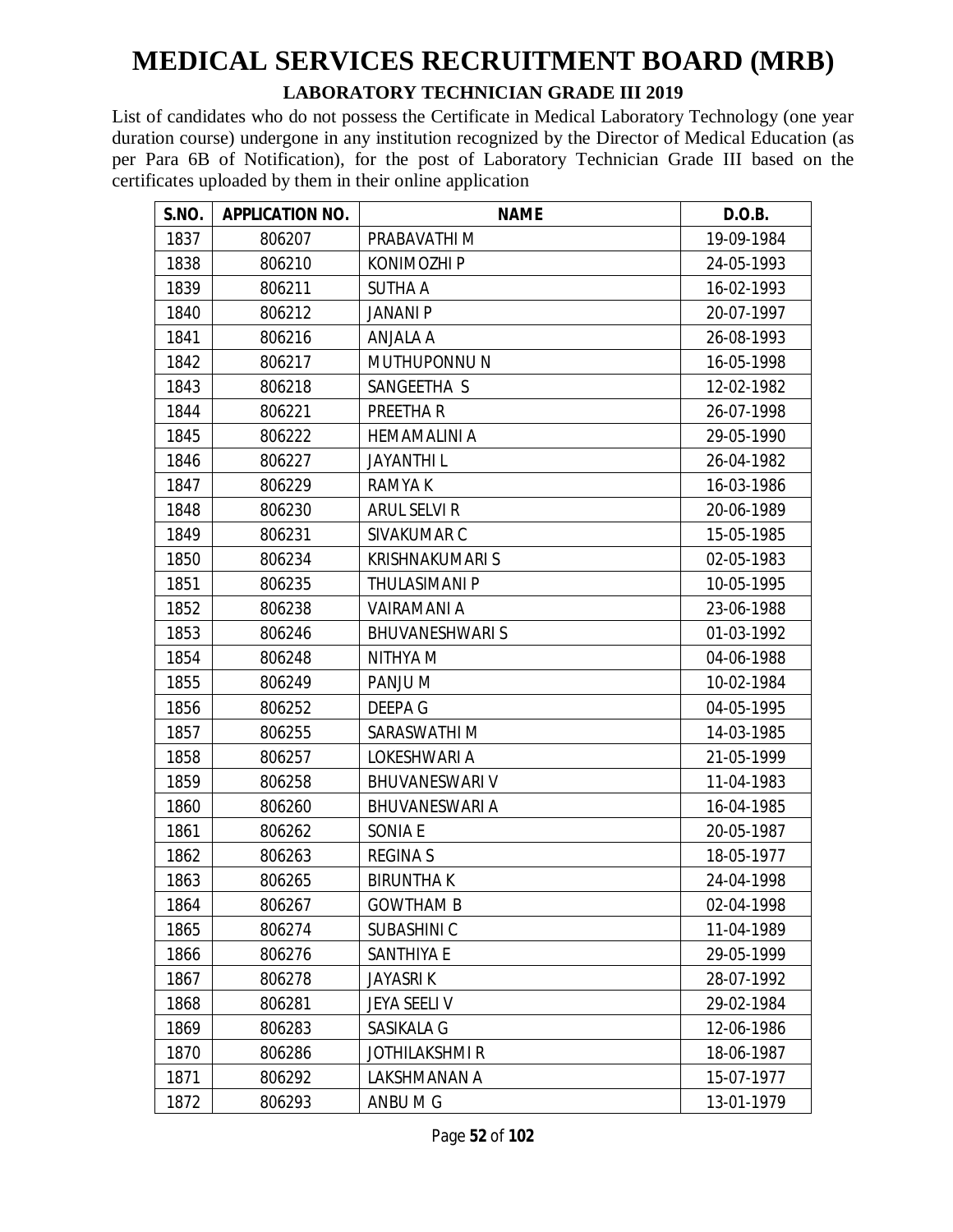#### **LABORATORY TECHNICIAN GRADE III 2019**

| S.NO. | <b>APPLICATION NO.</b> | <b>NAME</b>        | D.O.B.     |
|-------|------------------------|--------------------|------------|
| 1873  | 806295                 | MURUGESAN V        | 19-03-1978 |
| 1874  | 806296                 | <b>MEENAK</b>      | 22-03-1990 |
| 1875  | 806297                 | SABITHA P          | 09-04-1998 |
| 1876  | 806303                 | KOWSALYA K         | 10-03-1997 |
| 1877  | 806304                 | PARIMALA M         | 07-06-1995 |
| 1878  | 806307                 | <b>NANDHINIS</b>   | 01-06-1996 |
| 1879  | 806308                 | <b>NAGARAJAN K</b> | 15-05-1987 |
| 1880  | 806309                 | KAVITHAMUTHU C     | 12-05-1988 |
| 1881  | 806311                 | DHANALAKSHMIS      | 05-06-1989 |
| 1882  | 806312                 | <b>RAMYA R</b>     | 13-04-1995 |
| 1883  | 806313                 | SURULIAMMAL M      | 22-05-1984 |
| 1884  | 806315                 | <b>KARTHICK E</b>  | 05-12-1995 |
| 1885  | 806317                 | SREELAKSHMI M      | 19-08-1996 |
| 1886  | 806318                 | SENTHAMILSELVI M   | 30-07-1997 |
| 1887  | 806320                 | SYAMALA DEVI D     | 01-06-1971 |
| 1888  | 806323                 | PARAMESHWARI P     | 25-01-1987 |
| 1889  | 806324                 | NAGALAKSHMI R      | 19-03-1981 |
| 1890  | 806329                 | PREMA M            | 15-05-1993 |
| 1891  | 806334                 | KAMALAVASUKI M     | 06-06-1993 |
| 1892  | 806337                 | EYALARASI K        | 07-06-1993 |
| 1893  | 806341                 | <b>MARY S</b>      | 10-05-1987 |
| 1894  | 806342                 | RAJKUMAR A         | 10-06-1995 |
| 1895  | 806343                 | <b>AYYANAR R</b>   | 09-05-1985 |
| 1896  | 806344                 | SRIVANI G          | 29-09-1985 |
| 1897  | 806347                 | <b>SELVAMP</b>     | 05-07-1988 |
| 1898  | 806348                 | <b>MEENA M</b>     | 03-06-1993 |
| 1899  | 806356                 | <b>RADHA G</b>     | 08-03-1988 |
| 1900  | 806358                 | <b>GOWSHIKA V</b>  | 14-01-1998 |
| 1901  | 806360                 | BAHAVANMOORTHI A   | 21-02-1993 |
| 1902  | 806365                 | <b>SUBASRIV</b>    | 18-05-1988 |
| 1903  | 806366                 | DEENADAYALAN A     | 10-06-1997 |
| 1904  | 806368                 | <b>AMALA S</b>     | 13-04-1984 |
| 1905  | 806369                 | <b>BHARANIP</b>    | 28-12-1985 |
| 1906  | 806370                 | <b>MARISELVI S</b> | 25-01-2000 |
| 1907  | 806372                 | <b>ANANTHID</b>    | 28-06-1991 |
| 1908  | 806374                 | MONISHA M          | 03-02-1999 |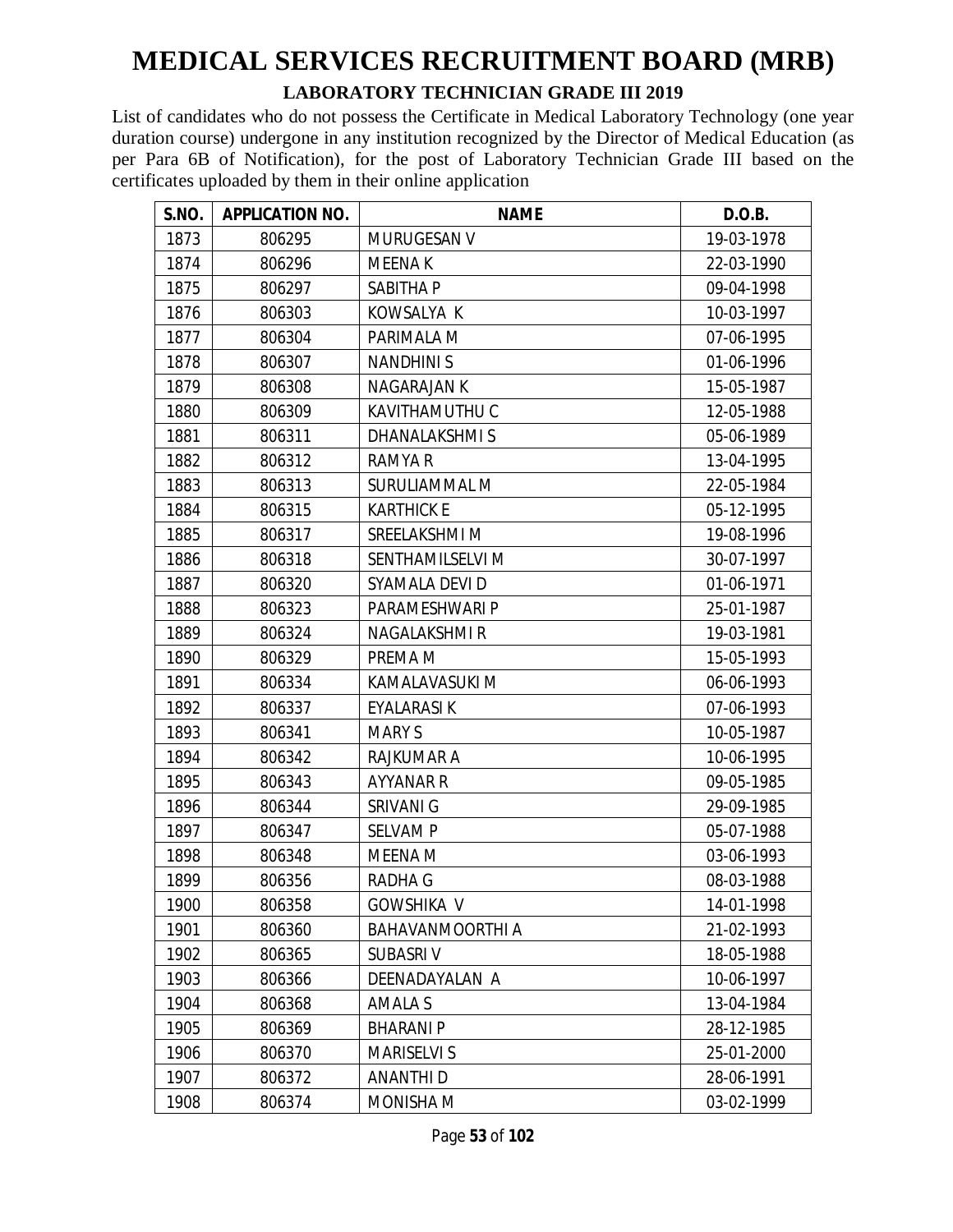#### **LABORATORY TECHNICIAN GRADE III 2019**

| S.NO. | <b>APPLICATION NO.</b> | <b>NAME</b>            | D.O.B.     |
|-------|------------------------|------------------------|------------|
| 1909  | 806375                 | MOHANALAKSHMIS         | 20-07-1997 |
| 1910  | 806377                 | MEENA N                | 07-06-1994 |
| 1911  | 806382                 | LAVANYA N              | 05-03-1997 |
| 1912  | 806388                 | THILAGAM D             | 17-05-1998 |
| 1913  | 806389                 | <b>AJIMOLE M</b>       | 16-04-1988 |
| 1914  | 806390                 | SASIKALA V             | 19-07-1981 |
| 1915  | 806393                 | <b>JOTHI LAKSHMI S</b> | 30-10-1984 |
| 1916  | 806397                 | <b>MUTHUSELVI D</b>    | 10-03-1983 |
| 1917  | 806400                 | <b>DHIVYAKL</b>        | 06-07-1997 |
| 1918  | 806401                 | <b>DHINAKARAN S</b>    | 13-04-1999 |
| 1919  | 806402                 | NIRANJANA R            | 04-06-1989 |
| 1920  | 806406                 | MAGESHWARI M           | 14-11-1994 |
| 1921  | 806408                 | <b>KUMARB</b>          | 03-06-1985 |
| 1922  | 806409                 | <b>VANAJA K</b>        | 02-06-1977 |
| 1923  | 806411                 | SOUMYA A               | 19-05-1994 |
| 1924  | 806413                 | CHITRA DEVI M          | 01-11-1998 |
| 1925  | 806414                 | <b>IAMMAL G</b>        | 18-05-1986 |
| 1926  | 806416                 | <b>JAYALAKSHMI G</b>   | 08-05-1980 |
| 1927  | 806417                 | <b>FARITHABEGUM K</b>  | 19-04-1986 |
| 1928  | 806419                 | <b>VIJAYALAKSHMI J</b> | 15-05-1977 |
| 1929  | 806420                 | <b>TAMILVANI A M</b>   | 23-02-1981 |
| 1930  | 806421                 | <b>TAMILARASI K</b>    | 04-04-1999 |
| 1931  | 806422                 | JEGA G                 | 06-02-1991 |
| 1932  | 806423                 | <b>GOKILAVANI G</b>    | 30-07-1999 |
| 1933  | 806429                 | <b>PRABAHAR S</b>      | 11-04-1977 |
| 1934  | 806430                 | <b>SHANTHINI S</b>     | 09-06-1979 |
| 1935  | 806434                 | PAPPA JOICE D          | 04-06-1983 |
| 1936  | 806437                 | AMRUTHA DINESH T       | 02-02-1993 |
| 1937  | 806440                 | SANKAR N               | 20-05-1987 |
| 1938  | 806441                 | <b>TAMIL MANI M</b>    | 05-12-1996 |
| 1939  | 806443                 | <b>ABIRAMI S</b>       | 28-05-1978 |
| 1940  | 806457                 | JOHNSIN PRABHA R       | 05-06-1985 |
| 1941  | 806459                 | <b>BUVANESWARI M</b>   | 10-06-1979 |
| 1942  | 806461                 | <b>REVATHIK</b>        | 30-05-1986 |
| 1943  | 806464                 | PAPPATHI P             | 07-06-1988 |
| 1944  | 806466                 | RANJITHA R             | 19-10-1996 |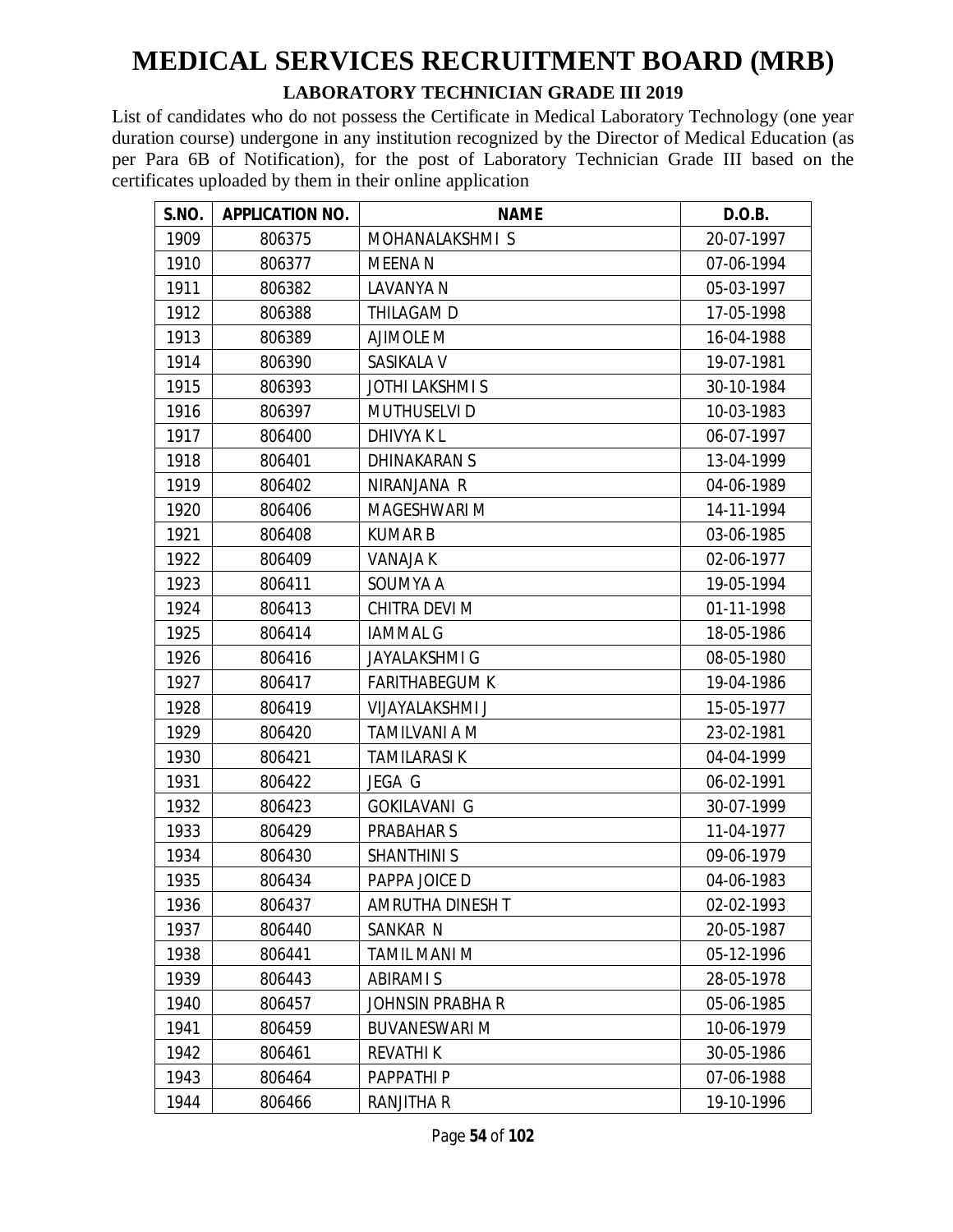#### **LABORATORY TECHNICIAN GRADE III 2019**

| S.NO. | <b>APPLICATION NO.</b> | <b>NAME</b>            | D.O.B.     |
|-------|------------------------|------------------------|------------|
| 1945  | 806467                 | DHANALAKSHMI K         | 04-10-1998 |
| 1946  | 806469                 | <b>BALAJI S</b>        | 02-06-1994 |
| 1947  | 806471                 | SAPNA S S              | 15-05-1998 |
| 1948  | 806475                 | RANGEELA A             | 23-11-1996 |
| 1949  | 806476                 | SENTHIL KAVITHA M      | 20-05-1990 |
| 1950  | 806478                 | PRIYA R                | 15-07-1991 |
| 1951  | 806479                 | <b>VANITHA P</b>       | 05-02-1992 |
| 1952  | 806482                 | SUBRAMANIAN C          | 02-03-1980 |
| 1953  | 806483                 | <b>RAJESWARI S</b>     | 15-06-1985 |
| 1954  | 806484                 | <b>FRANCISCA P</b>     | 02-03-1978 |
| 1955  | 806488                 | REGA S                 | 12-05-1994 |
| 1956  | 806489                 | RAMALAKSHMI R          | 08-04-1986 |
| 1957  | 806490                 | <b>VIJAYASELVI T</b>   | 06-05-1997 |
| 1958  | 806491                 | <b>NANDHINI N</b>      | 11-03-1991 |
| 1959  | 806493                 | <b>BUVANESWARI K</b>   | 30-06-1991 |
| 1960  | 806494                 | <b>ANUSUYA S</b>       | 20-12-1998 |
| 1961  | 806495                 | <b>KANNAN A</b>        | 19-06-1976 |
| 1962  | 806497                 | PRABHAVATHI P          | 17-07-1987 |
| 1963  | 806498                 | <b>NATHIYA S</b>       | 01-05-1987 |
| 1964  | 806501                 | <b>NAGARANIK</b>       | 14-05-1994 |
| 1965  | 806502                 | <b>EBENEZER T</b>      | 15-07-1974 |
| 1966  | 806503                 | PRAVEENA M             | 12-04-1997 |
| 1967  | 806504                 | <b>SELVIR</b>          | 02-08-1976 |
| 1968  | 806505                 | <b>KALAIYARASI K</b>   | 10-03-1976 |
| 1969  | 806509                 | <b>RAMESH P</b>        | 14-05-1980 |
| 1970  | 806511                 | JEBA AROKKIA KANI J    | 15-04-1985 |
| 1971  | 806513                 | <b>LOGANAYAKI B</b>    | 01-07-1997 |
| 1972  | 806515                 | CHITRA DEVIT           | 30-04-1984 |
| 1973  | 806517                 | ZAHIDHA BEGUM B        | 01-06-1986 |
| 1974  | 806518                 | <b>GOWTHAMI M</b>      | 23-06-1998 |
| 1975  | 806522                 | ABINAYA S              | 22-07-1997 |
| 1976  | 806525                 | <b>VIJAYALAKSHMI B</b> | 12-09-1982 |
| 1977  | 806529                 | VAIKUNTA JEYANTHI P O  | 10-03-1978 |
| 1978  | 806531                 | <b>ANANTHIR</b>        | 20-06-1989 |
| 1979  | 806533                 | SASIKALA M             | 06-12-1990 |
| 1980  | 806534                 | <b>USHARANIK</b>       | 27-05-1980 |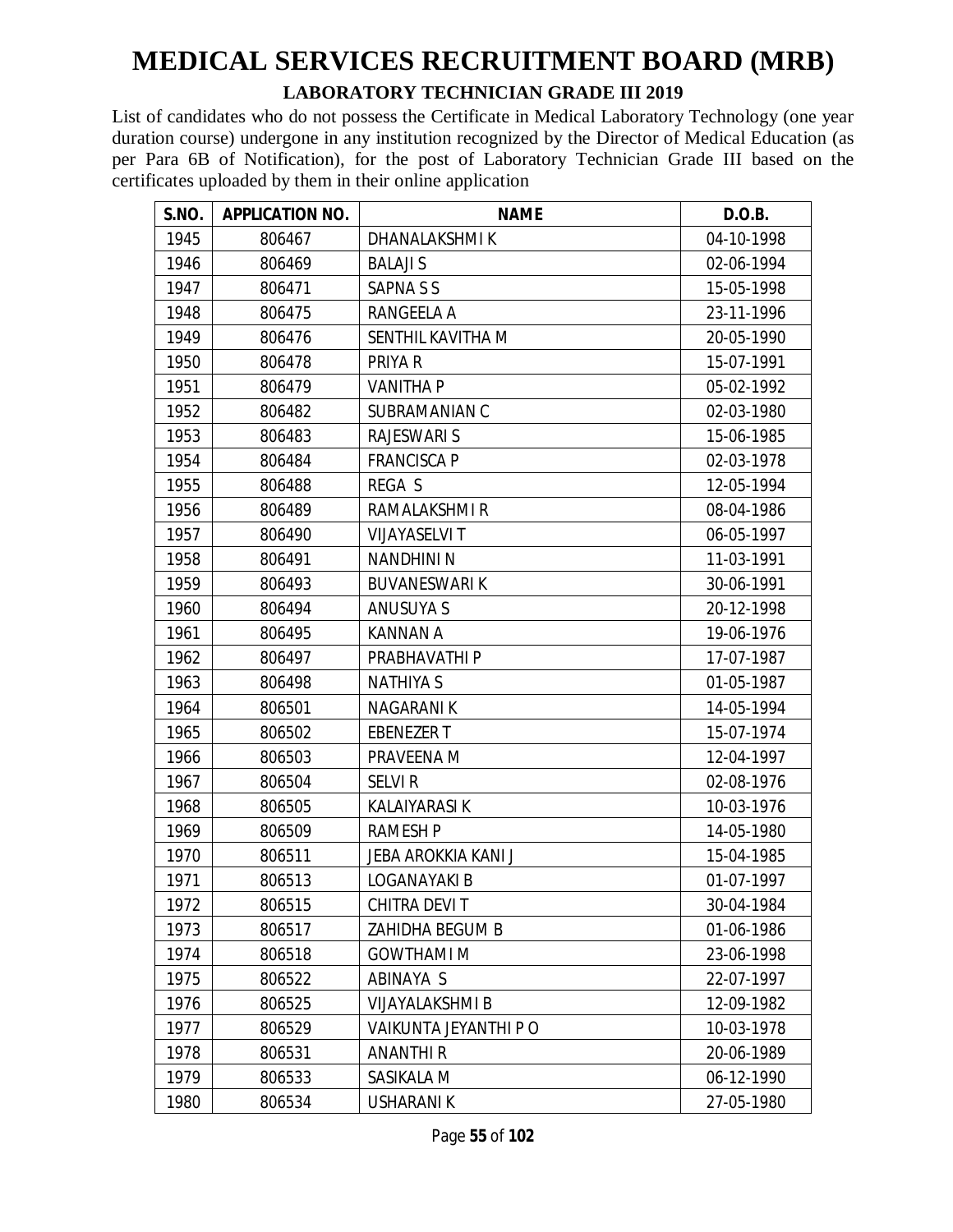#### **LABORATORY TECHNICIAN GRADE III 2019**

| S.NO. | <b>APPLICATION NO.</b> | <b>NAME</b>            | D.O.B.     |
|-------|------------------------|------------------------|------------|
| 1981  | 806537                 | RENUGADEVI G           | 16-04-1991 |
| 1982  | 806539                 | <b>VASANTHY R</b>      | 09-03-1983 |
| 1983  | 806542                 | <b>JAQULIN T</b>       | 10-05-1985 |
| 1984  | 806547                 | <b>MARIYAMMAL R</b>    | 20-05-1995 |
| 1985  | 806549                 | SASIKUMAR R            | 30-05-1975 |
| 1986  | 806551                 | <b>VANITHA V</b>       | 19-06-1988 |
| 1987  | 806557                 | PRESILA PREMAKUMARI P  | 12-06-1981 |
| 1988  | 806558                 | <b>SEVVANTHI G</b>     | 12-06-1998 |
| 1989  | 806565                 | <b>SELVID</b>          | 16-06-1994 |
| 1990  | 806569                 | <b>JAYA S</b>          | 17-10-1999 |
| 1991  | 806570                 | CHENNAMMAL V           | 02-06-1991 |
| 1992  | 806573                 | SIVARANJANI K          | 15-07-1991 |
| 1993  | 806577                 | <b>ANITHASRI G</b>     | 10-04-1997 |
| 1994  | 806578                 | <b>SUBASHINI R</b>     | 11-03-1981 |
| 1995  | 806582                 | <b>CHITRA R</b>        | 05-05-1990 |
| 1996  | 806592                 | <b>KAMALIP</b>         | 09-05-1997 |
| 1997  | 806593                 | <b>AJITHA M</b>        | 19-06-1987 |
| 1998  | 806595                 | PACKIYALAKSHMI S       | 19-05-1977 |
| 1999  | 806607                 | JAYAKUMAR R            | 15-04-1987 |
| 2000  | 806608                 | <b>JAYANTHIK</b>       | 08-06-1995 |
| 2001  | 806609                 | UNNAMALAI CHOCKALINGAM | 25-05-1986 |
| 2002  | 806614                 | JOHNSI PUNNAGAI MARY A | 10-05-1981 |
| 2003  | 806616                 | <b>LAKSHMIV</b>        | 07-06-1996 |
| 2004  | 806617                 | <b>SUGANYA R</b>       | 04-05-1982 |
| 2005  | 806619                 | PRIYANKA M             | 06-12-1997 |
| 2006  | 806625                 | <b>SUTHA A</b>         | 18-05-1984 |
| 2007  | 806627                 | BABYDIVYA SANKARAN     | 21-05-1993 |
| 2008  | 806632                 | <b>MANISHA S</b>       | 23-12-1996 |
| 2009  | 806635                 | MALARVIZHI K           | 01-03-1982 |
| 2010  | 806636                 | RAMYA A                | 22-07-1994 |
| 2011  | 806637                 | <b>KALAI SELVI R</b>   | 04-06-1995 |
| 2012  | 806640                 | KOKILA DEVI S          | 24-04-1995 |
| 2013  | 806642                 | SATHYA K               | 26-06-1993 |
| 2014  | 806644                 | <b>ROHINIA</b>         | 01-04-1991 |
| 2015  | 806645                 | PUSHPA V               | 10-04-1997 |
| 2016  | 806647                 | ANNALAKSHMI M          | 04-06-1994 |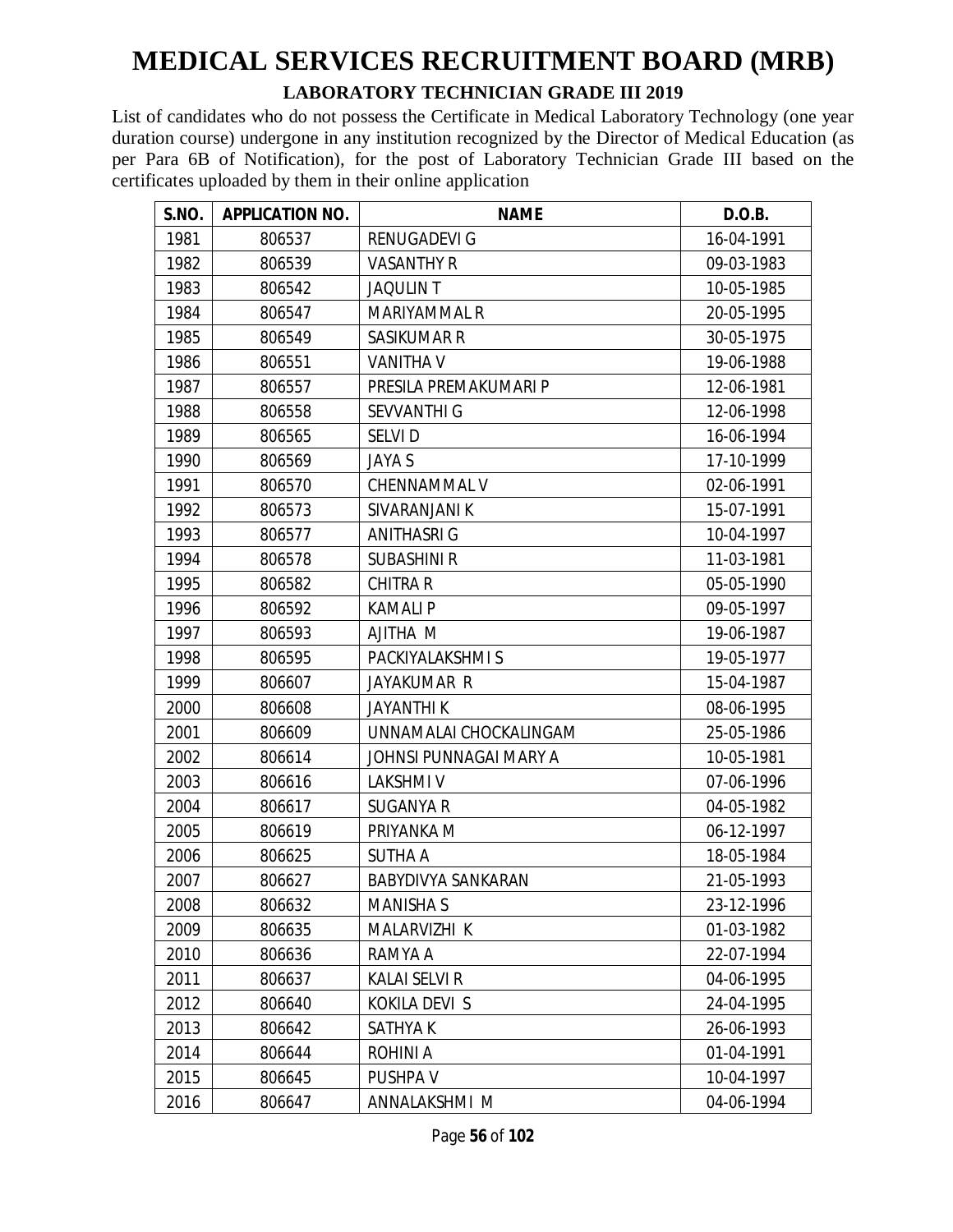#### **LABORATORY TECHNICIAN GRADE III 2019**

| S.NO. | <b>APPLICATION NO.</b> | <b>NAME</b>           | D.O.B.     |
|-------|------------------------|-----------------------|------------|
| 2017  | 806648                 | <b>MANIBHARATHI M</b> | 03-06-1997 |
| 2018  | 806653                 | SREEJA C              | 11-10-1989 |
| 2019  | 806654                 | PRIYA R               | 03-04-1992 |
| 2020  | 806656                 | <b>NATHAN A</b>       | 12-06-1976 |
| 2021  | 806659                 | SOUNDARYA P           | 05-03-1990 |
| 2022  | 806661                 | <b>KARTHIGAK</b>      | 29-05-1997 |
| 2023  | 806662                 | <b>MEENAKSHI M</b>    | 26-04-1999 |
| 2024  | 806663                 | NITHYA G              | 28-07-1986 |
| 2025  | 806664                 | <b>KIRUTHIKA S</b>    | 03-01-1987 |
| 2026  | 806665                 | <b>HEMALATHA V</b>    | 24-03-1985 |
| 2027  | 806667                 | <b>VASANTHA R</b>     | 28-05-1992 |
| 2028  | 806672                 | <b>SULOCHANA N</b>    | 09-05-1985 |
| 2029  | 806674                 | <b>VITHIYASRI M</b>   | 22-07-1992 |
| 2030  | 806675                 | PANDIYAN ARUMUGAM     | 20-06-1992 |
| 2031  | 806676                 | ANITHA S              | 20-04-1987 |
| 2032  | 806679                 | <b>PUVANESWARI P</b>  | 26-05-1985 |
| 2033  | 806680                 | SONIA B               | 20-01-1983 |
| 2034  | 806681                 | <b>BALAMMAL B</b>     | 14-06-1994 |
| 2035  | 806682                 | <b>SENTHILKUMAR K</b> | 01-06-1987 |
| 2036  | 806683                 | <b>VIMALA K</b>       | 11-03-1983 |
| 2037  | 806684                 | <b>MANIMEKALAI N</b>  | 08-03-1989 |
| 2038  | 806685                 | RAMYA S               | 25-05-1994 |
| 2039  | 806687                 | SELVA KUMARI A S      | 07-05-1983 |
| 2040  | 806688                 | SANGEETHA D           | 25-04-1989 |
| 2041  | 806689                 | <b>RENUGA R</b>       | 30-07-1982 |
| 2042  | 806691                 | SARANYA V             | 27-07-1999 |
| 2043  | 806692                 | <b>ANBU E</b>         | 23-04-1991 |
| 2044  | 806693                 | SATHYA G              | 15-06-1987 |
| 2045  | 806695                 | MEENAKSHI J           | 08-04-1991 |
| 2046  | 806696                 | POORNA D              | 14-09-1985 |
| 2047  | 806697                 | <b>KAVISELVI S</b>    | 12-06-1985 |
| 2048  | 806701                 | <b>VENKATESWARI P</b> | 15-03-1979 |
| 2049  | 806703                 | <b>T ANBURANI</b>     | 30-07-1989 |
| 2050  | 806704                 | <b>DEEPIKAP</b>       | 16-02-1995 |
| 2051  | 806705                 | THANGAPPONNU M        | 06-11-1996 |
| 2052  | 806706                 | DHANALAKSHMI G        | 29-09-1996 |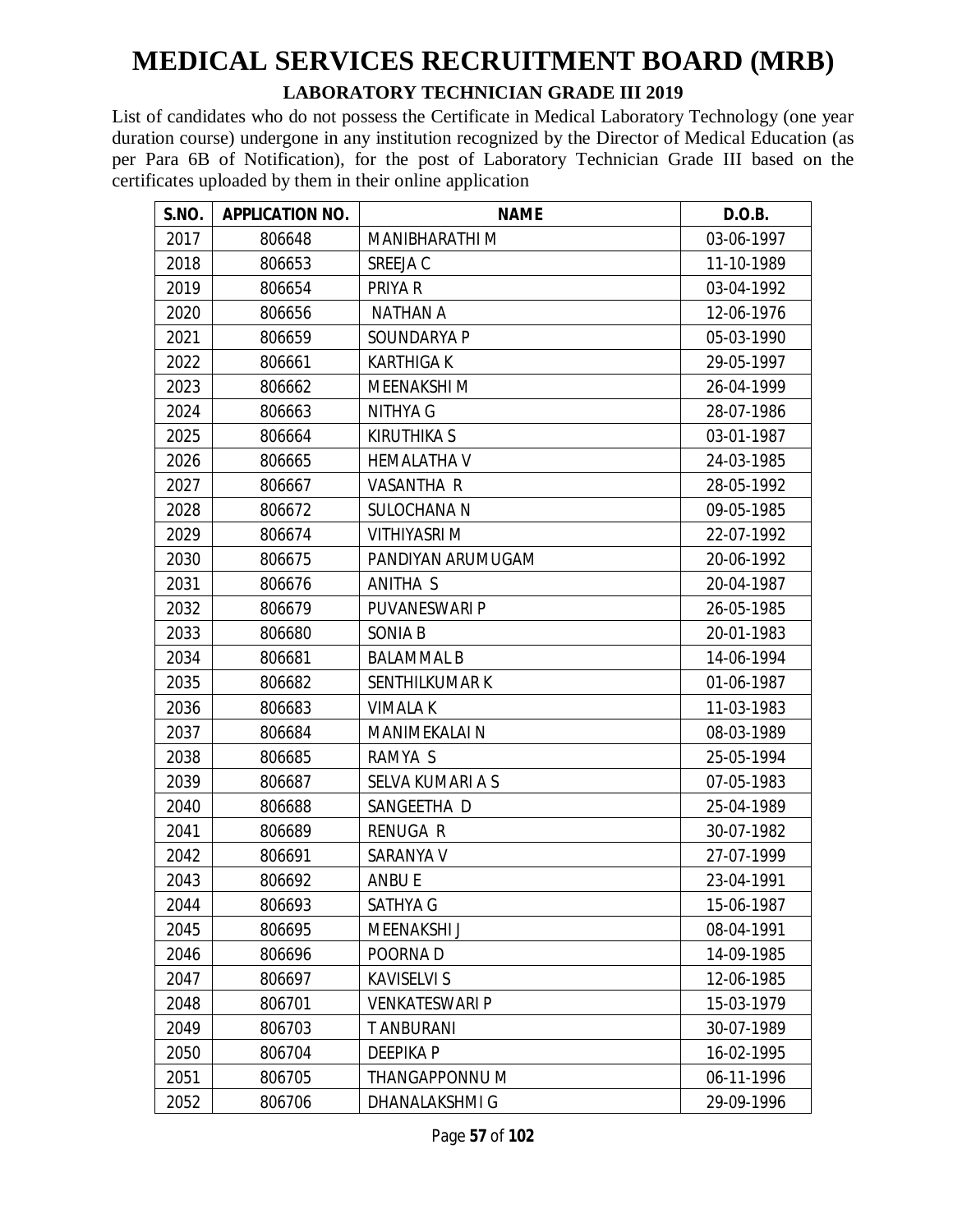#### **LABORATORY TECHNICIAN GRADE III 2019**

| S.NO. | <b>APPLICATION NO.</b> | <b>NAME</b>             | D.O.B.     |
|-------|------------------------|-------------------------|------------|
| 2053  | 806709                 | ANBARASI M              | 26-11-1989 |
| 2054  | 806711                 | <b>KAVITHA S</b>        | 07-02-1983 |
| 2055  | 806712                 | <b>SAMEEM ANSARIS</b>   | 02-05-1990 |
| 2056  | 806713                 | <b>CHITRA N</b>         | 13-04-1984 |
| 2057  | 806716                 | RAMAPRIYA K             | 24-05-1988 |
| 2058  | 806717                 | <b>HEMAVATHY S</b>      | 06-05-1993 |
| 2059  | 806719                 | PATTALEESWARI K         | 14-02-2000 |
| 2060  | 806721                 | SAMUNDEESWARI J         | 15-04-1975 |
| 2061  | 806723                 | <b>RAMYAN</b>           | 14-05-1992 |
| 2062  | 806724                 | <b>NANDHINI R</b>       | 10-05-1995 |
| 2063  | 806725                 | <b>RANJITHA P</b>       | 02-06-1995 |
| 2064  | 806726                 | ELIZABETHREJINA P       | 03-06-1996 |
| 2065  | 806730                 | <b>SARANYA P</b>        | 11-07-1989 |
| 2066  | 806732                 | PRIYA M                 | 10-05-1989 |
| 2067  | 806737                 | PAZHANISAMY P           | 21-07-1972 |
| 2068  | 806738                 | SHIFA PARVEEN M         | 27-12-1998 |
| 2069  | 806739                 | <b>DURGA G</b>          | 01-05-1999 |
| 2070  | 806741                 | <b>JAYAKODI V</b>       | 22-09-1989 |
| 2071  | 806744                 | THIRUMALAINAMBI P       | 07-09-1991 |
| 2072  | 806746                 | <b>GOWRIPRIYA M</b>     | 05-08-1990 |
| 2073  | 806753                 | THILAGAVATHI S          | 02-05-1988 |
| 2074  | 806755                 | CHITRA P                | 05-02-1979 |
| 2075  | 806756                 | <b>MONISHA V</b>        | 15-12-1997 |
| 2076  | 806762                 | RENUKADEVI T            | 14-03-1986 |
| 2077  | 806763                 | MULLAIKANI M            | 19-04-1998 |
| 2078  | 806765                 | <b>JANSIG</b>           | 08-05-1981 |
| 2079  | 806766                 | <b>JANAKIB</b>          | 19-05-1995 |
| 2080  | 806769                 | <b>BABY SHALINI V</b>   | 09-06-1998 |
| 2081  | 806775                 | SUNDARARAJAN M          | 23-01-1991 |
| 2082  | 806776                 | SIVAKUMAR R             | 15-04-1978 |
| 2083  | 806778                 | <b>KAVIMANI V</b>       | 06-06-1987 |
| 2084  | 806783                 | <b>JASMINE JAMILA I</b> | 16-11-1986 |
| 2085  | 806786                 | SAVITHA R               | 07-02-1987 |
| 2086  | 806788                 | <b>KAVITHAK</b>         | 19-05-1979 |
| 2087  | 806792                 | MUTHUMARI M             | 10-06-1998 |
| 2088  | 806793                 | VENNILA A               | 27-06-1995 |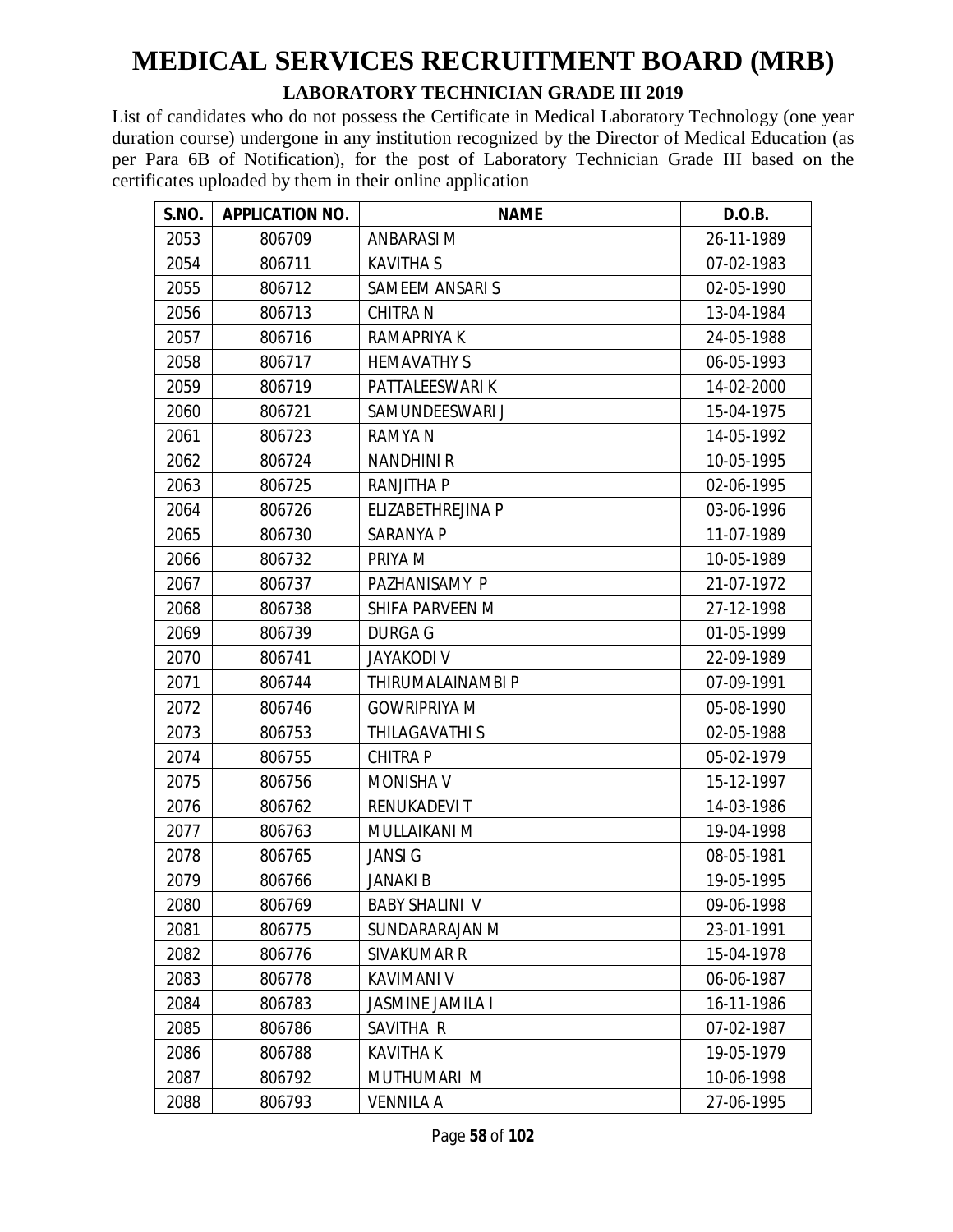#### **LABORATORY TECHNICIAN GRADE III 2019**

| S.NO. | <b>APPLICATION NO.</b> | <b>NAME</b>              | D.O.B.     |
|-------|------------------------|--------------------------|------------|
| 2089  | 806795                 | SAVITHIRI V              | 10-02-1991 |
| 2090  | 806796                 | <b>MOHANARUBINI S</b>    | 02-05-1990 |
| 2091  | 806798                 | <b>DELPHINE C</b>        | 21-05-1985 |
| 2092  | 806799                 | SENTHILKUMAR R           | 03-07-1981 |
| 2093  | 806803                 | <b>JAYALAKSHMI M</b>     | 25-05-1981 |
| 2094  | 806804                 | MOHANA K                 | 12-05-1994 |
| 2095  | 806806                 | <b>VINOTHAR</b>          | 20-02-1991 |
| 2096  | 806807                 | KANNIMARIAL N            | 07-04-1989 |
| 2097  | 806808                 | <b>AYYANAR N</b>         | 10-05-1996 |
| 2098  | 806809                 | <b>MALATHIP</b>          | 04-06-1998 |
| 2099  | 806811                 | PANDI SARASWATHI T       | 28-03-1990 |
| 2100  | 806812                 | PHILOMINA MARY J         | 02-05-1989 |
| 2101  | 806818                 | <b>MONIKA T</b>          | 13-04-1991 |
| 2102  | 806821                 | <b>MUTHUKUMARI</b>       | 24-05-1993 |
| 2103  | 806822                 | SANTHANALAKSHMI A        | 01-04-1992 |
| 2104  | 806823                 | <b>ANISHTA R</b>         | 18-11-1995 |
| 2105  | 806824                 | <b>NATHIYA N</b>         | 03-01-2000 |
| 2106  | 806827                 | PANDICHELVI V            | 15-04-1993 |
| 2107  | 806831                 | MUTHULAKSHMI V           | 03-06-1999 |
| 2108  | 806832                 | <b>LAKSHMIP</b>          | 07-04-1989 |
| 2109  | 806833                 | <b>AGALYAD</b>           | 14-04-1994 |
| 2110  | 806836                 | <b>KIRTHIKA K</b>        | 10-03-1992 |
| 2111  | 806840                 | EVANJALIN ROSEMARY V     | 03-04-1997 |
| 2112  | 806842                 | MAHESWARI M              | 04-05-1988 |
| 2113  | 806844                 | <b>NATHIYAD</b>          | 20-05-1986 |
| 2114  | 806846                 | <b>NISHANTHI S</b>       | 27-02-1990 |
| 2115  | 806847                 | <b>INDIRA M</b>          | 02-06-1987 |
| 2116  | 806848                 | PREMA P                  | 25-05-1987 |
| 2117  | 806850                 | ELUMALAI S               | 20-05-1995 |
| 2118  | 806854                 | <b>VEMBUR</b>            | 10-07-1995 |
| 2119  | 806856                 | <b>KARTHIT</b>           | 18-07-1998 |
| 2120  | 806860                 | SUNOTHA PAUL RAJKUMARI J | 10-06-1982 |
| 2121  | 806867                 | TAMIL SELVI D            | 24-05-1991 |
| 2122  | 806869                 | <b>GAYATHIRI S</b>       | 07-06-1998 |
| 2123  | 806873                 | <b>N AHTMALA</b>         | 11-04-1994 |
| 2124  | 806874                 | MALA A                   | 01-03-1990 |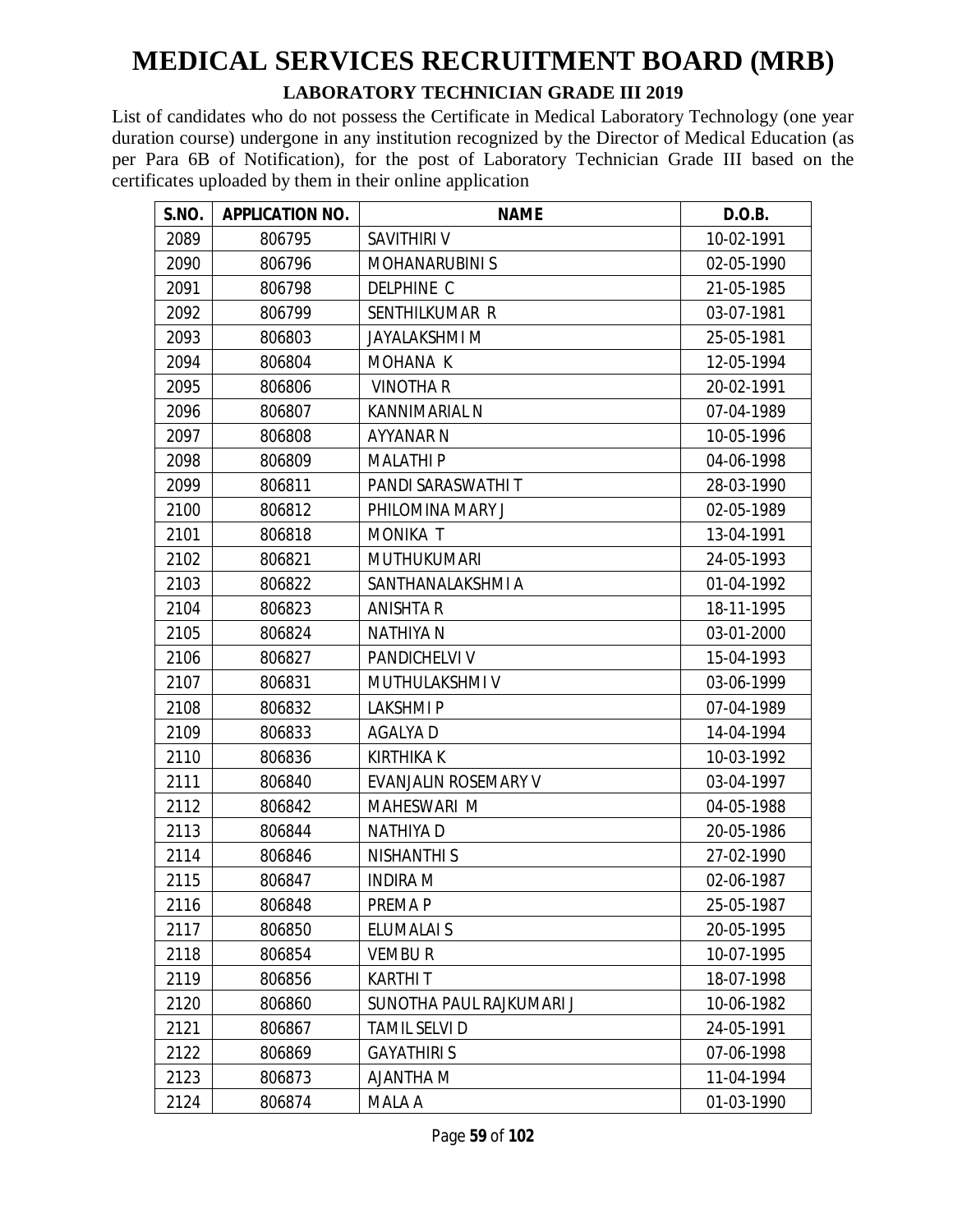#### **LABORATORY TECHNICIAN GRADE III 2019**

| S.NO. | <b>APPLICATION NO.</b> | <b>NAME</b>              | D.O.B.     |
|-------|------------------------|--------------------------|------------|
| 2125  | 806878                 | <b>GOMATHY LAKSHMI S</b> | 04-07-1999 |
| 2126  | 806879                 | <b>GUNASUNDARI G</b>     | 26-05-1987 |
| 2127  | 806881                 | KARTHIGA NITHYAKALYANI S | 11-03-1976 |
| 2128  | 806882                 | <b>VELANGANNI A</b>      | 05-06-1975 |
| 2129  | 806884                 | NITHYAVATHI M            | 25-05-1986 |
| 2130  | 806886                 | <b>SARALAK</b>           | 29-12-1981 |
| 2131  | 806889                 | THANGARANI I             | 01-02-1991 |
| 2132  | 806891                 | <b>GEETHAPRIYA C</b>     | 06-11-1990 |
| 2133  | 806895                 | MUTHULAKSHMI P           | 05-05-1986 |
| 2134  | 806897                 | SINDHU M                 | 10-11-1999 |
| 2135  | 806901                 | <b>KARMAL QUEEN P</b>    | 22-05-1997 |
| 2136  | 806903                 | PREMASUNDARI D           | 18-06-1967 |
| 2137  | 806904                 | <b>USHA RANI M</b>       | 16-06-1998 |
| 2138  | 806907                 | JENIFER SUGANTHI C       | 18-05-1992 |
| 2139  | 806908                 | PRIYANKA R               | 27-06-1993 |
| 2140  | 806909                 | <b>SUKANYA K</b>         | 22-06-1991 |
| 2141  | 806910                 | <b>HEMAVATHY S</b>       | 15-05-1980 |
| 2142  | 806911                 | ARIVUKKANI P             | 03-06-1996 |
| 2143  | 806913                 | <b>TAMILARASI T</b>      | 30-09-1991 |
| 2144  | 806915                 | SARANYA C                | 04-05-1999 |
| 2145  | 806919                 | <b>RAMUK</b>             | 04-03-1982 |
| 2146  | 806923                 | SAIBARATH M              | 08-11-1993 |
| 2147  | 806929                 | <b>KRISHNAVENI G</b>     | 05-07-1996 |
| 2148  | 806932                 | <b>ROJAE</b>             | 04-04-1994 |
| 2149  | 806933                 | DHANANJAYAN M            | 14-07-1978 |
| 2150  | 806934                 | SUBALAKSHMI M            | 23-05-1998 |
| 2151  | 806937                 | SUGANYA JOICE S          | 17-05-1989 |
| 2152  | 806938                 | VANITHA V                | 09-03-1982 |
| 2153  | 806940                 | NITHYA K                 | 13-06-1999 |
| 2154  | 806944                 | ANU PUSHPA HELEN P       | 01-03-1985 |
| 2155  | 806945                 | MUTHU PARVATHI M         | 09-06-1999 |
| 2156  | 806947                 | <b>NAVAROJI J</b>        | 03-08-1985 |
| 2157  | 806948                 | <b>JENIFER J</b>         | 19-04-1986 |
| 2158  | 806954                 | SEETHA RANI R            | 10-10-1989 |
| 2159  | 806956                 | <b>ROJA S</b>            | 19-11-1990 |
| 2160  | 806957                 | ASOKAN R                 | 27-05-1977 |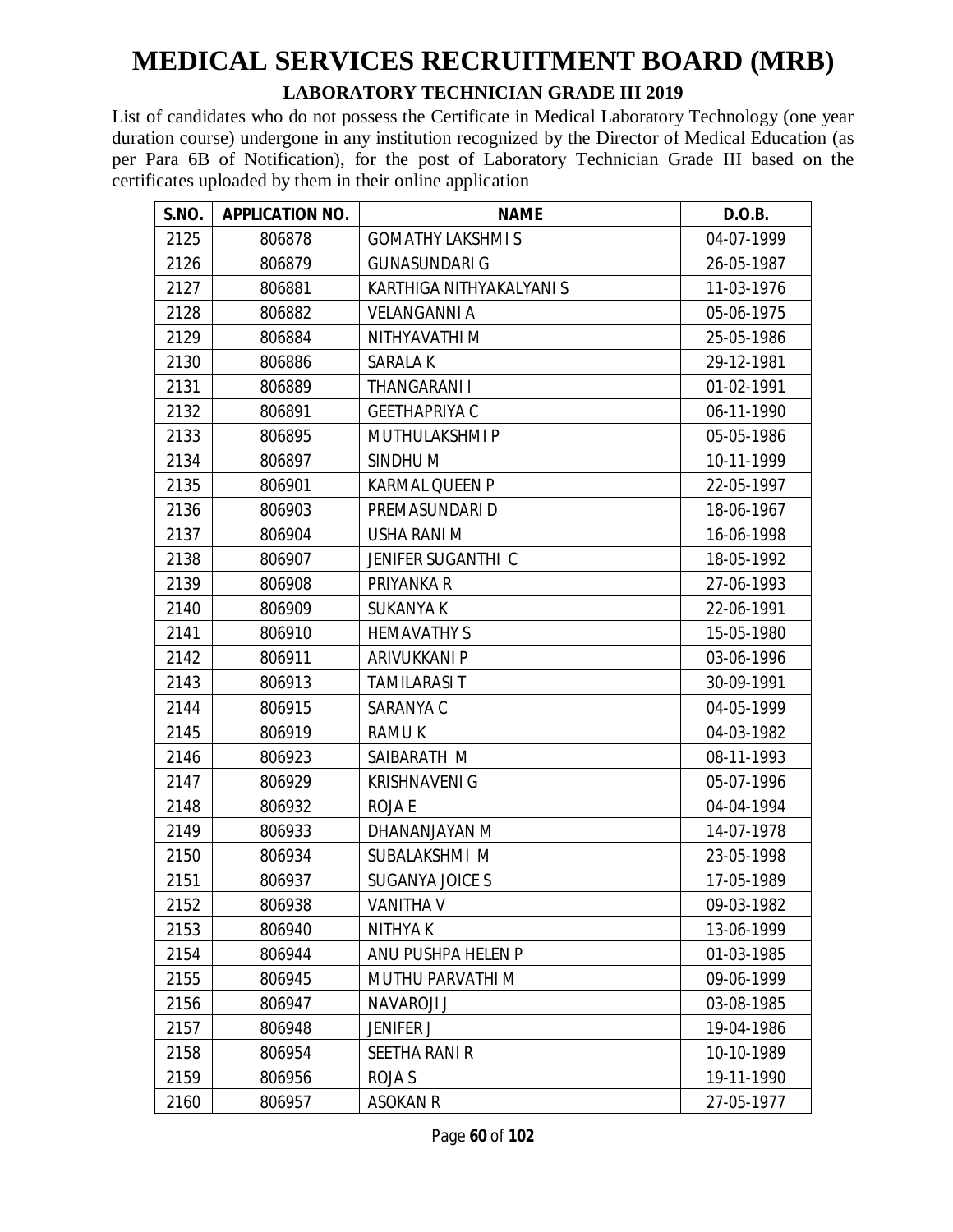#### **LABORATORY TECHNICIAN GRADE III 2019**

| S.NO. | <b>APPLICATION NO.</b> | <b>NAME</b>            | D.O.B.     |
|-------|------------------------|------------------------|------------|
| 2161  | 806958                 | <b>RADHAP</b>          | 25-05-1989 |
| 2162  | 806959                 | <b>SUDHAP</b>          | 20-06-1994 |
| 2163  | 806960                 | <b>AZARIAH JS</b>      | 11-01-1995 |
| 2164  | 806961                 | SANTHI J               | 13-12-1971 |
| 2165  | 806963                 | <b>JHANSIRANI P</b>    | 11-08-1996 |
| 2166  | 806965                 | <b>DIVYABHARATHI S</b> | 10-05-1993 |
| 2167  | 806966                 | REKA C                 | 03-06-1992 |
| 2168  | 806967                 | <b>GOKILA S</b>        | 01-01-1998 |
| 2169  | 806979                 | ANUJA R M              | 17-05-1995 |
| 2170  | 806980                 | <b>ROHINIB</b>         | 05-07-1998 |
| 2171  | 806981                 | RAJALAKSHMI K          | 10-05-1998 |
| 2172  | 806982                 | <b>VALARMATHIK</b>     | 09-05-1985 |
| 2173  | 806983                 | <b>SULOCHANA D</b>     | 30-07-1983 |
| 2174  | 806988                 | <b>ANITHA V</b>        | 26-06-1995 |
| 2175  | 806990                 | <b>SWAPNAP</b>         | 05-05-1980 |
| 2176  | 806991                 | <b>ESTHERRAJATHI B</b> | 11-05-1981 |
| 2177  | 806994                 | MAHESWARI C            | 12-06-1996 |
| 2178  | 807001                 | CHITRA A               | 07-06-1990 |
| 2179  | 807002                 | PUNITHAMARY T          | 20-01-1979 |
| 2180  | 807009                 | NIRANJANA R            | 07-03-1996 |
| 2181  | 807015                 | MUTHULAKSHMI P         | 26-03-1999 |
| 2182  | 807017                 | <b>KALAIN</b>          | 15-01-1997 |
| 2183  | 807025                 | MUNEESWARI V           | 02-04-1991 |
| 2184  | 807031                 | JAYALAKSHMI S          | 01-08-1978 |
| 2185  | 807034                 | <b>THOWLATHBEE E</b>   | 07-06-1996 |
| 2186  | 807037                 | <b>JEEVITHA V</b>      | 20-06-1985 |
| 2187  | 807038                 | <b>RAJSREEMATHY R</b>  | 02-11-1996 |
| 2188  | 807039                 | <b>MAHESWARI R</b>     | 14-01-1986 |
| 2189  | 807043                 | SAVITHA V              | 09-11-1987 |
| 2190  | 807046                 | SATHYA P               | 29-05-1985 |
| 2191  | 807051                 | <b>MRS VIJAYA</b>      | 18-09-1992 |
| 2192  | 807055                 | SEETHALAKSHMIL         | 29-03-1987 |
| 2193  | 807056                 | <b>KANIMOZHI G</b>     | 30-07-1983 |
| 2194  | 807057                 | AROKIYA SELVI A        | 10-04-1975 |
| 2195  | 807058                 | NAVEENKUMAR S          | 11-05-1998 |
| 2196  | 807061                 | <b>SHOBANAT</b>        | 23-04-1991 |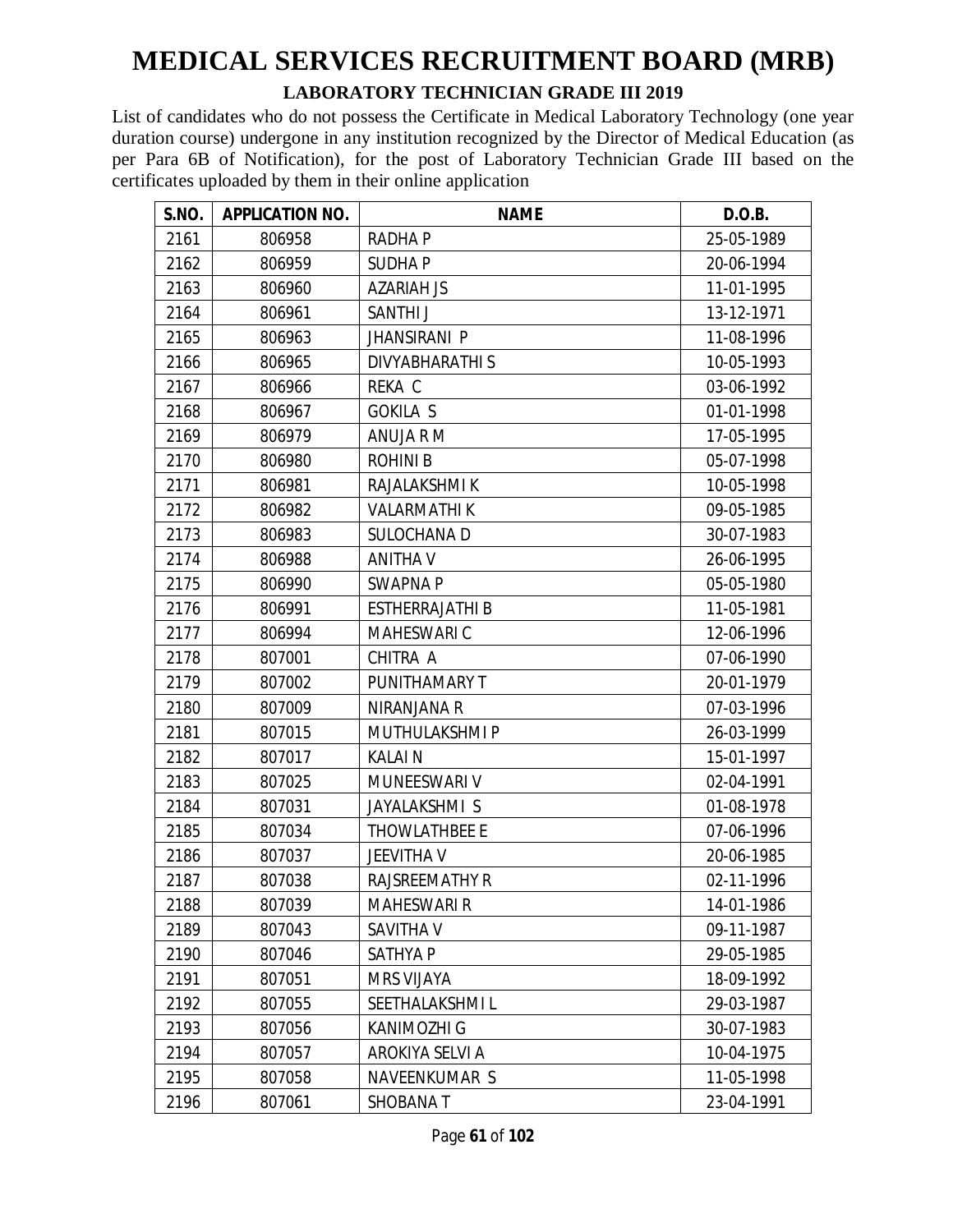#### **LABORATORY TECHNICIAN GRADE III 2019**

| S.NO. | <b>APPLICATION NO.</b> | <b>NAME</b>             | D.O.B.     |
|-------|------------------------|-------------------------|------------|
| 2197  | 807062                 | <b>BHAVANID</b>         | 24-01-1996 |
| 2198  | 807065                 | <b>SYED MOHIDEEN KS</b> | 16-06-1974 |
| 2199  | 807081                 | <b>MUTHU MEENA B</b>    | 21-05-1997 |
| 2200  | 807084                 | <b>THANGAKODI M</b>     | 16-01-1994 |
| 2201  | 807090                 | <b>ANITHA P</b>         | 01-09-1991 |
| 2202  | 807091                 | SANGEETHA M             | 25-07-1977 |
| 2203  | 807092                 | SANGEETHA B             | 24-01-1996 |
| 2204  | 807093                 | <b>INDUMATHI A</b>      | 24-07-1997 |
| 2205  | 807096                 | <b>VIMALADEVIK</b>      | 23-02-1984 |
| 2206  | 807108                 | <b>FARITHA BANU JK</b>  | 15-07-1989 |
| 2207  | 807110                 | NATHIYA R A             | 10-05-1987 |
| 2208  | 807112                 | <b>KASTHURI P</b>       | 25-01-1995 |
| 2209  | 807117                 | <b>SURULI M</b>         | 07-05-1995 |
| 2210  | 807118                 | <b>UMADEVIS</b>         | 30-04-1984 |
| 2211  | 807120                 | <b>VIJAYALAKSMI R</b>   | 21-05-1985 |
| 2212  | 807121                 | <b>LAKSHMIV</b>         | 13-06-1985 |
| 2213  | 807122                 | UDHAYAKUMARI P          | 15-02-1991 |
| 2214  | 807124                 | KHUSHBU KUMARI          | 05-03-1997 |
| 2215  | 807125                 | REVATHI G               | 10-04-1988 |
| 2216  | 807126                 | <b>JANCY RANI R</b>     | 02-12-1996 |
| 2217  | 807128                 | SARASWATHI P            | 30-09-1979 |
| 2218  | 807131                 | <b>ANITHA V</b>         | 06-04-1986 |
| 2219  | 807133                 | <b>ELAKKIYA S MRS</b>   | 27-05-1990 |
| 2220  | 807135                 | <b>KARUPPUCHAMY K</b>   | 07-06-1993 |
| 2221  | 807137                 | <b>RUBINI V</b>         | 10-06-1991 |
| 2222  | 807138                 | ESAKKIAMMAL A           | 12-04-1985 |
| 2223  | 807142                 | SARANYA R               | 12-06-1994 |
| 2224  | 807143                 | <b>VINOTHKUMAR R</b>    | 19-05-1991 |
| 2225  | 807144                 | JENISI RUBALLA A        | 25-09-1999 |
| 2226  | 807145                 | PRIYA A                 | 11-06-1997 |
| 2227  | 807151                 | PRIYA V                 | 15-09-1992 |
| 2228  | 807153                 | ABISHA A V              | 14-04-1995 |
| 2229  | 807154                 | POTHUMANI M             | 04-06-1982 |
| 2230  | 807157                 | <b>MARIKANNU P</b>      | 20-05-1993 |
| 2231  | 807159                 | SEDHUPATHI S            | 29-12-1989 |
| 2232  | 807164                 | <b>HEMAVATHI M</b>      | 21-09-1997 |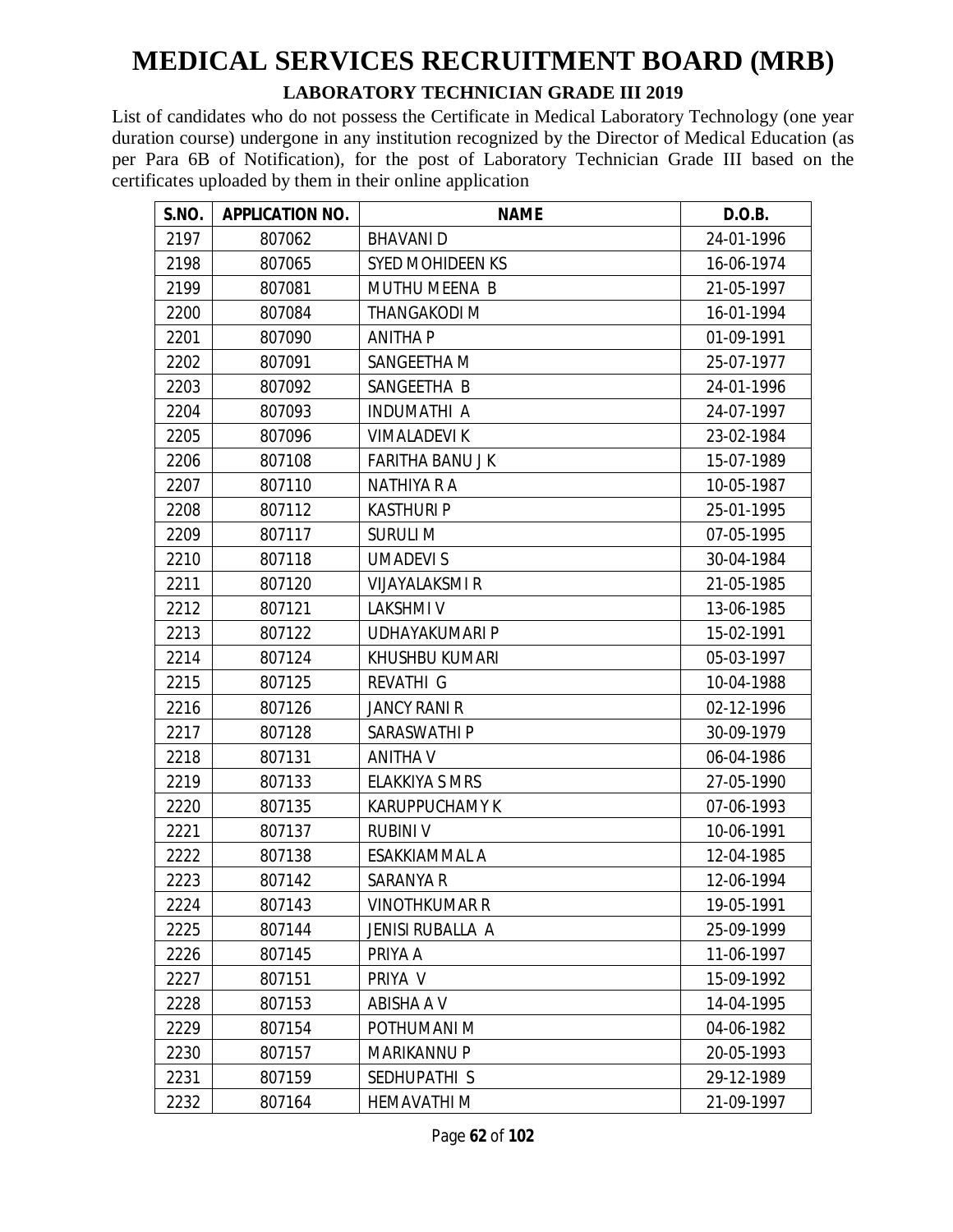#### **LABORATORY TECHNICIAN GRADE III 2019**

| S.NO. | <b>APPLICATION NO.</b> | <b>NAME</b>            | D.O.B.     |
|-------|------------------------|------------------------|------------|
| 2233  | 807165                 | <b>SHANTHI R</b>       | 14-05-1992 |
| 2234  | 807166                 | SENTHAMARAI SELVI G    | 10-02-1995 |
| 2235  | 807168                 | <b>VIJAYA SANTHI S</b> | 19-07-1990 |
| 2236  | 807169                 | <b>NEELAMBAL S</b>     | 19-05-1984 |
| 2237  | 807170                 | <b>SUBHA A</b>         | 15-05-1997 |
| 2238  | 807171                 | <b>NIVETHAK</b>        | 21-03-1993 |
| 2239  | 807174                 | ANUSHA S N             | 11-09-1994 |
| 2240  | 807175                 | <b>MATHIV</b>          | 10-05-1984 |
| 2241  | 807177                 | SHAJITHABEGUM A        | 19-04-1998 |
| 2242  | 807180                 | SIVAKAMASUNDARI S      | 15-06-2000 |
| 2243  | 807187                 | ULAGAMMAL A            | 04-02-1982 |
| 2244  | 807188                 | LAKSHMIPRABHA D        | 15-04-1979 |
| 2245  | 807190                 | <b>LEELAVATHIP</b>     | 01-12-1998 |
| 2246  | 807192                 | <b>MANJULA M</b>       | 29-07-1992 |
| 2247  | 807193                 | SANGEETHABAI B         | 08-06-1995 |
| 2248  | 807194                 | <b>MUTHULAKSHMI P</b>  | 11-12-1989 |
| 2249  | 807197                 | VASUKI C               | 06-05-1980 |
| 2250  | 807200                 | <b>JAYALAKSHMI J</b>   | 20-05-1998 |
| 2251  | 807201                 | RADHIKA N              | 20-11-1995 |
| 2252  | 807202                 | <b>GEETHA C</b>        | 30-09-1992 |
| 2253  | 807206                 | <b>VIMALA M</b>        | 15-03-1991 |
| 2254  | 807209                 | SUDHA S                | 22-07-1983 |
| 2255  | 807210                 | <b>ASHNATH U</b>       | 14-04-1988 |
| 2256  | 807211                 | <b>BOBBY P</b>         | 02-06-1985 |
| 2257  | 807214                 | <b>KARPAGASELVIS</b>   | 10-11-1999 |
| 2258  | 807215                 | <b>SUGANTHIP</b>       | 05-07-1996 |
| 2259  | 807218                 | <b>NANDHINIS</b>       | 06-06-1997 |
| 2260  | 807222                 | <b>KANNAN A</b>        | 27-05-1977 |
| 2261  | 807227                 | <b>BABUSANKAR P</b>    | 20-09-1994 |
| 2262  | 807228                 | SURIYA M               | 24-01-1988 |
| 2263  | 807229                 | <b>ANITHAL</b>         | 02-12-1993 |
| 2264  | 807230                 | <b>RUKKUMANI S</b>     | 05-05-1993 |
| 2265  | 807234                 | <b>KANNANS</b>         | 11-10-1989 |
| 2266  | 807236                 | SANGEETHA J            | 03-08-1995 |
| 2267  | 807237                 | PARAMESWARI S          | 11-07-1984 |
| 2268  | 807240                 | <b>JAYAPRIYA S</b>     | 21-03-1990 |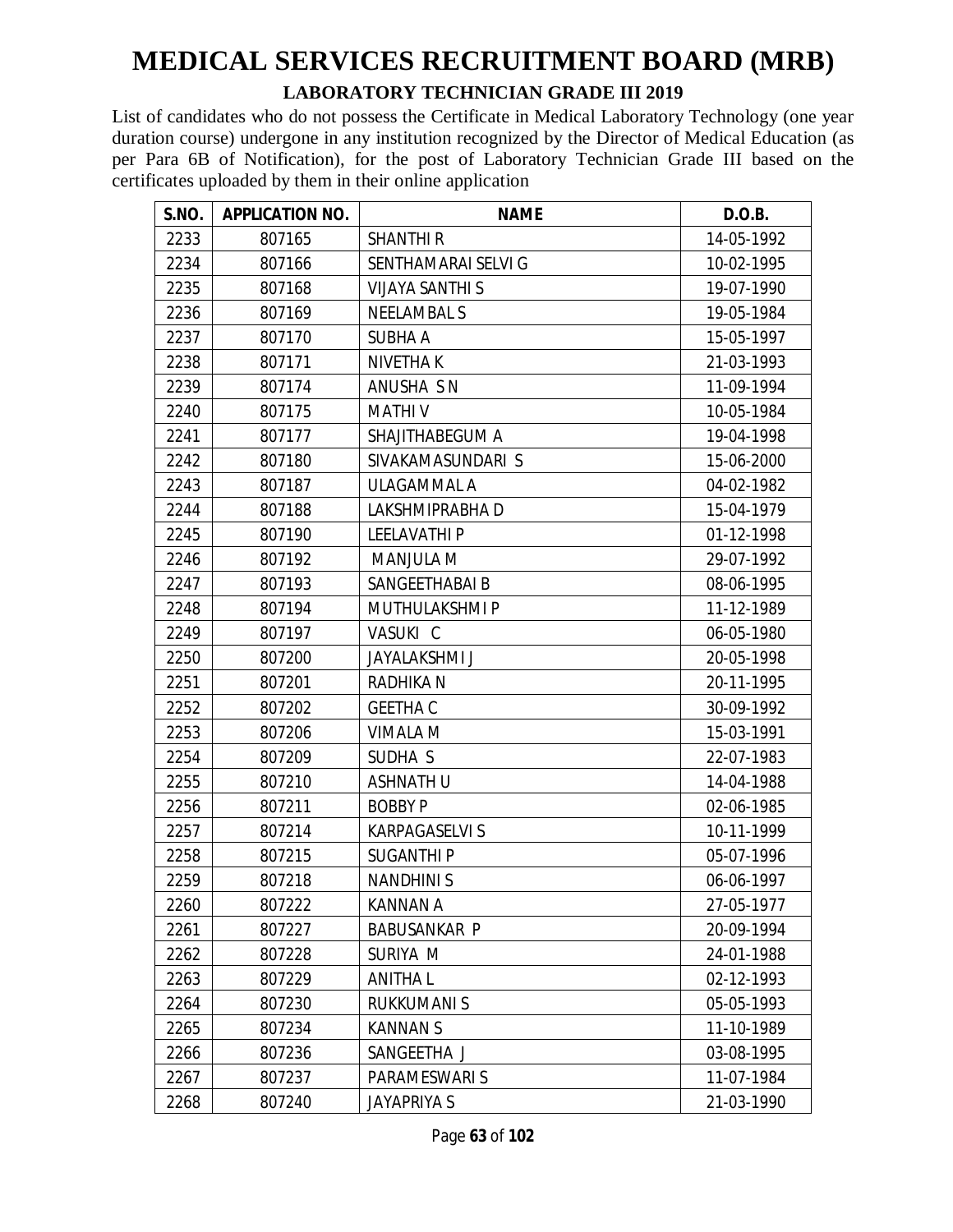#### **LABORATORY TECHNICIAN GRADE III 2019**

| <b>S.NO.</b> | <b>APPLICATION NO.</b> | <b>NAME</b>             | D.O.B.     |
|--------------|------------------------|-------------------------|------------|
| 2269         | 807242                 | SOWDARIYA M             | 16-01-1997 |
| 2270         | 807246                 | <b>MALATHIK</b>         | 11-06-1987 |
| 2271         | 807247                 | <b>SHEELAK</b>          | 27-05-1988 |
| 2272         | 807248                 | SUGANTHI B              | 26-05-1997 |
| 2273         | 807251                 | <b>KALAIVANI R</b>      | 15-06-1998 |
| 2274         | 807252                 | <b>SHANTHI A</b>        | 21-04-1990 |
| 2275         | 807253                 | MARAGATHA GOMATHI M     | 06-11-1994 |
| 2276         | 807254                 | JAYAPRIYA R             | 10-06-1995 |
| 2277         | 807256                 | <b>CHANDRA MARY M</b>   | 13-05-1985 |
| 2278         | 807258                 | SATHYA V                | 27-08-1987 |
| 2279         | 807259                 | <b>KRISHNAVENI S</b>    | 15-04-1990 |
| 2280         | 807260                 | <b>THAMARAI SELVI E</b> | 01-04-1997 |
| 2281         | 807261                 | <b>KOSALAIP</b>         | 11-05-1984 |
| 2282         | 807263                 | SHEELA P                | 25-06-1984 |
| 2283         | 807264                 | <b>BALAKRISHNAN A</b>   | 15-06-1984 |
| 2284         | 807265                 | <b>SUGANYA S</b>        | 12-04-1994 |
| 2285         | 807266                 | <b>KARTHIKEYAN M</b>    | 10-12-1995 |
| 2286         | 807268                 | SURIYAPRASATH V         | 03-06-1996 |
| 2287         | 807272                 | JANAKI E                | 17-11-1979 |
| 2288         | 807273                 | <b>MOHANDOSS A</b>      | 12-03-1998 |
| 2289         | 807278                 | <b>ESTHER RUBI J</b>    | 13-01-1980 |
| 2290         | 807279                 | <b>KALAISELVI S</b>     | 10-06-1972 |
| 2291         | 807280                 | <b>ALAMELUS</b>         | 12-12-1982 |
| 2292         | 807283                 | RAJALAKSHMI M P         | 01-06-1997 |
| 2293         | 807284                 | <b>ISWARYAN</b>         | 01-01-1993 |
| 2294         | 807285                 | SOUNDHARYA M            | 15-03-1997 |
| 2295         | 807286                 | <b>MEENAS</b>           | 26-04-1991 |
| 2296         | 807289                 | NAGALAKSHMI M           | 01-01-1987 |
| 2297         | 807290                 | RATHIDEVI A             | 19-02-1979 |
| 2298         | 807291                 | <b>GUNADEVIS</b>        | 11-07-1998 |
| 2299         | 807295                 | <b>DINESH E</b>         | 19-03-1999 |
| 2300         | 807298                 | SIVAPRIYA P             | 26-05-1999 |
| 2301         | 807299                 | YOUVANRANI M            | 15-05-1989 |
| 2302         | 807306                 | PACKIYALAKSHMI M        | 06-04-1986 |
| 2303         | 807307                 | PREMKUMAR M             | 06-01-1989 |
| 2304         | 807310                 | IYANAR K                | 15-07-1980 |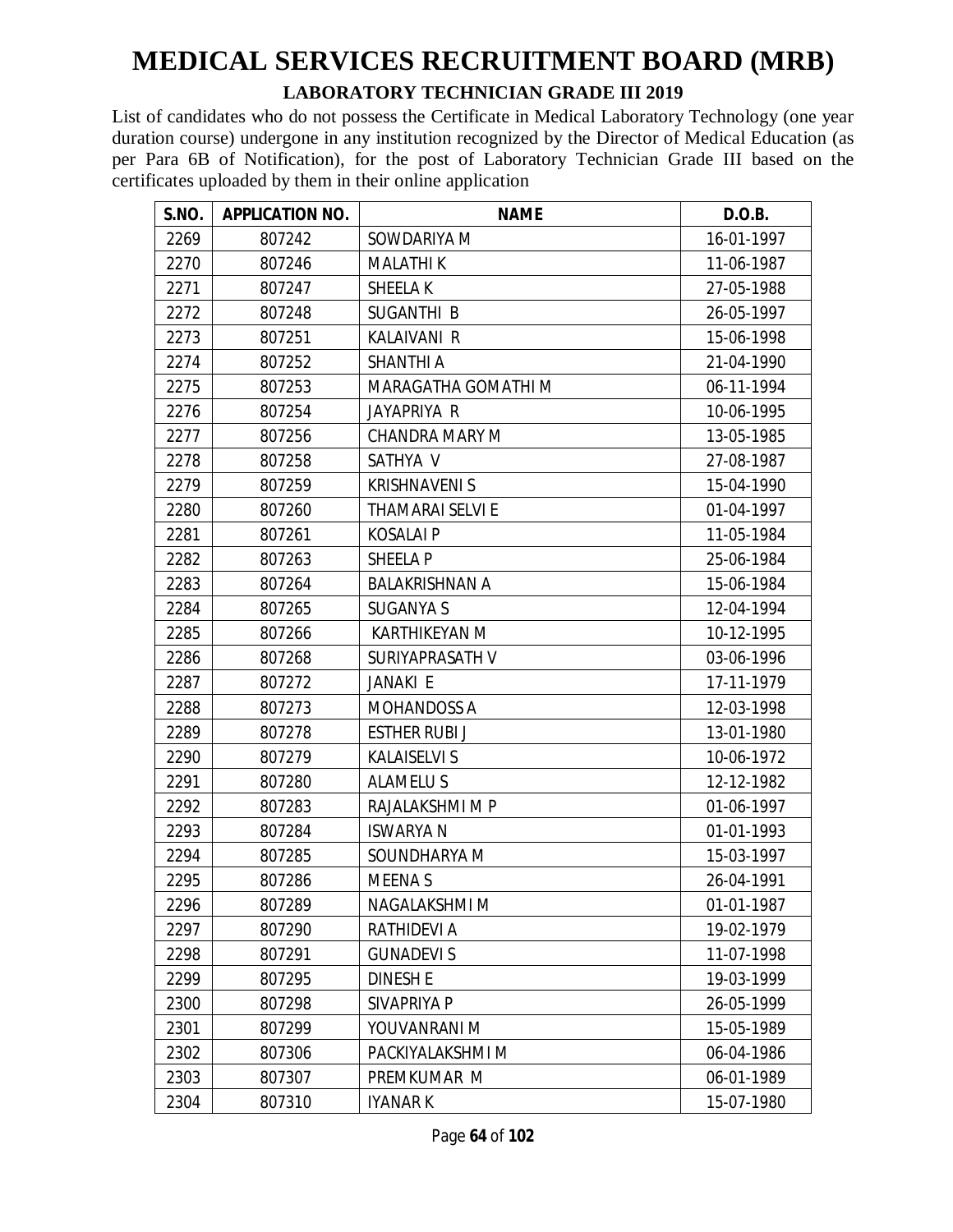#### **LABORATORY TECHNICIAN GRADE III 2019**

| S.NO. | <b>APPLICATION NO.</b> | <b>NAME</b>              | D.O.B.     |
|-------|------------------------|--------------------------|------------|
| 2305  | 807311                 | ANANDHAJOTHI B           | 10-04-1990 |
| 2306  | 807315                 | MUTHULAKSHMI V           | 27-06-1996 |
| 2307  | 807316                 | <b>SUMITHAT</b>          | 02-07-1996 |
| 2308  | 807319                 | <b>PRAVEEN E</b>         | 27-10-1996 |
| 2309  | 807321                 | NAGALAKSHMIT             | 19-04-1985 |
| 2310  | 807322                 | ARANGANAYAKI D           | 10-05-1993 |
| 2311  | 807323                 | <b>ARAVIND M</b>         | 05-06-1994 |
| 2312  | 807324                 | <b>AMALA S</b>           | 07-04-1988 |
| 2313  | 807326                 | <b>VAIGAIP</b>           | 17-03-1993 |
| 2314  | 807331                 | NITHYA C                 | 13-05-1987 |
| 2315  | 807333                 | <b>GAYATRI A</b>         | 27-05-1983 |
| 2316  | 807338                 | <b>GOWRIT</b>            | 20-05-1990 |
| 2317  | 807339                 | <b>HARITHA R</b>         | 29-09-1994 |
| 2318  | 807340                 | SAMSU NISHA A            | 10-10-1983 |
| 2319  | 807341                 | <b>JANANI MS</b>         | 14-02-1999 |
| 2320  | 807346                 | <b>KANIMOZHI K</b>       | 26-06-1990 |
| 2321  | 807348                 | DHANALAKSHMI M           | 16-07-1986 |
| 2322  | 807350                 | <b>KAMALIK</b>           | 14-06-1996 |
| 2323  | 807351                 | <b>JENIFER ROSALIN P</b> | 05-10-1988 |
| 2324  | 807353                 | SONIYAGANDHI C           | 04-06-1999 |
| 2325  | 807358                 | <b>VIDHYA V</b>          | 29-04-1987 |
| 2326  | 807360                 | ANITHA P                 | 20-07-1985 |
| 2327  | 807361                 | <b>RAVIK</b>             | 07-05-1993 |
| 2328  | 807362                 | <b>REVATHIN</b>          | 17-01-1998 |
| 2329  | 807363                 | PRIYA G                  | 03-06-1984 |
| 2330  | 807365                 | JEBA SUNDARI P           | 07-10-1992 |
| 2331  | 807366                 | MUTHULAKSHMI K           | 11-02-1982 |
| 2332  | 807368                 | <b>SUGANYA K</b>         | 03-06-1994 |
| 2333  | 807374                 | SELVA RANJITHA I         | 25-07-1996 |
| 2334  | 807376                 | SOUNDARYA M              | 25-01-1996 |
| 2335  | 807378                 | SANGEETHA G              | 20-05-1990 |
| 2336  | 807384                 | THENMOZHI V              | 15-06-1986 |
| 2337  | 807386                 | <b>SUJITHA B</b>         | 21-05-1976 |
| 2338  | 807387                 | <b>VIJAY G</b>           | 02-06-1999 |
| 2339  | 807388                 | <b>LAKSHMIP</b>          | 10-08-1984 |
| 2340  | 807396                 | <b>MATHUMATHI K</b>      | 25-03-1996 |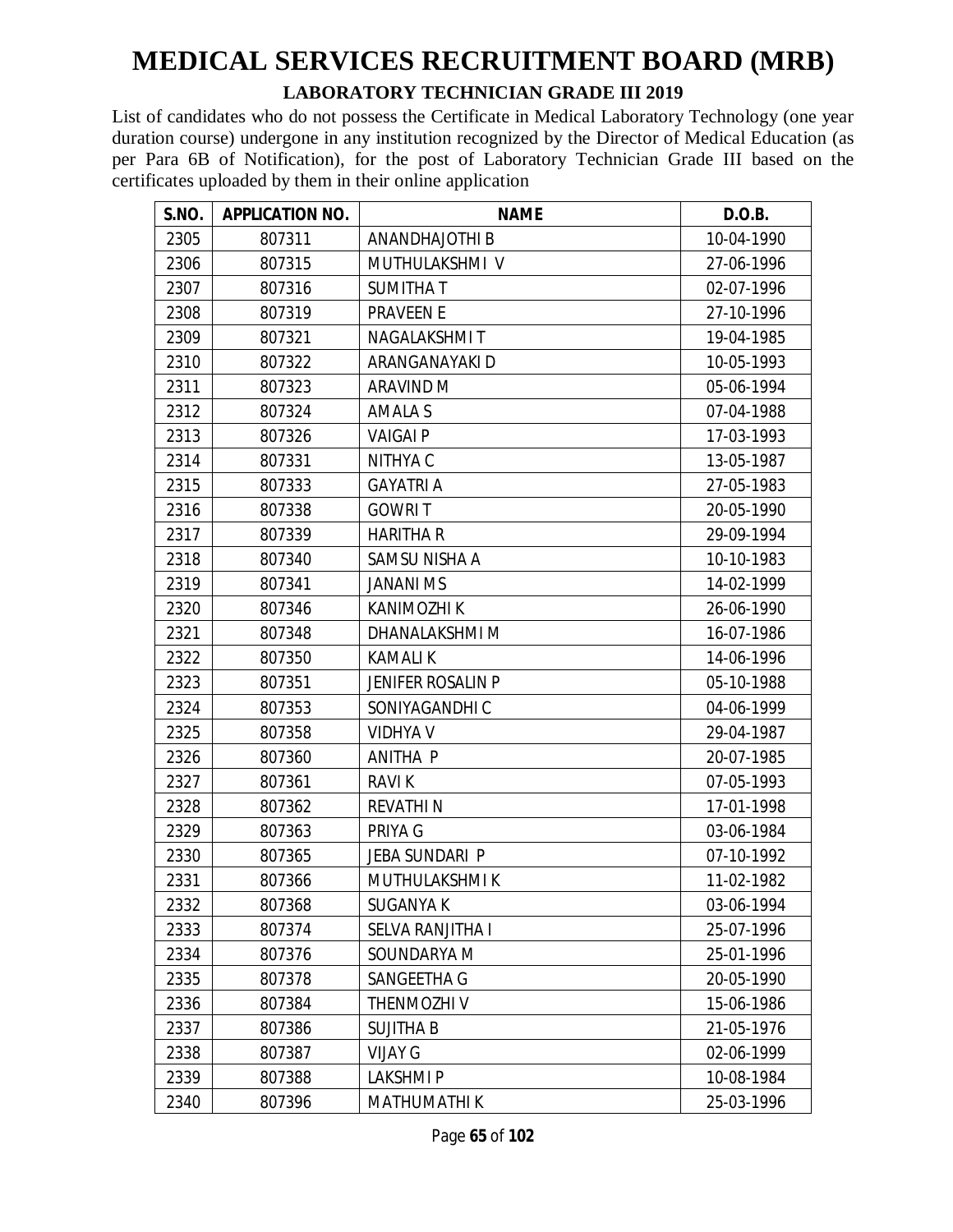#### **LABORATORY TECHNICIAN GRADE III 2019**

| S.NO. | <b>APPLICATION NO.</b> | <b>NAME</b>           | D.O.B.     |
|-------|------------------------|-----------------------|------------|
| 2341  | 807397                 | <b>BAVITHRA B</b>     | 06-06-1993 |
| 2342  | 807398                 | NAMBULAKSHMI V        | 27-04-1982 |
| 2343  | 807400                 | <b>ASHWINI M</b>      | 20-04-1998 |
| 2344  | 807406                 | <b>KIRUTHIKA R</b>    | 21-09-1999 |
| 2345  | 807408                 | DIVYA B               | 27-02-1998 |
| 2346  | 807411                 | SARITHA G             | 25-05-1983 |
| 2347  | 807412                 | <b>VENDAMIRTHAM S</b> | 10-06-1978 |
| 2348  | 807415                 | SANGEETHKUMAR D       | 02-06-1998 |
| 2349  | 807416                 | <b>JANSIRANI P</b>    | 10-02-1998 |
| 2350  | 807420                 | SARASWATHY P          | 01-06-1982 |
| 2351  | 807421                 | KASTHURI BAMA D       | 04-06-1997 |
| 2352  | 807424                 | <b>KAVITHA P</b>      | 17-04-1978 |
| 2353  | 807430                 | <b>ANUSHA M</b>       | 16-07-1995 |
| 2354  | 807432                 | SELVAPRIYA T          | 17-06-1994 |
| 2355  | 807434                 | KRISHNAMANJU M        | 17-08-1989 |
| 2356  | 807435                 | <b>INDHUMATHIS</b>    | 09-09-1995 |
| 2357  | 807436                 | <b>RATHIKA P</b>      | 03-06-1996 |
| 2358  | 807439                 | <b>NANDHINI N</b>     | 03-02-1994 |
| 2359  | 807441                 | <b>BABY J</b>         | 11-03-1993 |
| 2360  | 807443                 | <b>GOWRIT</b>         | 29-09-1988 |
| 2361  | 807448                 | ANANTHAKUMARI R       | 09-05-1983 |
| 2362  | 807451                 | SATHYA M              | 29-06-1999 |
| 2363  | 807452                 | <b>ASWATHI R</b>      | 03-03-1998 |
| 2364  | 807453                 | <b>RAMANI R</b>       | 13-06-1993 |
| 2365  | 807454                 | <b>SATHYA S</b>       | 10-03-1984 |
| 2366  | 807456                 | <b>UDHAYASRI R</b>    | 20-06-1999 |
| 2367  | 807459                 | MANJU M               | 08-08-1993 |
| 2368  | 807463                 | <b>KRISHNAVENI K</b>  | 30-06-1994 |
| 2369  | 807464                 | <b>IYYAMMAL S</b>     | 10-05-1988 |
| 2370  | 807465                 | MOHANRAJ C            | 28-06-1987 |
| 2371  | 807467                 | PRITHA P              | 28-06-1995 |
| 2372  | 807468                 | <b>DURKADEVI V</b>    | 05-08-1994 |
| 2373  | 807472                 | NANDAGOPAL A          | 05-08-1999 |
| 2374  | 807476                 | SENTHURADEVI M        | 27-11-1992 |
| 2375  | 807478                 | PAVITHRA A            | 14-12-1998 |
| 2376  | 807479                 | MUTHUMARI N           | 09-08-1991 |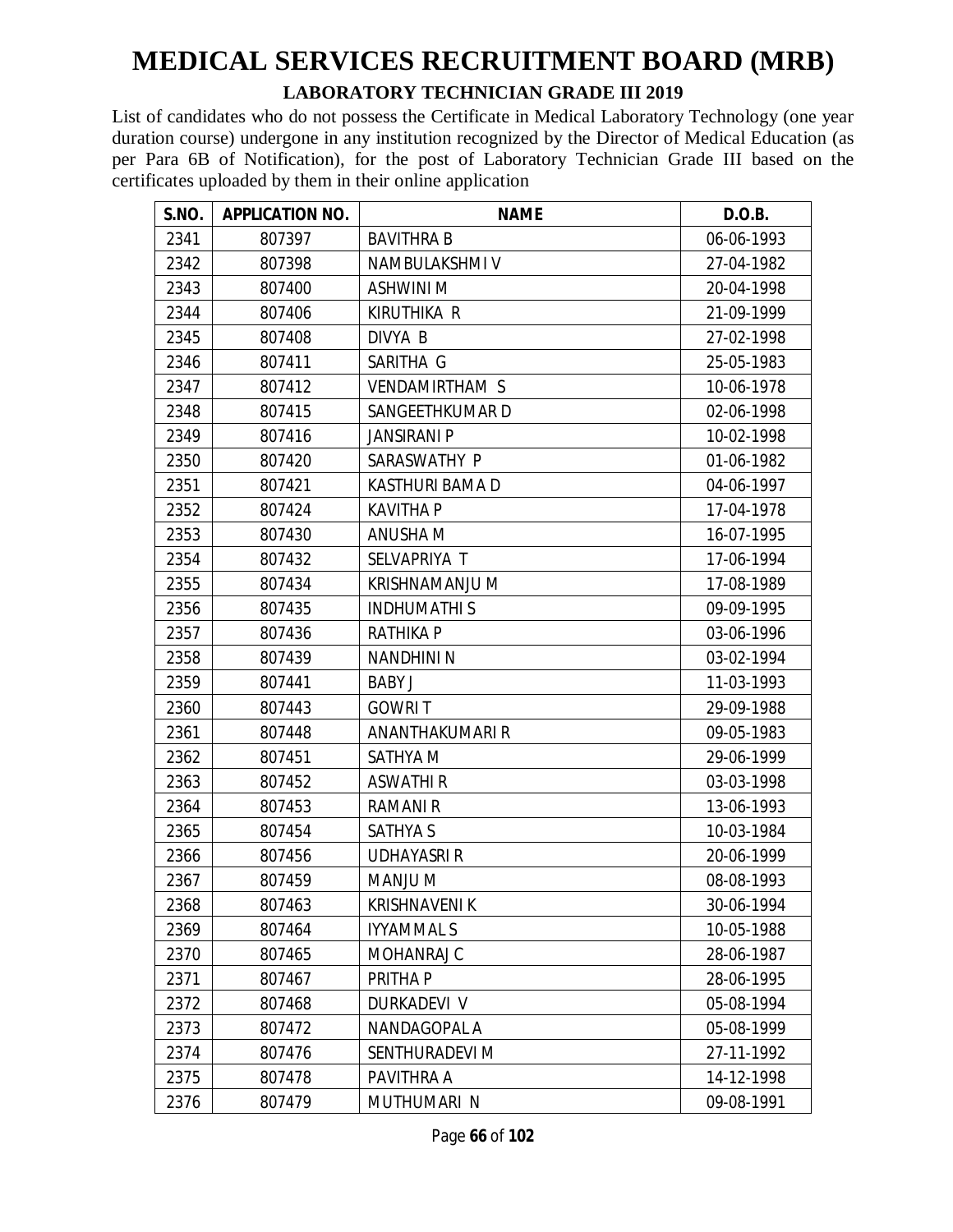#### **LABORATORY TECHNICIAN GRADE III 2019**

| S.NO. | <b>APPLICATION NO.</b> | <b>NAME</b>              | D.O.B.     |
|-------|------------------------|--------------------------|------------|
| 2377  | 807484                 | RAMYA R                  | 08-02-1990 |
| 2378  | 807487                 | <b>MALAD</b>             | 20-05-1980 |
| 2379  | 807489                 | <b>ANANTHI S</b>         | 10-05-1997 |
| 2380  | 807496                 | NARAYANA ESWARI P        | 12-06-1990 |
| 2381  | 807500                 | PARAMESHWARI M           | 31-01-1992 |
| 2382  | 807502                 | SATHIAMOORTHY THILAK P   | 02-06-1971 |
| 2383  | 807503                 | <b>VANITHA S</b>         | 13-07-1988 |
| 2384  | 807504                 | <b>REVATHI U</b>         | 06-05-1983 |
| 2385  | 807511                 | PRIYANKA A               | 24-09-1993 |
| 2386  | 807513                 | <b>KAVINILAVU L</b>      | 24-05-1992 |
| 2387  | 807514                 | <b>KAVIDEVI K</b>        | 15-06-1982 |
| 2388  | 807516                 | EZHILARASI M             | 21-03-1988 |
| 2389  | 807521                 | <b>DEVIT</b>             | 12-05-1984 |
| 2390  | 807525                 | NIROSHA B                | 05-06-1988 |
| 2391  | 807526                 | RAJESHWARI P             | 05-11-1991 |
| 2392  | 807528                 | <b>VETRIVEL K</b>        | 19-04-1995 |
| 2393  | 807530                 | <b>HEMA MALINI A</b>     | 10-06-1973 |
| 2394  | 807536                 | <b>RAJESWARI L</b>       | 20-05-1983 |
| 2395  | 807537                 | <b>VIMALA THANDAPANI</b> | 09-04-1984 |
| 2396  | 807539                 | RASOOL KANI O M          | 09-07-1979 |
| 2397  | 807540                 | <b>YOVAN R</b>           | 09-12-1998 |
| 2398  | 807544                 | <b>MANGALAKSHMIS</b>     | 07-06-1982 |
| 2399  | 807546                 | <b>MANJULA DEVI P</b>    | 23-12-1994 |
| 2400  | 807547                 | <b>ANITHA G</b>          | 22-05-1990 |
| 2401  | 807551                 | KALIYAMMAL V             | 07-06-1986 |
| 2402  | 807552                 | <b>RAMYA P</b>           | 07-07-1991 |
| 2403  | 807558                 | <b>ANTONYMARY D</b>      | 31-05-1988 |
| 2404  | 807559                 | <b>VINOTH KUMAR D</b>    | 16-07-1989 |
| 2405  | 807560                 | VISHALI M                | 31-12-1998 |
| 2406  | 807563                 | DIVYA D                  | 22-02-1998 |
| 2407  | 807564                 | <b>MERLIN BAI P</b>      | 05-09-1975 |
| 2408  | 807581                 | MEENA J                  | 21-10-1994 |
| 2409  | 807585                 | KAVYA VINOD              | 30-11-1997 |
| 2410  | 807590                 | SIVARANJANI M            | 30-07-1996 |
| 2411  | 807593                 | <b>NEELAK</b>            | 12-05-1981 |
| 2412  | 807594                 | <b>ERULAYEE E</b>        | 16-05-1997 |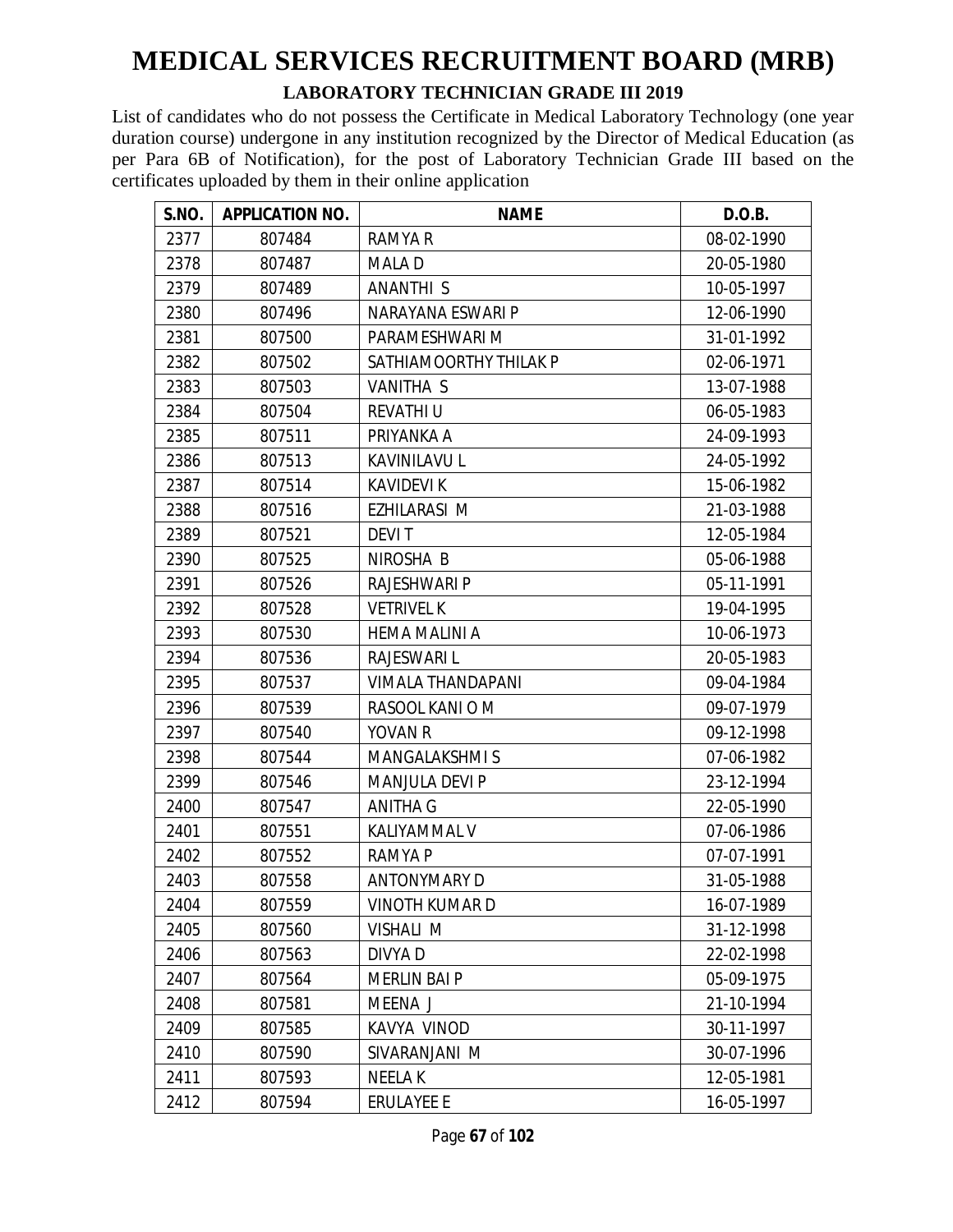#### **LABORATORY TECHNICIAN GRADE III 2019**

| S.NO. | <b>APPLICATION NO.</b> | <b>NAME</b>            | D.O.B.     |
|-------|------------------------|------------------------|------------|
| 2413  | 807598                 | UMA MAGESWARI A        | 10-08-1986 |
| 2414  | 807600                 | <b>KRISHNAVENI K</b>   | 14-05-1975 |
| 2415  | 807603                 | UDHAYAKUMARI L         | 10-04-1988 |
| 2416  | 807606                 | <b>IYYAMMAL R</b>      | 07-05-1993 |
| 2417  | 807607                 | <b>LAVANYA K</b>       | 09-10-1987 |
| 2418  | 807608                 | <b>THILAGAVATHI R</b>  | 28-06-1997 |
| 2419  | 807609                 | ABISEHAVALLI M         | 01-06-1982 |
| 2420  | 807613                 | SARUMATHI D            | 06-05-1988 |
| 2421  | 807614                 | <b>SUDHAMANIP</b>      | 10-05-1986 |
| 2422  | 807616                 | <b>DIVYAPRABA S</b>    | 01-03-1998 |
| 2423  | 807619                 | UTHIRAVELU S           | 04-03-1988 |
| 2424  | 807620                 | <b>VIDHYA S</b>        | 23-06-1998 |
| 2425  | 807621                 | PARAMESHWARI M         | 02-01-1995 |
| 2426  | 807622                 | PRABU C                | 15-04-1989 |
| 2427  | 807623                 | LATHIKA A              | 24-04-1997 |
| 2428  | 807625                 | <b>MAGESWARI M</b>     | 05-07-1989 |
| 2429  | 807627                 | <b>MUTHUMANI V</b>     | 30-06-1994 |
| 2430  | 807629                 | <b>SUGANTHI G</b>      | 11-06-1996 |
| 2431  | 807630                 | SENNAMMAL T            | 25-05-1985 |
| 2432  | 807633                 | <b>KASTHURI A</b>      | 13-04-1989 |
| 2433  | 807634                 | <b>SUBALDA G</b>       | 03-02-2001 |
| 2434  | 807635                 | MARY JAIN M            | 12-03-1984 |
| 2435  | 807636                 | DEVIKA D               | 09-07-1984 |
| 2436  | 807637                 | SASIKALA S             | 30-06-1983 |
| 2437  | 807641                 | <b>VADIVUKKARASI G</b> | 15-03-1986 |
| 2438  | 807648                 | <b>BANUMATHIM</b>      | 08-02-1985 |
| 2439  | 807649                 | PRIYA R                | 23-04-1996 |
| 2440  | 807657                 | NITHYA A               | 15-06-1993 |
| 2441  | 807659                 | M VICTORIA             | 12-04-1974 |
| 2442  | 807660                 | <b>JAMESA A</b>        | 24-04-1978 |
| 2443  | 807661                 | <b>SUMATHIR</b>        | 10-06-1992 |
| 2444  | 807662                 | P S KEERTHANI          | 24-03-1988 |
| 2445  | 807664                 | PANDEESWARI P          | 03-03-1992 |
| 2446  | 807666                 | <b>MAGESWARI R</b>     | 01-03-1995 |
| 2447  | 807667                 | <b>VIMALA P</b>        | 14-11-1981 |
| 2448  | 807669                 | JEYA S                 | 06-12-1996 |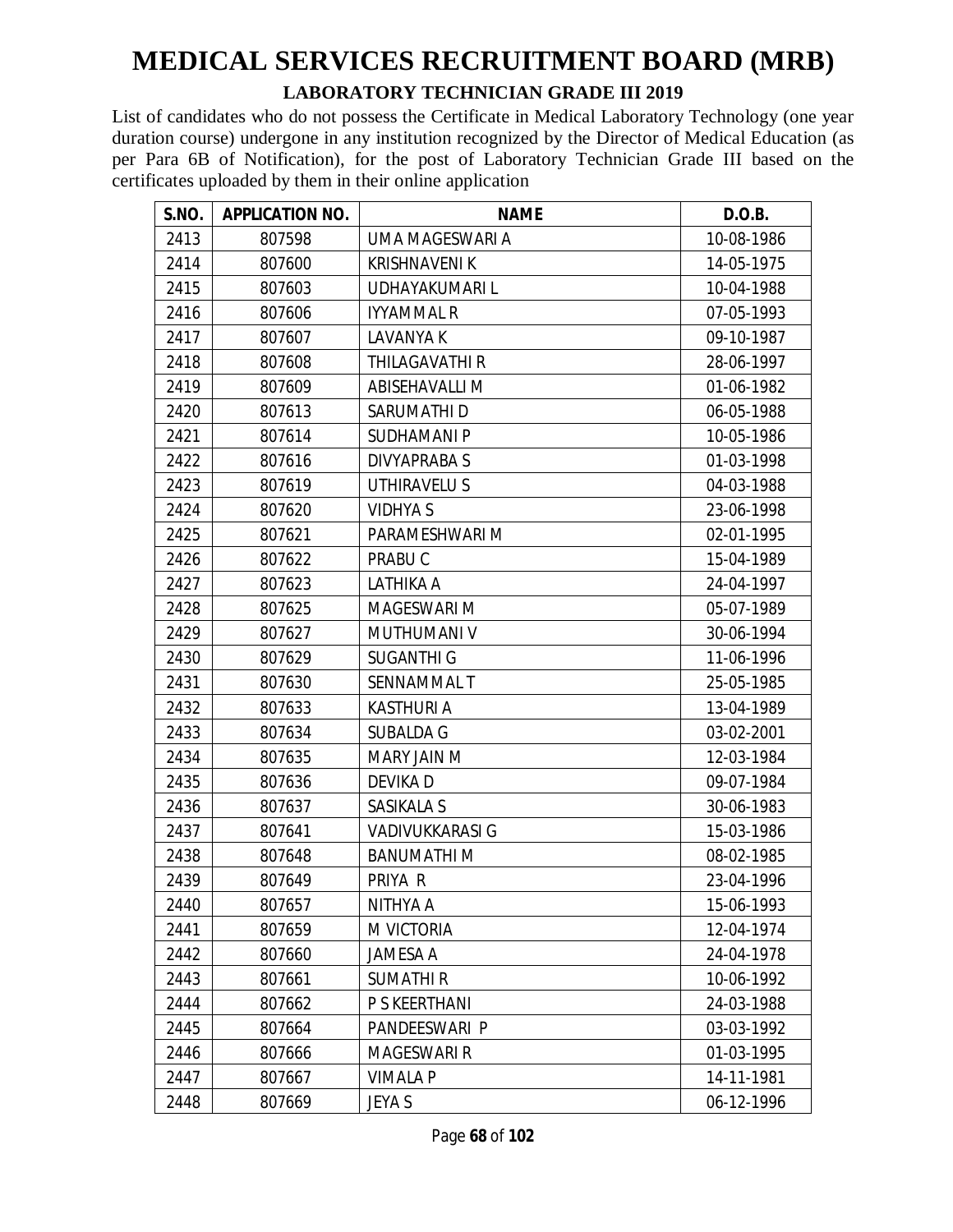#### **LABORATORY TECHNICIAN GRADE III 2019**

| S.NO. | <b>APPLICATION NO.</b> | <b>NAME</b>            | D.O.B.     |
|-------|------------------------|------------------------|------------|
| 2449  | 807671                 | KANIMOZHI KANIMOZHI    | 01-04-1987 |
| 2450  | 807672                 | <b>KANAGA G</b>        | 28-03-1990 |
| 2451  | 807674                 | <b>CHITRA DEVI A</b>   | 14-04-1997 |
| 2452  | 807676                 | PRABHAVATHI L          | 21-10-1999 |
| 2453  | 807679                 | SHAMEERA BEEVI M S     | 09-08-1999 |
| 2454  | 807680                 | SANGEETHA R            | 05-11-1984 |
| 2455  | 807681                 | <b>JAMILA M</b>        | 10-03-1975 |
| 2456  | 807682                 | PRABHA S               | 07-02-1986 |
| 2457  | 807684                 | <b>MALAIARASI S</b>    | 09-06-1980 |
| 2458  | 807686                 | USHA M                 | 23-04-1983 |
| 2459  | 807687                 | AMUTHA M               | 05-04-1974 |
| 2460  | 807688                 | <b>RUKMANI J</b>       | 02-06-1984 |
| 2461  | 807690                 | <b>JASMINE J</b>       | 03-07-1998 |
| 2462  | 807692                 | <b>MUTHU LAKSHMI B</b> | 28-02-1988 |
| 2463  | 807693                 | <b>GOWRI G</b>         | 18-01-1983 |
| 2464  | 807694                 | <b>MATHIMALAR M</b>    | 20-07-1986 |
| 2465  | 807695                 | AMUTHA M               | 06-06-1991 |
| 2466  | 807696                 | <b>REENA A</b>         | 05-06-1983 |
| 2467  | 807700                 | SHANTHI <sub>V</sub>   | 30-05-1985 |
| 2468  | 807703                 | NAGASIVAMORTHI R       | 22-06-1998 |
| 2469  | 807704                 | <b>BAKIYALAKSHMI K</b> | 07-03-1985 |
| 2470  | 807705                 | <b>MAHESWARI M</b>     | 20-05-1985 |
| 2471  | 807706                 | <b>KRISHNAMURTHY M</b> | 20-11-1977 |
| 2472  | 807709                 | <b>HEMALATHAT</b>      | 17-06-1999 |
| 2473  | 807711                 | <b>VISALAKSHI M</b>    | 21-05-1972 |
| 2474  | 807712                 | SANGEETHA V            | 10-05-1986 |
| 2475  | 807713                 | MAGIMAIRANI A          | 17-08-1989 |
| 2476  | 807716                 | <b>RAJITH P</b>        | 19-02-1991 |
| 2477  | 807723                 | <b>KALAISELVI S</b>    | 25-05-1981 |
| 2478  | 807727                 | <b>SUDHAS</b>          | 03-04-1985 |
| 2479  | 807728                 | <b>JOTHI LAKSHMI K</b> | 02-06-1984 |
| 2480  | 807732                 | <b>ARULSELVI D</b>     | 15-06-1980 |
| 2481  | 807734                 | SATHYA M               | 07-04-1991 |
| 2482  | 807735                 | <b>ANBUNILA S</b>      | 09-06-1989 |
| 2483  | 807739                 | <b>JAYASHREE M</b>     | 27-02-1995 |
| 2484  | 807740                 | <b>KAVITHA S</b>       | 19-04-1991 |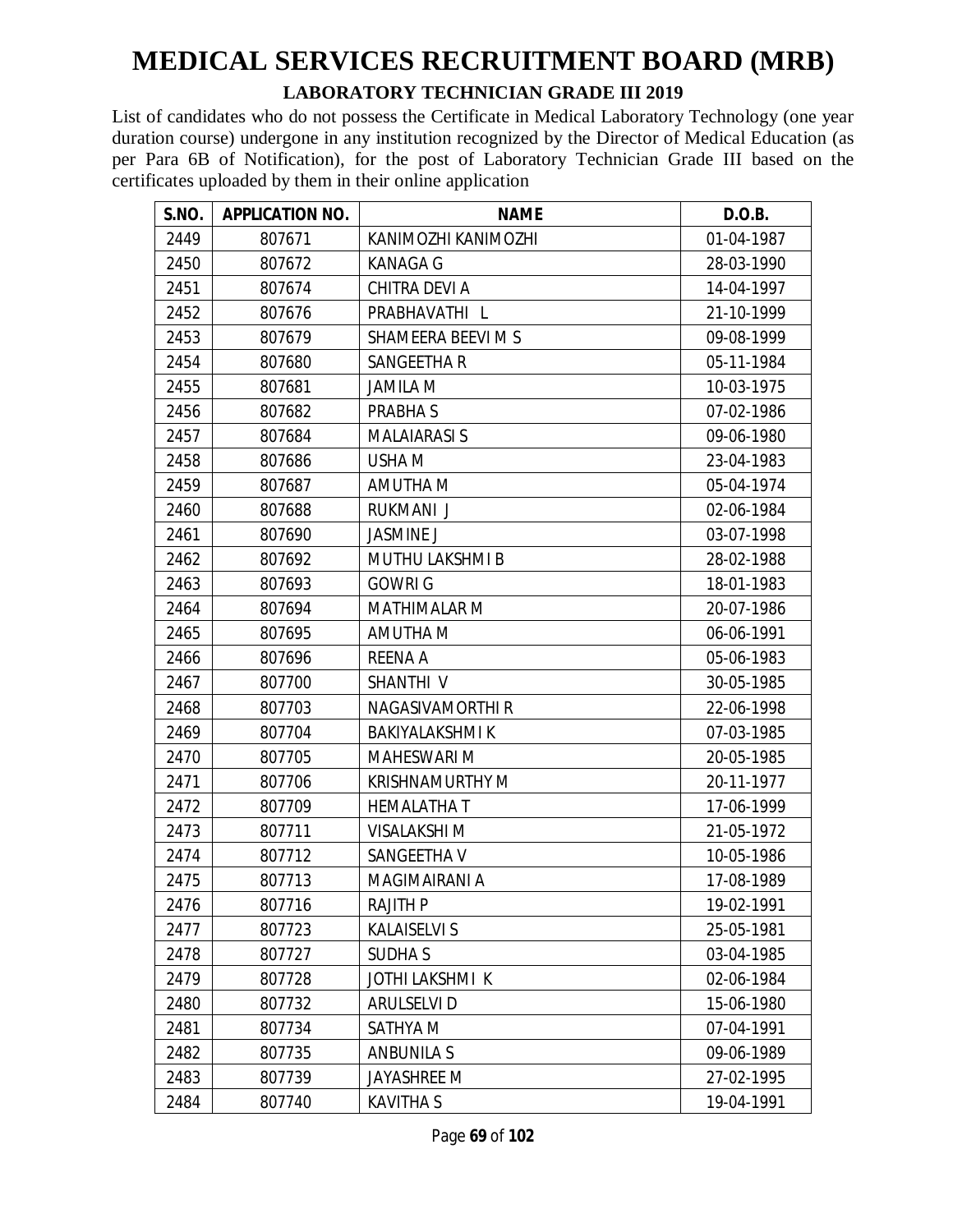#### **LABORATORY TECHNICIAN GRADE III 2019**

| S.NO. | <b>APPLICATION NO.</b> | <b>NAME</b>                 | D.O.B.     |
|-------|------------------------|-----------------------------|------------|
| 2485  | 807741                 | SATHYA BAMA R R             | 06-04-1986 |
| 2486  | 807742                 | SOWMIYA V                   | 15-07-1999 |
| 2487  | 807743                 | <b>SURYA S</b>              | 05-08-1986 |
| 2488  | 807744                 | <b>VIJAYALAKSHMI D</b>      | 05-06-1995 |
| 2489  | 807747                 | SARANYADEVI P               | 03-05-1989 |
| 2490  | 807748                 | <b>KAVIYARASAN S</b>        | 18-05-1992 |
| 2491  | 807750                 | MUTHEESWARAN A              | 12-07-1998 |
| 2492  | 807751                 | ANUPRIYA K                  | 09-06-1993 |
| 2493  | 807754                 | <b>BALAJIODAIYAN A</b>      | 15-05-1986 |
| 2494  | 807759                 | <b>BANUPRIYA P</b>          | 10-05-1993 |
| 2495  | 807762                 | <b>USHAK</b>                | 12-05-1988 |
| 2496  | 807763                 | PUSHPA S                    | 05-07-1987 |
| 2497  | 807764                 | SUJA K                      | 17-10-1985 |
| 2498  | 807765                 | SANDHIYA K                  | 09-06-1998 |
| 2499  | 807768                 | <b>NAGAMANI R</b>           | 05-01-1985 |
| 2500  | 807769                 | <b>SATHIYA R</b>            | 07-06-1984 |
| 2501  | 807772                 | SARUMATHI A                 | 08-06-1989 |
| 2502  | 807776                 | <b>VINITHA S</b>            | 03-08-1998 |
| 2503  | 807777                 | AJMI S R                    | 27-09-1998 |
| 2504  | 807779                 | <b>SELVIG</b>               | 10-05-1989 |
| 2505  | 807785                 | <b>JENIFER NISHA K</b>      | 07-07-1996 |
| 2506  | 807786                 | SATHYA P                    | 07-06-1989 |
| 2507  | 807787                 | MAGESWARI K                 | 05-06-1989 |
| 2508  | 807792                 | PONNUTHAI M                 | 10-04-1997 |
| 2509  | 807795                 | VIMALA DEVI C               | 07-06-1977 |
| 2510  | 807796                 | SANGEETHA M                 | 12-05-1991 |
| 2511  | 807797                 | <b>DHEVIT</b>               | 07-05-1984 |
| 2512  | 807798                 | AARTHI PAULINE ESTHER V     | 22-06-1983 |
| 2513  | 807802                 | VIJAYALAKSHMI V             | 09-12-1983 |
| 2514  | 807803                 | <b>SUNITHA J</b>            | 31-03-1985 |
| 2515  | 807805                 | <b>MAHESWARI M</b>          | 15-03-1976 |
| 2516  | 807808                 | ALAGUPRIYA KRISHANMOORTHY K | 23-09-1985 |
| 2517  | 807810                 | <b>NAGAJOTHIL</b>           | 21-06-1987 |
| 2518  | 807811                 | <b>MANIMEGALAI A</b>        | 21-01-1998 |
| 2519  | 807812                 | NIRMALA DEVI V              | 09-06-1989 |
| 2520  | 807813                 | SUBALAKSHMI S               | 13-05-1985 |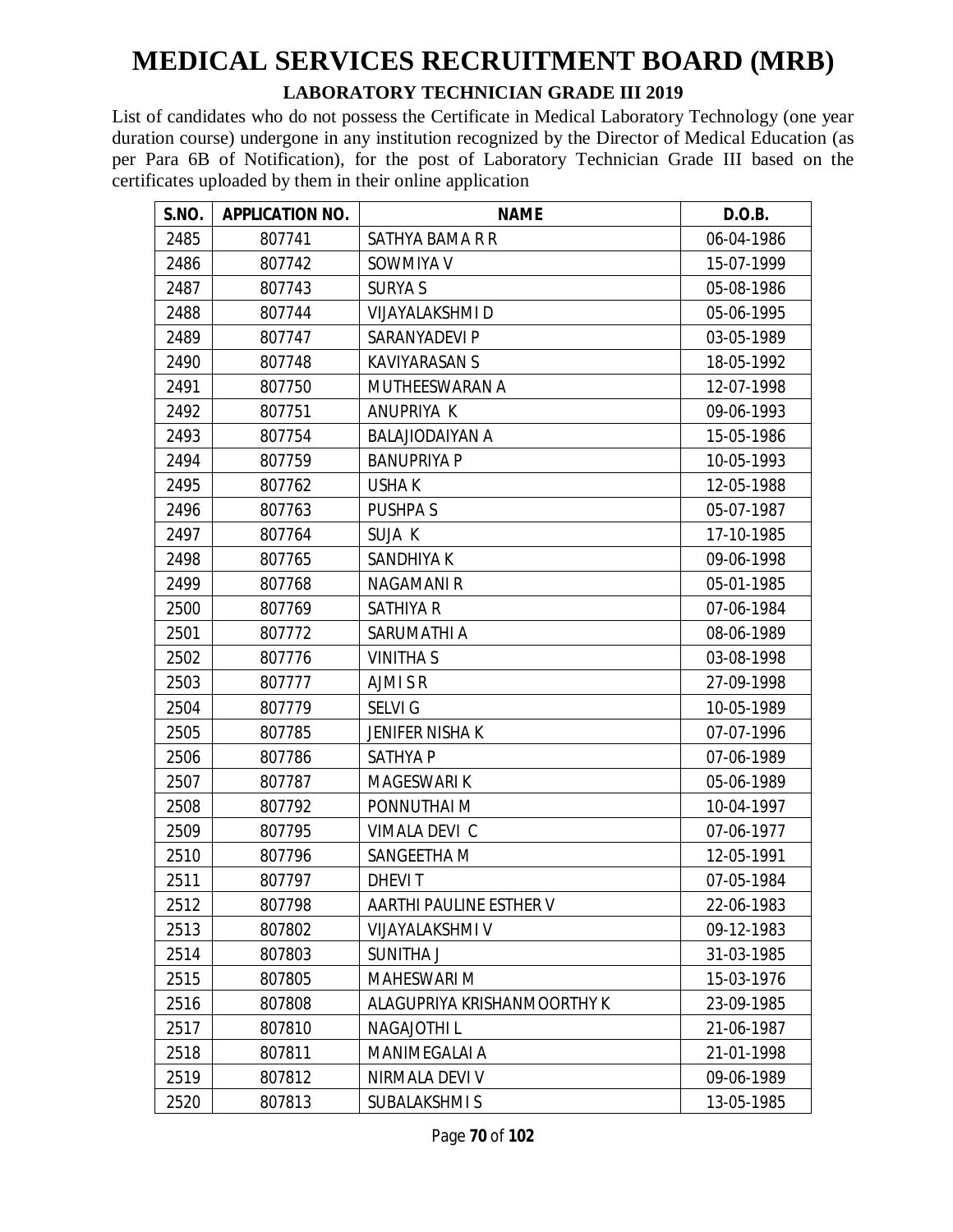#### **LABORATORY TECHNICIAN GRADE III 2019**

| S.NO. | <b>APPLICATION NO.</b> | <b>NAME</b>             | D.O.B.     |
|-------|------------------------|-------------------------|------------|
| 2521  | 807814                 | SHANMUGAPPRIYA M        | 19-05-1994 |
| 2522  | 807819                 | SARANYA K               | 22-05-1996 |
| 2523  | 807821                 | <b>SUMATHY B</b>        | 14-10-1987 |
| 2524  | 807823                 | UMA PRIYA M             | 21-12-1984 |
| 2525  | 807824                 | <b>REVATHY P</b>        | 23-07-1992 |
| 2526  | 807825                 | PANDEESWARI M           | 23-04-1990 |
| 2527  | 807828                 | MANIMEGALAI A           | 06-06-1984 |
| 2528  | 807830                 | YASOTHA B               | 02-06-1980 |
| 2529  | 807831                 | <b>LATHA RANI P</b>     | 30-04-1977 |
| 2530  | 807835                 | <b>MANJULA S</b>        | 14-03-1987 |
| 2531  | 807838                 | <b>MEENACHI G</b>       | 20-05-1984 |
| 2532  | 807839                 | <b>JANANI SRIDEVI S</b> | 12-08-1992 |
| 2533  | 807843                 | ANITHA J                | 29-07-1985 |
| 2534  | 807844                 | <b>MANJULA S</b>        | 24-10-1988 |
| 2535  | 807845                 | <b>METHAS</b>           | 10-07-1999 |
| 2536  | 807846                 | <b>GOPIK</b>            | 07-03-1998 |
| 2537  | 807850                 | ANNALAKSHMIR            | 11-06-1985 |
| 2538  | 807851                 | PRIYA B                 | 25-04-1991 |
| 2539  | 807852                 | <b>SHAKILA S</b>        | 11-06-1998 |
| 2540  | 807853                 | <b>SARANYAY</b>         | 20-01-1992 |
| 2541  | 807854                 | ASHA M                  | 15-12-1996 |
| 2542  | 807855                 | <b>JEGATHEESWARI R</b>  | 03-07-1995 |
| 2543  | 807864                 | SEETHALAKSHMI B         | 28-10-1995 |
| 2544  | 807866                 | <b>VINOTHINI V</b>      | 16-04-1996 |
| 2545  | 807868                 | PRIYA M                 | 16-05-1985 |
| 2546  | 807869                 | <b>SUBHALEKHA R</b>     | 05-05-2000 |
| 2547  | 807873                 | SRITHAR M               | 04-05-1987 |
| 2548  | 807875                 | <b>ISHWARIYA A</b>      | 04-05-1996 |
| 2549  | 807876                 | <b>DHARANIC</b>         | 20-06-1989 |
| 2550  | 807879                 | SUMATHI A               | 04-02-1986 |
| 2551  | 807880                 | ELAM VENDAN K           | 03-06-1986 |
| 2552  | 807882                 | <b>KAVITHA G</b>        | 05-06-1993 |
| 2553  | 807886                 | PANCHAVARNAM P          | 19-09-1987 |
| 2554  | 807888                 | <b>SUGANTHIS</b>        | 29-10-1994 |
| 2555  | 807890                 | <b>MURUGAVALLI S</b>    | 11-05-1985 |
| 2556  | 807891                 | <b>INDHUMATHIS</b>      | 19-01-1995 |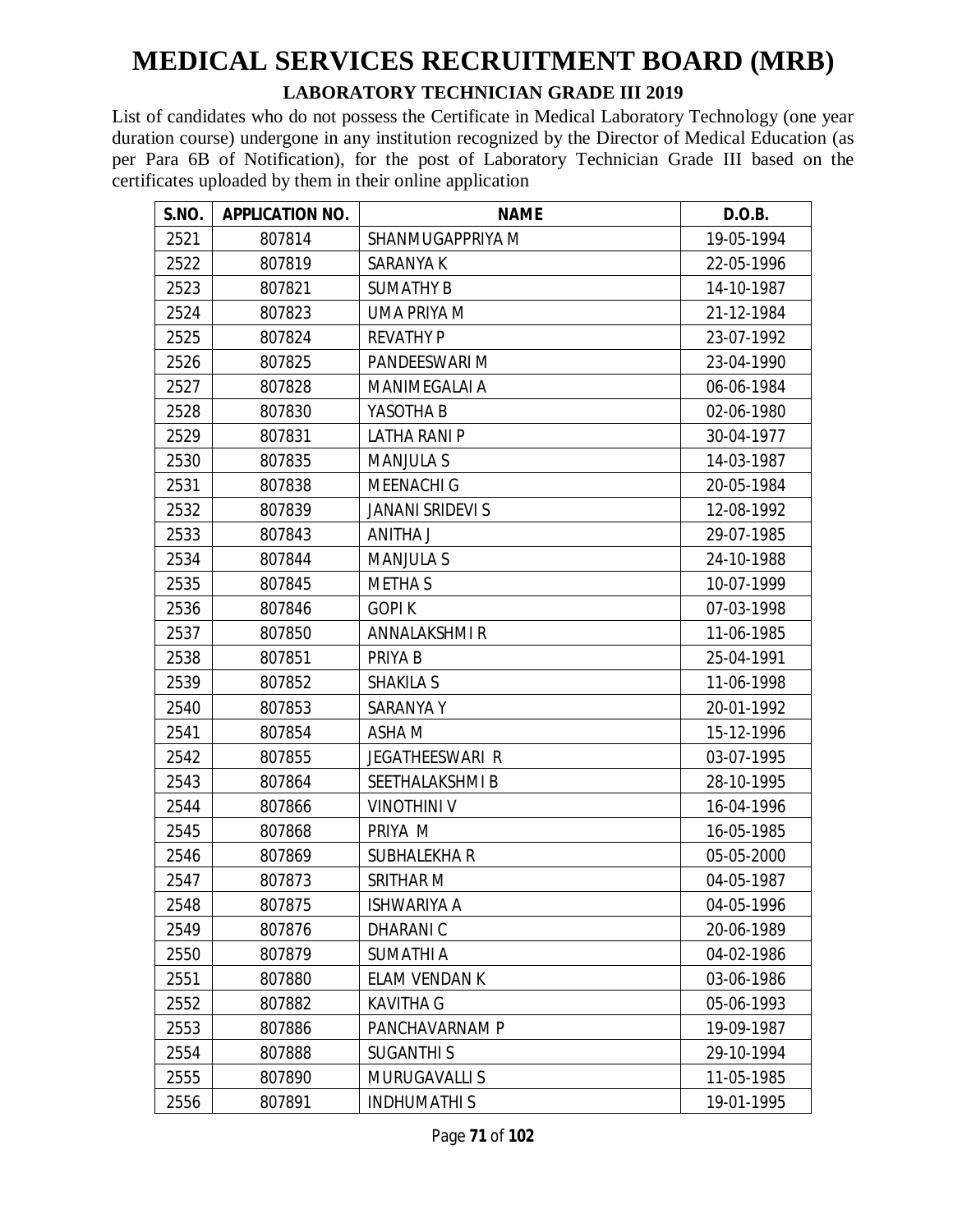#### **LABORATORY TECHNICIAN GRADE III 2019**

| S.NO. | <b>APPLICATION NO.</b> | <b>NAME</b>              | D.O.B.     |
|-------|------------------------|--------------------------|------------|
| 2557  | 807894                 | DHEIVANAI S              | 02-02-1998 |
| 2558  | 807896                 | SANTHIYA M               | 03-06-1997 |
| 2559  | 807897                 | PADMAPRIYA K             | 05-06-1997 |
| 2560  | 807898                 | <b>VIJAYALAKSHMI M</b>   | 26-06-1989 |
| 2561  | 807902                 | <b>MANO SALINI A</b>     | 07-05-1986 |
| 2562  | 807904                 | MURASINBAN M             | 28-04-2000 |
| 2563  | 807905                 | SANGARESWARI PRIYA M     | 17-06-1996 |
| 2564  | 807906                 | USHARANI R               | 27-05-1983 |
| 2565  | 807907                 | SANGEETHA P              | 29-01-1987 |
| 2566  | 807908                 | SIVANTHI V               | 09-07-1981 |
| 2567  | 807910                 | <b>KINGCY C</b>          | 21-06-1989 |
| 2568  | 807911                 | SEETHA J                 | 18-03-1990 |
| 2569  | 807912                 | <b>SANGEETHA M</b>       | 02-05-1995 |
| 2570  | 807915                 | <b>RAMYA R</b>           | 12-03-1991 |
| 2571  | 807920                 | <b>ROSEMARY J</b>        | 15-04-1994 |
| 2572  | 807921                 | TAMIL ILAKKIYA JOTHI K K | 28-04-1995 |
| 2573  | 807926                 | ANNAKAMU K               | 24-02-1988 |
| 2574  | 807928                 | <b>SUGANYA B</b>         | 10-12-1998 |
| 2575  | 807930                 | KAVIYARASI K             | 01-11-1989 |
| 2576  | 807931                 | PRIYA M                  | 04-04-1994 |
| 2577  | 807932                 | <b>JAYANTHI G</b>        | 16-05-1998 |
| 2578  | 807933                 | <b>MARYSTELLA E</b>      | 28-05-1980 |
| 2579  | 807934                 | PREMALATHA K             | 12-06-1981 |
| 2580  | 807935                 | VANI K                   | 07-06-1998 |
| 2581  | 807939                 | SUBA CHANDRA D           | 07-05-1988 |
| 2582  | 807940                 | UMAMAHESWARI L           | 28-06-1981 |
| 2583  | 807943                 | <b>KARPAGAM R</b>        | 05-06-1984 |
| 2584  | 807944                 | RADHA D                  | 11-04-1984 |
| 2585  | 807945                 | JEYA MAREESWARI A        | 10-09-1987 |
| 2586  | 807948                 | SUNITHA KS               | 25-05-1987 |
| 2587  | 807949                 | <b>RATHIKA S</b>         | 14-05-2000 |
| 2588  | 807952                 | PRABHA MT                | 19-03-1997 |
| 2589  | 807954                 | SIVASATHIYA S            | 12-01-1986 |
| 2590  | 807956                 | MUTHULAKSHMI E           | 28-05-1985 |
| 2591  | 807959                 | <b>TAMILSELVI M S</b>    | 13-06-1997 |
| 2592  | 807960                 | <b>AMARNATH K B</b>      | 21-03-1975 |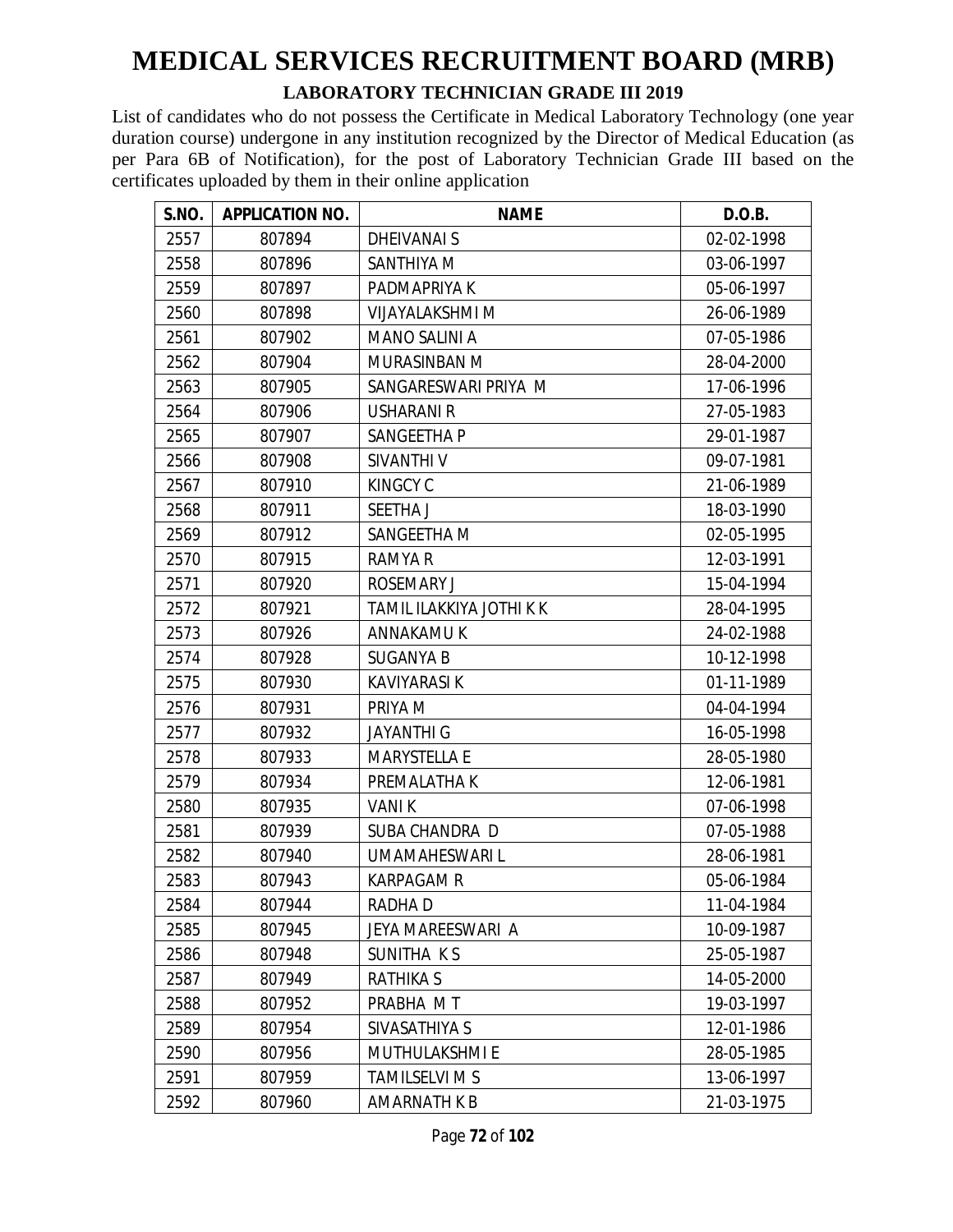#### **LABORATORY TECHNICIAN GRADE III 2019**

| S.NO. | <b>APPLICATION NO.</b> | <b>NAME</b>                      | D.O.B.     |
|-------|------------------------|----------------------------------|------------|
| 2593  | 807962                 | SHOBANA K M                      | 20-05-1996 |
| 2594  | 807965                 | <b>KANNAN E</b>                  | 04-06-1981 |
| 2595  | 807968                 | <b>GAJALAKSHMI K</b>             | 20-05-1982 |
| 2596  | 807971                 | MANJULA DEVI M                   | 08-04-1984 |
| 2597  | 807972                 | SAROJ PRIYADARSHINI M            | 11-01-1985 |
| 2598  | 807973                 | THENMOZHI P                      | 28-05-1995 |
| 2599  | 807976                 | MURUGESWARI S                    | 18-05-1983 |
| 2600  | 807977                 | <b>NATCHATHIRAMARY S</b>         | 18-06-1986 |
| 2601  | 807980                 | <b>NANDHA KUMARS</b>             | 03-05-1996 |
| 2602  | 807982                 | JANOVA MATHALAIMARY D            | 15-06-1983 |
| 2603  | 807987                 | CHELLAMMAL C A                   | 04-06-1980 |
| 2604  | 807991                 | SRIMATHI G                       | 05-05-1992 |
| 2605  | 807992                 | THAHIRATHUL NASREEN A            | 06-08-1997 |
| 2606  | 807993                 | <b>KALA V</b>                    | 04-10-1995 |
| 2607  | 807998                 | <b>KAVITHA G</b>                 | 10-06-1988 |
| 2608  | 808000                 | <b>VINODINI K</b>                | 21-12-1977 |
| 2609  | 808009                 | <b>NAGOMIT</b>                   | 13-11-1991 |
| 2610  | 808010                 | SATHYA M                         | 17-05-1983 |
| 2611  | 808011                 | CHANDRAMATHI M                   | 25-04-2001 |
| 2612  | 808013                 | SARANYA DEVI C                   | 26-12-1993 |
| 2613  | 808014                 | KOUSALYA M                       | 07-06-1988 |
| 2614  | 808016                 | <b>AARTHIS</b>                   | 16-08-1996 |
| 2615  | 808024                 | <b>VINITHAT</b>                  | 30-09-1999 |
| 2616  | 808029                 | <b>BANUP</b>                     | 21-04-1998 |
| 2617  | 808033                 | <b>SUDHARANIK</b>                | 31-08-1982 |
| 2618  | 808034                 | DHIVYA P                         | 09-06-1996 |
| 2619  | 808036                 | <b>IDHAYA SINTHIYA VELKANI P</b> | 15-06-1996 |
| 2620  | 808044                 | LAKSHMI M                        | 11-05-1996 |
| 2621  | 808047                 | <b>INDHIRA R</b>                 | 26-05-1985 |
| 2622  | 808049                 | PALKANI P                        | 12-02-1985 |
| 2623  | 808050                 | BHUVANENDRA KUMAR RAJE M R       | 20-05-1984 |
| 2624  | 808053                 | NITHYA DEVI R                    | 17-05-1983 |
| 2625  | 808054                 | MANJU M                          | 08-06-1993 |
| 2626  | 808058                 | <b>AMBIKA V</b>                  | 27-05-1998 |
| 2627  | 808059                 | ANANTHAVEERAGANAPATHI L          | 26-05-1995 |
| 2628  | 808060                 | SORNA PRIYA S                    | 15-05-1997 |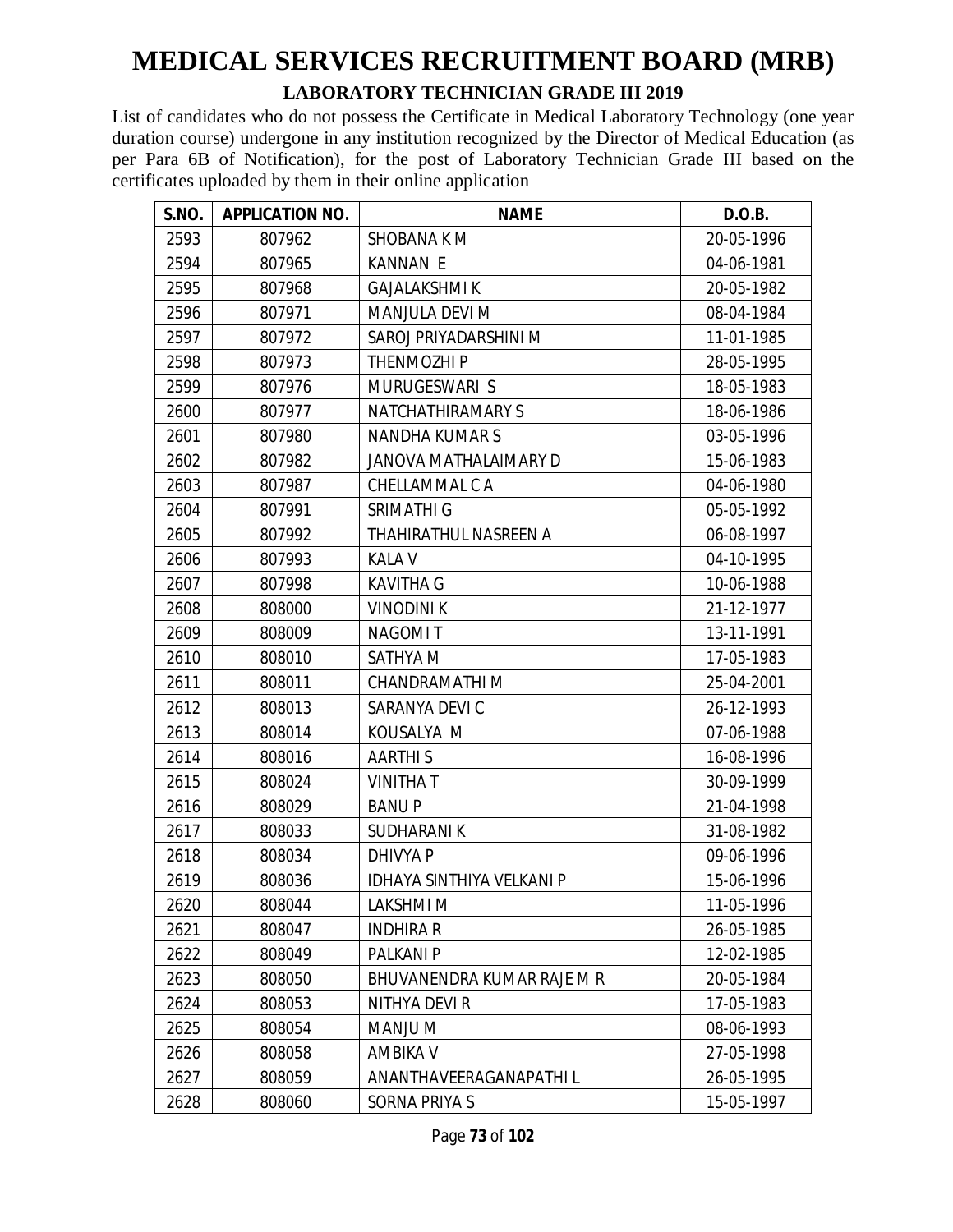#### **LABORATORY TECHNICIAN GRADE III 2019**

| S.NO. | <b>APPLICATION NO.</b> | <b>NAME</b>            | D.O.B.     |
|-------|------------------------|------------------------|------------|
| 2629  | 808061                 | PAVITHRA B             | 21-06-1995 |
| 2630  | 808063                 | <b>NALINIP</b>         | 19-05-1984 |
| 2631  | 808066                 | <b>BERSHAS</b>         | 06-05-1983 |
| 2632  | 808067                 | RUTHRA MOORTHY K       | 17-06-1983 |
| 2633  | 808068                 | <b>KANCHANAD</b>       | 12-06-1982 |
| 2634  | 808073                 | <b>ALAGULAKSHMIK</b>   | 19-04-1998 |
| 2635  | 808076                 | LOGESH S               | 10-07-1996 |
| 2636  | 808077                 | SARANYA R              | 08-06-1987 |
| 2637  | 808080                 | CRUZ VINCY C           | 09-11-1998 |
| 2638  | 808082                 | <b>GAYATHRIS</b>       | 03-06-1992 |
| 2639  | 808087                 | SHAPNA N               | 24-08-1995 |
| 2640  | 808089                 | KALPANA C              | 13-04-1998 |
| 2641  | 808090                 | KAVITHA A              | 19-05-1985 |
| 2642  | 808091                 | SHEEJA I               | 02-07-1984 |
| 2643  | 808092                 | <b>RAJESWARI P</b>     | 04-05-1988 |
| 2644  | 808093                 | ARCHANA ABIMANNAN      | 30-11-1986 |
| 2645  | 808096                 | <b>JOSEPHIN SUJA T</b> | 15-05-1987 |
| 2646  | 808098                 | JOY FREEDA D           | 25-03-1976 |
| 2647  | 808100                 | <b>KAMATCHI M</b>      | 14-03-1990 |
| 2648  | 808102                 | <b>KAMALA B</b>        | 07-06-1994 |
| 2649  | 808103                 | SARANYA G              | 18-12-1990 |
| 2650  | 808104                 | RASIYA BANU            | 09-06-1983 |
| 2651  | 808106                 | <b>VEERALAKSHMIS</b>   | 06-04-1994 |
| 2652  | 808107                 | <b>RATHI PRIYA K</b>   | 06-10-1998 |
| 2653  | 808108                 | KARTHIK RAJA T         | 05-12-1998 |
| 2654  | 808110                 | PRIYADHARSHINI M       | 19-11-1986 |
| 2655  | 808111                 | <b>BABY LATHA Y</b>    | 16-11-1980 |
| 2656  | 808119                 | SELVI P                | 25-05-1997 |
| 2657  | 808120                 | DHIVYA C               | 16-07-1999 |
| 2658  | 808121                 | <b>GOMATHIR</b>        | 05-06-1989 |
| 2659  | 808124                 | RAJESWARI R            | 04-06-1996 |
| 2660  | 808126                 | AZHAKESHWARI P         | 13-04-1993 |
| 2661  | 808127                 | MARIAMMAL M            | 21-05-1994 |
| 2662  | 808128                 | SNEKA M                | 10-04-1991 |
| 2663  | 808129                 | <b>SUNMATHIR</b>       | 12-04-1994 |
| 2664  | 808131                 | KANNIGA DEVI K         | 17-06-1979 |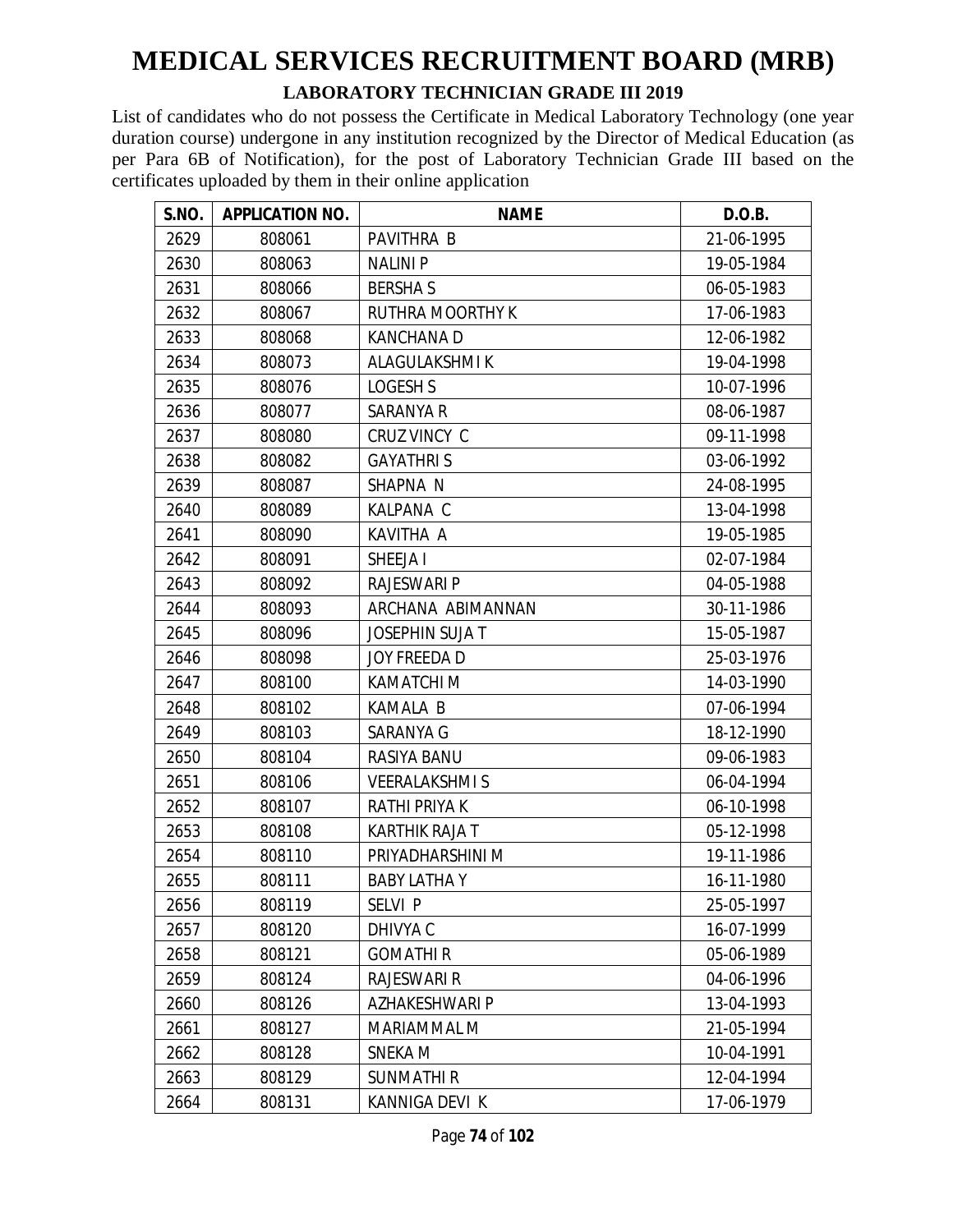#### **LABORATORY TECHNICIAN GRADE III 2019**

| S.NO. | <b>APPLICATION NO.</b> | <b>NAME</b>                      | D.O.B.     |
|-------|------------------------|----------------------------------|------------|
| 2665  | 808132                 | <b>VINCLIN MARY V</b>            | 11-08-1998 |
| 2666  | 808136                 | THAMIZHARASI G                   | 06-05-1983 |
| 2667  | 808138                 | <b>TAMLIAMULLIA T</b>            | 15-06-1993 |
| 2668  | 808139                 | <b>JEGADEESH BALA MANOHARI M</b> | 05-06-1984 |
| 2669  | 808140                 | NAGALAKSHMI M                    | 27-07-1996 |
| 2670  | 808141                 | <b>RAJATHI A</b>                 | 15-05-1979 |
| 2671  | 808142                 | <b>BOOPATHIP</b>                 | 01-03-1986 |
| 2672  | 808143                 | SUDHA C                          | 08-11-1996 |
| 2673  | 808144                 | <b>VELMURUGAPILLAI K</b>         | 10-02-1991 |
| 2674  | 808146                 | <b>TAMILSELVI A</b>              | 14-10-1997 |
| 2675  | 808149                 | RENUGAMBAL N                     | 16-06-1986 |
| 2676  | 808151                 | <b>USHA RANI R</b>               | 07-09-1986 |
| 2677  | 808152                 | <b>PUSHPAVALLIE</b>              | 27-11-1992 |
| 2678  | 808153                 | <b>ESAI RANI P</b>               | 18-04-1983 |
| 2679  | 808157                 | <b>MAHESH T</b>                  | 05-03-1987 |
| 2680  | 808161                 | <b>MERLIN SUJA Y</b>             | 17-09-1973 |
| 2681  | 808164                 | <b>KALAIVANI S</b>               | 08-05-1998 |
| 2682  | 808167                 | SASIKALA KR                      | 02-07-1991 |
| 2683  | 808168                 | SUJITHA DEVIT                    | 14-07-1987 |
| 2684  | 808169                 | <b>SUHILA N</b>                  | 11-06-1984 |
| 2685  | 808170                 | <b>SURYA BALA A</b>              | 10-10-1983 |
| 2686  | 808171                 | <b>SURUTHI M</b>                 | 27-03-1997 |
| 2687  | 808173                 | MURUGESWARI T                    | 09-05-1986 |
| 2688  | 808174                 | <b>GOWSALYA R</b>                | 16-02-2001 |
| 2689  | 808176                 | <b>ANANTHALAKSHMIJS</b>          | 15-12-1989 |
| 2690  | 808177                 | SAURABH                          | 16-12-1993 |
| 2691  | 808179                 | <b>REVATHI J</b>                 | 09-06-1995 |
| 2692  | 808182                 | PAVITHRA R                       | 15-03-1999 |
| 2693  | 808183                 | <b>BAGYALAKSHMID</b>             | 25-02-1983 |
| 2694  | 808184                 | <b>GOWRI M</b>                   | 24-07-1998 |
| 2695  | 808186                 | SARANYA S                        | 19-03-1997 |
| 2696  | 808198                 | <b>CAROLINE E</b>                | 24-12-1987 |
| 2697  | 808200                 | NIRMALA A                        | 26-04-1985 |
| 2698  | 808202                 | <b>TAMILSELVI M</b>              | 03-03-1998 |
| 2699  | 808203                 | <b>SANTHIYA E</b>                | 05-02-1999 |
| 2700  | 808205                 | NISHANTHI B                      | 10-05-1999 |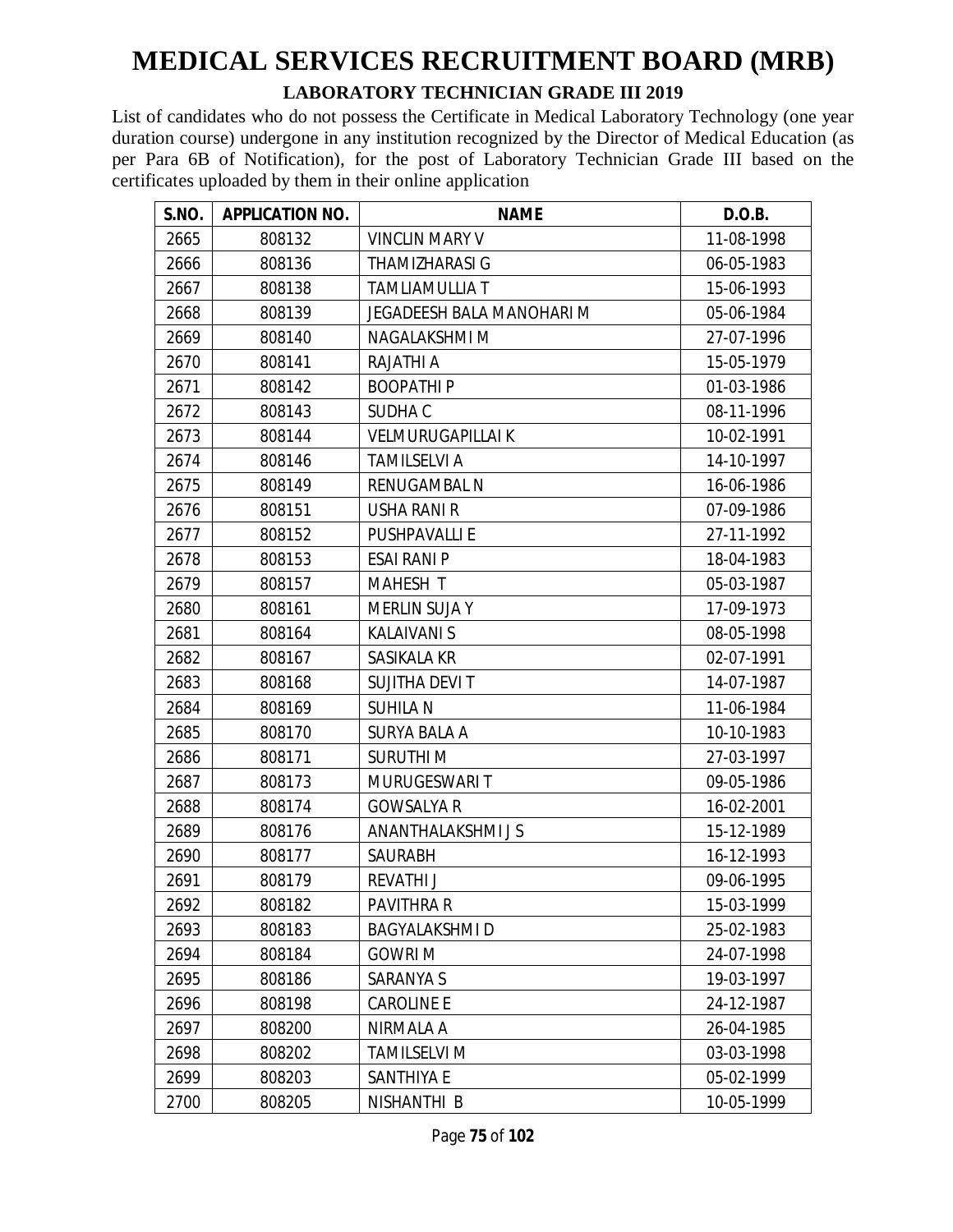#### **LABORATORY TECHNICIAN GRADE III 2019**

| S.NO. | <b>APPLICATION NO.</b> | <b>NAME</b>             | D.O.B.     |
|-------|------------------------|-------------------------|------------|
| 2701  | 808207                 | <b>JENIC</b>            | 26-08-1993 |
| 2702  | 808208                 | <b>ROBERT D</b>         | 10-01-1982 |
| 2703  | 808209                 | <b>VENDA R</b>          | 10-01-1989 |
| 2704  | 808211                 | PRIYA J                 | 30-04-1988 |
| 2705  | 808214                 | <b>LALITHA G</b>        | 06-03-1998 |
| 2706  | 808215                 | <b>RATHIKA P</b>        | 20-08-1982 |
| 2707  | 808220                 | <b>ELAVARASI P</b>      | 10-04-1992 |
| 2708  | 808222                 | <b>TAMILSELVI P</b>     | 24-07-1984 |
| 2709  | 808224                 | <b>SARANYA K</b>        | 12-05-1995 |
| 2710  | 808225                 | <b>ANITHA S</b>         | 08-08-1987 |
| 2711  | 808227                 | RANJITHA M              | 15-05-1994 |
| 2712  | 808231                 | <b>MUTHUSELVI M</b>     | 04-02-1983 |
| 2713  | 808235                 | <b>GUNA K</b>           | 01-06-1997 |
| 2714  | 808237                 | AISWARYA U              | 08-05-1992 |
| 2715  | 808238                 | MALARKODI V             | 25-06-1998 |
| 2716  | 808242                 | <b>EASWARI R</b>        | 17-07-1980 |
| 2717  | 808244                 | YOGALAKSHMI M           | 15-05-1991 |
| 2718  | 808245                 | <b>SWETHAP</b>          | 15-02-1992 |
| 2719  | 808251                 | <b>ABDUL RAHMAN S</b>   | 29-12-1980 |
| 2720  | 808252                 | <b>BHARATHAMANI S</b>   | 05-06-1986 |
| 2721  | 808257                 | SHANMUGATHAI V          | 10-04-1991 |
| 2722  | 808258                 | PRAVEEN KUMAR J         | 23-05-1989 |
| 2723  | 808260                 | REMIYA W O              | 10-05-1995 |
| 2724  | 808265                 | <b>SENTHILKUMAR S</b>   | 05-05-1981 |
| 2725  | 808267                 | SHEEMA S                | 19-03-1986 |
| 2726  | 808268                 | <b>THAMARAISELVAN S</b> | 06-03-1975 |
| 2727  | 808270                 | <b>GAYATHRIP</b>        | 07-07-1993 |
| 2728  | 808272                 | VIJAYAKUMARI B          | 02-04-1990 |
| 2729  | 808277                 | <b>VIJAYALAKSHMI S</b>  | 11-01-1992 |
| 2730  | 808279                 | SATHIYA C               | 08-05-1993 |
| 2731  | 808281                 | <b>VELAMMAL A</b>       | 29-09-1988 |
| 2732  | 808282                 | DIVIYA S                | 06-06-1988 |
| 2733  | 808283                 | <b>VIJAYALAKSHMI V</b>  | 27-02-1979 |
| 2734  | 808286                 | USHARANI U              | 10-05-1979 |
| 2735  | 808287                 | <b>GOWSALYA S</b>       | 17-05-1997 |
| 2736  | 808288                 | <b>SWATHY D</b>         | 25-08-1990 |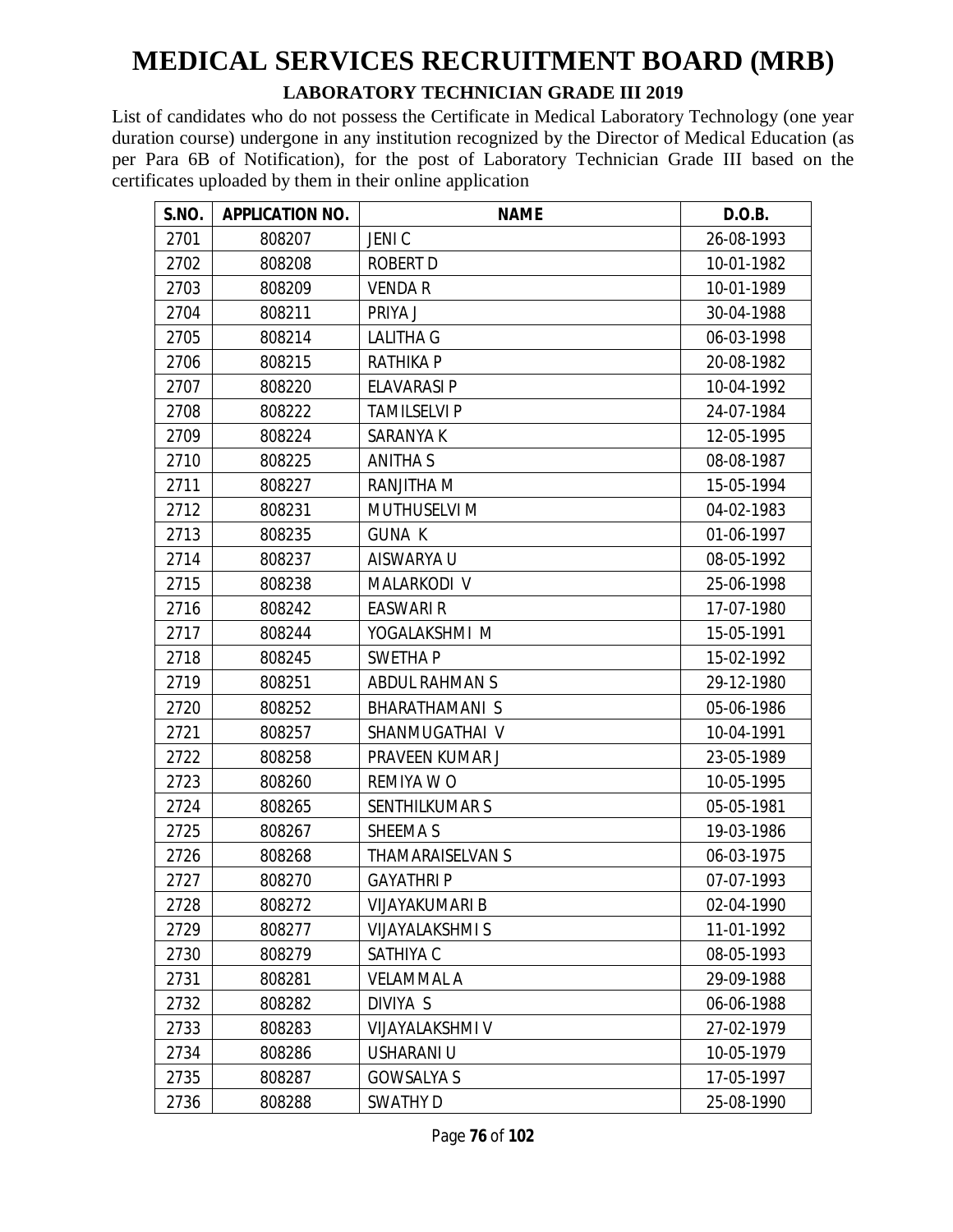#### **LABORATORY TECHNICIAN GRADE III 2019**

| S.NO. | <b>APPLICATION NO.</b> | <b>NAME</b>          | D.O.B.     |
|-------|------------------------|----------------------|------------|
| 2737  | 808289                 | PRABAKARAN A         | 10-06-1992 |
| 2738  | 808293                 | <b>VINITHA R</b>     | 29-05-1986 |
| 2739  | 808297                 | NITHIYABHARATHI D    | 12-04-1996 |
| 2740  | 808298                 | POOJA E              | 03-03-1993 |
| 2741  | 808299                 | PRAISING VENILBA C T | 15-04-1997 |
| 2742  | 808301                 | <b>VINOTH R</b>      | 05-03-1995 |
| 2743  | 808303                 | <b>MAHALEKSHMI M</b> | 31-05-1998 |
| 2744  | 808306                 | <b>JANCIK</b>        | 15-11-1986 |
| 2745  | 808310                 | <b>MONISHA G</b>     | 10-04-1998 |
| 2746  | 808311                 | MEENATCHI C          | 28-07-1999 |
| 2747  | 808318                 | <b>RENUGA DEVIK</b>  | 03-05-1987 |
| 2748  | 808319                 | NANDHAGOPAL P        | 06-09-1980 |
| 2749  | 808321                 | <b>GANGADEVI S</b>   | 30-05-1975 |
| 2750  | 808325                 | <b>KANAKA S</b>      | 10-05-1989 |
| 2751  | 808327                 | ABINAYA P            | 07-07-1997 |
| 2752  | 808328                 | TAMILSELVAN          | 31-01-1997 |
| 2753  | 808329                 | <b>SUNDARI M</b>     | 01-04-1981 |
| 2754  | 808331                 | <b>JEMILA L</b>      | 04-05-1998 |
| 2755  | 808332                 | <b>SUGANYA R</b>     | 27-06-1993 |
| 2756  | 808336                 | PRAVEENA N           | 27-11-1997 |
| 2757  | 808337                 | <b>JEYACHITRA P</b>  | 29-05-1985 |
| 2758  | 808340                 | VANITHA G            | 21-06-1985 |
| 2759  | 808341                 | MANGAIYARKARASI P    | 02-06-1984 |
| 2760  | 808344                 | <b>MADHUBALA P</b>   | 24-05-1996 |
| 2761  | 808346                 | DHANALAKSHMI K       | 06-04-1987 |
| 2762  | 808357                 | <b>SATHIYA S</b>     | 23-09-1989 |
| 2763  | 808361                 | SARATHADEVI R        | 06-06-1991 |
| 2764  | 808362                 | AMALA K              | 09-03-1987 |
| 2765  | 808363                 | <b>MANIMEGALAI R</b> | 15-05-1997 |
| 2766  | 808364                 | DIVYA D              | 04-06-1996 |
| 2767  | 808368                 | KANIMOZHI S          | 08-05-1992 |
| 2768  | 808369                 | <b>SUTHAT</b>        | 10-07-1984 |
| 2769  | 808370                 | ARULMANI C           | 12-12-1985 |
| 2770  | 808371                 | <b>ESAKKI RANI S</b> | 31-05-1985 |
| 2771  | 808372                 | SUDHA S              | 07-06-1988 |
| 2772  | 808374                 | <b>SUDHAK</b>        | 04-06-1986 |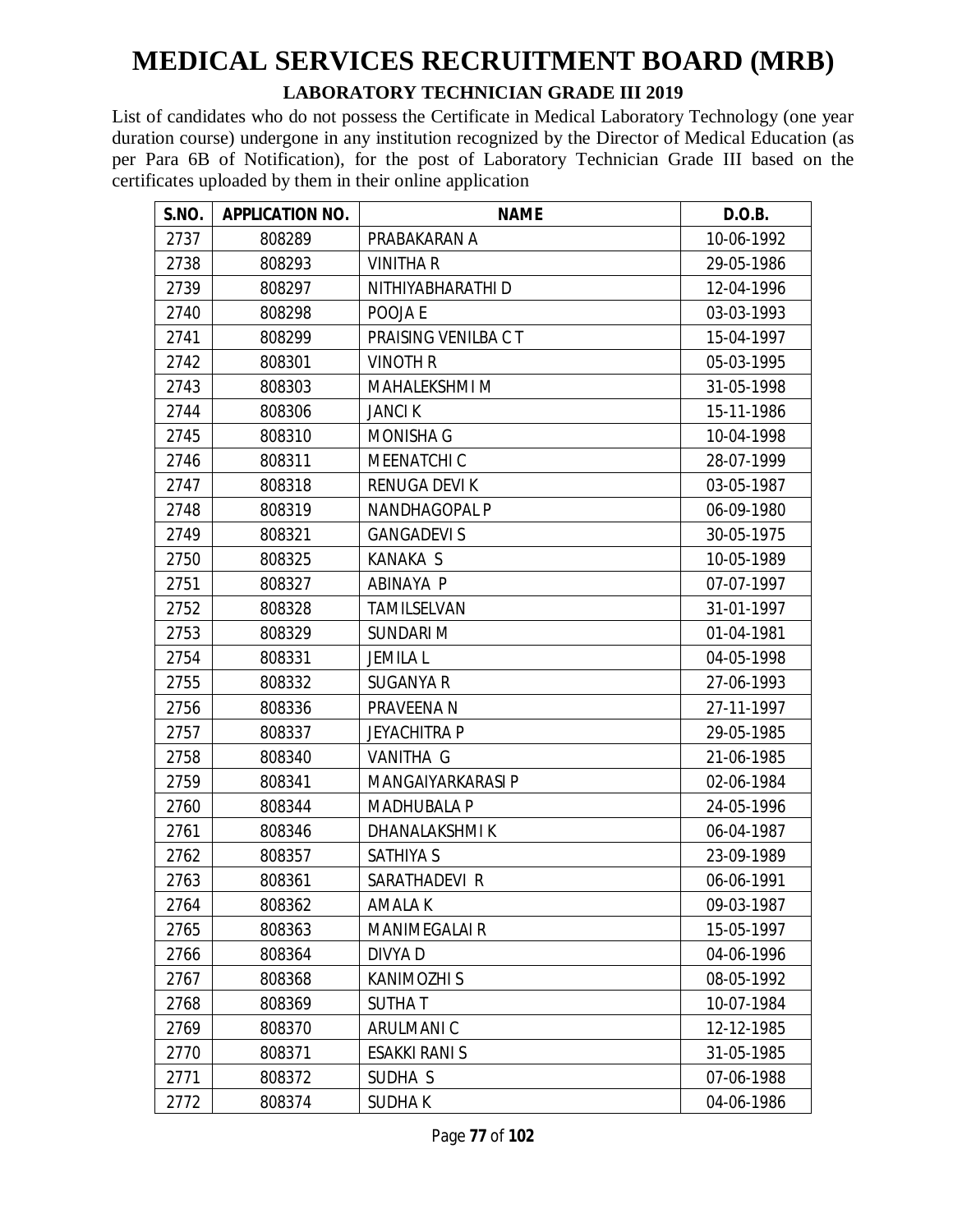#### **LABORATORY TECHNICIAN GRADE III 2019**

| S.NO. | <b>APPLICATION NO.</b> | <b>NAME</b>            | D.O.B.     |
|-------|------------------------|------------------------|------------|
| 2773  | 808375                 | <b>DURGADEVIS</b>      | 05-05-1990 |
| 2774  | 808378                 | <b>BEENA M</b>         | 04-10-1994 |
| 2775  | 808379                 | <b>EGANATHAN G</b>     | 16-06-2000 |
| 2776  | 808380                 | SURYA J                | 15-07-1992 |
| 2777  | 808383                 | <b>MANIMEGALAI V</b>   | 27-07-1997 |
| 2778  | 808387                 | SUBBURATHINAM A        | 17-06-1992 |
| 2779  | 808388                 | <b>JOMY JOSEPH</b>     | 31-03-1981 |
| 2780  | 808390                 | PREMA R                | 16-05-1997 |
| 2781  | 808391                 | <b>RAJESH S</b>        | 17-10-1982 |
| 2782  | 808392                 | <b>KUMARC</b>          | 24-02-1982 |
| 2783  | 808395                 | <b>MUTHU A</b>         | 20-06-1993 |
| 2784  | 808406                 | MALARVIZHI C           | 06-06-1993 |
| 2785  | 808407                 | <b>VIOLET RANIS</b>    | 30-06-1986 |
| 2786  | 808409                 | <b>ARIVUKODI B</b>     | 09-10-1986 |
| 2787  | 808410                 | <b>SUGANTHI G</b>      | 01-06-1980 |
| 2788  | 808411                 | <b>SRIDEVI K</b>       | 23-04-1997 |
| 2789  | 808412                 | LAVANYA K              | 19-02-1990 |
| 2790  | 808417                 | SHEEBA S               | 24-04-1990 |
| 2791  | 808419                 | SUBASHRI R             | 17-05-1999 |
| 2792  | 808420                 | PACKIARANI M           | 02-03-1994 |
| 2793  | 808421                 | DHANALAKSHMIS          | 12-01-1981 |
| 2794  | 808422                 | <b>GOVINDAMMAL P</b>   | 21-06-1982 |
| 2795  | 808424                 | DIVYAPRABHA R          | 23-10-1996 |
| 2796  | 808425                 | ANISHA A M             | 31-10-1995 |
| 2797  | 808426                 | <b>MEKALA</b>          | 27-07-1989 |
| 2798  | 808427                 | PERUMALKANI V          | 30-04-1991 |
| 2799  | 808429                 | ALAMELU T              | 20-05-1992 |
| 2800  | 808431                 | CHITHRADEVI K          | 08-06-1993 |
| 2801  | 808434                 | <b>SUMITHRA A</b>      | 01-05-1996 |
| 2802  | 808436                 | <b>ESWARAN G</b>       | 06-06-1987 |
| 2803  | 808437                 | ROSELIN SAHAYA MARY A  | 29-03-1999 |
| 2804  | 808440                 | <b>AGITHA E</b>        | 13-04-1987 |
| 2805  | 808442                 | <b>VAISHNAVIT</b>      | 04-08-1994 |
| 2806  | 808446                 | <b>USHA NANDHINI S</b> | 12-11-1981 |
| 2807  | 808449                 | <b>BALAMANI P</b>      | 22-04-1994 |
| 2808  | 808453                 | PRAVEENA P             | 01-06-1998 |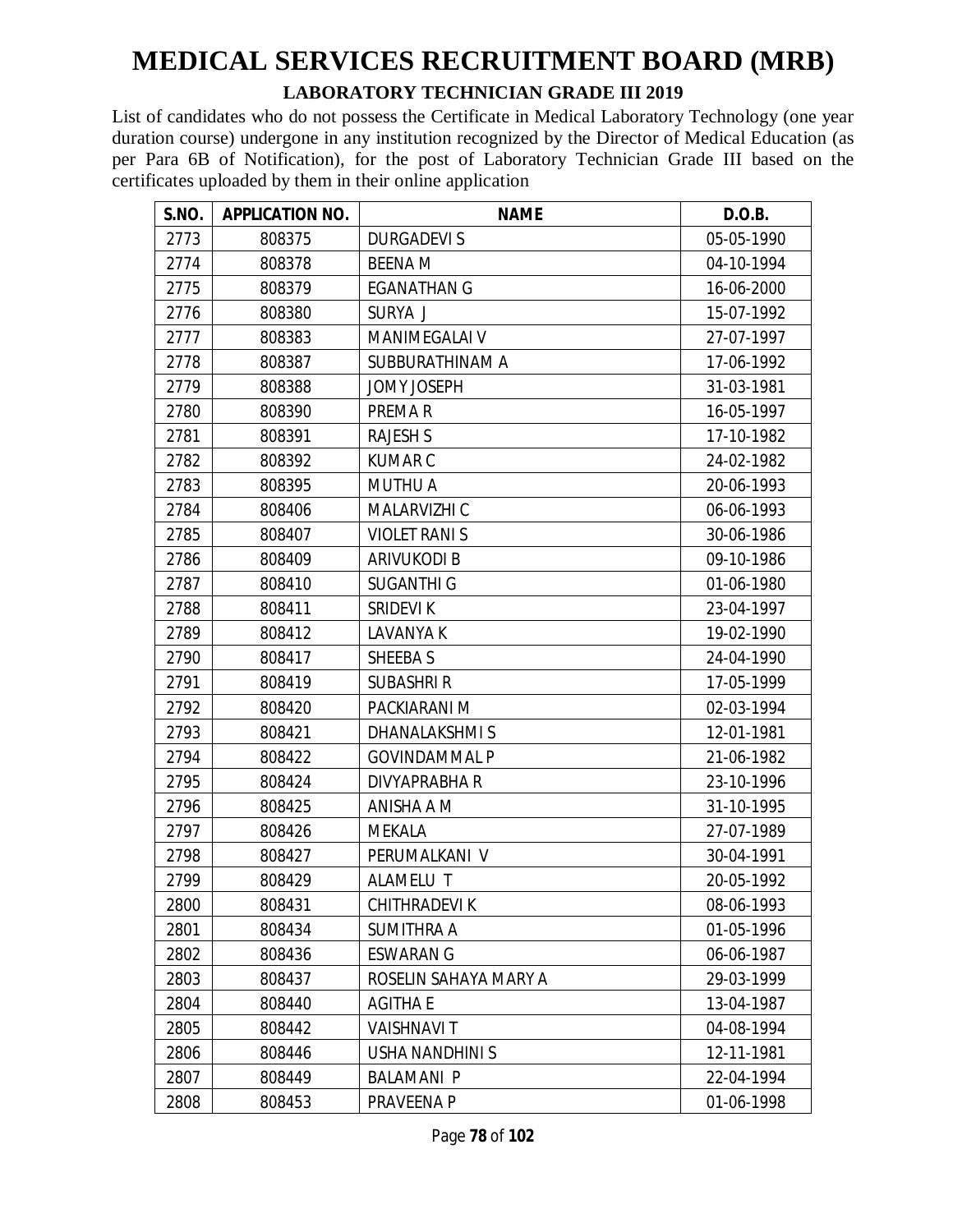#### **LABORATORY TECHNICIAN GRADE III 2019**

| S.NO. | <b>APPLICATION NO.</b> | <b>NAME</b>            | D.O.B.     |
|-------|------------------------|------------------------|------------|
| 2809  | 808456                 | SATHYA M               | 10-07-1986 |
| 2810  | 808458                 | <b>KEERTHI PRIYA L</b> | 22-06-1999 |
| 2811  | 808462                 | <b>KALPANAD</b>        | 09-11-1987 |
| 2812  | 808466                 | SINDHUJA P             | 21-06-1995 |
| 2813  | 808467                 | <b>KAYALVIZHI S</b>    | 25-04-1998 |
| 2814  | 808468                 | <b>PARIMALA S</b>      | 15-06-1984 |
| 2815  | 808469                 | <b>HEMALATHA G</b>     | 05-04-1986 |
| 2816  | 808470                 | PUVANESHWARI T         | 07-06-1997 |
| 2817  | 808474                 | PIRDHOUS A             | 23-06-1993 |
| 2818  | 808475                 | <b>THANGASREE R</b>    | 20-10-1994 |
| 2819  | 808476                 | <b>MAHESWARI G</b>     | 22-05-1996 |
| 2820  | 808479                 | JOANDARC JENITTA P     | 23-10-1996 |
| 2821  | 808481                 | <b>SAROJINI S</b>      | 11-01-1998 |
| 2822  | 808484                 | RAJALAKSHMI S          | 15-04-1992 |
| 2823  | 808486                 | AYYAMPERUMAL T         | 23-07-1985 |
| 2824  | 808487                 | <b>DEIVANAI A</b>      | 04-01-1983 |
| 2825  | 808489                 | <b>DEEPIKA J</b>       | 06-05-1998 |
| 2826  | 808491                 | <b>MUTHUMARIS</b>      | 20-12-1990 |
| 2827  | 808493                 | THAVAKKUMAR A          | 22-06-1999 |
| 2828  | 808498                 | PRIYANGA V             | 11-07-1995 |
| 2829  | 808508                 | SELVALAKSHMI A         | 30-03-1980 |
| 2830  | 808509                 | MARIA VALSALA M        | 07-10-1988 |
| 2831  | 808510                 | NIVETHA M              | 13-07-2000 |
| 2832  | 808511                 | SARATHA M              | 27-05-1989 |
| 2833  | 808513                 | SANTHANA NISHA S       | 11-06-1999 |
| 2834  | 808515                 | <b>RAMYA V</b>         | 18-02-1987 |
| 2835  | 808516                 | SHOBIA A               | 13-10-1997 |
| 2836  | 808520                 | <b>NALINI R</b>        | 07-04-1998 |
| 2837  | 808521                 | <b>SUBHAR</b>          | 15-05-1996 |
| 2838  | 808529                 | SUMITHRA G             | 10-06-1999 |
| 2839  | 808531                 | <b>DEEPAK</b>          | 05-11-1995 |
| 2840  | 808533                 | PUSHPA M               | 16-02-1996 |
| 2841  | 808536                 | SELVA ESWARI M         | 12-02-1996 |
| 2842  | 808538                 | SUBATHRA DEVI S        | 24-05-1987 |
| 2843  | 808540                 | <b>SUDHADEVID</b>      | 04-06-1985 |
| 2844  | 808542                 | AMIT KUMAR YADAV       | 07-10-1993 |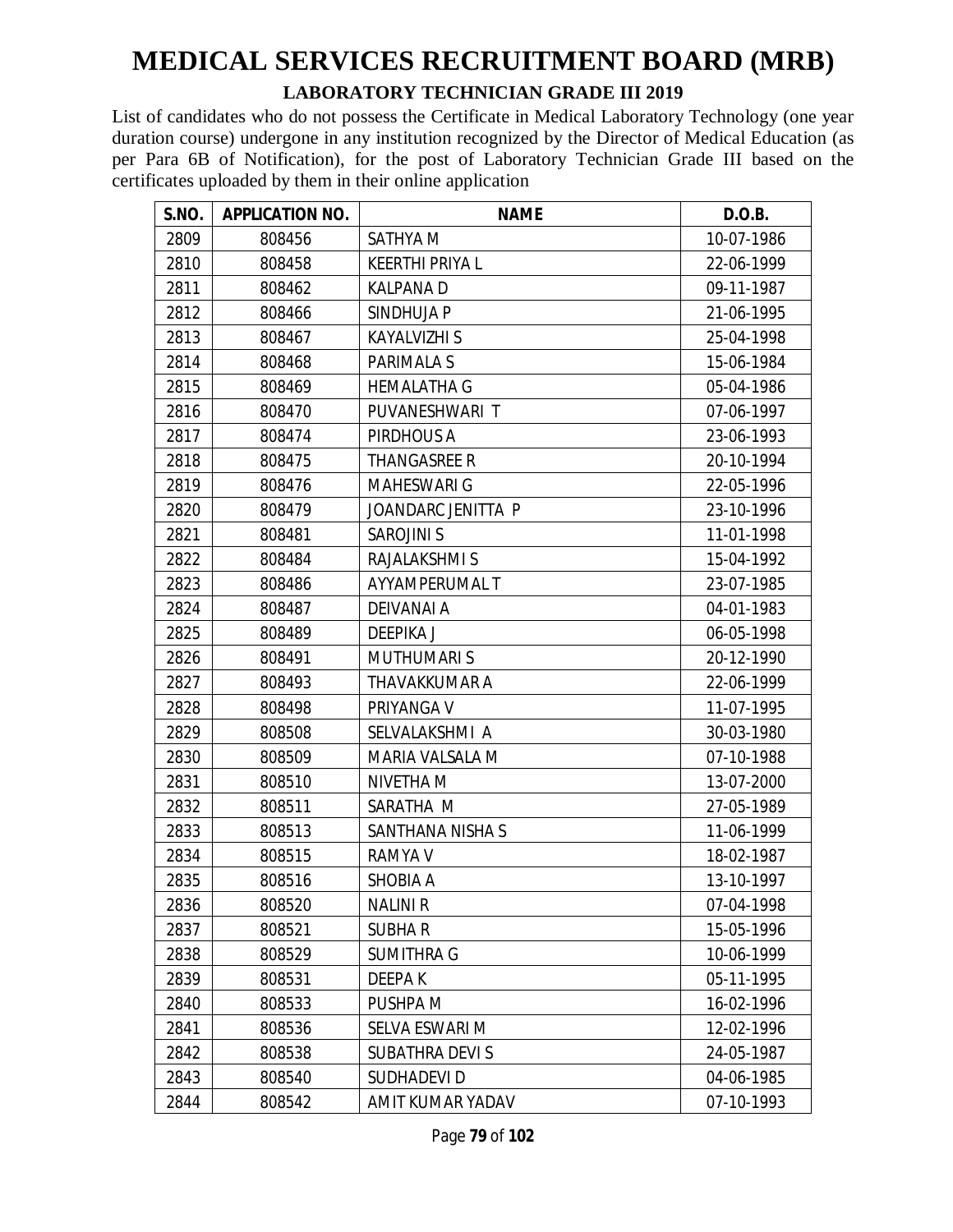#### **LABORATORY TECHNICIAN GRADE III 2019**

| S.NO. | <b>APPLICATION NO.</b> | <b>NAME</b>             | D.O.B.     |
|-------|------------------------|-------------------------|------------|
| 2845  | 808543                 | <b>RAJATHI M</b>        | 19-05-1994 |
| 2846  | 808544                 | <b>MEEKAL S</b>         | 10-04-1992 |
| 2847  | 808547                 | <b>AISHWARYA P</b>      | 25-06-1999 |
| 2848  | 808548                 | <b>MARAKATHAM K</b>     | 06-04-1988 |
| 2849  | 808558                 | ANANTHA KUMARI S        | 12-04-1974 |
| 2850  | 808559                 | AROCKIA STELLA L        | 12-04-1980 |
| 2851  | 808562                 | SARANYADEVI G           | 24-05-1994 |
| 2852  | 808564                 | <b>INDIRAN</b>          | 03-04-1975 |
| 2853  | 808566                 | NIVYAPRINCY K           | 02-11-1997 |
| 2854  | 808572                 | <b>BABURAJ G</b>        | 19-10-1995 |
| 2855  | 808574                 | LAKSHMI M               | 05-09-1985 |
| 2856  | 808576                 | <b>KANDHA SREE G</b>    | 26-02-1988 |
| 2857  | 808577                 | <b>JABESTI RANI S</b>   | 16-04-1985 |
| 2858  | 808579                 | <b>SARANYA R</b>        | 01-05-1989 |
| 2859  | 808586                 | UMAMAHESWARI P          | 06-06-1994 |
| 2860  | 808589                 | <b>MANOJ MR</b>         | 19-06-1999 |
| 2861  | 808591                 | SHANMUGAPRIYA R         | 07-06-1980 |
| 2862  | 808592                 | PRIYA S                 | 19-09-1993 |
| 2863  | 808593                 | DEVAKI D                | 04-04-1976 |
| 2864  | 808596                 | <b>RAJESH R</b>         | 12-08-1994 |
| 2865  | 808601                 | <b>ELIZABETH REX</b>    | 30-06-1983 |
| 2866  | 808603                 | <b>NISHANTHI K</b>      | 07-06-1989 |
| 2867  | 808608                 | INDIRA PRIYADHARSINI TM | 04-01-1987 |
| 2868  | 808610                 | <b>MANIKANDAN P</b>     | 17-04-1994 |
| 2869  | 808615                 | <b>RADHAK</b>           | 05-06-1998 |
| 2870  | 808624                 | UMA BHUVANESWARI B      | 25-05-1979 |
| 2871  | 808628                 | VIJAYAKUMARI M          | 05-05-1988 |
| 2872  | 808631                 | MARY JESIKA R           | 23-05-1983 |
| 2873  | 808632                 | <b>BHAGIYALAKSHMI D</b> | 02-06-1980 |
| 2874  | 808633                 | <b>SUMATHIS</b>         | 18-05-1985 |
| 2875  | 808634                 | MURUGALAKSHMI A         | 03-06-1996 |
| 2876  | 808635                 | <b>MANIMALA J</b>       | 20-07-1993 |
| 2877  | 808636                 | <b>KALAIVANI K C</b>    | 07-06-1986 |
| 2878  | 808638                 | MUNEESWARI M            | 12-05-1993 |
| 2879  | 808641                 | <b>JOTHIKA M</b>        | 15-07-1999 |
| 2880  | 808643                 | <b>HEMACHANDRUS</b>     | 25-10-1996 |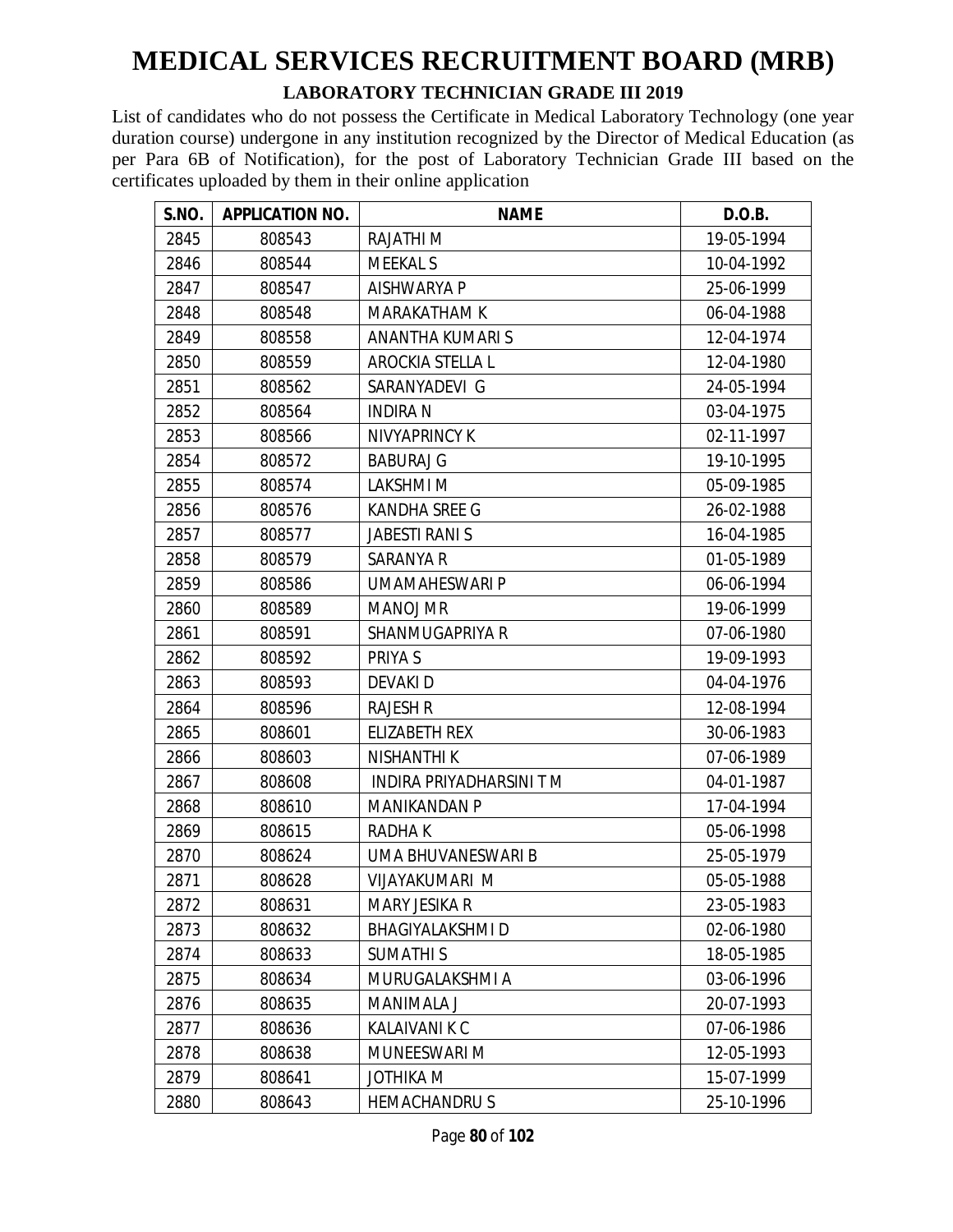#### **LABORATORY TECHNICIAN GRADE III 2019**

| S.NO. | <b>APPLICATION NO.</b> | <b>NAME</b>             | D.O.B.     |
|-------|------------------------|-------------------------|------------|
| 2881  | 808646                 | SARANRAJ C              | 05-04-1999 |
| 2882  | 808647                 | MUTHUPONKODI P          | 29-06-1991 |
| 2883  | 808648                 | CHRISTIN SANDHANAMARY C | 14-02-1981 |
| 2884  | 808649                 | ANITHA B                | 20-05-1991 |
| 2885  | 808653                 | SILAMBARASI S           | 10-04-1995 |
| 2886  | 808655                 | <b>RAJKUMAR P</b>       | 25-05-1993 |
| 2887  | 808656                 | SARANYA P               | 01-07-1991 |
| 2888  | 808657                 | <b>MURUGESHWARI S</b>   | 20-11-1988 |
| 2889  | 808659                 | <b>BHARATHIS</b>        | 20-09-1997 |
| 2890  | 808661                 | PREETHA B               | 01-04-1986 |
| 2891  | 808663                 | <b>SANKAR P</b>         | 06-06-1983 |
| 2892  | 808667                 | PRIYA S                 | 12-02-1994 |
| 2893  | 808668                 | <b>BALAMURUGAN P</b>    | 05-05-1984 |
| 2894  | 808671                 | <b>JAGATHEESWARI P</b>  | 15-07-1992 |
| 2895  | 808672                 | <b>ANBARASIA</b>        | 11-03-1987 |
| 2896  | 808674                 | <b>BARANIDHARAN K</b>   | 14-05-1999 |
| 2897  | 808675                 | <b>LAKSHMIK</b>         | 01-03-1993 |
| 2898  | 808676                 | <b>SIVAJINI B</b>       | 31-05-1985 |
| 2899  | 808681                 | <b>ANBALAGAN S</b>      | 22-03-1991 |
| 2900  | 808683                 | <b>MAGESWARICS</b>      | 10-10-1985 |
| 2901  | 808684                 | <b>GOWRIT</b>           | 02-05-1986 |
| 2902  | 808685                 | VIMALESHWARI C          | 01-07-1998 |
| 2903  | 808687                 | MANJU M                 | 07-06-1997 |
| 2904  | 808690                 | JAYANTHI M              | 11-05-1997 |
| 2905  | 808698                 | <b>KALADEVIS</b>        | 29-07-1978 |
| 2906  | 808703                 | <b>SANTHIS</b>          | 20-03-1984 |
| 2907  | 808706                 | <b>JEYASRIM</b>         | 15-07-1978 |
| 2908  | 808709                 | <b>SUHANA F</b>         | 28-05-1980 |
| 2909  | 808710                 | NARMATHA K              | 02-06-1983 |
| 2910  | 808711                 | YUVARAJAN T             | 20-09-1996 |
| 2911  | 808712                 | AMBIGA S                | 10-06-1994 |
| 2912  | 808713                 | <b>RAJAVEL R</b>        | 15-09-1986 |
| 2913  | 808714                 | SIVASANKARI K           | 20-07-1996 |
| 2914  | 808716                 | <b>AYYAMMAL P</b>       | 20-05-1991 |
| 2915  | 808717                 | <b>TAMILZHSELVI J</b>   | 15-03-1994 |
| 2916  | 808719                 | PRIJITHKUMAR L          | 28-05-1992 |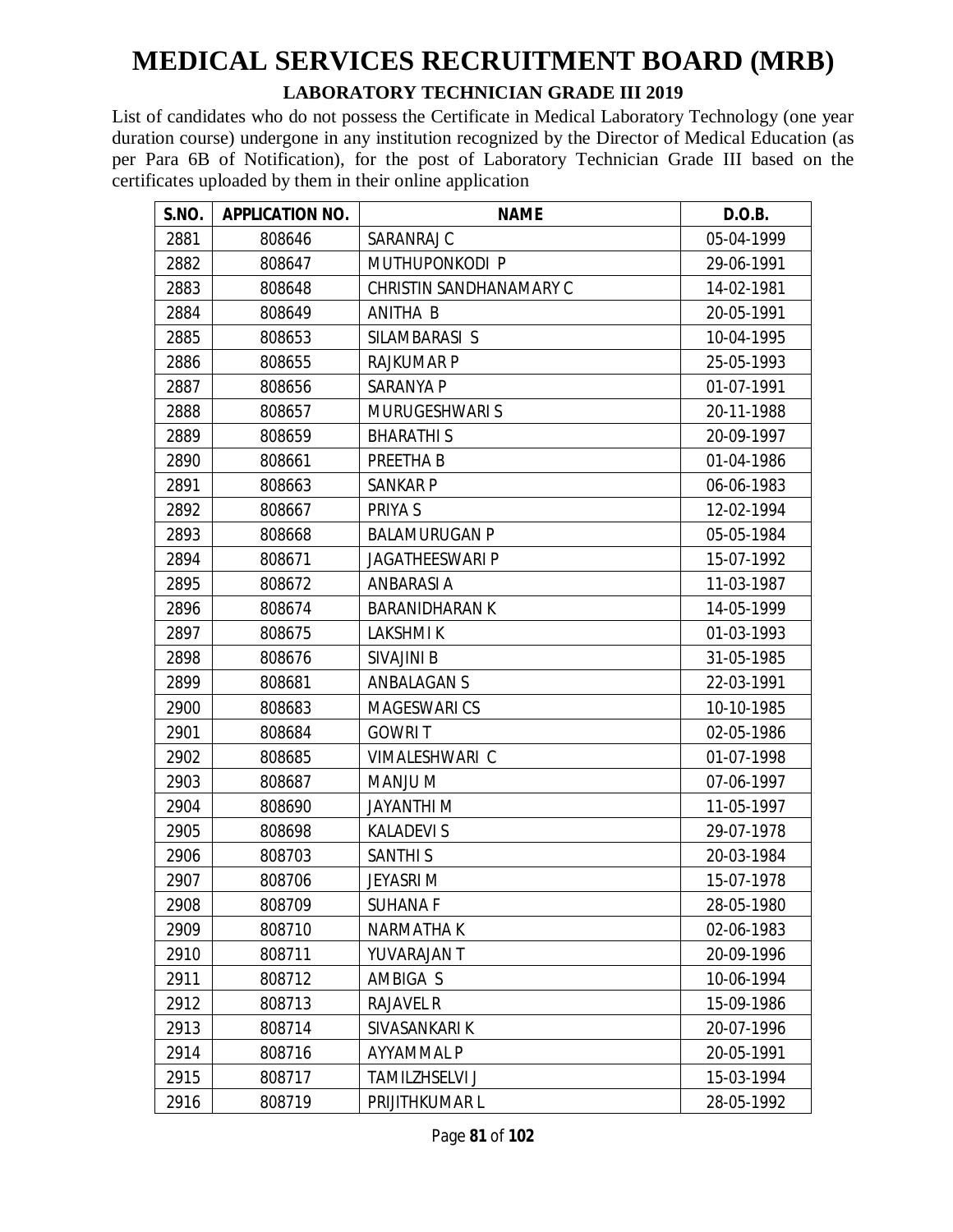#### **LABORATORY TECHNICIAN GRADE III 2019**

| S.NO. | <b>APPLICATION NO.</b> | <b>NAME</b>             | D.O.B.     |
|-------|------------------------|-------------------------|------------|
| 2917  | 808722                 | ANITHA S                | 12-06-1982 |
| 2918  | 808723                 | <b>MANIMOZHI S</b>      | 20-01-1997 |
| 2919  | 808724                 | ANGEL MARY D            | 16-10-1998 |
| 2920  | 808726                 | PADMA SAKTHI K          | 17-03-1984 |
| 2921  | 808729                 | <b>VIVETHA M</b>        | 14-05-1998 |
| 2922  | 808730                 | <b>ISWARYA R</b>        | 07-06-1986 |
| 2923  | 808731                 | PRABHAKARAN M           | 27-07-1989 |
| 2924  | 808735                 | <b>GAYATHRIK</b>        | 04-06-1987 |
| 2925  | 808736                 | <b>PUNITHAP</b>         | 01-04-1990 |
| 2926  | 808737                 | SRIMATHI T              | 10-11-1997 |
| 2927  | 808739                 | SATHISH KUMAR V         | 02-05-1996 |
| 2928  | 808740                 | REVATHI A               | 13-01-1987 |
| 2929  | 808741                 | <b>ANITHA R</b>         | 13-07-1989 |
| 2930  | 808742                 | DHARANYA A              | 04-06-1986 |
| 2931  | 808744                 | PUVANESWARI R           | 02-06-1977 |
| 2932  | 808745                 | CHITRAKALA A            | 12-05-1986 |
| 2933  | 808747                 | <b>ASWINI B</b>         | 12-06-1999 |
| 2934  | 808750                 | <b>GEETHA K</b>         | 15-06-1982 |
| 2935  | 808751                 | <b>DHANALAKSHMIT</b>    | 15-05-1998 |
| 2936  | 808752                 | <b>FAMILA S</b>         | 08-10-1998 |
| 2937  | 808753                 | <b>VINAYAKAMURTHY C</b> | 13-12-1985 |
| 2938  | 808754                 | <b>BASKARAN T</b>       | 02-06-1992 |
| 2939  | 808755                 | DHIVYA BHARATHI S       | 04-05-1996 |
| 2940  | 808756                 | <b>VELANGANNI M</b>     | 07-03-1979 |
| 2941  | 808757                 | <b>MARY DELBERT T</b>   | 08-06-1986 |
| 2942  | 808758                 | <b>JEEVITHA P</b>       | 14-06-1997 |
| 2943  | 808759                 | <b>MANJULA RANI B</b>   | 10-02-1978 |
| 2944  | 808760                 | <b>SUJATHA V</b>        | 10-05-1977 |
| 2945  | 808763                 | <b>RENUGAR</b>          | 09-04-1992 |
| 2946  | 808764                 | <b>REGINA S</b>         | 07-05-1985 |
| 2947  | 808765                 | <b>SUMATHIR</b>         | 05-06-1993 |
| 2948  | 808766                 | <b>VIDHYA M</b>         | 16-11-1986 |
| 2949  | 808767                 | <b>EZHILARASI V</b>     | 02-10-1984 |
| 2950  | 808769                 | <b>GOMATHIRAJA C</b>    | 12-05-1984 |
| 2951  | 808770                 | PREETHI R               | 29-08-2000 |
| 2952  | 808771                 | MUTHULAKSHMI D          | 24-10-1998 |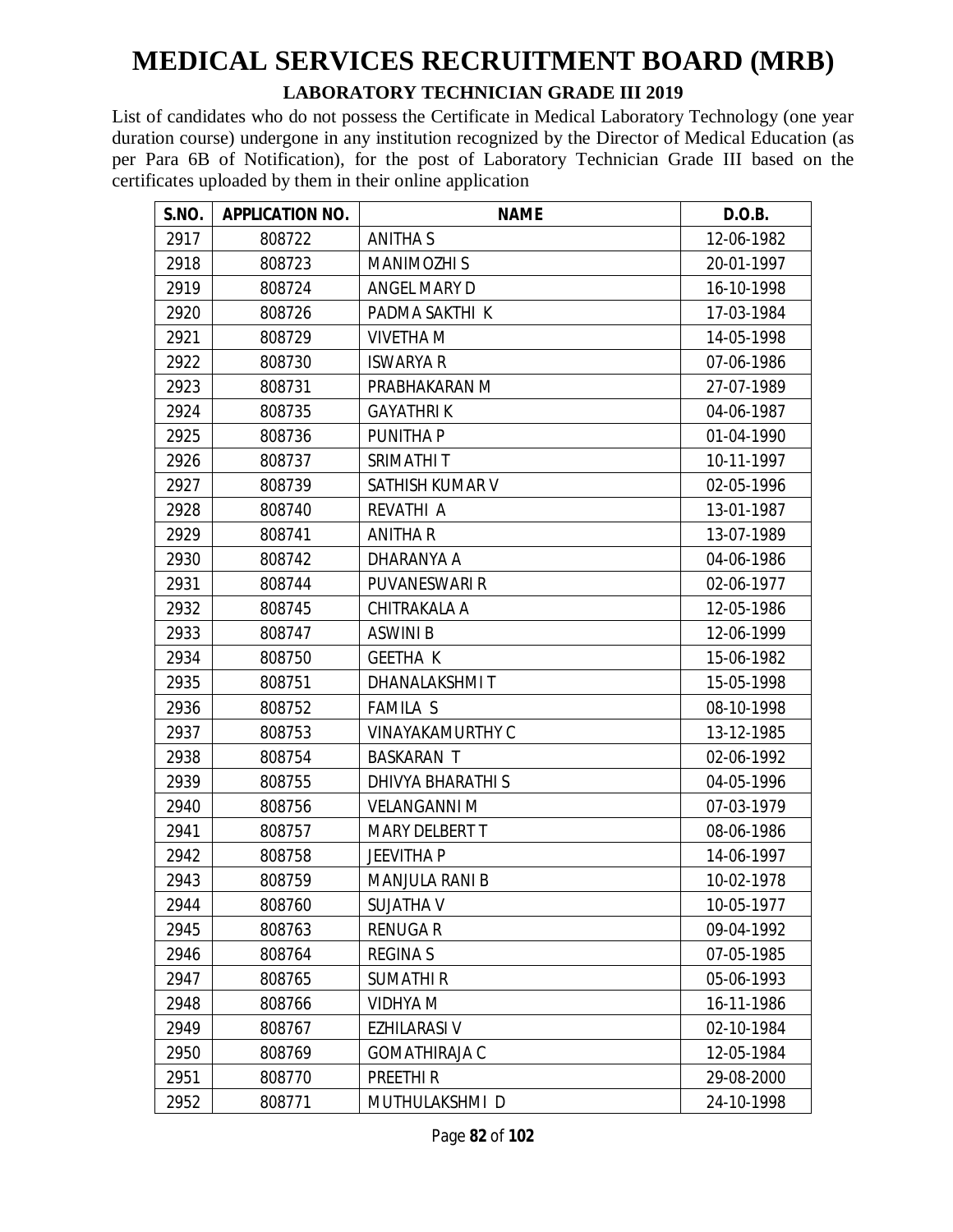#### **LABORATORY TECHNICIAN GRADE III 2019**

| S.NO. | <b>APPLICATION NO.</b> | <b>NAME</b>            | D.O.B.     |
|-------|------------------------|------------------------|------------|
| 2953  | 808772                 | ANU G                  | 03-05-1994 |
| 2954  | 808773                 | MANIMEGALAI S          | 13-10-1997 |
| 2955  | 808774                 | <b>DEVENDRAN J</b>     | 25-07-1991 |
| 2956  | 808775                 | <b>MARUTHAMBAL B</b>   | 25-02-1998 |
| 2957  | 808778                 | <b>KARITHA M</b>       | 20-06-1995 |
| 2958  | 808780                 | NIROBARANI J           | 09-06-1995 |
| 2959  | 808783                 | KANNIMUTHU M           | 28-01-1995 |
| 2960  | 808784                 | <b>NIRMALA T</b>       | 13-03-1993 |
| 2961  | 808785                 | <b>SUGANTHIM</b>       | 16-05-1997 |
| 2962  | 808787                 | <b>KOKILA P</b>        | 14-04-1996 |
| 2963  | 808789                 | APOORVA A              | 25-05-1999 |
| 2964  | 808790                 | RANJANI M              | 28-11-1997 |
| 2965  | 808791                 | PHILOMINAL S           | 13-08-1981 |
| 2966  | 808792                 | <b>JAYASUDHA</b>       | 15-10-1997 |
| 2967  | 808793                 | <b>JESSY S</b>         | 17-05-1980 |
| 2968  | 808796                 | JENSY VIJI V           | 21-02-1998 |
| 2969  | 808800                 | DHIVYA P P             | 13-06-1998 |
| 2970  | 808801                 | KOSALAIAMMAL M         | 22-07-1989 |
| 2971  | 808802                 | DHANDAPANI J           | 11-07-1997 |
| 2972  | 808803                 | <b>JEEVA RANI L</b>    | 31-05-1971 |
| 2973  | 808805                 | <b>ANITHA S</b>        | 13-02-1984 |
| 2974  | 808806                 | SUGANYA M              | 12-05-1995 |
| 2975  | 808807                 | SURESHKUMAR J          | 08-07-1989 |
| 2976  | 808808                 | RAVINDRAN M            | 16-04-1975 |
| 2977  | 808810                 | <b>MAGESHKANNA S</b>   | 30-05-1988 |
| 2978  | 808812                 | <b>VINODHINIS</b>      | 04-06-1993 |
| 2979  | 808813                 | <b>KANIMOZHI K</b>     | 07-02-1992 |
| 2980  | 808818                 | RANJANI M              | 15-01-1990 |
| 2981  | 808819                 | <b>JANCYRANI E</b>     | 06-06-1998 |
| 2982  | 808820                 | <b>BHARATHIMA</b>      | 03-03-1986 |
| 2983  | 808824                 | USHA B                 | 15-12-1983 |
| 2984  | 808825                 | <b>MARY ASHA P</b>     | 18-12-1990 |
| 2985  | 808826                 | NANDHINI M             | 09-05-1990 |
| 2986  | 808830                 | <b>MEGALA K</b>        | 05-06-1988 |
| 2987  | 808831                 | <b>CHIKKAMMAL P</b>    | 12-05-1998 |
| 2988  | 808832                 | <b>VIJAYALAKSHMI G</b> | 10-08-1985 |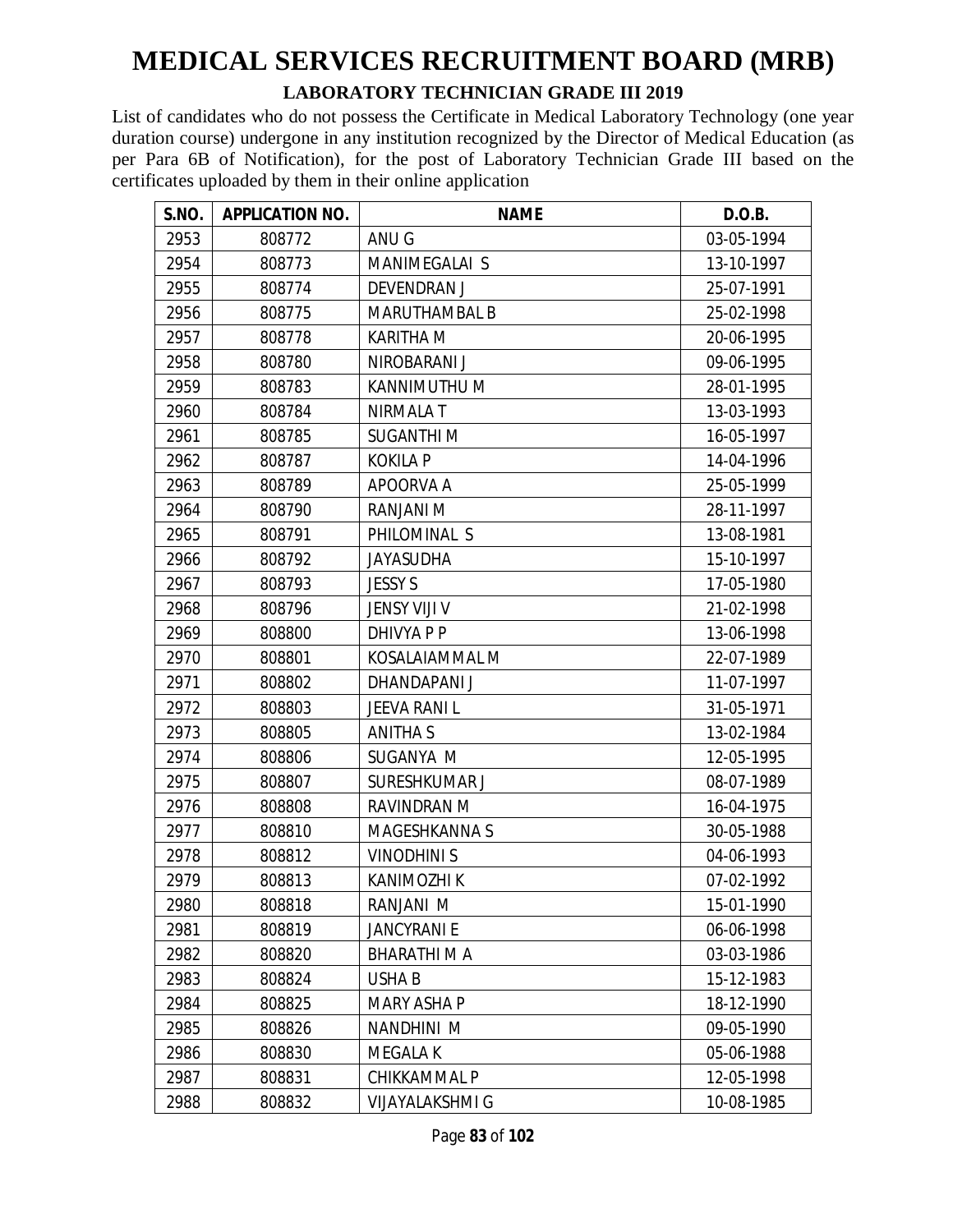#### **LABORATORY TECHNICIAN GRADE III 2019**

| S.NO. | <b>APPLICATION NO.</b> | <b>NAME</b>                | D.O.B.     |
|-------|------------------------|----------------------------|------------|
| 2989  | 808834                 | <b>SUMITHRAD</b>           | 26-05-1998 |
| 2990  | 808835                 | DIVYA M                    | 28-03-1991 |
| 2991  | 808836                 | AISHWARYA S                | 17-04-1992 |
| 2992  | 808837                 | <b>DEEPIKA M</b>           | 30-06-1998 |
| 2993  | 808839                 | <b>THENMOZHIL</b>          | 20-04-1992 |
| 2994  | 808840                 | <b>DURGA K</b>             | 19-04-1996 |
| 2995  | 808848                 | UMA MAHESWARI R            | 08-07-1992 |
| 2996  | 808850                 | PREMA K                    | 05-03-1984 |
| 2997  | 808855                 | DHAMAYANTHI M              | 12-03-1997 |
| 2998  | 808857                 | <b>SATHYA P</b>            | 17-06-1998 |
| 2999  | 808862                 | THILAGAVATHI K             | 10-06-1986 |
| 3000  | 808863                 | <b>NITHIYA R</b>           | 25-05-1985 |
| 3001  | 808864                 | CHANDRALEKA LAKSHMANAN     | 23-07-1975 |
| 3002  | 808865                 | SATHIYA V                  | 22-05-1995 |
| 3003  | 808870                 | MANIBALAN C                | 13-09-1998 |
| 3004  | 808872                 | <b>UDAYA BHARATHI D</b>    | 22-06-1997 |
| 3005  | 808875                 | VENNILASHENBAGAKANIMOZHI P | 08-07-1993 |
| 3006  | 808880                 | <b>JANAKI P</b>            | 04-03-1974 |
| 3007  | 808883                 | NIRMALADEVI M              | 23-01-1998 |
| 3008  | 808886                 | <b>BINDHUG</b>             | 04-06-1994 |
| 3009  | 808889                 | MONICA A                   | 16-11-1995 |
| 3010  | 808892                 | <b>BINDHUAS</b>            | 03-04-1986 |
| 3011  | 808894                 | <b>CAROLINE A</b>          | 05-01-1981 |
| 3012  | 808895                 | <b>MUTHUKANI E</b>         | 20-05-1982 |
| 3013  | 808896                 | RAMALAKSHMI A              | 09-04-1989 |
| 3014  | 808897                 | UMA PRIYA V                | 31-01-1994 |
| 3015  | 808899                 | NITHYA V                   | 02-06-1999 |
| 3016  | 808900                 | SASIKALA A                 | 03-06-1986 |
| 3017  | 808903                 | <b>NALINIT</b>             | 06-10-1983 |
| 3018  | 808907                 | <b>KARTHEESWARI P</b>      | 12-05-1998 |
| 3019  | 808908                 | <b>KARTHEESWARI P</b>      | 20-07-1987 |
| 3020  | 808909                 | NIRMALA E                  | 07-06-1990 |
| 3021  | 808911                 | AMBIGA M                   | 10-06-1976 |
| 3022  | 808912                 | SUGANYA T                  | 04-01-1994 |
| 3023  | 808916                 | <b>ARUNA DEVI N</b>        | 28-12-1994 |
| 3024  | 808918                 | LAKSHMI S                  | 19-04-1991 |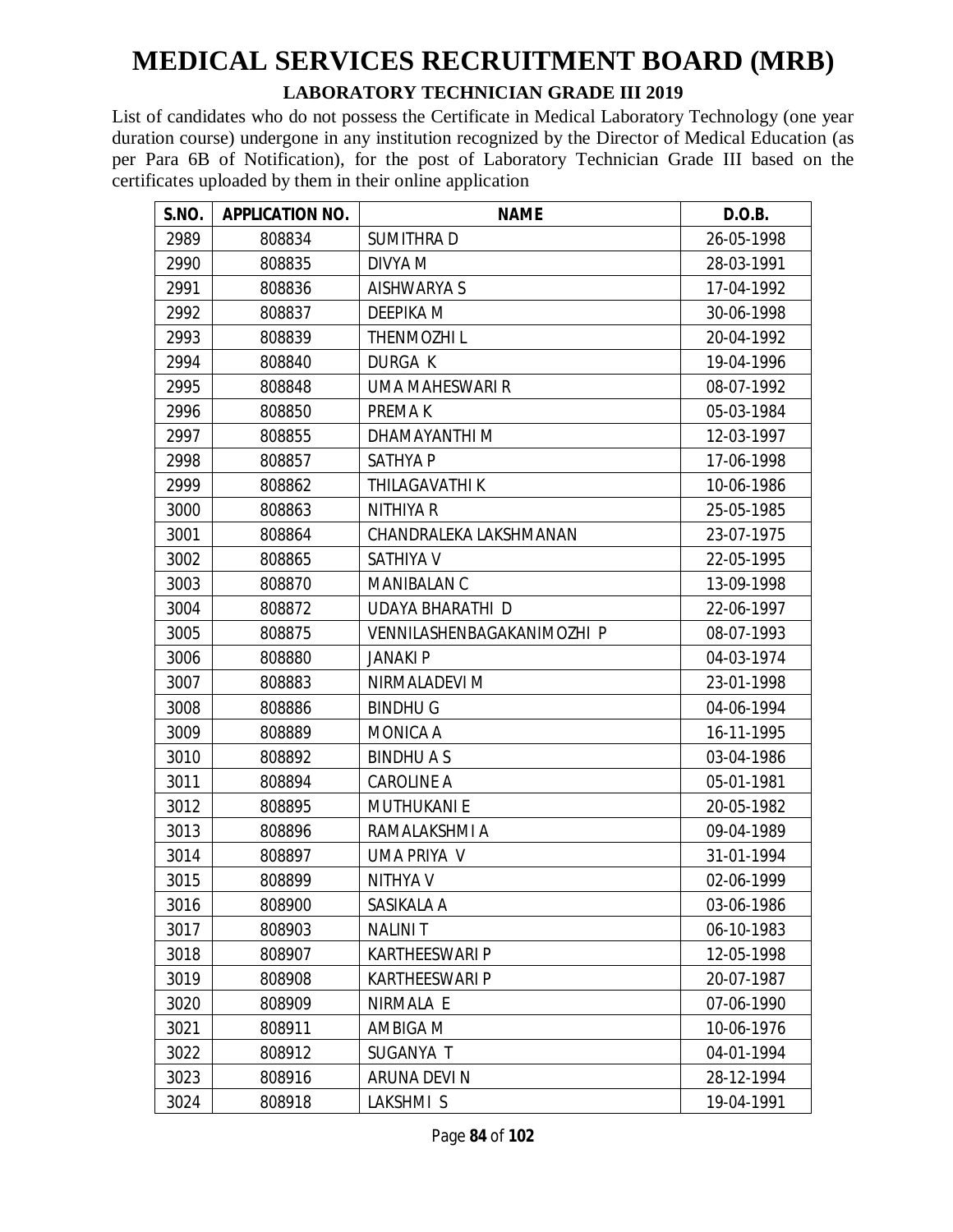#### **LABORATORY TECHNICIAN GRADE III 2019**

| S.NO. | <b>APPLICATION NO.</b> | <b>NAME</b>                     | D.O.B.     |
|-------|------------------------|---------------------------------|------------|
| 3025  | 808920                 | SILAMBARASI M                   | 27-09-1985 |
| 3026  | 808921                 | SARAVANAN S                     | 15-05-1983 |
| 3027  | 808924                 | SRIMATHI V                      | 24-05-1998 |
| 3028  | 808925                 | <b>DEVIGAT</b>                  | 20-05-1998 |
| 3029  | 808926                 | AMIRTHA M                       | 20-06-1998 |
| 3030  | 808928                 | <b>KALPANA R</b>                | 06-05-1982 |
| 3031  | 808930                 | <b>THANALAKSHMI R</b>           | 23-04-1993 |
| 3032  | 808935                 | <b>MUTHULAKSHMIR</b>            | 08-11-1989 |
| 3033  | 808938                 | <b>PARKAVI G</b>                | 15-04-1984 |
| 3034  | 808939                 | <b>MAHESWARI P</b>              | 24-05-1981 |
| 3035  | 808941                 | RAJAKUMARI R                    | 15-06-1984 |
| 3036  | 808942                 | <b>ANANTHID</b>                 | 23-09-1997 |
| 3037  | 808945                 | <b>GUNASELVI G</b>              | 08-06-1998 |
| 3038  | 808946                 | <b>SELVI M</b>                  | 17-05-1990 |
| 3039  | 808949                 | <b>SATHYA S</b>                 | 08-03-1990 |
| 3040  | 808951                 | <b>KANAGA M</b>                 | 05-04-1998 |
| 3041  | 808952                 | MOHANRAJ P                      | 13-03-1998 |
| 3042  | 808954                 | SIVAKAMI M                      | 11-06-1992 |
| 3043  | 808958                 | VIJAYALAKSHMI A                 | 11-07-1997 |
| 3044  | 808962                 | <b>MARUTHA A</b>                | 02-08-1999 |
| 3045  | 808967                 | <b>SANDHIYA S</b>               | 05-10-1998 |
| 3046  | 808969                 | RAMALAKSHMI S                   | 04-06-1976 |
| 3047  | 808971                 | SAROJA O                        | 01-06-1976 |
| 3048  | 808972                 | ESAKKIAMMAL K                   | 31-12-1985 |
| 3049  | 808973                 | <b>RAMAN B</b>                  | 07-06-1996 |
| 3050  | 808974                 | LAVANYA V                       | 24-06-1994 |
| 3051  | 808976                 | NISHA N                         | 10-10-1998 |
| 3052  | 808977                 | <b>FOUSIA BEGAMS</b>            | 10-07-1999 |
| 3053  | 808978                 | <b>SUGUNA P</b>                 | 16-02-1999 |
| 3054  | 808979                 | SONIYA T                        | 10-01-1996 |
| 3055  | 808981                 | <b>GOPINA P</b>                 | 08-09-1990 |
| 3056  | 808983                 | <b>GAYATHRI HARIKRISHNAN</b>    | 25-12-1991 |
| 3057  | 808985                 | <b>GOMATHIP</b>                 | 03-12-1984 |
| 3058  | 808986                 | REDDIYAR DEVRANI BABUNARAYANA B | 19-12-1988 |
| 3059  | 808989                 | KANAGAJOTHI G                   | 31-05-1989 |
| 3060  | 808991                 | REVATHI A                       | 02-06-1982 |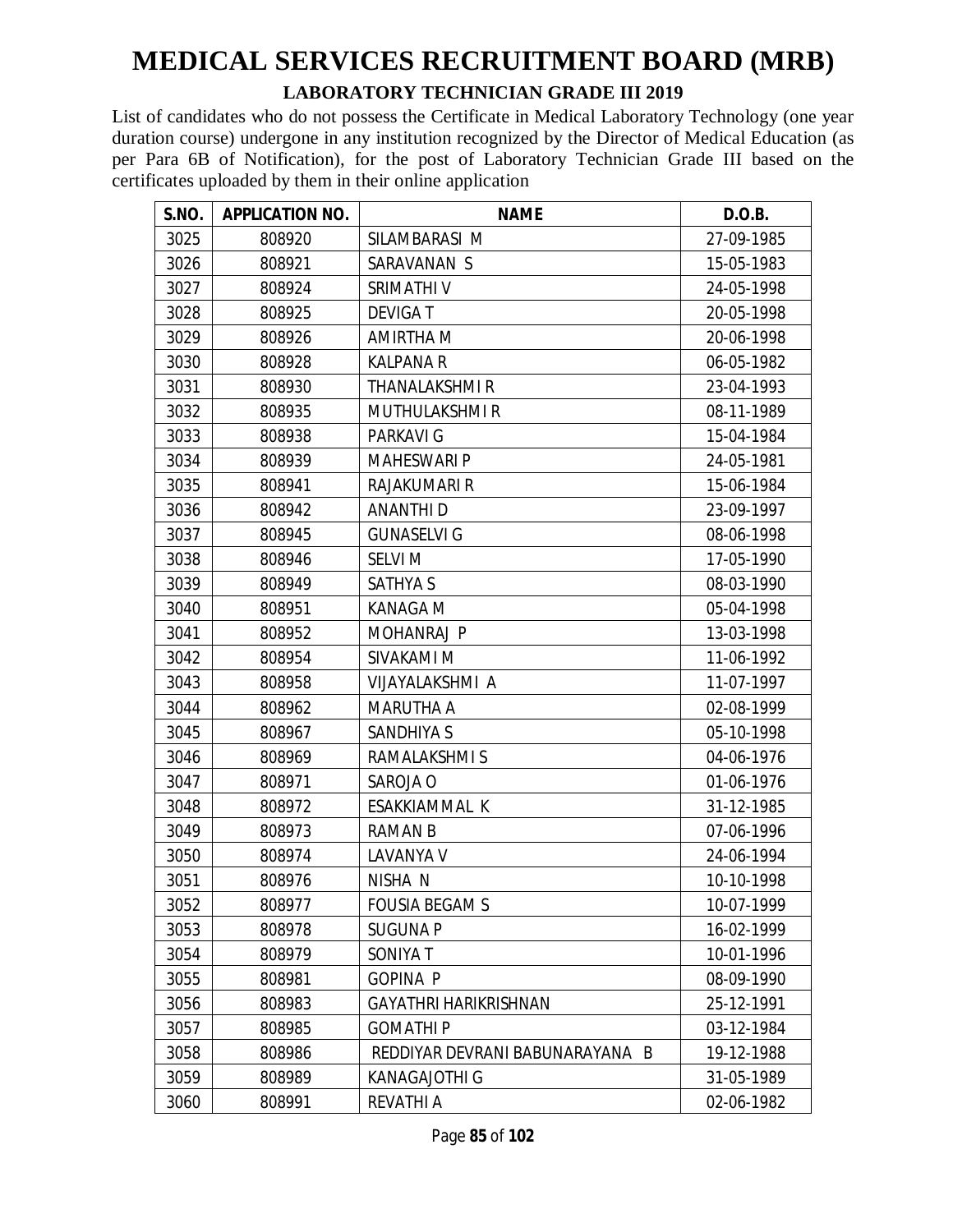#### **LABORATORY TECHNICIAN GRADE III 2019**

| S.NO. | <b>APPLICATION NO.</b> | <b>NAME</b>                    | D.O.B.     |
|-------|------------------------|--------------------------------|------------|
| 3061  | 808992                 | SATHYA SHEELA S                | 05-02-1984 |
| 3062  | 808993                 | PADHAM PRIYA M                 | 03-02-1985 |
| 3063  | 808995                 | <b>GIRIJA G</b>                | 14-07-1984 |
| 3064  | 808996                 | <b>BEVINAL J</b>               | 09-06-1989 |
| 3065  | 809001                 | <b>VIMALA R</b>                | 14-11-1993 |
| 3066  | 809002                 | <b>SANTHI G</b>                | 23-01-1983 |
| 3067  | 809003                 | PAVITHRA MP                    | 04-10-1994 |
| 3068  | 809005                 | PADMA T                        | 15-03-1993 |
| 3069  | 809006                 | AKILA A                        | 21-01-1994 |
| 3070  | 809008                 | SUJATHA G                      | 24-05-1994 |
| 3071  | 809010                 | KANIMOZHI P M                  | 14-06-1986 |
| 3072  | 809013                 | <b>SUMATHID</b>                | 15-03-1980 |
| 3073  | 809014                 | <b>KANIMOZHI K</b>             | 28-11-1996 |
| 3074  | 809015                 | CHANCHAL MADHUSOODHANAN        | 02-02-1995 |
| 3075  | 809016                 | <b>VADIVEL M</b>               | 12-05-1977 |
| 3076  | 809017                 | <b>VINOTHA V</b>               | 11-05-1992 |
| 3077  | 809019                 | ELAMATHI R                     | 10-06-1983 |
| 3078  | 809021                 | KALYANALAKSHMI G               | 12-05-1997 |
| 3079  | 809022                 | RAMATHILAGAM G                 | 08-05-1989 |
| 3080  | 809023                 | <b>JAYADEEPA J</b>             | 20-05-1983 |
| 3081  | 809024                 | RAJESHWARI K                   | 06-11-1986 |
| 3082  | 809032                 | <b>LOGESWARI N</b>             | 12-03-1997 |
| 3083  | 809034                 | DHANUJA DEVI R                 | 29-06-1999 |
| 3084  | 809036                 | <b>SELVI S</b>                 | 15-05-1994 |
| 3085  | 809037                 | <b>VEERAPANDIYAN R</b>         | 15-06-1996 |
| 3086  | 809039                 | PUNITHA J                      | 30-04-1983 |
| 3087  | 809042                 | SELVI NESA BEL B               | 30-05-1981 |
| 3088  | 809043                 | <b>VIDHYA S</b>                | 03-06-1994 |
| 3089  | 809044                 | SHUNMUGAKANI K                 | 10-04-1987 |
| 3090  | 809045                 | K<br>DHANASEKARAKANAKABOOBATHI | 16-03-1986 |
| 3091  | 809046                 | VIJAYA PRIYA R                 | 10-05-1998 |
| 3092  | 809049                 | <b>MATILDA GNANARANI E</b>     | 04-06-1974 |
| 3093  | 809050                 | SHANTHALAKSHMI M               | 11-05-1994 |
| 3094  | 809051                 | <b>ASHOK KUMAR R</b>           | 09-04-2000 |
| 3095  | 809053                 | <b>SELVARANI S</b>             | 01-06-1987 |
| 3096  | 809057                 | SAKTHIVEL D                    | 28-05-1983 |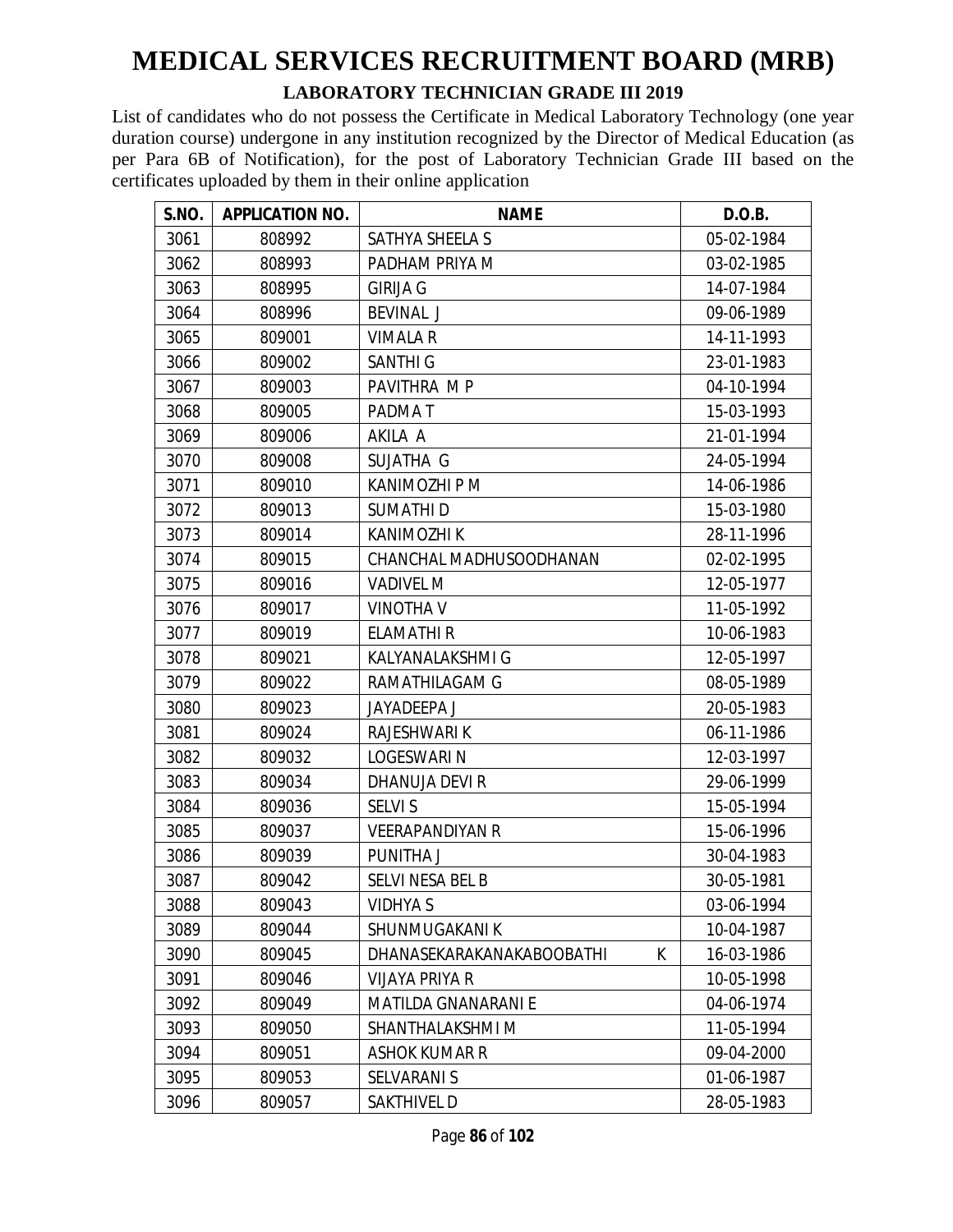#### **LABORATORY TECHNICIAN GRADE III 2019**

| <b>S.NO.</b> | <b>APPLICATION NO.</b> | <b>NAME</b>               | D.O.B.     |
|--------------|------------------------|---------------------------|------------|
| 3097         | 809058                 | <b>JAYA KUMARI S</b>      | 15-07-1988 |
| 3098         | 809060                 | <b>KRISHNAMMAL S</b>      | 11-05-1999 |
| 3099         | 809063                 | <b>KALAIYARASI R</b>      | 24-03-1999 |
| 3100         | 809066                 | POTHUMANI R               | 25-01-1990 |
| 3101         | 809069                 | <b>KASTHURIV</b>          | 07-03-1978 |
| 3102         | 809071                 | <b>NANDHINI SAMAYEE P</b> | 05-06-1998 |
| 3103         | 809075                 | <b>SUNIL KUMAR N</b>      | 27-06-1987 |
| 3104         | 809076                 | PRIYA S                   | 07-07-1992 |
| 3105         | 809079                 | <b>MATCHA GANDHIV</b>     | 21-06-1986 |
| 3106         | 809080                 | SELVA GEETHA M            | 05-02-1984 |
| 3107         | 809082                 | YUVANESWARAN D            | 20-02-1998 |
| 3108         | 809083                 | ELAKIYARANI B             | 20-05-1987 |
| 3109         | 809085                 | UTCHIMAHALI M             | 06-05-1995 |
| 3110         | 809091                 | <b>THANGAMMAL E</b>       | 17-05-1988 |
| 3111         | 809092                 | <b>MRS KRISHNAVENI</b>    | 20-04-1992 |
| 3112         | 809098                 | <b>SELVIG</b>             | 04-04-1986 |
| 3113         | 809101                 | <b>KAYALVIZHI R</b>       | 06-05-1975 |
| 3114         | 809103                 | <b>SUMATHIM</b>           | 05-03-1996 |
| 3115         | 809105                 | <b>SANTHI S</b>           | 04-04-1986 |
| 3116         | 809106                 | <b>SUMITHRA S</b>         | 07-02-1995 |
| 3117         | 809107                 | <b>MYTHILI C</b>          | 07-05-1994 |
| 3118         | 809109                 | <b>GNANA VASANTHI T</b>   | 22-04-1995 |
| 3119         | 809111                 | <b>ANANDHIG</b>           | 02-05-1997 |
| 3120         | 809114                 | DEVANADHAN M              | 01-06-1991 |
| 3121         | 809115                 | <b>RAVIKUMAR P</b>        | 12-05-1984 |
| 3122         | 809119                 | <b>VELMURUGAN K</b>       | 15-03-1988 |
| 3123         | 809124                 | ANANDARAJ D               | 15-06-1993 |
| 3124         | 809128                 | NIRMALA J                 | 07-12-1986 |
| 3125         | 809131                 | DHARANIPRIYA P            | 07-06-1988 |
| 3126         | 809134                 | C SASIKALA                | 17-05-1983 |
| 3127         | 809138                 | SAJITHA SAJITHA           | 25-05-1996 |
| 3128         | 809145                 | <b>SATHISH P</b>          | 20-06-2000 |
| 3129         | 809148                 | RAJESWARI N               | 21-06-1986 |
| 3130         | 809154                 | SATHIYA R                 | 05-07-1984 |
| 3131         | 809156                 | <b>VINITHA G</b>          | 24-05-1998 |
| 3132         | 809163                 | DAYANA R                  | 04-05-1999 |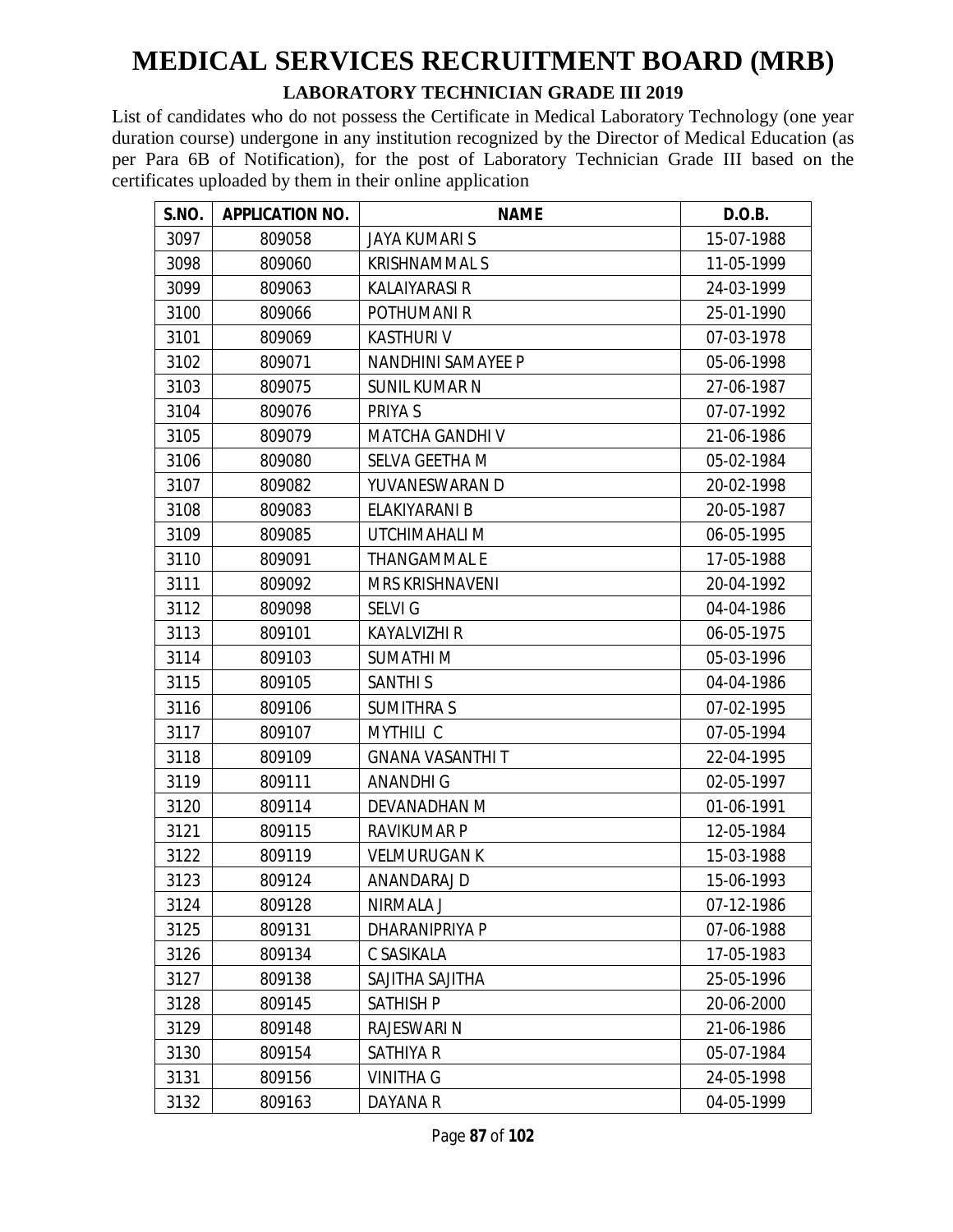#### **LABORATORY TECHNICIAN GRADE III 2019**

| S.NO. | <b>APPLICATION NO.</b> | <b>NAME</b>            | D.O.B.     |
|-------|------------------------|------------------------|------------|
| 3133  | 809165                 | RAJESWARI K            | 10-02-1980 |
| 3134  | 809167                 | THADCHANAMOORTHI M     | 28-05-1999 |
| 3135  | 809168                 | CHRISTI A              | 08-05-1988 |
| 3136  | 809171                 | <b>SUBASHINI R</b>     | 02-05-1984 |
| 3137  | 809172                 | VINOTH M               | 24-07-1995 |
| 3138  | 809174                 | <b>KALEESWARI L</b>    | 15-05-1998 |
| 3139  | 809176                 | <b>ANISH KUMAR P</b>   | 28-04-1999 |
| 3140  | 809180                 | SUGANYA N              | 07-05-1993 |
| 3141  | 809183                 | SUSEELA S              | 10-02-1986 |
| 3142  | 809184                 | <b>BABY SHALINI S</b>  | 19-10-2000 |
| 3143  | 809186                 | KAVIYARASI K           | 30-07-1986 |
| 3144  | 809188                 | CHANDRAKALA L          | 13-05-1987 |
| 3145  | 809189                 | <b>BANUMATHIP</b>      | 11-06-1990 |
| 3146  | 809192                 | <b>JAYAMANI P</b>      | 14-05-1987 |
| 3147  | 809194                 | SHANMUGATHAI M         | 20-03-1976 |
| 3148  | 809196                 | <b>DHARMAR V</b>       | 02-06-1982 |
| 3149  | 809197                 | <b>KARTHIKA P</b>      | 29-05-1992 |
| 3150  | 809199                 | RAVINA V               | 19-07-1997 |
| 3151  | 809200                 | <b>PREMILA S</b>       | 11-01-1981 |
| 3152  | 809201                 | <b>JOSEPHIN SUJA Y</b> | 09-06-1979 |
| 3153  | 809202                 | <b>SARANYA S</b>       | 14-12-1987 |
| 3154  | 809205                 | PARVATHI S             | 18-05-1998 |
| 3155  | 809206                 | <b>KAMATCHI V</b>      | 27-05-1987 |
| 3156  | 809209                 | <b>PAVITHRAK</b>       | 16-11-1993 |
| 3157  | 809210                 | <b>CLARA BAI M</b>     | 01-09-1962 |
| 3158  | 809212                 | SOWMIYA M              | 24-08-1997 |
| 3159  | 809215                 | VIJI R                 | 20-11-1997 |
| 3160  | 809217                 | SUNDAR C               | 07-05-1985 |
| 3161  | 809218                 | MANJUPARKAVI N         | 28-08-1984 |
| 3162  | 809219                 | VINOTH S               | 09-07-1987 |
| 3163  | 809220                 | <b>GOWRIV</b>          | 28-03-1986 |
| 3164  | 809224                 | SIVANANDHAM V          | 14-05-1985 |
| 3165  | 809225                 | RAMALINGAM M           | 19-05-1978 |
| 3166  | 809226                 | <b>DEEPAS</b>          | 02-06-1980 |
| 3167  | 809228                 | <b>ASAITHAMBIK</b>     | 29-04-1981 |
| 3168  | 809229                 | PRADEEPA V             | 25-05-1997 |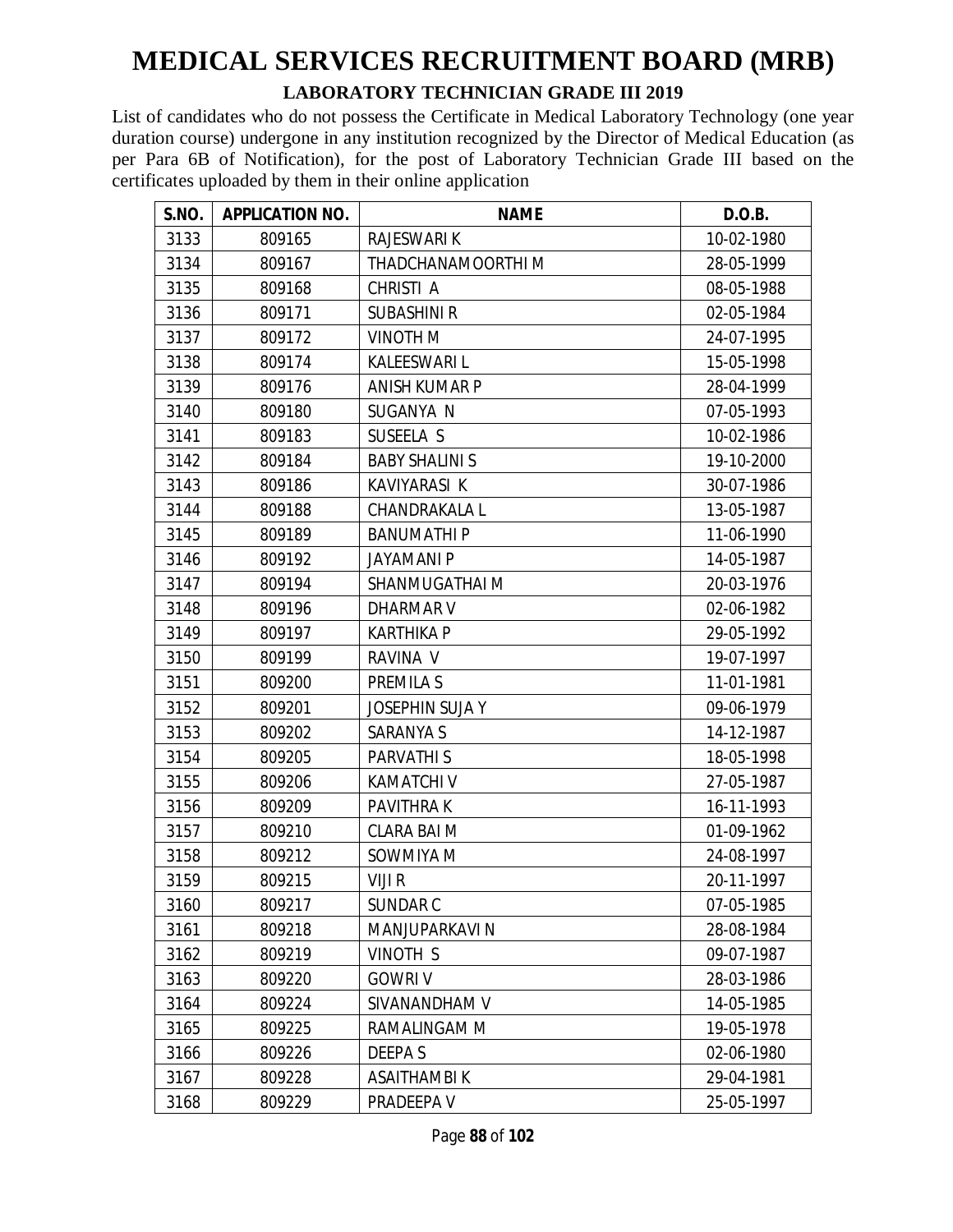#### **LABORATORY TECHNICIAN GRADE III 2019**

| <b>S.NO.</b> | <b>APPLICATION NO.</b> | <b>NAME</b>           | D.O.B.     |
|--------------|------------------------|-----------------------|------------|
| 3169         | 809232                 | SELLAPAPPA P          | 28-05-1990 |
| 3170         | 809234                 | <b>GEETHA K</b>       | 25-06-1981 |
| 3171         | 809235                 | <b>NAGA DEVI P</b>    | 12-01-1984 |
| 3172         | 809236                 | <b>TAMILSELVI T</b>   | 14-05-1986 |
| 3173         | 809238                 | <b>REVATHI R</b>      | 09-08-1982 |
| 3174         | 809239                 | <b>NARMATHA R</b>     | 18-04-1994 |
| 3175         | 809240                 | <b>ABINAYAK</b>       | 31-03-1999 |
| 3176         | 809243                 | RAMALAKSHMI L         | 18-04-1998 |
| 3177         | 809246                 | <b>VIJAYA</b>         | 17-02-1990 |
| 3178         | 809249                 | SANTHI <sub>M</sub>   | 03-05-1986 |
| 3179         | 809252                 | PAVITHRA N            | 28-07-1999 |
| 3180         | 809253                 | <b>REKAS</b>          | 19-03-1999 |
| 3181         | 809254                 | DHILIP S              | 14-10-1997 |
| 3182         | 809259                 | <b>RAJESHWARI S</b>   | 06-06-1993 |
| 3183         | 809260                 | <b>SATHIYA V</b>      | 26-04-1995 |
| 3184         | 809262                 | <b>RAJAN J</b>        | 05-06-1983 |
| 3185         | 809263                 | DIVYABHARATHI G       | 10-05-1995 |
| 3186         | 809264                 | SUMITHRASELVAKUMARI S | 05-01-1981 |
| 3187         | 809265                 | <b>BANUPRIYA K</b>    | 20-09-1998 |
| 3188         | 809266                 | <b>NANDHINI R</b>     | 23-03-1994 |
| 3189         | 809269                 | <b>ABIRAMI A</b>      | 06-02-1999 |
| 3190         | 809271                 | SHARMILA G            | 31-07-1977 |
| 3191         | 809274                 | PARIMALA R            | 25-04-1984 |
| 3192         | 809275                 | <b>ARASIA</b>         | 08-07-1996 |
| 3193         | 809277                 | <b>EMMANUVEL C</b>    | 02-06-1986 |
| 3194         | 809280                 | <b>SUMANS</b>         | 02-07-1997 |
| 3195         | 809284                 | PUSHPARANI C          | 10-05-1976 |
| 3196         | 809285                 | SABEETHA G            | 05-06-1992 |
| 3197         | 809290                 | SATHYAPRIYA G         | 30-05-1989 |
| 3198         | 809294                 | SATHIYAVANI K         | 28-05-1989 |
| 3199         | 809295                 | THARA N               | 28-05-1986 |
| 3200         | 809299                 | <b>ROSELIN T</b>      | 06-07-1993 |
| 3201         | 809301                 | <b>VAISHALIL</b>      | 23-08-1997 |
| 3202         | 809306                 | <b>MALATHIR</b>       | 09-04-1984 |
| 3203         | 809307                 | MURUGESWARI M         | 15-07-1987 |
| 3204         | 809309                 | <b>TAMILARASI S</b>   | 02-06-1994 |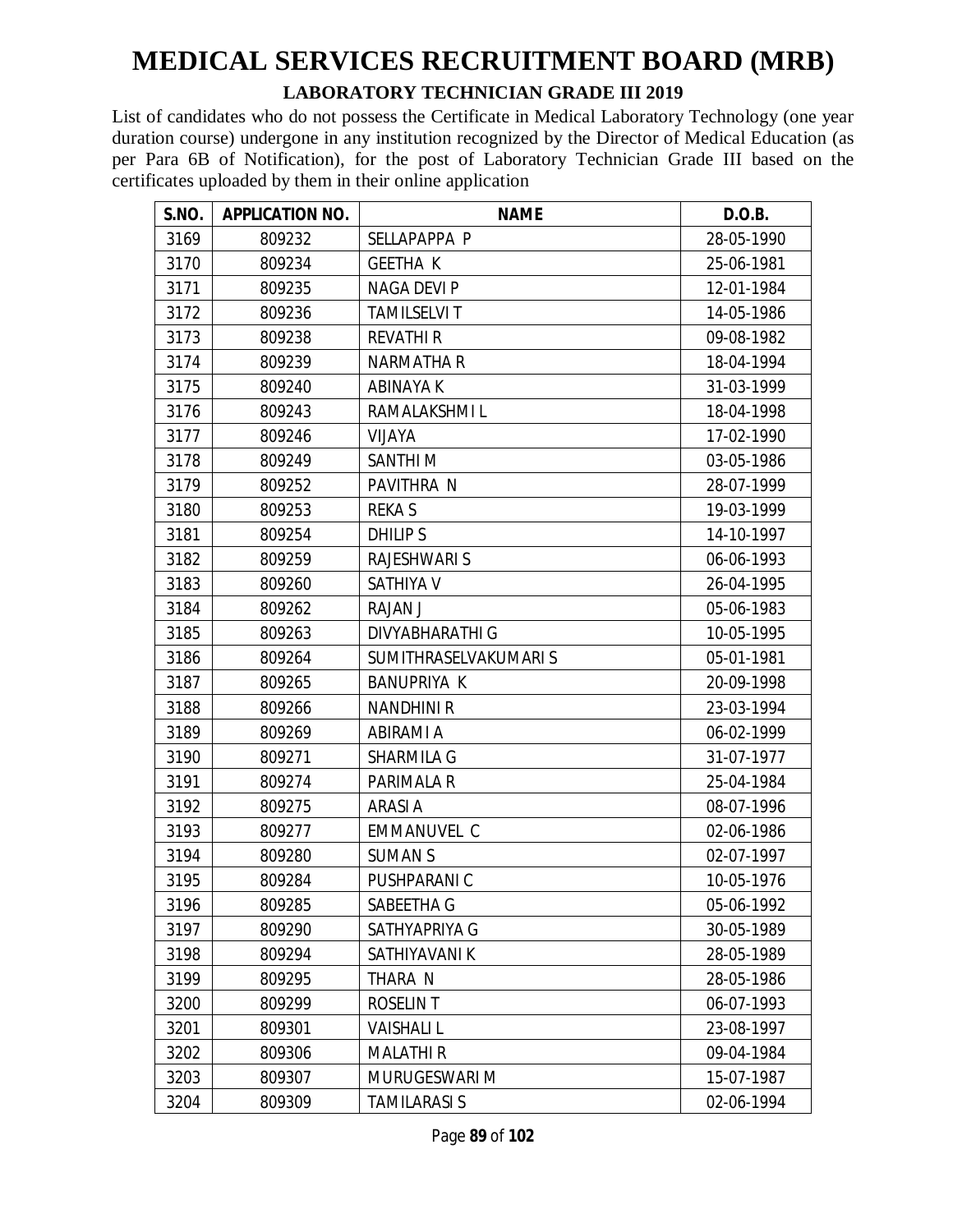#### **LABORATORY TECHNICIAN GRADE III 2019**

| S.NO. | <b>APPLICATION NO.</b> | <b>NAME</b>           | D.O.B.     |
|-------|------------------------|-----------------------|------------|
| 3205  | 809311                 | VISNUPRIYA R          | 16-05-1994 |
| 3206  | 809313                 | <b>KARTHEESWARI D</b> | 06-05-1997 |
| 3207  | 809314                 | <b>VEMBULAKKAL G</b>  | 21-05-1989 |
| 3208  | 809315                 | SOUNTHARYA P          | 01-04-1988 |
| 3209  | 809316                 | <b>KAVITHA G</b>      | 12-06-1982 |
| 3210  | 809321                 | PATHMAVATHI D         | 05-04-1987 |
| 3211  | 809322                 | <b>KARTHIKAT</b>      | 18-11-1998 |
| 3212  | 809323                 | SANTHAMOORTHI M       | 14-04-1996 |
| 3213  | 809326                 | <b>BHAVANIM</b>       | 23-03-1996 |
| 3214  | 809327                 | SANGEETHA P           | 07-01-1995 |
| 3215  | 809329                 | <b>KEERTHANA G R</b>  | 11-07-1998 |
| 3216  | 809330                 | <b>AKILA V</b>        | 07-05-1996 |
| 3217  | 809334                 | <b>KAMALI SHREE K</b> | 16-03-1999 |
| 3218  | 809335                 | <b>MALINIO</b>        | 10-07-1999 |
| 3219  | 809336                 | <b>KARTHIKA M</b>     | 12-06-1993 |
| 3220  | 809337                 | MONISHA V             | 17-10-1998 |
| 3221  | 809338                 | ANARKALI N            | 12-05-1988 |
| 3222  | 809340                 | <b>JAYAKUMAR A</b>    | 07-12-1981 |
| 3223  | 809341                 | RUBAVATHI V           | 18-02-1998 |
| 3224  | 809343                 | <b>VIDYA G</b>        | 25-05-1986 |
| 3225  | 809345                 | PRIYANKA E            | 23-11-1992 |
| 3226  | 809346                 | JEYA S                | 02-08-1982 |
| 3227  | 809351                 | <b>ARCHANAK</b>       | 17-04-1998 |
| 3228  | 809353                 | <b>LALITHAK</b>       | 08-10-1987 |
| 3229  | 809355                 | YOGESHWARI K          | 13-11-1996 |
| 3230  | 809360                 | THEANMALAR R          | 29-11-1998 |
| 3231  | 809361                 | <b>SUNDARI P</b>      | 15-03-1981 |
| 3232  | 809363                 | SENRAYAPERUMAL K S    | 10-01-1982 |
| 3233  | 809366                 | <b>GOWRI SANKAR V</b> | 03-06-1995 |
| 3234  | 809367                 | CHITRA N              | 19-06-1979 |
| 3235  | 809369                 | PRIYA R               | 07-03-1990 |
| 3236  | 809375                 | JEEVITHA K            | 19-06-2000 |
| 3237  | 809376                 | JOHNS MARY M          | 14-05-1985 |
| 3238  | 809379                 | <b>SHANTHIM</b>       | 16-02-1999 |
| 3239  | 809382                 | <b>PARVEEN J</b>      | 03-06-1988 |
| 3240  | 809383                 | ANITHA S              | 10-06-1985 |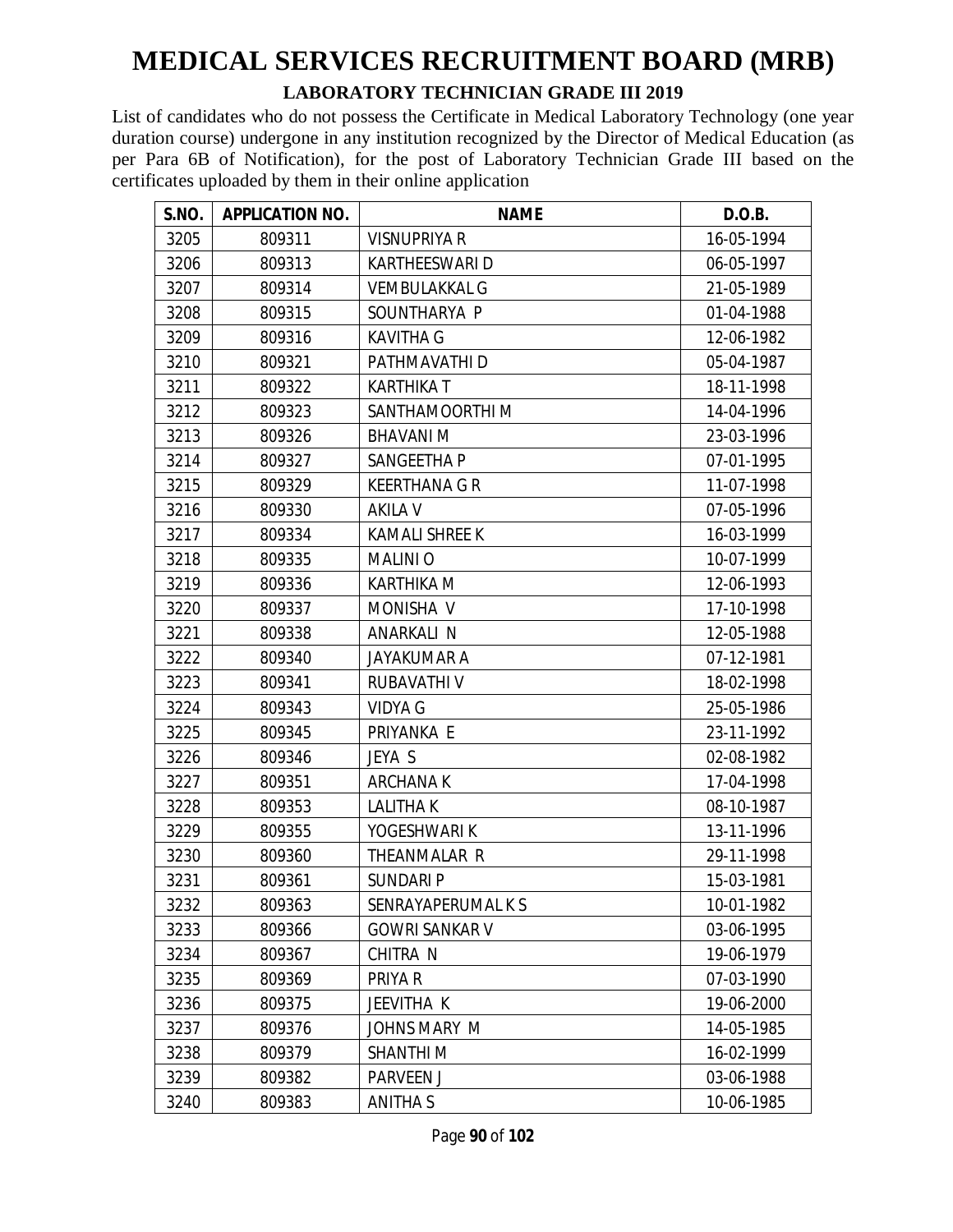#### **LABORATORY TECHNICIAN GRADE III 2019**

| S.NO. | <b>APPLICATION NO.</b> | <b>NAME</b>            | D.O.B.     |
|-------|------------------------|------------------------|------------|
| 3241  | 809387                 | <b>BHUVANESWARIT</b>   | 27-05-1997 |
| 3242  | 809389                 | <b>RAVICHANDRAN</b>    | 01-05-1985 |
| 3243  | 809390                 | SRILEKHA R             | 07-03-2000 |
| 3244  | 809393                 | SIVAKUMAR V            | 06-06-1998 |
| 3245  | 809396                 | THEBORAL J             | 10-03-2000 |
| 3246  | 809398                 | <b>BEAULAY</b>         | 30-05-1987 |
| 3247  | 809402                 | MD ISMAIL M I          | 15-09-1981 |
| 3248  | 809403                 | <b>KOHILAM P</b>       | 15-05-1981 |
| 3249  | 809411                 | HEPZIBAI DEVAKIRUBAI R | 10-11-1979 |
| 3250  | 809424                 | <b>MOHANRAJ P</b>      | 27-02-1998 |
| 3251  | 809425                 | <b>SUGANYA M</b>       | 01-06-1994 |
| 3252  | 809429                 | YUVAPRIYA M            | 04-08-1998 |
| 3253  | 809430                 | <b>GEETHA B</b>        | 04-06-1987 |
| 3254  | 809431                 | NISHA V                | 16-04-1996 |
| 3255  | 809432                 | S R NAGARAJAN          | 13-07-1985 |
| 3256  | 809433                 | MRS ANANDA JOTHI J     | 08-09-1968 |
| 3257  | 809435                 | <b>RAMSELVIS</b>       | 02-04-1991 |
| 3258  | 809437                 | <b>MAHALAKSHMI A</b>   | 05-02-1992 |
| 3259  | 809439                 | <b>KATTU RANI S</b>    | 01-06-1992 |
| 3260  | 809440                 | <b>CHITHRA G</b>       | 15-05-1997 |
| 3261  | 809443                 | SRIPRIYA A             | 05-07-1998 |
| 3262  | 809445                 | SUBBULAKSHMI V         | 04-03-1989 |
| 3263  | 809448                 | MUTHUKANIAMMAL A       | 07-06-1997 |
| 3264  | 809449                 | <b>MEENAKSHI G</b>     | 30-07-1992 |
| 3265  | 809450                 | SIVARANJANI S          | 11-11-1998 |
| 3266  | 809451                 | DHIVYAA M              | 21-03-1984 |
| 3267  | 809453                 | AMBIKAVATHY R          | 08-02-1986 |
| 3268  | 809454                 | <b>GOPINATH M</b>      | 09-03-1987 |
| 3269  | 809456                 | <b>DEVIG</b>           | 17-04-1996 |
| 3270  | 809461                 | PREMA S                | 22-06-1981 |
| 3271  | 809463                 | PATTUSELVI K           | 16-04-1992 |
| 3272  | 809464                 | <b>KAYATHRI M</b>      | 15-03-1997 |
| 3273  | 809465                 | SUBAITHA J             | 13-03-1988 |
| 3274  | 809467                 | SUNDARARAJAN V         | 17-05-1979 |
| 3275  | 809468                 | <b>JAYALAKSHMI M</b>   | 28-04-1996 |
| 3276  | 809470                 | DEEBA R                | 30-05-1990 |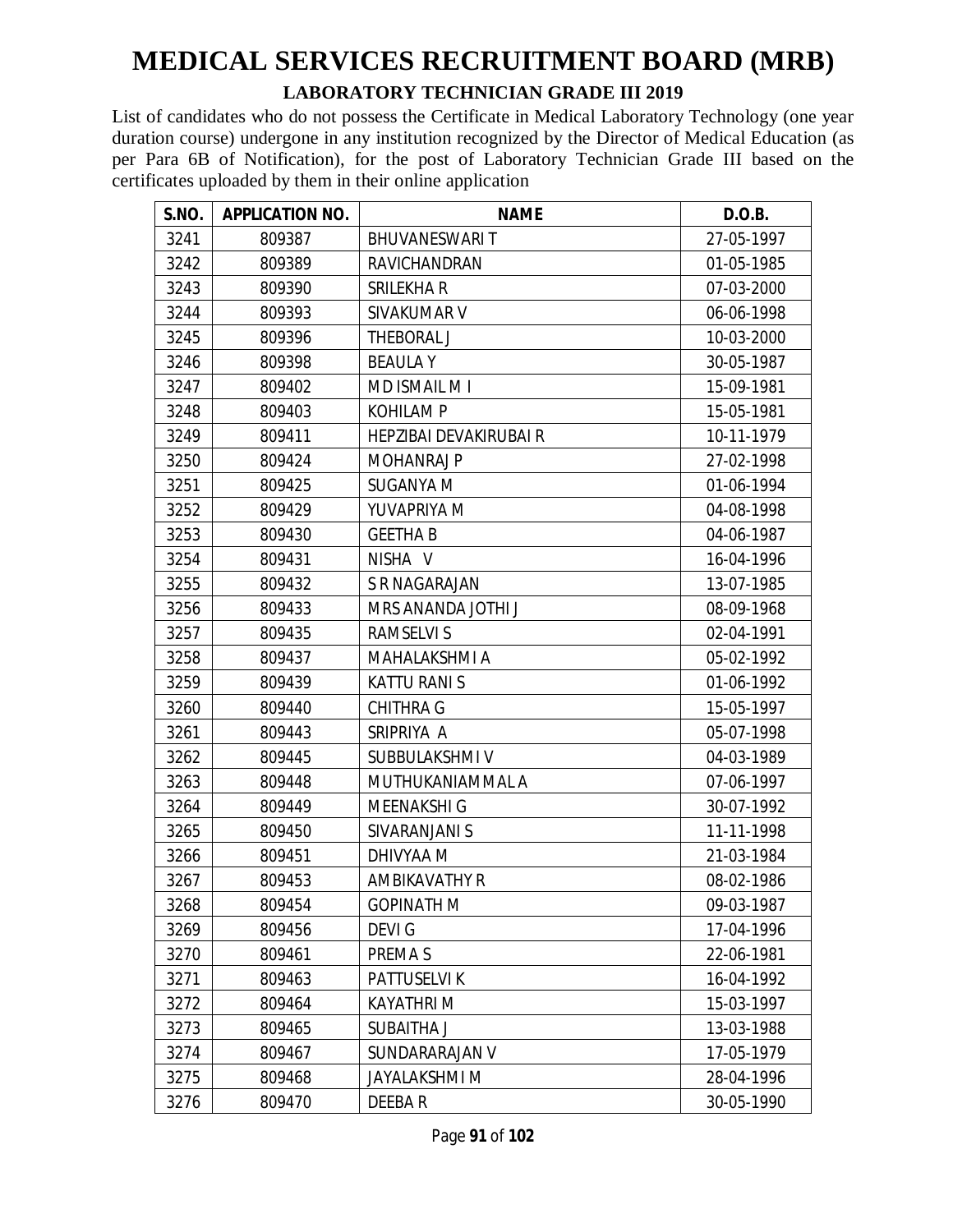#### **LABORATORY TECHNICIAN GRADE III 2019**

| S.NO. | <b>APPLICATION NO.</b> | <b>NAME</b>            | D.O.B.     |
|-------|------------------------|------------------------|------------|
| 3277  | 809471                 | SANGEETHA J            | 23-12-1990 |
| 3278  | 809472                 | <b>JAYALEKSHMII</b>    | 22-05-1995 |
| 3279  | 809474                 | <b>BUVANESWARI P</b>   | 12-07-1983 |
| 3280  | 809476                 | <b>MEENAKS</b>         | 28-05-1989 |
| 3281  | 809477                 | <b>SUGASINI S</b>      | 17-09-1986 |
| 3282  | 809478                 | <b>POORANIK</b>        | 04-04-1985 |
| 3283  | 809479                 | SONIYA R               | 01-06-1999 |
| 3284  | 809480                 | PAVITHRA M             | 17-10-1998 |
| 3285  | 809483                 | SANGEETHA P            | 27-05-1987 |
| 3286  | 809485                 | KAMALA DEVI S          | 06-06-1983 |
| 3287  | 809487                 | <b>BALAMANI R</b>      | 16-02-1979 |
| 3288  | 809490                 | <b>BAKIYALAKSHMI P</b> | 19-06-1991 |
| 3289  | 809492                 | <b>VISALAKSHI M</b>    | 19-04-1999 |
| 3290  | 809502                 | MAHALAKSHMI M          | 25-05-1989 |
| 3291  | 809505                 | <b>VINODHINI R</b>     | 16-05-1999 |
| 3292  | 809508                 | <b>KANAGA M</b>        | 13-10-1998 |
| 3293  | 809510                 | SARASWATHI P           | 12-02-1985 |
| 3294  | 809512                 | ANITHA M               | 20-03-1997 |
| 3295  | 809513                 | SATHYA G               | 02-12-1990 |
| 3296  | 809515                 | <b>SUGANYA R</b>       | 22-01-1998 |
| 3297  | 809524                 | PRAKASH A              | 03-06-1986 |
| 3298  | 809525                 | PRAVEENA S             | 15-02-1997 |
| 3299  | 809526                 | ARUNA DEVI R           | 28-11-1984 |
| 3300  | 809529                 | <b>BHUVANESWARI M</b>  | 26-01-1994 |
| 3301  | 809534                 | <b>ILAKKIYA G</b>      | 04-07-1994 |
| 3302  | 809539                 | PAVITHRA S             | 10-04-1994 |
| 3303  | 809541                 | <b>KAVITHA S</b>       | 17-07-1976 |
| 3304  | 809542                 | <b>SHANTHA S</b>       | 23-05-1984 |
| 3305  | 809543                 | BUVANESHWARI V         | 17-05-1989 |
| 3306  | 809544                 | <b>SURYA M</b>         | 04-05-1980 |
| 3307  | 809546                 | <b>MUTHULAKSHMIS</b>   | 14-05-1999 |
| 3308  | 809547                 | <b>BOOMADEVIK</b>      | 22-03-1996 |
| 3309  | 809548                 | NISHANTHI A            | 01-02-1994 |
| 3310  | 809554                 | MAREESWARI J           | 02-04-1986 |
| 3311  | 809555                 | <b>BHUVANESHWARI M</b> | 14-07-1998 |
| 3312  | 809556                 | ANANTHAJOTHI V         | 10-03-1981 |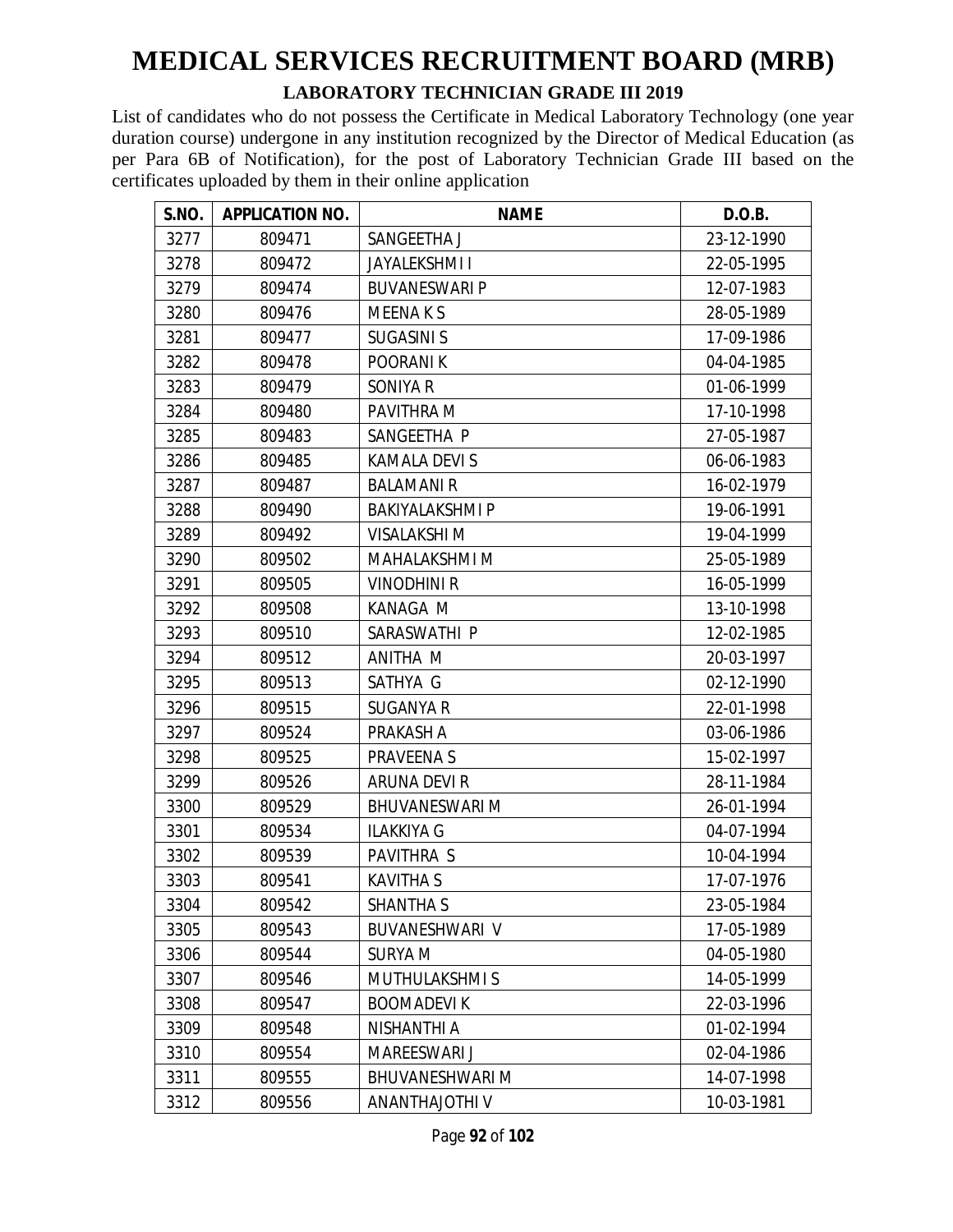#### **LABORATORY TECHNICIAN GRADE III 2019**

| S.NO. | <b>APPLICATION NO.</b> | <b>NAME</b>            | D.O.B.     |
|-------|------------------------|------------------------|------------|
| 3313  | 809557                 | <b>DURGA SRIN</b>      | 25-06-1999 |
| 3314  | 809561                 | <b>VIMALA M</b>        | 11-01-1988 |
| 3315  | 809562                 | <b>CHITRA N</b>        | 20-04-1995 |
| 3316  | 809564                 | THIYAGARAJAN D         | 18-06-1989 |
| 3317  | 809565                 | <b>SUVITHAK</b>        | 11-03-1983 |
| 3318  | 809566                 | SELVARAJ K             | 31-05-1998 |
| 3319  | 809567                 | <b>ASHWINIS</b>        | 20-04-1998 |
| 3320  | 809568                 | <b>PRIYAK</b>          | 10-07-1993 |
| 3321  | 809571                 | ROSELINE USHA D        | 05-05-1984 |
| 3322  | 809572                 | RAJALAKSHMI D          | 10-03-1984 |
| 3323  | 809573                 | KALAISHAKTHI M         | 05-01-1995 |
| 3324  | 809576                 | SONIA A                | 15-05-1992 |
| 3325  | 809579                 | <b>KAVITHA S</b>       | 17-05-1982 |
| 3326  | 809580                 | MARIYAMMAL V           | 26-05-1998 |
| 3327  | 809582                 | <b>DEEPIKAN</b>        | 17-05-1995 |
| 3328  | 809583                 | <b>KALPANA K</b>       | 19-09-1979 |
| 3329  | 809585                 | <b>JAYAVANIC</b>       | 18-10-1985 |
| 3330  | 809586                 | <b>SUGANYA S</b>       | 18-10-1985 |
| 3331  | 809587                 | <b>VIJAYALAKSHMI S</b> | 15-06-1988 |
| 3332  | 809588                 | <b>GOWDHAMI K</b>      | 23-05-1996 |
| 3333  | 809589                 | <b>RAJESWARI R</b>     | 05-03-1985 |
| 3334  | 809590                 | <b>GUNASANKARIS</b>    | 09-09-1995 |
| 3335  | 809591                 | <b>ANGEL K</b>         | 04-04-1994 |
| 3336  | 809594                 | <b>VANAJA R</b>        | 26-04-1990 |
| 3337  | 809595                 | <b>BHUVANESWARIS</b>   | 18-01-1988 |
| 3338  | 809599                 | <b>ANITHAS</b>         | 03-02-1997 |
| 3339  | 809600                 | <b>REVATHIV</b>        | 21-05-1983 |
| 3340  | 809603                 | <b>NITHYAL</b>         | 20-08-1996 |
| 3341  | 809606                 | SRIPAVITHRA R          | 22-06-1994 |
| 3342  | 809610                 | <b>MAHENDRAN A</b>     | 03-05-1990 |
| 3343  | 809612                 | PRAJITHA R             | 06-06-1992 |
| 3344  | 809613                 | SENTHILVELAN S         | 14-06-1975 |
| 3345  | 809616                 | VIJAYAKANTH D          | 06-03-1983 |
| 3346  | 809617                 | SANJANI SALETH D       | 05-05-1992 |
| 3347  | 809619                 | RANI J                 | 22-12-1979 |
| 3348  | 809620                 | SURIYA A               | 04-08-1987 |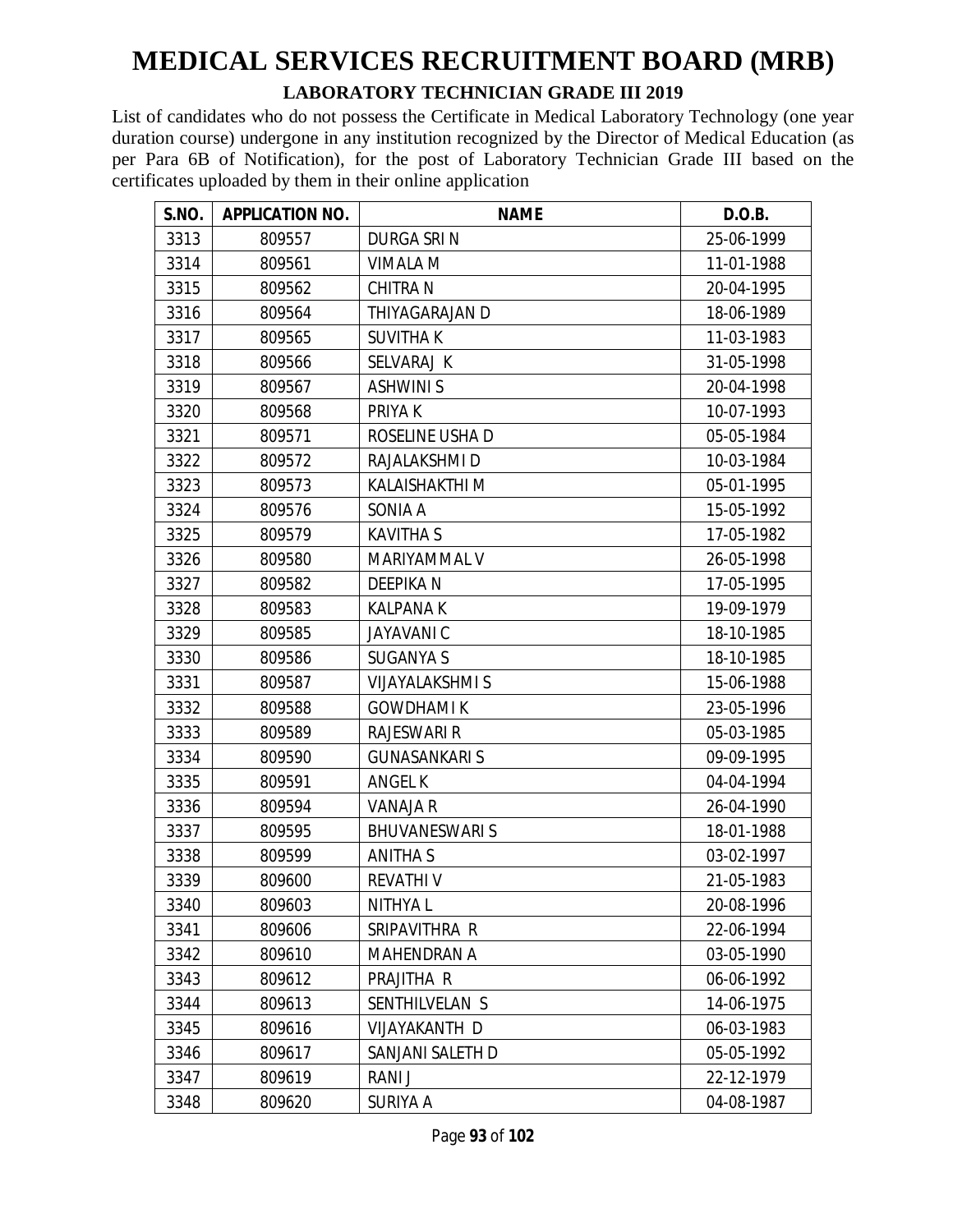#### **LABORATORY TECHNICIAN GRADE III 2019**

| S.NO. | <b>APPLICATION NO.</b> | <b>NAME</b>           | D.O.B.     |
|-------|------------------------|-----------------------|------------|
| 3349  | 809621                 | YAMINI M              | 31-05-1997 |
| 3350  | 809624                 | PIRAMILA R            | 15-09-1988 |
| 3351  | 809627                 | <b>NITHYAK</b>        | 08-05-1999 |
| 3352  | 809629                 | <b>JAYASANTHIYA V</b> | 25-01-1983 |
| 3353  | 809632                 | <b>MUNIAPPAN M</b>    | 09-04-1984 |
| 3354  | 809633                 | <b>AYOTHYRAMAN P</b>  | 10-12-1991 |
| 3355  | 809634                 | RAMYA R               | 15-05-1998 |
| 3356  | 809635                 | RAJATHI M             | 10-05-1990 |
| 3357  | 809637                 | PADMADEVI K           | 05-05-1983 |
| 3358  | 809638                 | <b>SUBHA G</b>        | 24-07-1980 |
| 3359  | 809642                 | <b>JAYADEVI M</b>     | 30-09-1998 |
| 3360  | 809644                 | <b>THAVAMANI R</b>    | 14-04-1985 |
| 3361  | 809645                 | PRIYANKA R            | 28-07-1993 |
| 3362  | 809649                 | <b>ANNAPOORNAS</b>    | 05-06-1999 |
| 3363  | 809652                 | <b>SARUTHIS</b>       | 28-02-1998 |
| 3364  | 809653                 | MOOKAMBIKA A          | 20-07-1996 |
| 3365  | 809654                 | KANAGALAKSHMI R       | 08-12-1996 |
| 3366  | 809657                 | <b>TAMILARASI A</b>   | 20-02-1987 |
| 3367  | 809660                 | PRINCY R              | 25-05-1995 |
| 3368  | 809664                 | <b>KOKILA M</b>       | 03-06-1990 |
| 3369  | 809665                 | PARAMESWARI V         | 24-05-1972 |
| 3370  | 809667                 | SHRAVAN KUMAR CH      | 03-10-1988 |
| 3371  | 809669                 | <b>KAVITHAD</b>       | 13-07-1998 |
| 3372  | 809670                 | AISHWARYA M           | 13-06-1990 |
| 3373  | 809671                 | <b>KARTHIK R</b>      | 07-04-1983 |
| 3374  | 809672                 | PUSHPA MARY L         | 13-05-1981 |
| 3375  | 809673                 | KAVITHA C             | 10-05-1990 |
| 3376  | 809675                 | <b>SELVI P</b>        | 04-05-1985 |
| 3377  | 809676                 | ABINAYA K             | 18-05-1996 |
| 3378  | 809677                 | ASHTALAKSHMI M        | 04-05-1984 |
| 3379  | 809678                 | ANNALAKSHMI B         | 28-02-1997 |
| 3380  | 809682                 | <b>SUN RUBINI X</b>   | 10-05-1987 |
| 3381  | 809683                 | <b>RUTHRAVEL P</b>    | 25-04-1975 |
| 3382  | 809684                 | DHANUSH M             | 18-06-2000 |
| 3383  | 809685                 | SARASVATHI P          | 21-06-1992 |
| 3384  | 809686                 | VINODHA A             | 06-06-1988 |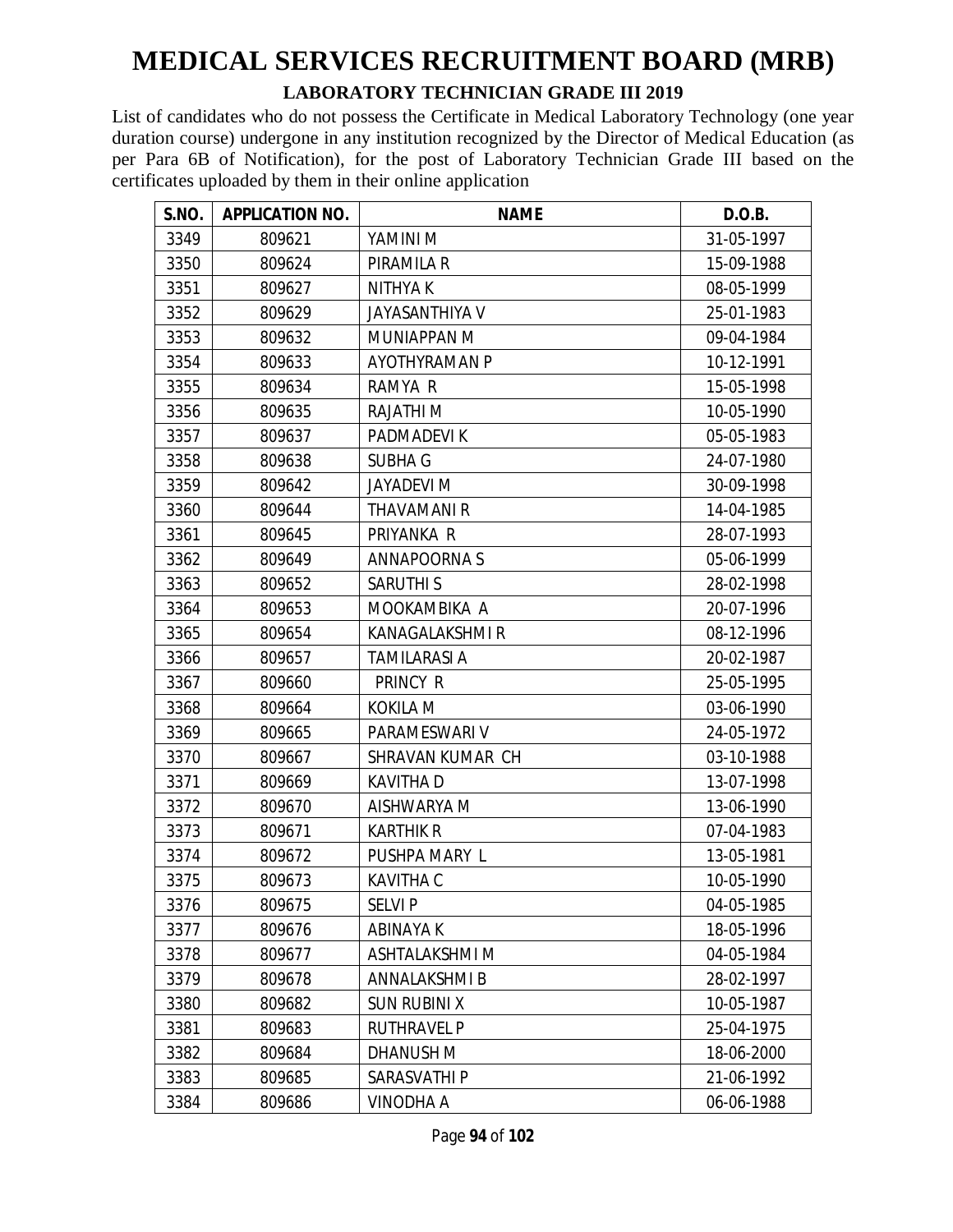#### **LABORATORY TECHNICIAN GRADE III 2019**

| S.NO. | <b>APPLICATION NO.</b> | <b>NAME</b>           | D.O.B.     |
|-------|------------------------|-----------------------|------------|
| 3385  | 809688                 | CITTAL C              | 22-07-1996 |
| 3386  | 809689                 | DHANALAKSHMI D        | 26-02-2000 |
| 3387  | 809690                 | SHANMUGASUNDARAM T    | 28-05-1989 |
| 3388  | 809692                 | <b>SATHIYA P</b>      | 25-05-1996 |
| 3389  | 809693                 | THAMIZHAN J           | 12-05-1993 |
| 3390  | 809694                 | SABIYA BI M           | 08-03-1985 |
| 3391  | 809695                 | <b>SUMATHIR</b>       | 15-05-1982 |
| 3392  | 809699                 | OWAIYARSELVI C        | 06-02-1989 |
| 3393  | 809703                 | <b>SANTHIK</b>        | 01-05-1998 |
| 3394  | 809705                 | <b>KALAISELVI R</b>   | 10-07-1981 |
| 3395  | 809707                 | SETHU LAKSHMI K       | 08-05-1987 |
| 3396  | 809709                 | SASTIANANTHI S        | 01-09-1984 |
| 3397  | 809710                 | <b>VIGNESH S</b>      | 10-04-1995 |
| 3398  | 809713                 | <b>KAVITHA S</b>      | 15-02-1992 |
| 3399  | 809714                 | THIRUNIRAISELVI K     | 01-06-1989 |
| 3400  | 809716                 | <b>SUGANYA K</b>      | 03-05-1993 |
| 3401  | 809717                 | LAVANYA S             | 06-06-1991 |
| 3402  | 809721                 | <b>JEMIMAD</b>        | 05-06-1998 |
| 3403  | 809722                 | <b>JANCIRANI M</b>    | 06-05-1988 |
| 3404  | 809723                 | SIVAGAMASUNDARI R     | 10-03-1989 |
| 3405  | 809724                 | <b>NARAYANAN E</b>    | 26-02-1988 |
| 3406  | 809725                 | SATHISHKUMAR P        | 19-07-1999 |
| 3407  | 809726                 | MARIYAMMAL K          | 14-05-1988 |
| 3408  | 809727                 | SOURINATHAN D         | 18-07-1993 |
| 3409  | 809729                 | THAMEEM NISHA J       | 23-09-1992 |
| 3410  | 809730                 | RAJIBUNISA NISHA      | 30-07-1988 |
| 3411  | 809735                 | <b>PAVITHRA R</b>     | 23-11-1998 |
| 3412  | 809737                 | MOHANAPRIYA G         | 10-05-1997 |
| 3413  | 809738                 | <b>VIJAY S</b>        | 16-06-1995 |
| 3414  | 809739                 | PRIYANGA GANTHI A     | 01-05-1991 |
| 3415  | 809741                 | <b>KRISHNAVENI P</b>  | 16-01-1982 |
| 3416  | 809742                 | <b>KRISHNAPRIYA P</b> | 24-04-1998 |
| 3417  | 809743                 | PRIYA A               | 23-12-1992 |
| 3418  | 809745                 | SAHUBARSATHIK H       | 10-10-1993 |
| 3419  | 809749                 | SOUNTHARYA T          | 03-03-1993 |
| 3420  | 809751                 | MANJULA C             | 17-05-1980 |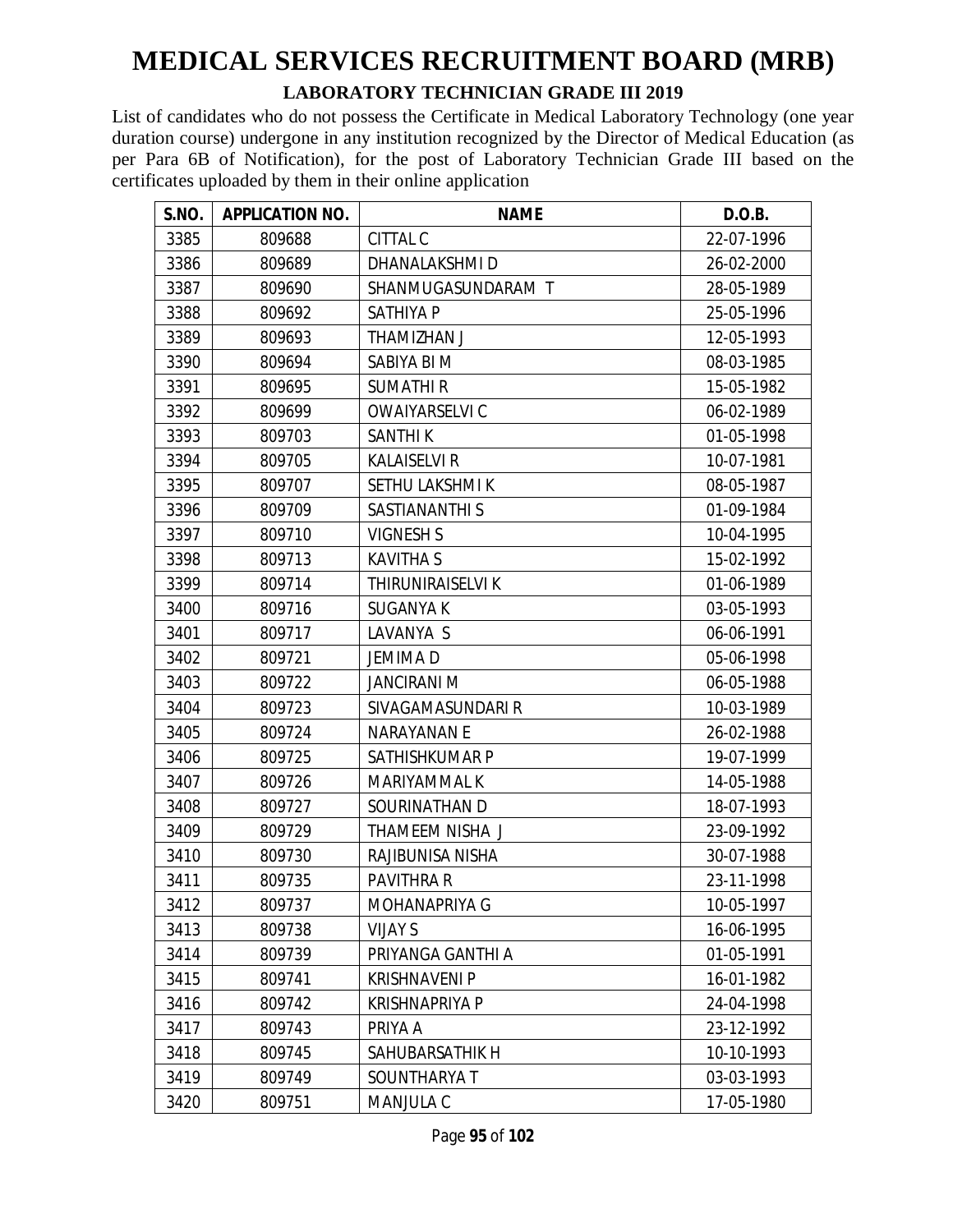#### **LABORATORY TECHNICIAN GRADE III 2019**

| S.NO. | <b>APPLICATION NO.</b> | <b>NAME</b>             | D.O.B.     |
|-------|------------------------|-------------------------|------------|
| 3421  | 809752                 | PRIYA S                 | 24-05-1988 |
| 3422  | 809757                 | KANIMOZHI M             | 09-03-1995 |
| 3423  | 809759                 | PRIYA S                 | 16-02-2000 |
| 3424  | 809761                 | UMAMAHESWARI A          | 12-09-1999 |
| 3425  | 809762                 | THARANI S               | 19-01-1991 |
| 3426  | 809763                 | <b>KOWSIGAN G</b>       | 12-04-2000 |
| 3427  | 809765                 | <b>KESAVAN A</b>        | 15-06-1998 |
| 3428  | 809769                 | SUMITHA G               | 22-05-1985 |
| 3429  | 809771                 | <b>REVATHI A</b>        | 01-07-1987 |
| 3430  | 809774                 | PETCHIAMMAL T           | 07-04-1992 |
| 3431  | 809775                 | <b>VENKATESHWARI M</b>  | 14-05-1998 |
| 3432  | 809779                 | <b>KARTHICK V</b>       | 10-04-2000 |
| 3433  | 809784                 | SANKAR P C              | 08-02-1977 |
| 3434  | 809785                 | <b>MUTHUKANI M</b>      | 04-05-1986 |
| 3435  | 809786                 | NAMBESWARI N            | 10-09-2000 |
| 3436  | 809788                 | <b>MANIMEKALAI A</b>    | 13-03-1998 |
| 3437  | 809791                 | <b>KAVITHA S</b>        | 03-03-1985 |
| 3438  | 809792                 | P MAHESWARI             | 19-10-1984 |
| 3439  | 809793                 | <b>SUTHAR</b>           | 12-06-1987 |
| 3440  | 809795                 | <b>MENAKA P</b>         | 25-06-1985 |
| 3441  | 809796                 | <b>RAMAKRISHNAN P</b>   | 10-01-1987 |
| 3442  | 809797                 | LAVANYA P               | 23-01-1997 |
| 3443  | 809798                 | <b>VIJAYA R</b>         | 30-05-1983 |
| 3444  | 809799                 | <b>GAYATHIRI M</b>      | 14-05-1991 |
| 3445  | 809803                 | <b>RAGAMANI V</b>       | 28-07-1975 |
| 3446  | 809804                 | AROKIYA HEMA M          | 10-07-1994 |
| 3447  | 809807                 | <b>PALANIK</b>          | 14-04-1987 |
| 3448  | 809811                 | KALAISELVI T            | 30-06-1991 |
| 3449  | 809815                 | LAVANYA B               | 30-06-1984 |
| 3450  | 809818                 | ABINAYA J               | 06-07-2000 |
| 3451  | 809821                 | KAMALA JOTHI R          | 01-03-1984 |
| 3452  | 809823                 | <b>GOWRIE</b>           | 11-11-1989 |
| 3453  | 809824                 | THEBORASATHYASEELI D    | 20-04-1989 |
| 3454  | 809825                 | YALMOZHI MAHESHWARI G D | 02-05-1980 |
| 3455  | 809828                 | SANGEETHA G             | 14-11-1996 |
| 3456  | 809831                 | <b>NALINIT</b>          | 25-06-1983 |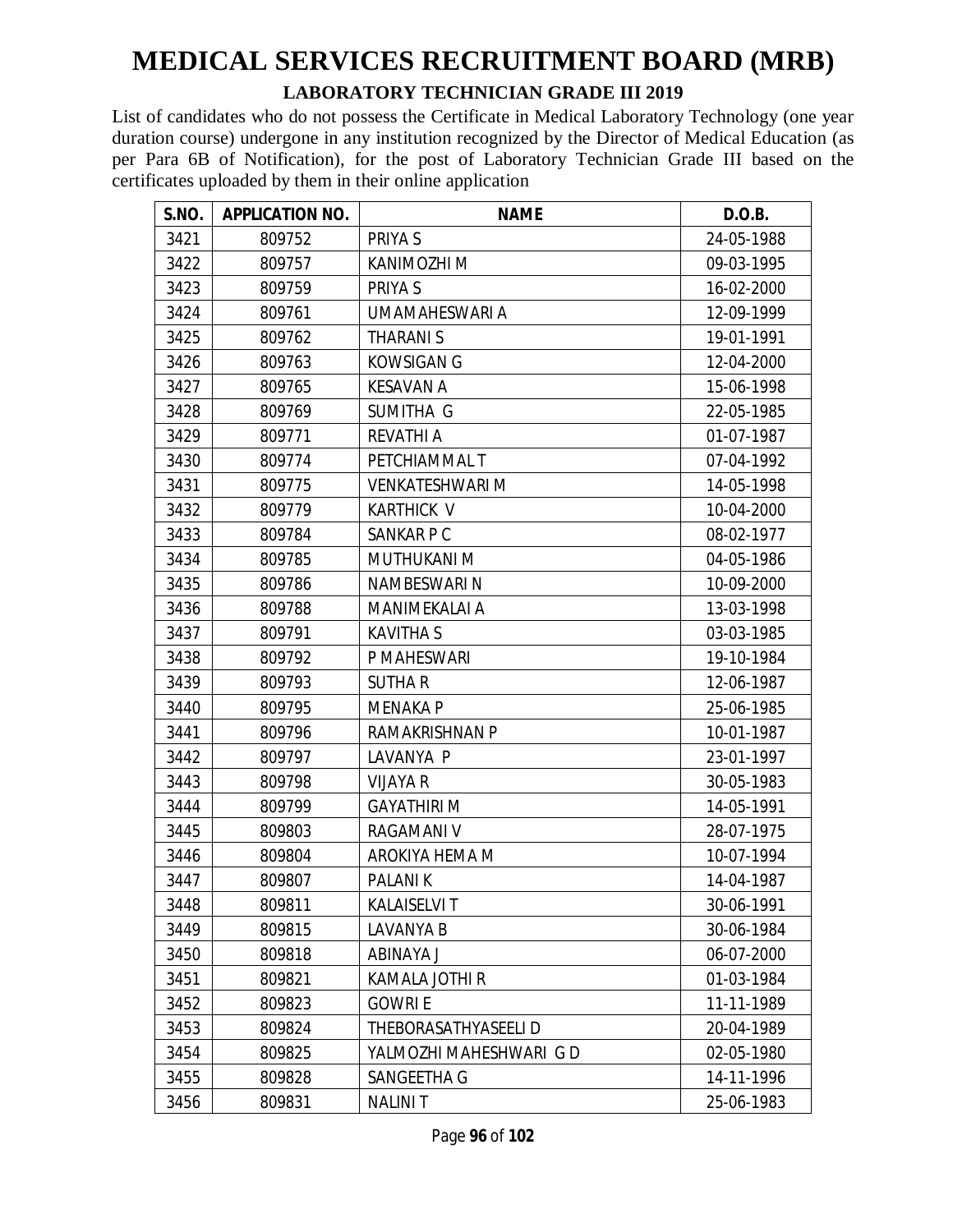#### **LABORATORY TECHNICIAN GRADE III 2019**

| S.NO. | <b>APPLICATION NO.</b> | <b>NAME</b>                | D.O.B.     |
|-------|------------------------|----------------------------|------------|
| 3457  | 809832                 | KAMESH D                   | 12-10-1997 |
| 3458  | 809837                 | <b>KAVIYASELVI K</b>       | 26-09-1994 |
| 3459  | 809838                 | <b>MURUGAN G</b>           | 13-06-1995 |
| 3460  | 809839                 | <b>SUMATHIP</b>            | 16-06-1983 |
| 3461  | 809842                 | <b>MUTHU PANDIESWARI S</b> | 02-04-1997 |
| 3462  | 809843                 | RANI A                     | 09-05-1993 |
| 3463  | 809844                 | <b>SAJITHA S</b>           | 14-05-1991 |
| 3464  | 809846                 | <b>JULIET MARY C</b>       | 17-04-1984 |
| 3465  | 809847                 | <b>VALLIYAMMAI P</b>       | 13-06-1999 |
| 3466  | 809848                 | SANKARANARAYANAN R         | 04-02-1987 |
| 3467  | 809851                 | ELAIYARASI A               | 25-06-1989 |
| 3468  | 809855                 | <b>VIJAYALAKSHMI V</b>     | 10-06-1998 |
| 3469  | 809856                 | ROBELLA MARY RICKSY S      | 21-07-1984 |
| 3470  | 809859                 | PREMATT                    | 02-06-1986 |
| 3471  | 809860                 | MOHANASUNDARAM N           | 22-06-2000 |
| 3472  | 809861                 | MUTHULAKSHMI P             | 12-06-1984 |
| 3473  | 809862                 | <b>MUTHURANI S</b>         | 15-05-1995 |
| 3474  | 809865                 | <b>ESSAKIAMMAL E</b>       | 12-03-1993 |
| 3475  | 809866                 | SUGANYA N                  | 25-05-1998 |
| 3476  | 809868                 | <b>MURUGAN P</b>           | 06-05-1986 |
| 3477  | 809869                 | NEELAVATHI M               | 13-07-1983 |
| 3478  | 809870                 | <b>ROHINI M</b>            | 14-05-1990 |
| 3479  | 809871                 | PREETHIKA S                | 01-10-1994 |
| 3480  | 809872                 | <b>SURIYAK</b>             | 29-03-1990 |
| 3481  | 809876                 | DIVYA VANISRI S            | 26-02-1990 |
| 3482  | 809882                 | SWATHIKA M                 | 04-10-1997 |
| 3483  | 809883                 | KIRUBAKARAN J              | 23-05-1971 |
| 3484  | 809884                 | SHANMUGATHAI R             | 16-07-1994 |
| 3485  | 809885                 | RAGASUDHA C                | 02-02-1988 |
| 3486  | 809886                 | AJISHA T                   | 20-02-1999 |
| 3487  | 809889                 | <b>JEYAPRATHA M</b>        | 26-03-1995 |
| 3488  | 809890                 | <b>VALARMATHI G</b>        | 10-01-1998 |
| 3489  | 809892                 | SIVARANJANI D              | 06-06-1992 |
| 3490  | 809897                 | MUNISWARAN M               | 30-05-1998 |
| 3491  | 809898                 | SHEEBA RANI D              | 07-06-1991 |
| 3492  | 809901                 | DEEPA C                    | 15-12-1986 |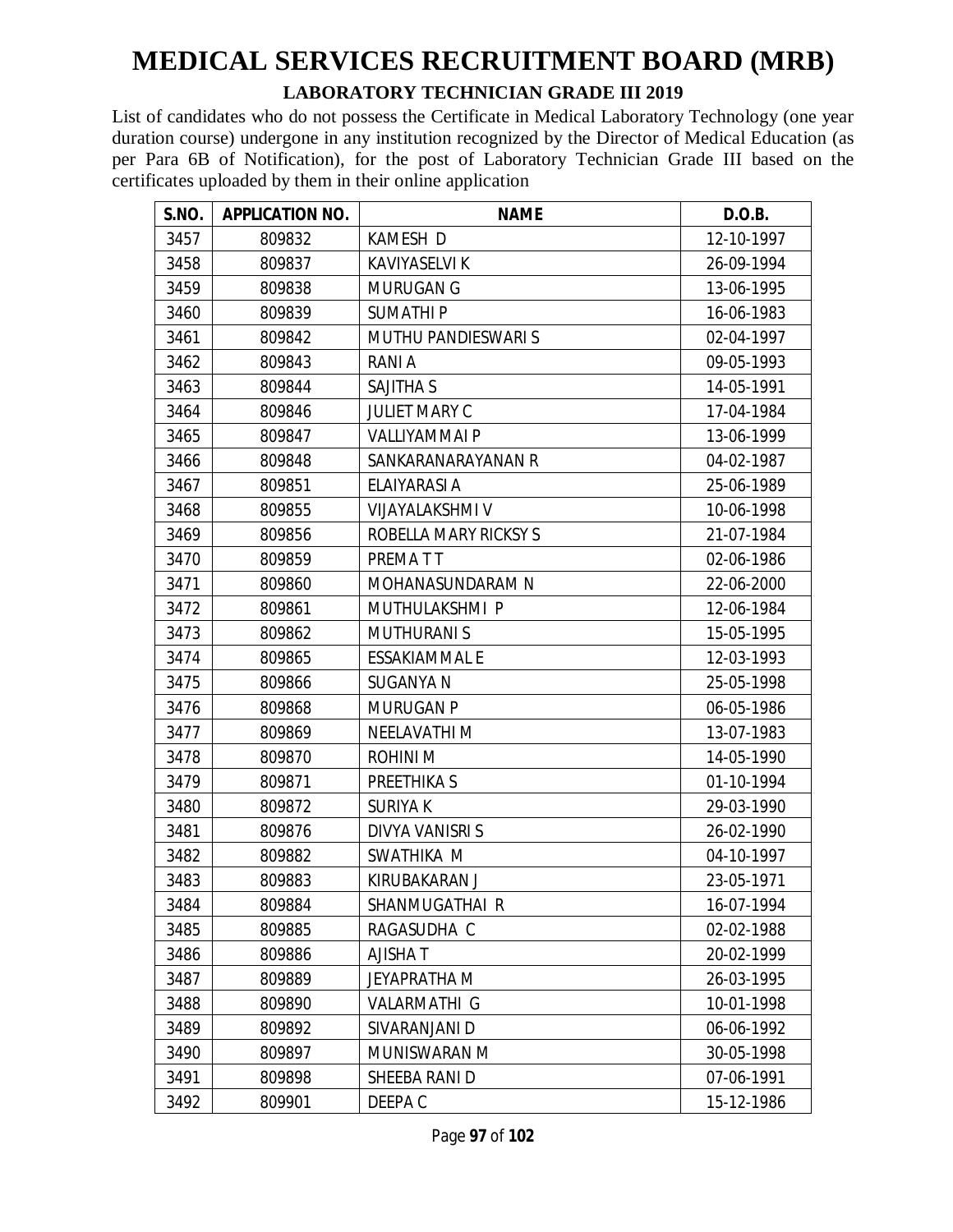#### **LABORATORY TECHNICIAN GRADE III 2019**

| S.NO. | <b>APPLICATION NO.</b> | <b>NAME</b>           | D.O.B.     |
|-------|------------------------|-----------------------|------------|
| 3493  | 809902                 | PREETHA D             | 20-06-1995 |
| 3494  | 809904                 | LAKSHMIN              | 21-07-1983 |
| 3495  | 809905                 | SASIREGHAY            | 02-05-1988 |
| 3496  | 809907                 | VIJAYALAKSHMI N       | 25-02-1997 |
| 3497  | 809914                 | <b>ANITHA S</b>       | 13-03-1992 |
| 3498  | 809915                 | SARAVANAN V           | 13-04-1988 |
| 3499  | 809916                 | <b>ARULMOZHIK</b>     | 10-11-1987 |
| 3500  | 809918                 | <b>THENMOZHIK</b>     | 03-06-1991 |
| 3501  | 809921                 | LALITHA MARY K D      | 16-06-1980 |
| 3502  | 809923                 | SARITHA D             | 19-08-1981 |
| 3503  | 809924                 | SATHIYA D             | 15-05-1987 |
| 3504  | 809925                 | DHANALAKSHMI A        | 22-03-1996 |
| 3505  | 809926                 | <b>SUBAK</b>          | 02-06-1985 |
| 3506  | 809927                 | <b>VELLADURAI M</b>   | 12-10-1994 |
| 3507  | 809929                 | RAMALINGAM M          | 03-06-1983 |
| 3508  | 809931                 | LOGANAYAKI K          | 14-10-1981 |
| 3509  | 809934                 | <b>ADILAKSHMI G</b>   | 10-05-1982 |
| 3510  | 809937                 | <b>VIJAY K</b>        | 11-06-1996 |
| 3511  | 809939                 | SANGEETHA P           | 28-07-1997 |
| 3512  | 809940                 | <b>RAVEEN KUMAR R</b> | 19-10-1987 |
| 3513  | 809941                 | <b>SHANTUN KUMAR</b>  | 12-12-1992 |
| 3514  | 809942                 | <b>MAHADURGADEVIK</b> | 12-06-1987 |
| 3515  | 809944                 | <b>SENRAYAN P</b>     | 04-06-1996 |
| 3516  | 809946                 | PARAMESHWARI M        | 10-05-1999 |
| 3517  | 809948                 | VAIJEYANTHI MALA P    | 21-05-1992 |
| 3518  | 809949                 | <b>ABINAYA S</b>      | 06-11-1992 |
| 3519  | 809950                 | <b>MANJU G</b>        | 22-11-1996 |
| 3520  | 809952                 | <b>BHAVANI P</b>      | 10-06-1998 |
| 3521  | 809953                 | AROCKIASAINY K        | 11-02-1988 |
| 3522  | 809957                 | <b>SREEDEVI S</b>     | 30-04-1995 |
| 3523  | 809958                 | <b>SANTHI G</b>       | 14-07-1989 |
| 3524  | 809963                 | <b>VELKANI M</b>      | 03-03-1992 |
| 3525  | 809964                 | M INANAL              | 05-06-1995 |
| 3526  | 809965                 | <b>MEENAKSHIS</b>     | 02-05-1986 |
| 3527  | 809966                 | VIJAYALAKSHMI N       | 04-04-1975 |
| 3528  | 809967                 | GANDHIRAJ S           | 07-04-1978 |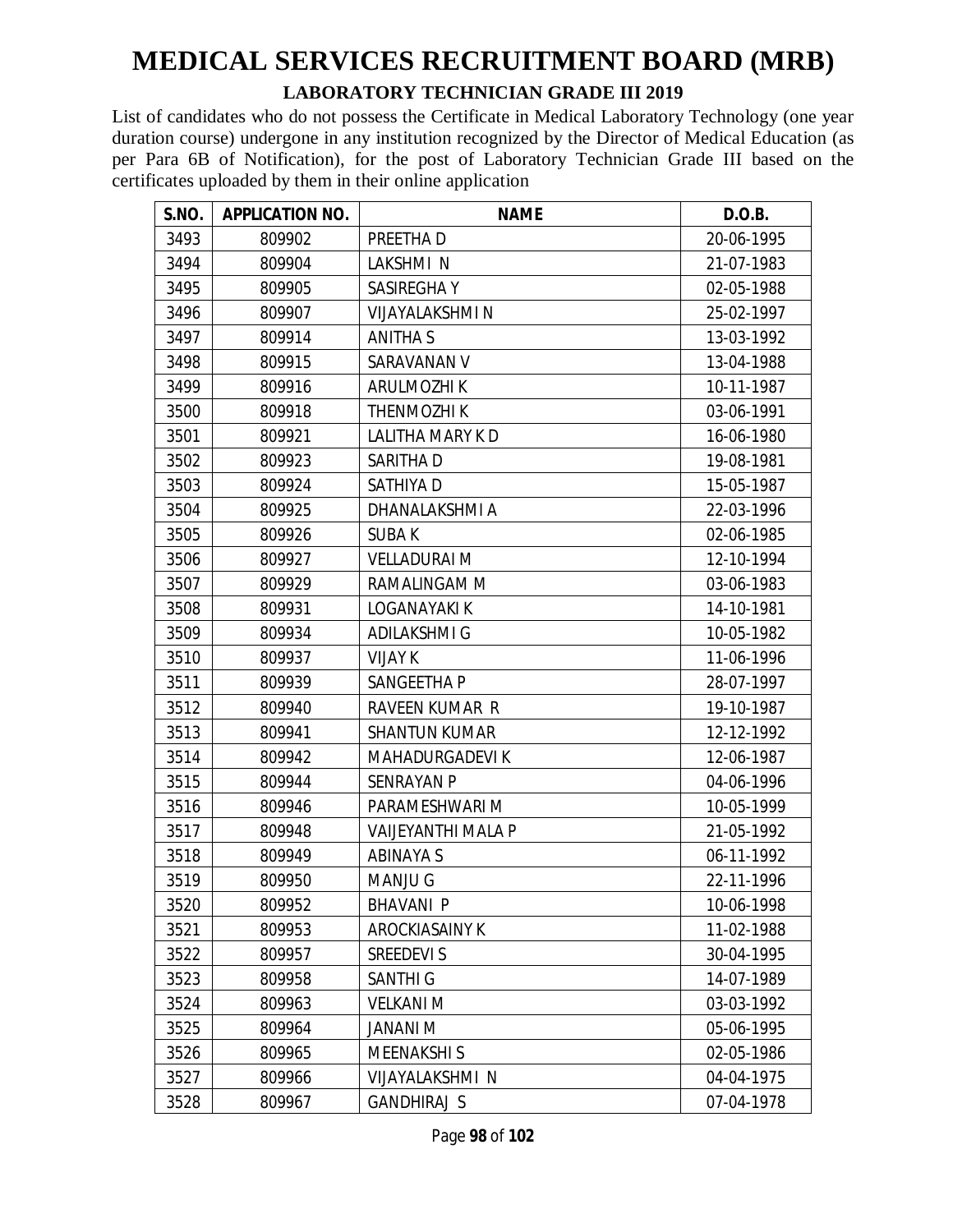#### **LABORATORY TECHNICIAN GRADE III 2019**

| <b>S.NO.</b> | <b>APPLICATION NO.</b> | <b>NAME</b>              | D.O.B.     |
|--------------|------------------------|--------------------------|------------|
| 3529         | 809968                 | MAHESWARI B              | 18-02-1983 |
| 3530         | 809969                 | <b>ANNAL JAYASEELI R</b> | 20-02-1983 |
| 3531         | 809970                 | <b>ARUNA P</b>           | 18-02-1984 |
| 3532         | 809975                 | SUDHA D                  | 03-02-1989 |
| 3533         | 809984                 | SHAIDHA M                | 10-07-1987 |
| 3534         | 809985                 | <b>DHINESH A</b>         | 21-04-1996 |
| 3535         | 809992                 | RAMYA KRISHNAN T         | 02-07-1999 |
| 3536         | 809995                 | SANGEETHA S              | 31-05-1997 |
| 3537         | 809996                 | <b>GOKILA A</b>          | 17-03-1982 |
| 3538         | 810000                 | <b>CHITRAT</b>           | 27-05-1978 |
| 3539         | 810001                 | <b>GEETHAP</b>           | 08-06-1998 |
| 3540         | 810004                 | <b>VASANTHI D</b>        | 18-03-1983 |
| 3541         | 810006                 | AKILA P                  | 20-05-1987 |
| 3542         | 810007                 | <b>BENITA SOUNDAR S</b>  | 12-06-1990 |
| 3543         | 810009                 | <b>VANITHA R</b>         | 03-06-1998 |
| 3544         | 810010                 | ARCHANA A                | 21-10-1999 |
| 3545         | 810011                 | <b>MEENAL S</b>          | 12-06-1998 |
| 3546         | 810014                 | SANGEETHA C              | 28-03-1980 |
| 3547         | 810015                 | RAJESWARI V              | 30-03-1988 |
| 3548         | 810018                 | <b>UMARANIK</b>          | 20-05-1985 |
| 3549         | 810021                 | <b>GEETHAR</b>           | 15-04-1985 |
| 3550         | 810022                 | <b>ISHWARYA T</b>        | 15-05-1996 |
| 3551         | 810024                 | <b>ANANDHIG</b>          | 30-03-1985 |
| 3552         | 810027                 | <b>VETRIVELMURUGAN A</b> | 15-07-1976 |
| 3553         | 810029                 | <b>MUTHUMARI R</b>       | 06-06-1992 |
| 3554         | 810030                 | <b>TAMIL SELVI G</b>     | 14-04-1993 |
| 3555         | 810031                 | <b>ANBARASIS</b>         | 07-10-1985 |
| 3556         | 810035                 | <b>SEETHA S</b>          | 03-03-1988 |
| 3557         | 810038                 | SUJINA MARY M            | 21-06-1989 |
| 3558         | 810040                 | <b>JOTHIS</b>            | 31-12-1999 |
| 3559         | 810042                 | <b>KAUSALYA S</b>        | 11-05-1985 |
| 3560         | 810043                 | DHARSHANA S R            | 26-09-1996 |
| 3561         | 810045                 | MISA G                   | 18-07-1991 |
| 3562         | 810052                 | SENTHAMIZHLSELVI P       | 01-06-1997 |
| 3563         | 810058                 | NAVANYA R                | 10-05-1997 |
| 3564         | 810059                 | <b>GAYATHRI DEVI M</b>   | 28-01-1999 |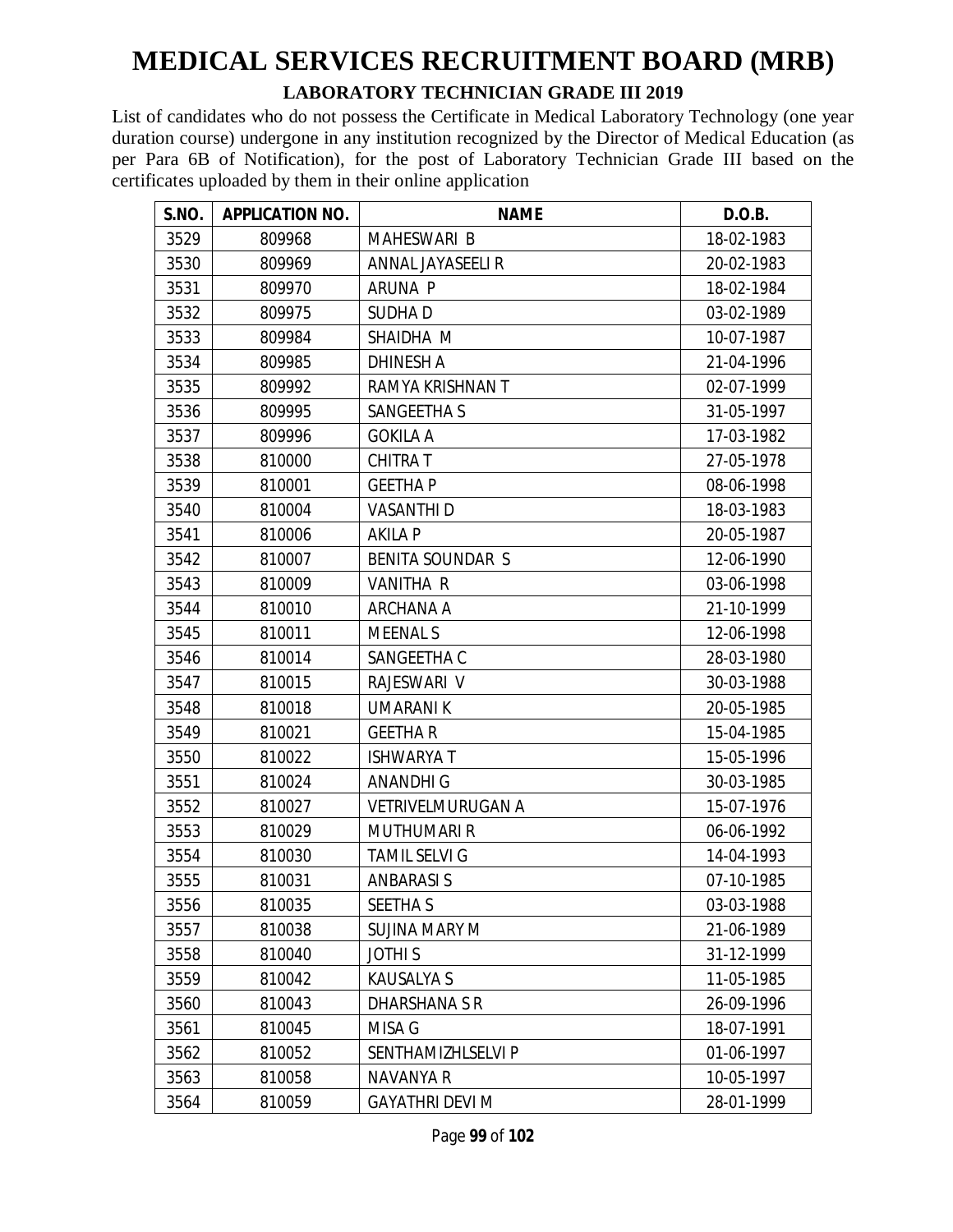#### **LABORATORY TECHNICIAN GRADE III 2019**

| S.NO. | <b>APPLICATION NO.</b> | <b>NAME</b>              | D.O.B.     |
|-------|------------------------|--------------------------|------------|
| 3565  | 810060                 | SUREKA S                 | 13-02-1998 |
| 3566  | 810061                 | <b>REVATHI K</b>         | 13-02-1998 |
| 3567  | 810062                 | <b>VENSI PREMA R</b>     | 21-06-1980 |
| 3568  | 810063                 | <b>BALAMURUGARAJAN P</b> | 01-06-1972 |
| 3569  | 810064                 | <b>SIVA PARVATHI P</b>   | 06-05-1996 |
| 3570  | 810070                 | SATHYA M                 | 10-06-1983 |
| 3571  | 810071                 | <b>DHACHAYANIK</b>       | 13-04-1998 |
| 3572  | 810072                 | <b>KRISHNAVENI D</b>     | 09-07-1980 |
| 3573  | 810074                 | <b>KARTHICK N</b>        | 21-03-1983 |
| 3574  | 810075                 | <b>NANDHINIR</b>         | 19-06-1997 |
| 3575  | 810077                 | ATHI LAKSHMI A           | 25-07-1998 |
| 3576  | 810078                 | NAFEESATHUL MISRIYA A    | 17-12-1988 |
| 3577  | 810080                 | <b>VIJAYA B</b>          | 09-04-1983 |
| 3578  | 810081                 | <b>VIJAYASANTHI S</b>    | 21-04-1992 |
| 3579  | 810083                 | SOUNDHARYA M             | 25-07-1999 |
| 3580  | 810085                 | <b>RANJITHA R</b>        | 15-05-1996 |
| 3581  | 810089                 | <b>BHAVANI V</b>         | 02-10-1984 |
| 3582  | 810090                 | SHAHEENA A               | 01-06-1995 |
| 3583  | 810091                 | <b>ALPHONZK</b>          | 25-02-1978 |
| 3584  | 810093                 | <b>BOOMINATHAN S</b>     | 05-03-1996 |
| 3585  | 810094                 | <b>VALARMATHIP</b>       | 21-04-1979 |
| 3586  | 810095                 | <b>MARISELVI V</b>       | 11-03-1996 |
| 3587  | 810097                 | SASIKALA A               | 31-05-1997 |
| 3588  | 810099                 | <b>AMUTHAY</b>           | 07-05-1980 |
| 3589  | 810101                 | KARTHIKA A               | 15-03-1999 |
| 3590  | 810102                 | <b>KAVITHA G</b>         | 01-06-1990 |
| 3591  | 810103                 | <b>VIJAYA P</b>          | 13-12-1997 |
| 3592  | 810104                 | <b>VELMAYIL S</b>        | 04-03-1988 |
| 3593  | 810105                 | <b>SUBATHRA B</b>        | 06-07-1982 |
| 3594  | 810106                 | SATHISWARI M             | 14-01-1991 |
| 3595  | 810109                 | <b>UMARANI G</b>         | 08-07-1985 |
| 3596  | 810113                 | SIVAGANGAI S             | 10-06-1997 |
| 3597  | 810114                 | <b>SUGANYA M</b>         | 01-07-1986 |
| 3598  | 810117                 | <b>VALARMATHI M</b>      | 03-05-1995 |
| 3599  | 810118                 | RAMYA J                  | 17-08-1999 |
| 3600  | 810119                 | PRABAKARAN G             | 28-12-1986 |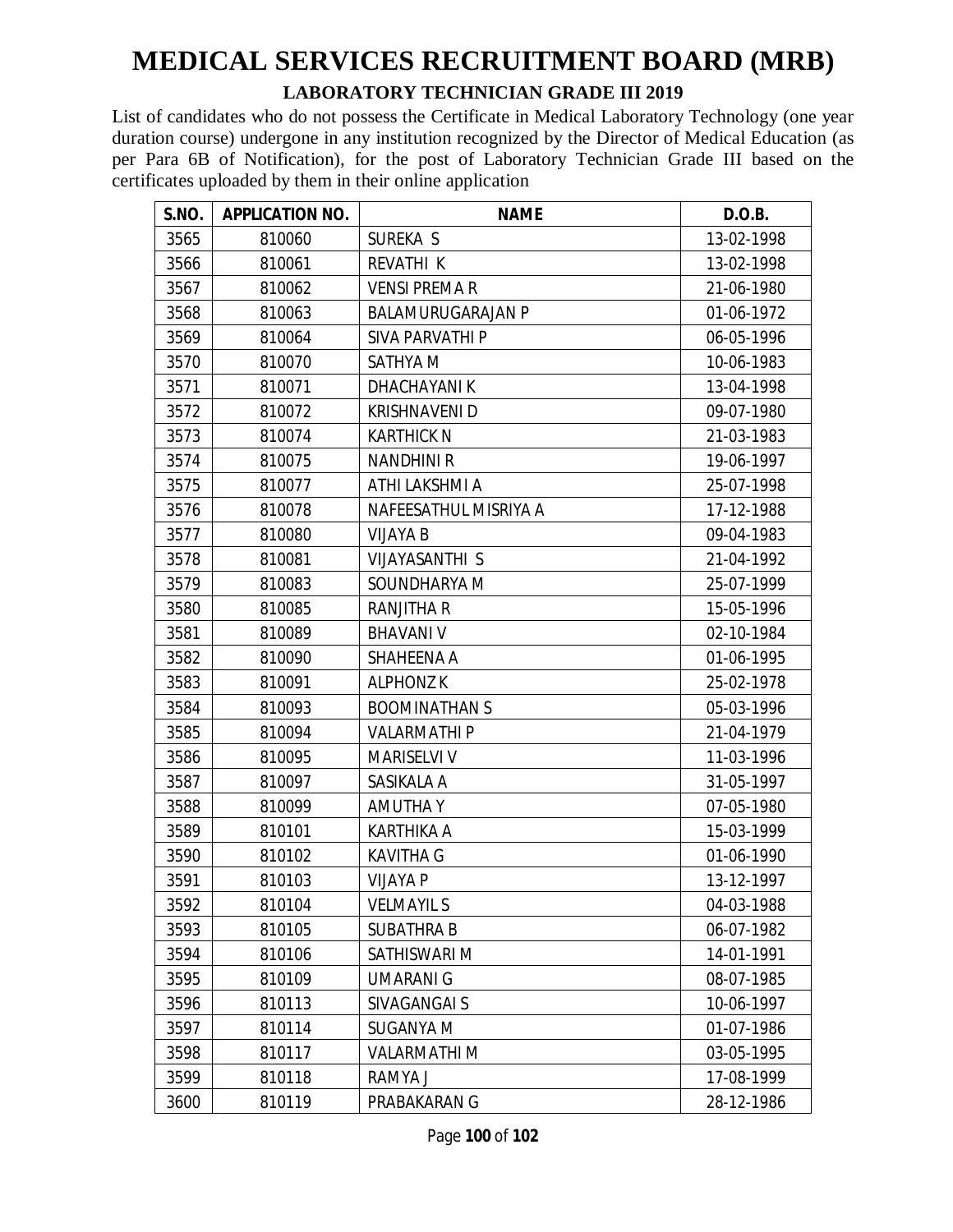#### **LABORATORY TECHNICIAN GRADE III 2019**

| S.NO. | <b>APPLICATION NO.</b> | <b>NAME</b>           | D.O.B.     |
|-------|------------------------|-----------------------|------------|
| 3601  | 810122                 | <b>MUTHULAKSHMIR</b>  | 11-04-1983 |
| 3602  | 810123                 | VIJAYA P              | 20-05-1987 |
| 3603  | 810127                 | <b>BHARATHIM</b>      | 18-06-1998 |
| 3604  | 810128                 | SIVACHANDRARUBY S     | 15-11-1976 |
| 3605  | 810129                 | NAGESWARI P           | 22-02-1990 |
| 3606  | 810130                 | <b>VIJAYAKUMARI S</b> | 23-04-1992 |
| 3607  | 810132                 | <b>RAJESHWARI B</b>   | 02-11-1999 |
| 3608  | 810136                 | <b>PAVITHRAS</b>      | 27-04-1999 |
| 3609  | 810139                 | <b>JAYANTHIS</b>      | 28-05-1988 |
| 3610  | 810141                 | SALOMINA LEENA RANI G | 29-08-1995 |
| 3611  | 810142                 | <b>VELTHAI M</b>      | 06-06-2000 |
| 3612  | 810145                 | SIVASANGEETHA M       | 13-02-1999 |
| 3613  | 810146                 | SASIKALA M            | 12-05-1980 |
| 3614  | 810151                 | SANGEETHA K           | 09-04-1997 |
| 3615  | 810155                 | <b>MUNUSAMY M</b>     | 04-06-1992 |
| 3616  | 810156                 | <b>JAYANTHI C</b>     | 07-06-1994 |
| 3617  | 810157                 | <b>KAVYA P</b>        | 04-06-2000 |
| 3618  | 810159                 | <b>KALAIRANI K</b>    | 05-06-1998 |
| 3619  | 810163                 | SIVASAKTHI S          | 14-04-1986 |
| 3620  | 810164                 | <b>MONISHA G</b>      | 10-05-1997 |
| 3621  | 810166                 | <b>USHAN</b>          | 04-04-1977 |
| 3622  | 810167                 | RUPAVATHI D           | 18-10-1980 |
| 3623  | 810169                 | PANDEESWARI C         | 07-04-1996 |
| 3624  | 810171                 | RAMYA M               | 17-04-1986 |
| 3625  | 810172                 | PARAMESHWARI P        | 05-05-1987 |
| 3626  | 810173                 | APARNA PALURU         | 09-06-1988 |
| 3627  | 810174                 | <b>KALAISELVI M</b>   | 28-12-1992 |
| 3628  | 810175                 | YUVARANI S            | 03-06-2000 |
| 3629  | 810177                 | <b>SUMATHIM</b>       | 11-06-1971 |
| 3630  | 810179                 | ANITHA A              | 03-06-1992 |
| 3631  | 810181                 | PREETHA A             | 30-07-2000 |
| 3632  | 810182                 | <b>ISWARYA N</b>      | 24-11-1994 |
| 3633  | 810183                 | CHITRA K              | 12-10-1996 |
| 3634  | 810185                 | <b>GOVINDASAMY K</b>  | 23-03-1975 |
| 3635  | 810187                 | CHINU A               | 18-05-1998 |
| 3636  | 810188                 | <b>ISWARYA G</b>      | 30-07-1999 |